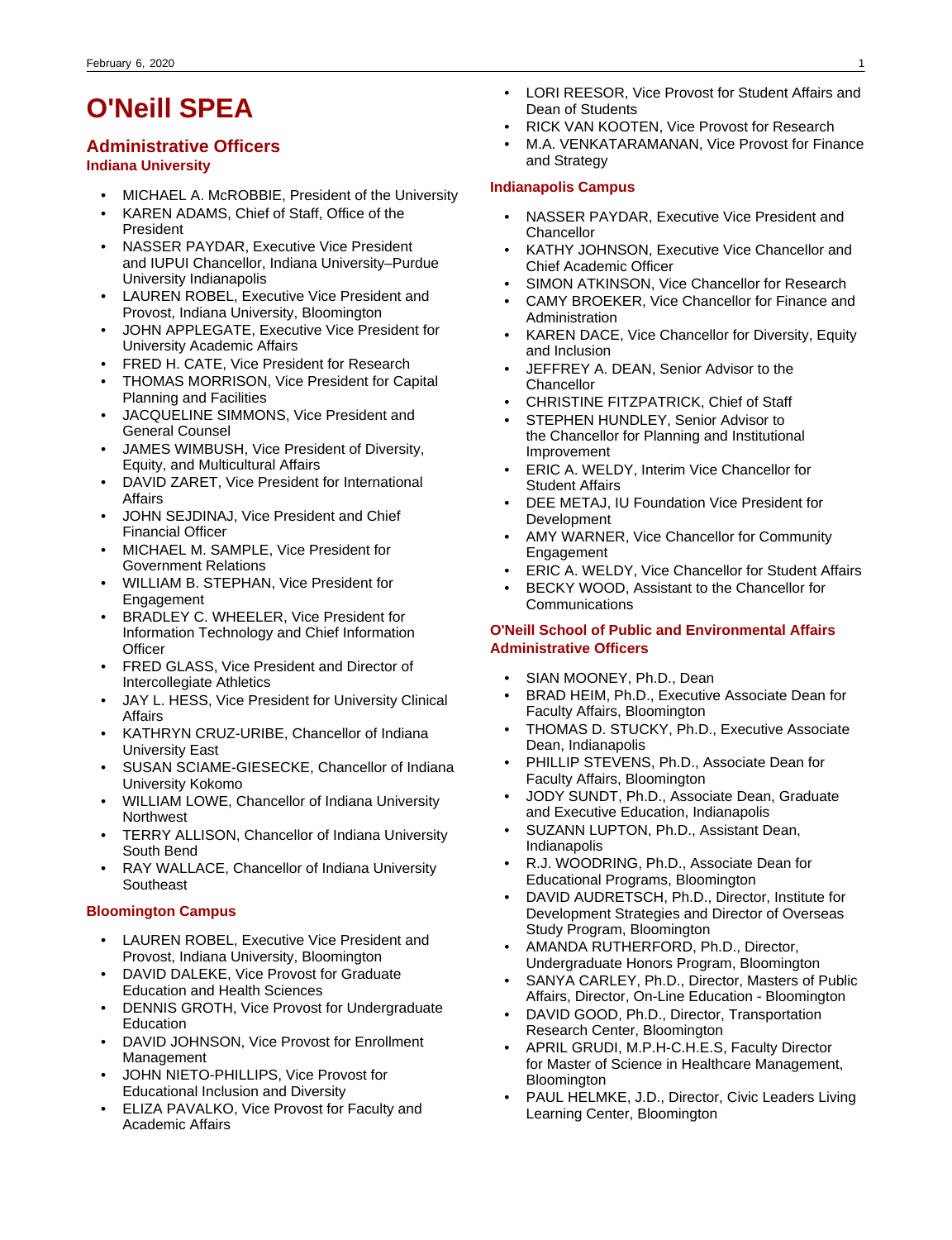- VICKY MERETSKY, Ph.D., Director, Master of Science in Environmental Science Program, **Bloomington**
- BREANCA MERRITT, Director, IU Public Policy Institute, Indianapolis
- ANDREA NEED, J.D., Director, Undergraduate Academic Affairs, Bloomington
- SEAN NICHOLSON-CROTTY, Ph.D., Director, Ph.D. Programs in Public Policy and Public Affairs, Bloomington
- DOUGLAS NOONAN, Ph.D., Member, Faculty Advisory Council, IU Public Policy Institute, Indianapolis
- KIMBERLY NOVICK, Ph.D., Director, Ph.D. Program in Environmental Science, Bloomington
- BRAD RAY, Ph.D., Director, Criminal Justice Research, IU Public Policy Institute, Member, Faculty Advisory Council, Indianapolis
- MICHAEL RUSHTON, Ph.D., Director, Arts Administration, Bloomington
- JENNIFER SCHEPERS, Director, Career Services, **Bloomington**
- JEFF WHITE, Ph.D., Director, Integrated Program in the Environment, Bloomington

### **O'Neill School of Public and Environmental Affairs Dean's Council**

- SUSAN BAYH, Washington, DC
- GURMINDER BEDI, Chicago, IL
- BRYCE CARMINE, Chicago, IL
- JOHN GRAHAM, Bloomington, IN
- THE HONORABLE LEE HAMILTON, Bloomington, IN
- JOHN R. HAMMOND III, Indianapolis, IN
- MARIE C. JOHNS, Washington, DC
- SANDRA LANEY, Cincinnati, OH
- MARSHA LEVICK, Philadelphia, PA
- PHILLIPA MALMGREN, London, UK
- JANET MCCABE, Indianapolis, IN
- JAYMA MEYER, New York, NY
- WILLIAM L. MILLER, New York, NY
- BART PETERSON, Indianapolis, IN
- DANIEL J. PETERSON, Bloomington, IN
- THOMAS E. REILLY, JR, Indianapolis, IN
- CHARLES E. SCHALLIOL, Indianapolis, IN
- JAMES A. SCHELLINGER, Indianapolis, IN
- SCOTT H. SEGAL, Washington, DC
- STUART H. SINGER, Fort Lauderdale, FL
- TERRENCE D. STRAUB, Washington, DC
- MELANIE WALKER, Bloomington, IN

# **Overview**

The O'Neill School of Public and Environmental Affairs (SPEA), the nation's largest school of its kind, is a professional school dedicated to applied, interdisciplinary learning combining the study of public affairs and environmental sciences. The interests of the faculty and professional staff typically fall into one or more of the following areas:

- arts administration
- criminal justice
- environmental science and policy
- finance and economics
- healthcare management
- homeland security
- law
- nonprofit management
- policy and administration
- public management
- public safety
- urban affairs

The school's faculty, staff, and students work individually and jointly to solve problems that require O'Neill unique combination of in-depth knowledge in the natural, behavioral, social, and administrative sciences.

O'Neill , because of its broad program base, offers scientific and technical assistance to Indiana communities from all of the eight Indiana University campuses. The school maintains a wide network of relations with a large number of public agencies at all levels of government.

The degree programs offered by the O'Neill School of Public and Environmental Affairs range from the associate degree, offered primarily on some of the regional campuses, to the Ph.D. The school offers seven professional master's degrees for individuals interested in achieving leadership positions in public, private, and nonprofit organizations:

- Master of Arts in Arts Administration (M.A.A.A.)
- Master of Environmental Sustainability (M.E.S.)
- Master of Science in Healthcare Management (M.S.H.M.)
- Master of Public Affairs (M.P.A.)
- Master of Public Management (M.P.M.)
- Master of Science in Criminal Justice and Public Safety (M.S.C.J.P.S.)
- Master of Science in Environmental Science (M.S.E.S.)

The M.P.A. is a professional degree structured around concepts and skills essential to public management, policy, and planning activities in the government, nonprofit, and private sectors. The M.E.S. produces trained professionals ready to start confronting environmental issues from the moment they graduate. The M.S.E.S. provides students with a strong background in environmental sciences while emphasizing the applied aspects of environmental research and management. The M.S.H.M. is aimed at recent college graduates who are seeking the skills and credentials that will enable them to obtain entry level positions in the healthcare management field. The M.A.A.A. prepares students for careers in arts management and cultural policy. The M.S.C.J.P.S. combines coursework in criminal justice, public safety and management to address increasing demand for advanced education in criminal justice and public safety. The M.P.M. program is an interdisciplinary professional program structured around concepts and skills essential to management, policy, planning activities within governmental, quasi-governmental, and nonprofit organizations. Additionally, SPEA's M.P.A., M.S.E.S. and M.P.M. may be pursued in combination with degrees in law, library science, biology, information science,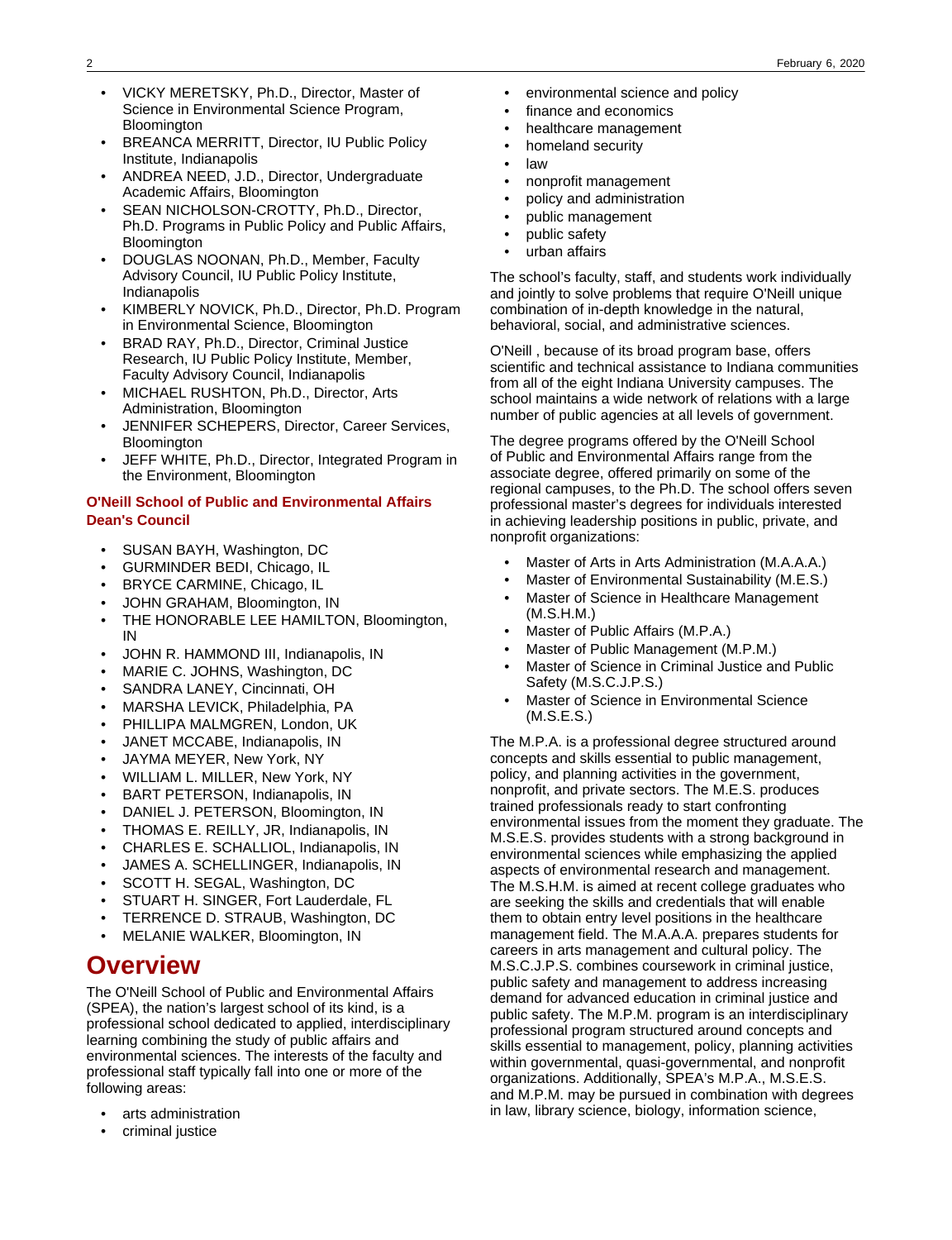journalism, geography, geological sciences, and degrees offered by a number of area studies centers and institutes.

At the doctoral level, O'Neill SPEA offers:

- Ph.D. in Environmental Science
- Ph.D. in Public Affairs
- Ph.D. in Public Policy

The Ph.D. in public policy is jointly delivered with the Department of Political Science. The Ph.D. in environmental science is delivered by O'Neill SPEA with the cooperation of the Departments of Biology, Chemistry, Geography, Geological Sciences, and others.

### **Contact Information**

#### **Bloomington Graduate Program Offices**

The O'Neill School of Public and Environmental Affairs Indiana University 1315 E. Tenth Street

O'Neill Center 304 Bloomington, IN 47405-1701

Master's Programs Office O'Neill Center 304 Phone: (812) 855-2840 Toll Free: (800) 765-7755 Fax: (812) 855-7802 Email: [oneillmp@indiana.edu](mailto:)

Ph.D. in Environmental Science Program Office MSB II 322 Phone: (812) 855-0193 Toll Free: (800) 633-0023 Fax: (812) 855-7547 Email: [lokbrown@indiana.edu](mailto:%20lokbrown@indiana.edu)

Ph.D. in Public Affairs and Ph.D. in Public Policy Program **Office** SPEA 441 Phone: (812) 855-2457 Toll Free: (800) 765-7755 Fax: (812) 855-7802 Email: [swangok@indiana.edu](mailto:%20swangok@indiana.edu)

#### **Indianapolis Graduate Programs**

O'Neill School of Public and Environmental Affairs Indiana University-Purdue University Indianapolis Business/SPEA Building 3025 801 W. Michigan Street Indianapolis, IN 46202-5152 Phone: (317) 274-4656 Toll Free: (877) 292-9321 Fax: (317) 274-5153 Email: [oneillqa@iupui.edu](mailto:%20oneillqa@iupui.edu)

## **Admission**

### **Application**

Information about graduate study, including literature and application materials, may be obtained from the O'Neill School of Public and Environmental Affairs offices.

# **Bloomington Campus**

### **Eligibility**

For most programs, applicants with bachelor's degrees in any field from an accredited institution are eligible

to apply for admission to the graduate programs of the O'Neill School of Public and Environmental Affairs.

M.S.E.S: The M.S.E.S. Admissions Committee looks for applicants to have an adequate background in quantitative and natural science subjects. As a minimum, an applicant must have completed at least one semester of: calculus and chemistry with laboratory. Familiarity with statistics and biology/ecology is considered desirable.

#### **Application Submission Residential Program**

Applicants should apply to a degree program and indicate interest in O'Neill School funding consideration as early as possible before the desired semester of enrollment. Priority for admission and merit-based funding consideration for the fall term is given to students who complete their application file by February 1. International students must submit application materials as early as possible, but not later than February 1. All applications must be received by May 1. Applications are accepted after that date on a case-by-case basis.

#### **Online Program**

Applicants should apply to a degree program and indicate interest in O'Neill School funding consideration as early as possible before the desired semester of enrollment. Priority for admission and O'Neill School funding consideration is given to students who complete their application by:

- March 15 for the summer term
- July 15 for the fall term
- November 15 for the spring term

Applications must be received by the following dates for admission to the respective terms. Applications are accepted after these dates on a case-by-case basis:

- April 1 for the summer term
- August 1 for the fall term
- November 15 for the spring term

#### **Admission**

Each application for admission is carefully evaluated by the admissions committee for the appropriate degree. Applicants to all O'Neill SPEA degree programs must do the following:

- Submit applications to the M.P.A.–M.S.E.S. program office.
- Submit an unofficial transcript from all colleges and universities attended in the application for admission. Applicants will need to submit official transcripts to the O'Neill School showing a conferred undergraduate degree prior to starting the program. Students who have taken course work on any Indiana University campus do not need to submit an Indiana University transcript.
- Pay a nonrefundable application fee to Indiana University.
- Submit three letters of recommendation. Applicants must provide contact information for three individuals to provide letters of recommendation in the application for admission. Individuals should be familiar with the applicant's activities and potential to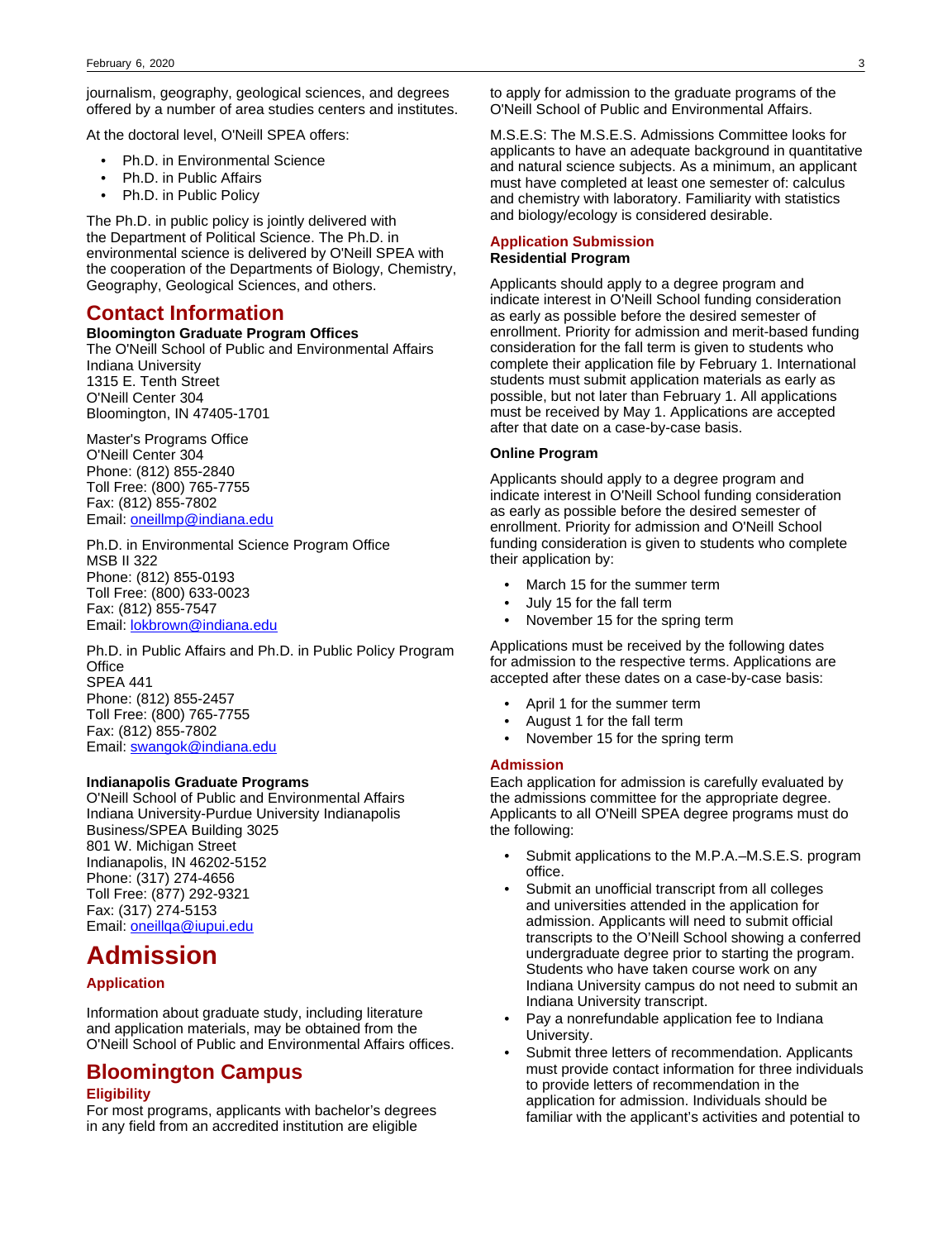succeed in graduate work. It is recommended that two of the three be from academic sources.

- Submit a personal essay and include any supplemental materials that may further support a case for admission (i.e., resume).
- Submit proof of bachelor's degree certification from an accredited institution. Students who have not completed undergraduate course work at the time of application may be admitted based on the strength of previous work, but a final transcript attesting to the award of a bachelor's degree must be submitted before the student can enroll. Normally, a cumulative grade point average of  $3.0$  (4.0 = A) is the minimum for regular admission. All applicants must submit official transcripts if they provided unofficial transcripts during the application process.

#### **LSAT and GRE Requirements**

Applicants for the M.P.A.–J.D. and M.S.E.S.–J.D. may submit LSAT (Law School Admission Test) scores in lieu of GRE (Graduate Record Examination) scores.

Other degrees require the GRE. Information concerning the GRE is available from [Graduate Record Examination,](http://www.gre.org) [Educational Testing Service,](http://www.gre.org) P.O. Box 6000, Princeton, NJ 08541-6000,

(609) 771-7670 or (866) 473-4373. Information concerning the LSAT is available from Law School Admission Services, P.O. Box 2000, Newtown, PA 18940, (215) 968-1001.

### **Arts Administration Program**

Students who have achieved outstanding undergraduate records will be considered for admission. Approximately 25-30 students are selected each year and may enter in the fall semester only.

Letters of inquiry and requests for application should be directed to the Arts Administration Program, SPEA O'Neill Center 304, Indiana University, Bloomington, IN 47405 or e-mailed to [maaainfo@indiana.edu](mailto:maaainfo@indiana.edu). Applications may be completed online. Completed applications (those not completed online), transcripts, GRE scores, and all other correspondence related to admission should be sent to the address above. The priority deadline for receipt of all materials is December 31.

# **Indianapolis Campus**

### **Eligibility**

For most programs, applicants with bachelor's degrees in any field from an accredited institution are eligible to apply for admission to the graduate programs of the O'Neill School of Public and Environmental Affairs. Application Information about graduate study, including literature and application materials, may be obtained from the O'Neill School of Public and Environmental Affairs Web site ([www.spea.iupui.edu\)](http://www.spea.iupui.edu/) or [here](http://bulletins.iu.edu/iupui/2014-2016/schools/spea/admission/graduate.shtml) for more information.

## **Admission Status**

### **Regular (Unconditional) Admission Status**

Applicants have met all admission requirements for the specific degree program and enroll in accordance with the entry date contained in the application for admission.

### **Deferred Admission**

Following notice of regular admission, applicants may defer enrollment for a maximum of one year. A candidate

must submit the enrollment deposit in order to officially have deferral status.

#### **Provisional Admission**

On some campuses applicants may be admitted on a provisional basis if GRE or LSAT scores or prior grade point averages are below admission criteria. Provisional status is removed upon fulfillment of conditions stipulated by the respective degree program admissions committee.

### **Admission with Deficiencies**

Applicants may be admitted with deficiencies on a case-by-case basis if they lack course work in certain foundation areas such as mathematics, economics, or statistics. Campus and degree policies may vary.

### **Nondegree Enrollment**

Applicants who have a bachelor's degree and who have not been admitted to the graduate program may enroll in SPEA courses as nondegree graduate students. Procedures may vary across campuses.

If nondegree students later wish to obtain SPEA graduate degrees, they must apply for admission to the specific degree program. Satisfactory performance as a nondegree student does not guarantee acceptance into a professional program.

# **Programs**

The O'Neill School of Public and Environmental Affairs offers a variety of graduate degree and certificate programs on six of the eight Indiana University campuses: Bloomington, Indianapolis, Fort Wayne, Northwest, South Bend, and Kokomo.

### **Degree and Certificate Programs by Campus**

## **Bloomington**

**M.P.A.**

- Community and Economic Development
- **Energy**
- Environmental Policy and Natural Resource Management
- **Health Policy**
- Information Systems
- International Development
- **Local Government Management**
- Nonprofit Management
- Policy Analysis
- Public Financial Administration
- Public Management
- Sustainability and Sustainable Development
- **Specialized**

#### **M.P.A. Dual Degrees**

- Master of Public Affairs–Master of Science in Environmental Science (M.P.A.–M.S.E.S.)
- Master of Public Affairs-Master of Arts in Arts Administration (M.P.A.-M.A.A.A.)
- Master of Public Affairs–Doctor of Jurisprudence (M.P.A.–J.D.)
- Master of Public Affairs–Master of Arts in African American and African Diaspora Studies (M.P.A.– M.A.)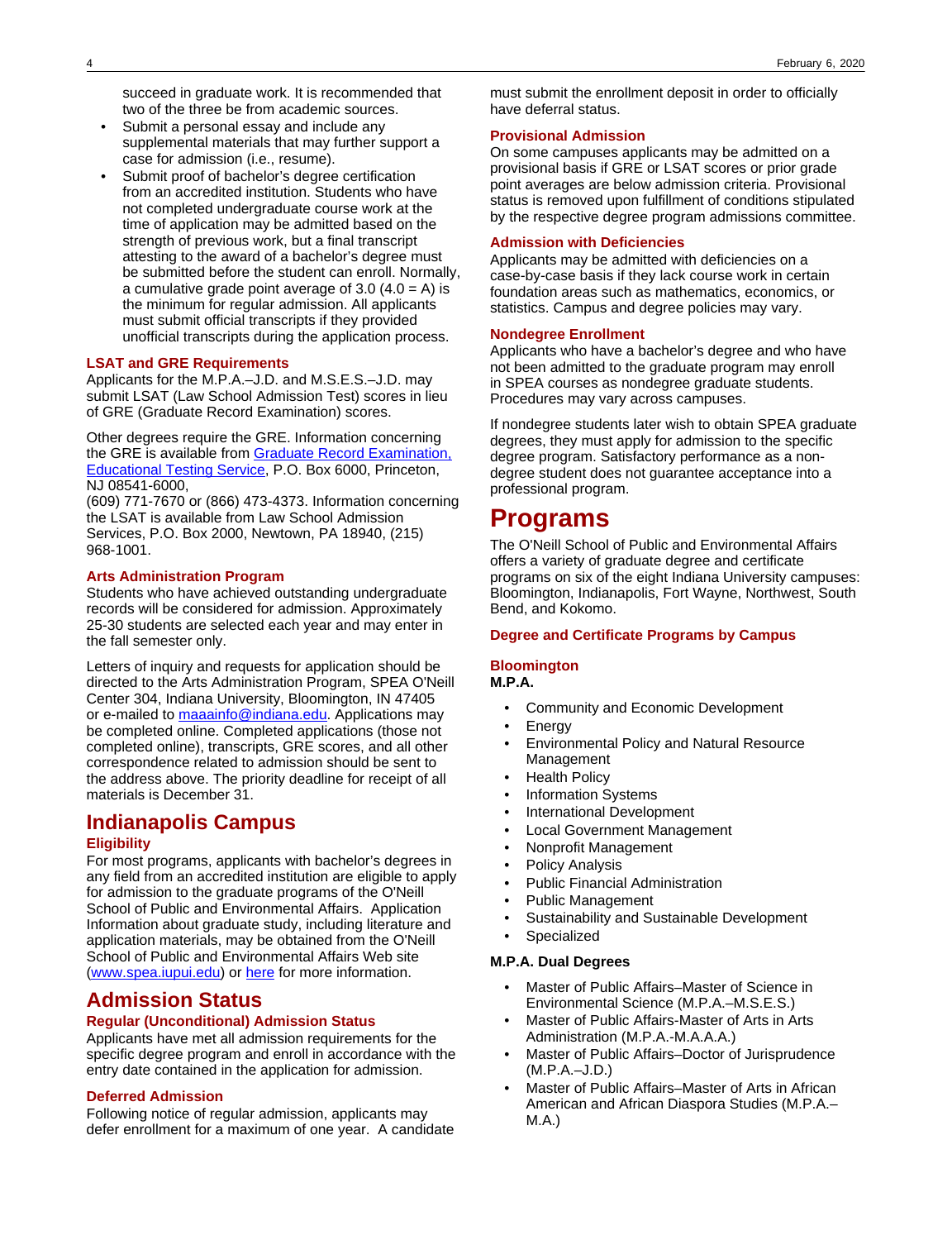- Master of Public Affairs–Master of Arts in African Studies (M.P.A.–M.A.)
- Master of Public Affairs–Master of Arts in Central Eurasian Studies (M.P.A.–M.A.)
- Master of Public Affairs–Master of Arts in East Asian Languages and Cultures (M.P.A.–M.A.)
- Master of Public Affairs–Master of Information Science (M.P.A.–M.I.S.)
- Master of Public Affairs–Master of Arts in Latin American and Caribbean Studies (M.P.A.–M.A.)
- Master of Public Affairs-Master of Arts in Near Eastern Languages and Cultures (M.P.A.-M.A.)
- Master of Public Affairs–Master of Arts in Russian and East European Studies (M.P.A.–M.A.)
- Master of Public Affairs–Master of Arts in European Studies (M.P.A.–M.A.)
- Master of Public Affairs–Master of Library Science (M.P.A.–M.L.S.)

### **International M.P.A. Dual Degrees**

- Master of Public Affairs-Graduate School of Public Administration (M.P.A.-G.S.P.A.)
- Master of Public Affairs-Master of Arts in Management (M.P.A.-M.A.)
- Master of Public Affairs-Master of Nonprofit Management (M.P.A.-M.N.M.)

### **M.E.S.**

- Environmental Quality and Toxicology
- Municipal Sustainability
- Sustainable Natural Resource Conservation and Management
- Sustainable Water Resources

### **M.S.E.S.**

- Ecology and Conservation
- **Energy**
- Environmental Chemistry, Toxicology, and Risk Assessment
- **Specialized**
- **Thesis**
- Water Resources

### **M.S.E.S. Dual Degrees**

- Master of Science in Environmental Science–Doctor of Jurisprudence (M.S.E.S.–J.D.)
- Master of Science in Environmental Science–Master of Public Affairs (M.S.E.S.-M.P.A.)
- Master of Science in Environmental Science–Master of Science in Chemistry (M.S.E.S.–M.S)
- Master of Science in Environmental Science–Master of Science in Geological Sciences (M.S.E.S.–M.S.)
- Master of Science in Environmental Science–Master of Science in Physics (M.S.E.S.–M.S.)

### **M.S.H.M. - Joint Degree with Kelley School of Business**

• Master of Science in Healthcare Management (M.S.H.M.)

### **M.A.**

• Arts Administration

### **M.A. Dual Degrees**

- Master of Arts in Arts Administration-Master of Public Affairs (M.A.A.A.-M.P.A.)
- Master of Arts in Arts Administration-Master of Folklore and Ethnomusicology (M.A.A.A-M.A.F.E.)

### **International M.A. Dual Degree**

• Master of Arts in Arts Administration-Master of Museum and Heritage Studies (M.A.A.A.-M.M.H.S.)

### **Ph.D.**

- Environmental Science
- Public Affairs
- Public Policy

### **Ph.D. Minors**

- Arts Administration (Information on the Doctoral Minor in Arts Administration can be found at [https://](https://bulletins.iu.edu/iu/gradschool/2019-2020/programs/bloomington/arts-administration/index.shtml) [bulletins.iu.edu/iu/gradschool/2019-2020/programs/](https://bulletins.iu.edu/iu/gradschool/2019-2020/programs/bloomington/arts-administration/index.shtml) [bloomington/arts-administration/index.shtml\)](https://bulletins.iu.edu/iu/gradschool/2019-2020/programs/bloomington/arts-administration/index.shtml)
- Environmental Science
- Environmental Studies
- Nonprofit Management
- Public Management
- Regional Economic Development
- Urban Affairs

### **Certificates**

- Hazardous Materials Management
- Nonprofit Management
- Public Budgeting and Financial Management
- Public Management
- Rural Arts Administration
- Social Entrepreneurship

### **Indianapolis**

### **M.P.A.**

- Criminal Justice
- Nonprofit Management
- Policy Analysis
- Public Management
- Urban Sustainability
- Master of Science in Criminal Justice and Public Safety

### **M.P.A. Dual Degrees**

- Master of Public Affairs–Doctor of Jurisprudence (M.P.A.–J.D.)
- Master of Public Affairs–Master of Arts in Philanthropic Studies (M.P.A.–M.A.)

### **M.S.C.J.P.S.**

• Criminal Justice and Public Safety

### **Ph.D. Minor**

• Nonprofit Management

### **Certificates**

- Executive Graduate Certificate in Library Management
- Homeland Security and Emergency Management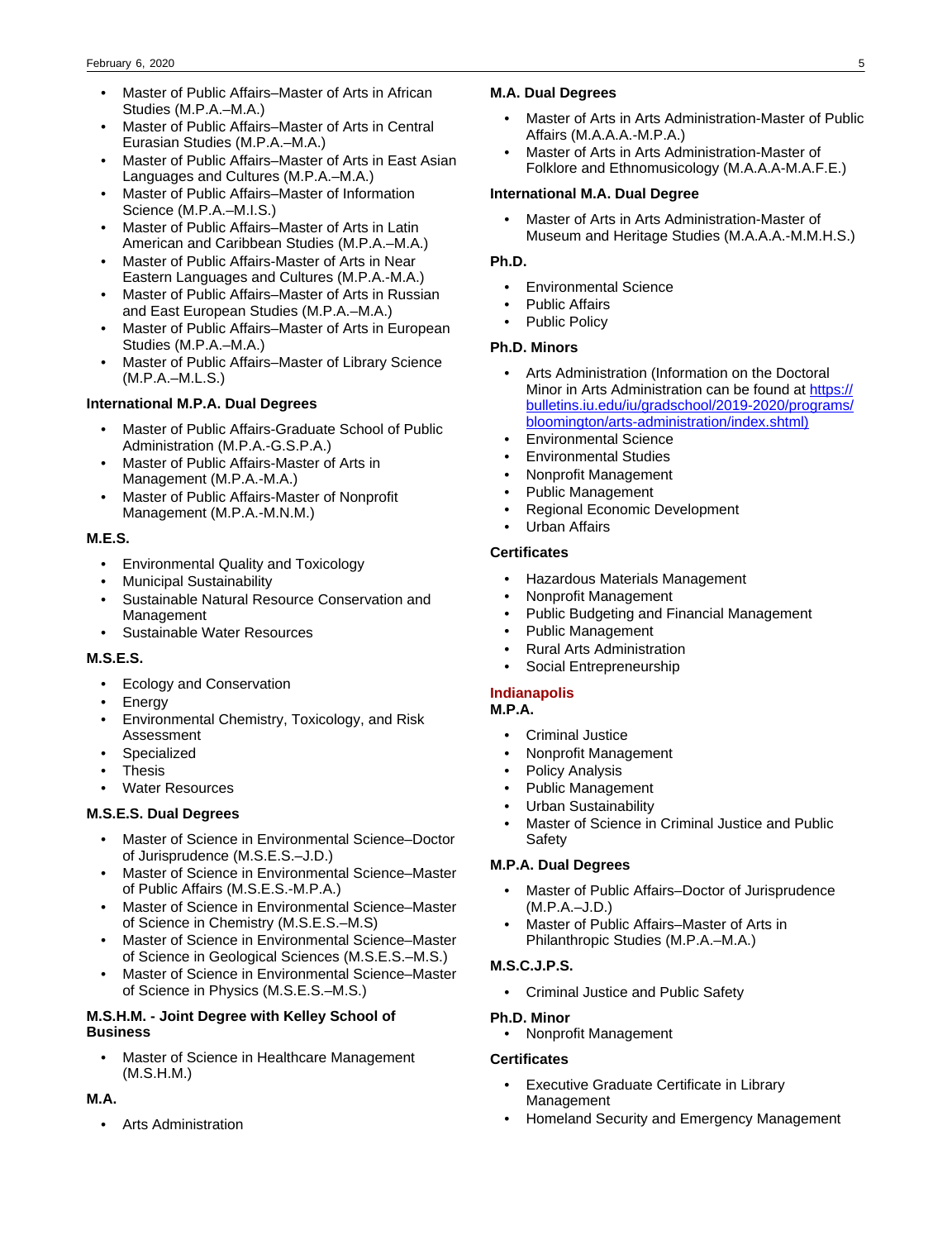- Master of Library Science Public Management **Certificate**
- Master of Library Science Nonprofit Management **Certificate**
- Master of Library Science Executive Graduate Certificate in Library Management
- Nonprofit Management
- Public Management
- Social Entrepreneurship

Additional information on degree requirements through Indianapolis O'Neill SPEA may be obtained [here.](http://bulletins.iu.edu/iupui/2014-2016/schools/spea/graduate/index.shtml#http://bulletins.iu.edu/iupui/2014-2016/schools/spea/graduate/index.shtml)

# **Bloomington Campus**

Master of Public Affairs (M.P.A.)

- **Residential**
- **Online**

Master of Public Affairs Dual Degree Programs

Master of Environmental Sustainability (M.E.S.)

Master of Science in Environmental Science (M.S.E.S.)

Master of Science in Environmental Science Dual Degree Programs

Master of Science in Healthcare Management Joint Degree (M.S.H.M.)

Master of Arts in Arts Administration (M.A.A.A.)

Master of Arts in Arts Administration Dual Degree Programs

Doctor of Philosophy (Ph.D.) in Environmental Science

Doctor of Philosophy (Ph.D.) in Public Affairs

Doctor of Philosophy (Ph.D.) in Public Policy

Doctoral Minors

Certificate Programs

## **Master of Public Affairs**

The Master of Public Affairs program is an interdisciplinary, professional program that prepares students for positions in local, state, or federal government, quasi-governmental service, or the nonprofit (including philanthropic) arena. It broadens students' comprehension of the economic, environmental, political, and social context in which the public servant works. The Master of Public Affairs is offered in two modalities – residential or online. The course of study requires completion of:

**Requirements** 

- MPA core requirements
- experiential requirement
- concentration requirements
- sufficient electives and/or prior professional experience credit to total 48 credit hours

The curriculum of this program as contained in the core requirements encompasses preparation in a broad range of skills relevant to the operation of public or nonprofit agencies. It is based on the academic disciplines but not limited to any one. It is also problem-oriented, bringing

the disciplines to bear on critical social, environmental, economic, and administrative issues.

Although the environment of public service is diverse and changing, effectiveness in that environment requires the development of special skills attained through detailed study in a chosen field of concentration. The fields of concentration span the variety of professional specialties found in public service. Thus, the program provides expertise in the core requirement and in a specific concentration area, as well as a general working knowledge of public affairs.

The M.P.A. program is fully accredited by the Netwok of Schools of Public Policy, Affairs, and Administration (NASPAA).

### **Fields of Concentration**

Concentrations give students focused educational experiences in substantive areas of interest. Concentrations offered on the Bloomington campus are:

#### **Residential**

- Community and Economic Development
- **Energy**
- Environmental Policy and Natural Resource Management
- Health Policy
- Information Systems
- International Development
- Local Government Management
- Nonprofit Management
- Policy Analysis
- Public Financial Administration
- Public Management
- Sustainability and Sustainable Development
- **Specialized**

#### **Online**

• Public Affairs

### **General Elective Courses**

Graduate courses, or undergraduate courses approved for graduate credit, may be used to complete the overall degree requirement of 48 credit hours.

### **Accelerated Master of Public Affairs**

This program allows the O'Neill School of Public and Environmental Affairs' top undergraduates to complete both their undergraduate and graduate degree in five years. To be considered for this program a student must have earned a minimum GPA of 3.5, completed 96 undergraduate credit hours, and satisfied all generaleducation and O'Neill School of Public and Environmental Affairs undergraduate core requirements. Because of the specialized nature of this program, potential applicants should contact the Bloomington undergraduate and graduate program director for details.

#### **Degree Requirements**

(48 credit hours) The core requirements of the M.P.A. degree consist of 18 credit hours of work in six courses. Each student must also complete the requirements of (at least) one concentration.

The experiential requirement ensures that each graduate of the M.P.A. program has gained insight into the world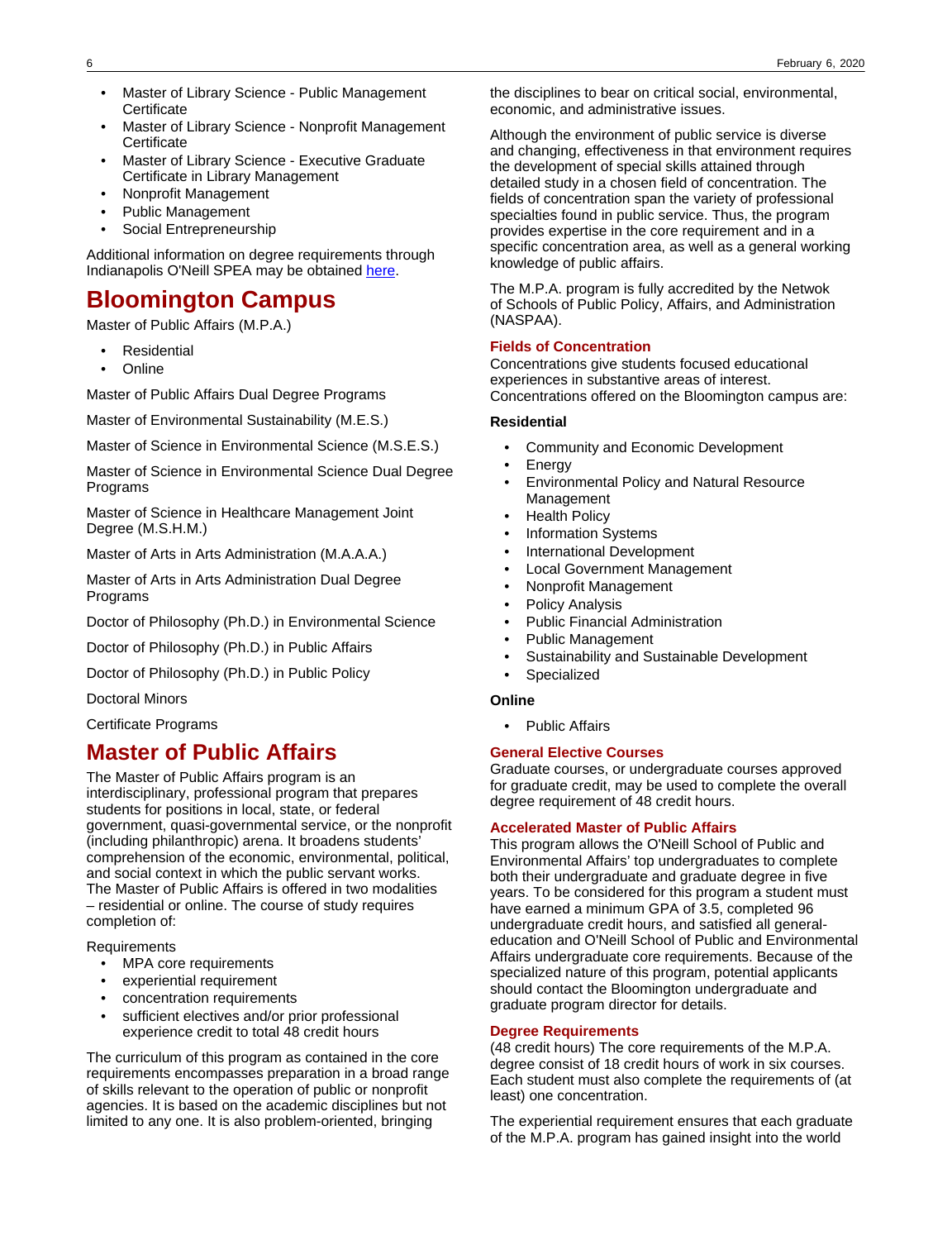of public service by way of an experience outside the classroom. This experience may or may not involve the accumulation of credit hours toward the degree.

The remaining credit hours necessary for graduation, if any, are general electives that can be used to add breadth to a student's program; to further explore a field of concentration; or to enhance skills in foreign languages, quantitative tools, or administrative techniques.

### **Residential Core Requirements**

(18 credit hours) The M.P.A. core is designed to ensure that each student acquires both the prerequisite analytical skills and an understanding of policy issues and governmental processes that compose the environment within which graduates will pursue their careers.

### **Required Courses**

| <b>SPEA-F 560</b> | <b>Public Finance</b><br>and Budgeting                            | $(3 \text{ cr.})$ |
|-------------------|-------------------------------------------------------------------|-------------------|
| <b>SPEA-V 502</b> | Public<br>Management                                              | $(3 \text{ cr.})$ |
| SPEA-V 506        | Statistical Analysis (3 cr.)<br>for Effective<br>Decision Making  |                   |
| <b>SPEA-V 517</b> | Public<br>Management<br>Economics                                 | (3 cr.)           |
| <b>SPEA-V 540</b> | Law and Public<br>Affairs                                         | $(3 \text{ cr.})$ |
| <b>SPEA-V 600</b> | Capstone in Public (3 cr.)<br>and Environmental<br>Affairs        |                   |
| ΟR                |                                                                   |                   |
| *GLOBASE          | Capstone in<br><b>Global Business</b><br>and Social<br>Enterprise | (3 cr.)           |

\*Please note only second year students can count GLOBASE as a capstone.

Extremely well-prepared applicants may petition the program director to waive one or more of the core requirements on the basis of advanced course work done elsewhere. Students may be exempted on the basis of satisfactory equivalent course work or by examination. Credit hours waived from the core add to the electives a student may use. Students requesting course waivers should contact the appropriate graduate program director for requirements and guidelines.

### **Online Core Requirements**

(18 credit hours) The M.P.A. core is designed to ensure that each student acquires both the prerequisite analytical skills and an understanding of policy issues and governmental processes that compose the environment within which graduates will pursue their careers.

### **Required Courses**

| <b>SPCN-F 560</b>  | <b>Public Finance</b><br>and Budgeting | $(3 \text{ cr.})$ |
|--------------------|----------------------------------------|-------------------|
| <b>ISPCN-V 502</b> | Public<br>Management                   | $(3 \text{ cr.})$ |

| <b>SPCN-V 506</b> | Statistical Analysis (3 cr.)<br>for Effective<br>Decision Making |                   |
|-------------------|------------------------------------------------------------------|-------------------|
| SPCN-V 517        | Public<br>Management<br>Economics                                | (3 cr.)           |
| <b>SPCN-V 540</b> | Law and Public<br>Affairs                                        | $(3 \text{ cr.})$ |
| SPCN-V 600        | Capstone in Public (3 cr.)<br>and Environmental<br>Affairs       |                   |

Extremely well-prepared applicants may petition the program director to waive one or more of the core requirements on the basis of advanced course work done elsewhere. Students may be exempted on the basis of satisfactory equivalent course work or by examination. Credit hours waived from the core add to the electives a student may use. Students requesting course waivers should contact the appropriate graduate program director for requirements and guidelines.

#### **Experiential Requirements**

Each M.P.A. student must obtain professionally relevant experience through one of the following options: an approved internship (includes research internships) (SPEA-V 585; 0-6 credit hours), or the award of prior professional experience credit.

#### **Prior Professional Experience Credit**

The M.P.A. Program Director of the School of Public and Environmental Affairs may grant up to 12 credit hours toward the M.P.A. degree for students who have had significant policy-level work experience in their backgrounds. In general, credit requires work experience above the entry level that involves some independent managerial, analytic, or scientific responsibility. Credit will be granted for work experience gained until initial matriculation in the program according to the following guidelines.

- To receive 3 credit hours, a student must have a minimum of one year's technical, administrative, or policy-level work experience with a government, nonprofit, or private agency.
- 6 credit hours will be awarded for four years of managerial experience in directing programs, preparing budgets, and making decisions on organizational or staff development or for four years of professional experience in policy analysis or planning.
- Those with four or more years of executive assignment may be awarded 9 to 12 credit hours. Applicants must have had responsibility for supervision of high-level staff, budget preparation, and organizational control of public agencies, or executive responsibility for policy analysis or planning.
- Students are eligible to apply for prior professional experience credit up to the completion of 24 credit hours, which usually occurs before the close of their second semester of M.P.A. graduate study. Applicants may appeal the initial professional credit decision by submitting a request, in writing, for reconsideration and providing additional information to the appropriate program or campus director.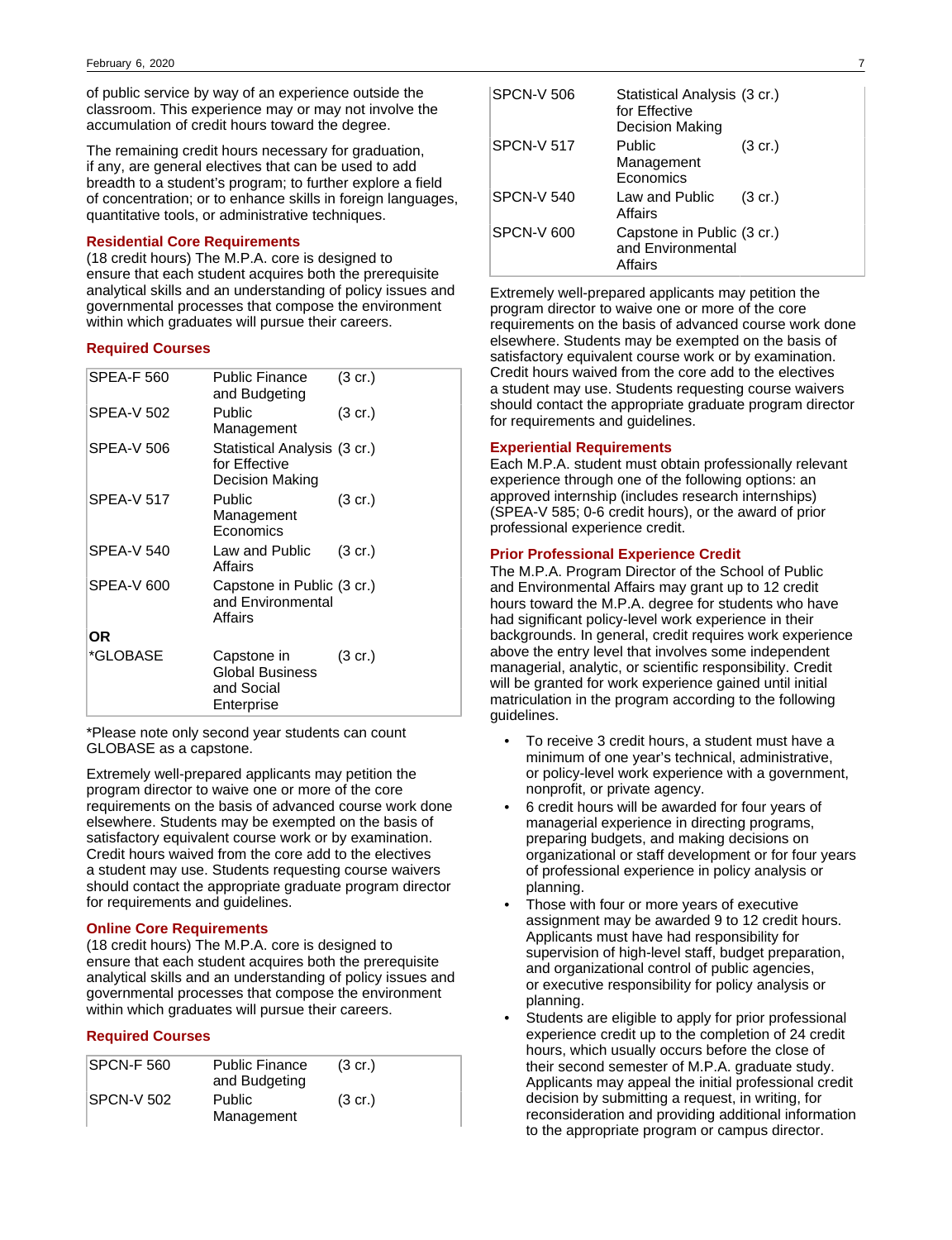• Determination of professional credit is made separately from decisions about transfer of credit. Under no circumstances will the prior professional experience credit and transfer credit total more than 21 credit hours of the 48 required for the M.P.A. degree. Students receiving prior professional experience credit should carefully plan the balance of their program with a faculty advisor.

#### **Concentration Requirements**

(15–24 credit hours) Concentrations give students educational experiences in a substantive area of interest. The course of study in each concentration area is determined in conjunction with an advisor. Up to 3 credit hours of the concentration may be taken in V 585 Practicum in Public Affairs, if approved in advance by an advisor.

Concentration requirements may be waived on the same basis as core requirements. Consult with an advisor about course prerequisites.

#### **Community and Economic Development**

(18 credit hours) The Community and Economic Development concentration prepares students for professional positions that help people develop sustainable communities and enhance the economy at the local and regional level. Students may not use MPA core courses to fulfill concentration requirements.

#### **Required Courses (9 credit hours)**

The following **two** courses are required:

| SPEA-L 563 | Planning and<br>Community<br>Development | $(3 \text{ cr.})$ |
|------------|------------------------------------------|-------------------|
| SPEA-L 622 | Local Economic<br>Development            | $(3 \text{ cr.})$ |

Select **one** of the following three courses:

| <b>SPEA-E 518</b> | Vector-based<br>Geographic<br>Information<br><b>Systems</b>                | $(3 \text{ cr.})$ |
|-------------------|----------------------------------------------------------------------------|-------------------|
| SPEA-M 547        | Negotiation and (3 cr.)<br><b>Dispute Resolution</b><br>for Public Affairs |                   |
| <b>SPEA-P 507</b> | Data Analysis<br>and Modeling for<br><b>Public Affairs</b>                 | $(3 \text{ cr.})$ |

#### **Electives (9 credit hours)**

In consultation with a concentration advisor, select **three** courses from the above list and from the following courses:

| AADM-Y 551        | Cultural Planning (3 cr.)<br>and Urban<br>Development |                   |
|-------------------|-------------------------------------------------------|-------------------|
| <b>SPEA-D 573</b> | Development<br>Economics                              | $(3 \text{ cr.})$ |
| SPEA-D 576        | Approaches to<br>Development                          | $(3 \text{ cr.})$ |
| SPEA-D 669        | Economic<br>Development,                              | $(3 \text{ cr.})$ |

|                   | Globalization, and<br>Entrepreneurship                                  |                   |
|-------------------|-------------------------------------------------------------------------|-------------------|
| SPEA-F 609        | Seminar in<br><b>Revenue Theory</b><br>and Administration               | $(3 \text{ cr.})$ |
| SPEA-F 610        | Government<br>Budget and<br>Program Analysis                            | (3 cr.)           |
| <b>SPEA-F 667</b> | Seminar in Public<br>Capital and Debt<br>Theory                         | $(3 \text{ cr.})$ |
| <b>SPEA-I 516</b> | Public<br>Management<br>Information<br>Systems                          | $(3 \text{ cr.})$ |
| SPEA-L 564        | Local Government (3 cr.)<br>Management                                  |                   |
| SPEA-L 568        | Management of<br><b>Local Government</b><br>Services                    | (3 cr.)           |
| SPEA-M 602        | Strategic<br>Management<br>for Public<br>and Nonprofit<br>Organizations | $(3 \text{ cr.})$ |
| SPEA-N 521        | The Nonprofit and<br><b>Voluntary Sector</b>                            | $(3 \text{ cr.})$ |
| <b>SPEA-P 541</b> | <b>Benefit Cost</b><br>Analysis                                         | (3 cr.)           |
| <b>SPEA-P 562</b> | Public Program<br>Evaluation                                            | $(3 \text{ cr.})$ |
| <b>SPEA-R 563</b> | Sustainability in a<br><b>Tri-sectoral World</b>                        | $(3 \text{ cr.})$ |
| <b>SPEA-S 596</b> | Sustainable<br>Development                                              | $(3 \text{ cr.})$ |

**Or** other relevant SPEA courses may count toward the elective requirement with the approval of a community and economic development concentration advisor.

#### **Energy**

(18 credit hours) The energy concentration provides students an educational experience in topics associated with energy production, distribution, and use, using an interdisciplinary approach in science, technology, and public policy. This concentration allows flexibility in the choice of courses used to meet the concentration requirements and to meet each student's professional goals.

#### **Required Courses (6 credit hours)**

| SPEA-E 574 | Energy Systems (3 cr.)                 |  |
|------------|----------------------------------------|--|
| SPEA-R 674 | Energy Economics (3 cr.)<br>and Policy |  |

### **Electives (12 credit hours)**

Students select a mixture of science and policy courses related to energy in accordance to professional goals. No double counting with program core course is permitted. At least two courses must be taken from each group.

### **Natural Science Elective Group (6 credit hours)**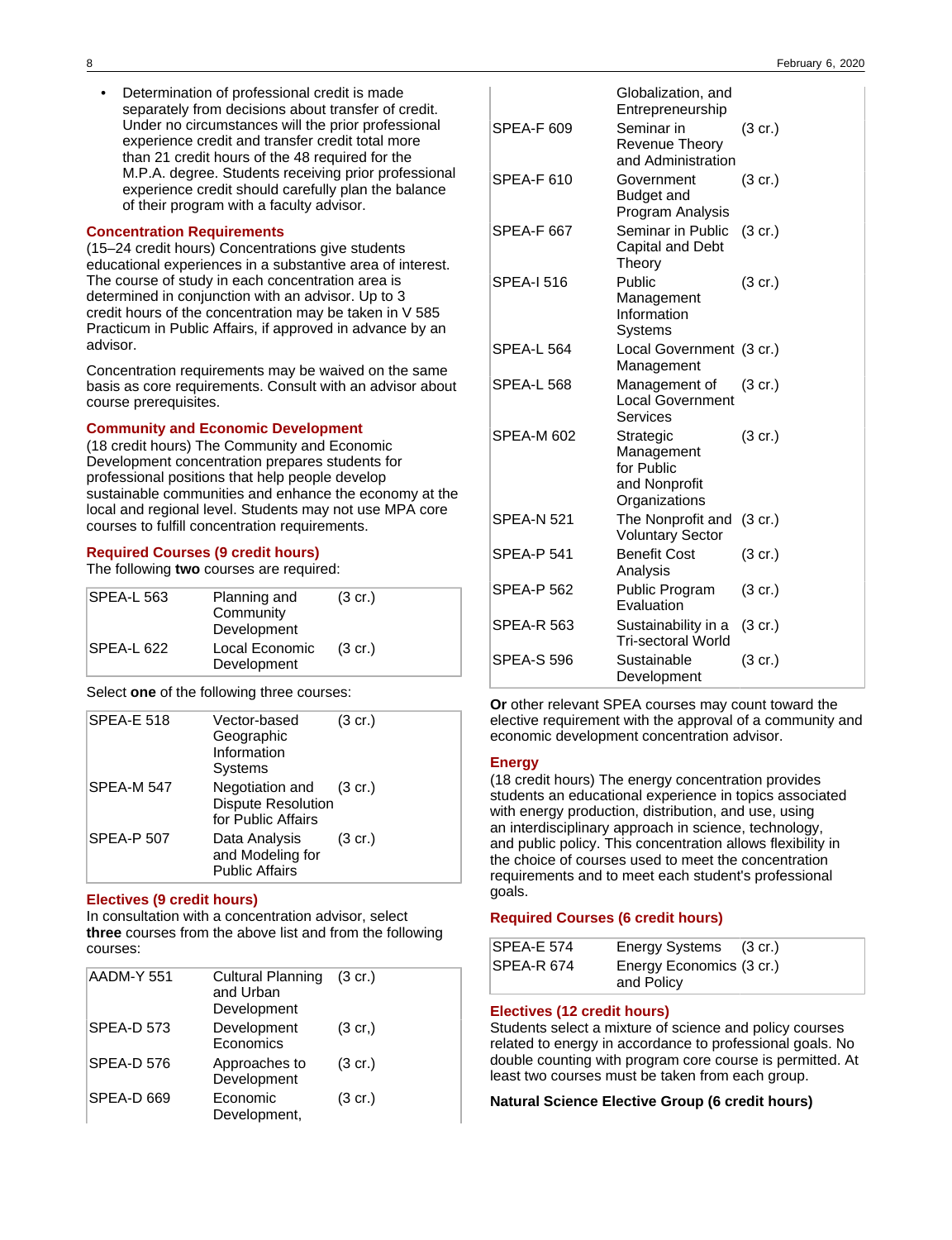| SPFA-F 503        | Natural Gas:<br>Technical and<br><b>Policy Challenges</b> | $(3 \text{ cr.})$ |
|-------------------|-----------------------------------------------------------|-------------------|
| <b>SPEA-E 515</b> | Fundamentals of<br>Air Pollution                          | (3 cr.)           |
| <b>SPEA-E 518</b> | Vector-based<br>Geographic<br>Information<br>Systems      | $(3 \text{ cr.})$ |
| <b>SPEA-E 529</b> | Application of<br>Geographic<br>Information<br>Systems    | $(3 \text{ cr.})$ |
| <b>SPEA-E 536</b> | Environmental<br>Chemistry                                | $(3 \text{ cr.})$ |
| <b>SPEA-E 591</b> | Climate Change<br>Impacts on Natural<br>Resources         | $(3 \text{ cr.})$ |
| <b>EAS-G 571</b>  | Principles of<br>Petroleum<br>Geology                     | $(3 \text{ cr.})$ |
| <b>EAS-G 576</b>  | Climate Change                                            | $(3 \text{ cr.})$ |
| <b>EAS-G 587</b>  | Organic<br>Geochemistry                                   | $(3 \text{ cr.})$ |
| GEOG-G 532        | Physical<br>Climatology                                   | $(3 \text{ cr.})$ |

### **Economics, Public Policy and Law-Related Elective Group (6 credit hours)**

| SPEA-E 501/X<br>511                    | Human Behavior<br>and Energy<br>Consumption                                                 | (3 cr.)           |
|----------------------------------------|---------------------------------------------------------------------------------------------|-------------------|
| <b>SPEA-E 535</b>                      | International<br>Environmental<br>Policy                                                    | $(3 \text{ cr.})$ |
| SPEA-P 541                             | <b>Benefit Cost</b><br>Analysis                                                             | $(3 \text{ cr.})$ |
| <b>SPEA-R 512/</b><br><b>LAW-L 660</b> | Climate Law and<br>Policy                                                                   | $(3 \text{ cr.})$ |
| SPEA-R 533/<br>LAW-B 675               | <b>Public Natural</b><br>Resources Law                                                      | $(3 \text{ cr.})$ |
| SPEA-R 564                             | Environmental and (3 cr.)<br><b>Natural Resource</b><br>Policy Design and<br>Implementation |                   |
| SPEA-R 590                             | Energy Policy from (3 cr.)<br>a Nation-State<br>Perspective                                 |                   |
| SPFA-R 625                             | Environmental<br>Economics and<br>Policy                                                    | (3 cr.)           |
| SPFA-R 643                             | <b>Natural Resource</b><br>Management and<br>Policy                                         | (3 cr.)           |
| SPEA-R 645                             | Environmental<br>Law                                                                        | $(3 \text{ cr.})$ |
| <b>SPEA-S 596</b>                      | Sustainable<br>Development                                                                  | $(3 \text{ cr.})$ |
| <b>SPEA-V 550/</b><br><b>LAW-L 644</b> | Energy Law and<br>Policy                                                                    | $(3 \text{ cr.})$ |

### **Environmental Policy and Natural Resource Management**

(MPA 24 credit hours, MPA-MSES 18 credit hours) The environmental policy and natural resource management concentration integrates public policy and environmental science perspectives covering a range of topics including the economic analysis of natural resource utilization and allocation.

#### **Environmental Law Course (3 credit hours)** The following course:

| SPEA-R 645 | Environmental | $(3 \text{ cr.})$ |  |
|------------|---------------|-------------------|--|
|            | Law           |                   |  |

**Economics and Policy Course (3 credit hours)** In consultation with your advisor, select one of the following courses:

| SPEA-R 625 | Environmental<br>Economics and<br>Policy | $(3 \text{ cr.})$ |
|------------|------------------------------------------|-------------------|
| SPEA-S 596 | Sustainable<br>Development               | $(3 \text{ cr.})$ |

### **Analysis and Skills Courses (MPA: 6 credit hours; MPA-MSES: 3 credit hours)**

In consultation with a concentration advisor, MPA students should choose **two** from the following list of courses; and MPA-MSES students should choose **one** from the following list of courses:

| <b>SPEA-E 529</b> | Application of<br>Geographic<br>Information<br>Systems                            | $(3 \text{ cr.})$ |
|-------------------|-----------------------------------------------------------------------------------|-------------------|
| <b>SPEA-E 560</b> | Environmental<br><b>Risk Analysis</b>                                             | $(3 \text{ cr.})$ |
| <b>SPEA-M 547</b> | Negotiation and<br>Alternative Dispute<br>Resolution for<br><b>Public Affairs</b> | $(3 \text{ cr.})$ |
| <b>SPEA-P 507</b> | Data Analysis<br>and Modeling for<br><b>Public Affairs</b>                        | $(3 \text{ cr.})$ |
| <b>SPEA-P 541</b> | Benefit Cost<br>Analysis                                                          | $(3 \text{ cr.})$ |
| <b>SPEA-P 562</b> | Public Program<br>Evaluation                                                      | $(3 \text{ cr.})$ |

### **Context Courses (MPA: 6 credit hours; MPA-MSES: 3 credit hours)**

Note: MPA students with a concentration in Environmental Policy and Natural Resource Management who want to take SPEA-E 543 must take both SPEA-V 502 and SPEA-E 543.

In consultation with a concentration advisor, select two of the following courses:

| SPEA-E 535 | International<br>Environmental<br>Policy                      | $(3 \text{ cr.})$ |
|------------|---------------------------------------------------------------|-------------------|
| SPEA-E 543 | Environmental<br>Management<br>(cannot count for<br>MPA-MSES) | $(3 \text{ cr.})$ |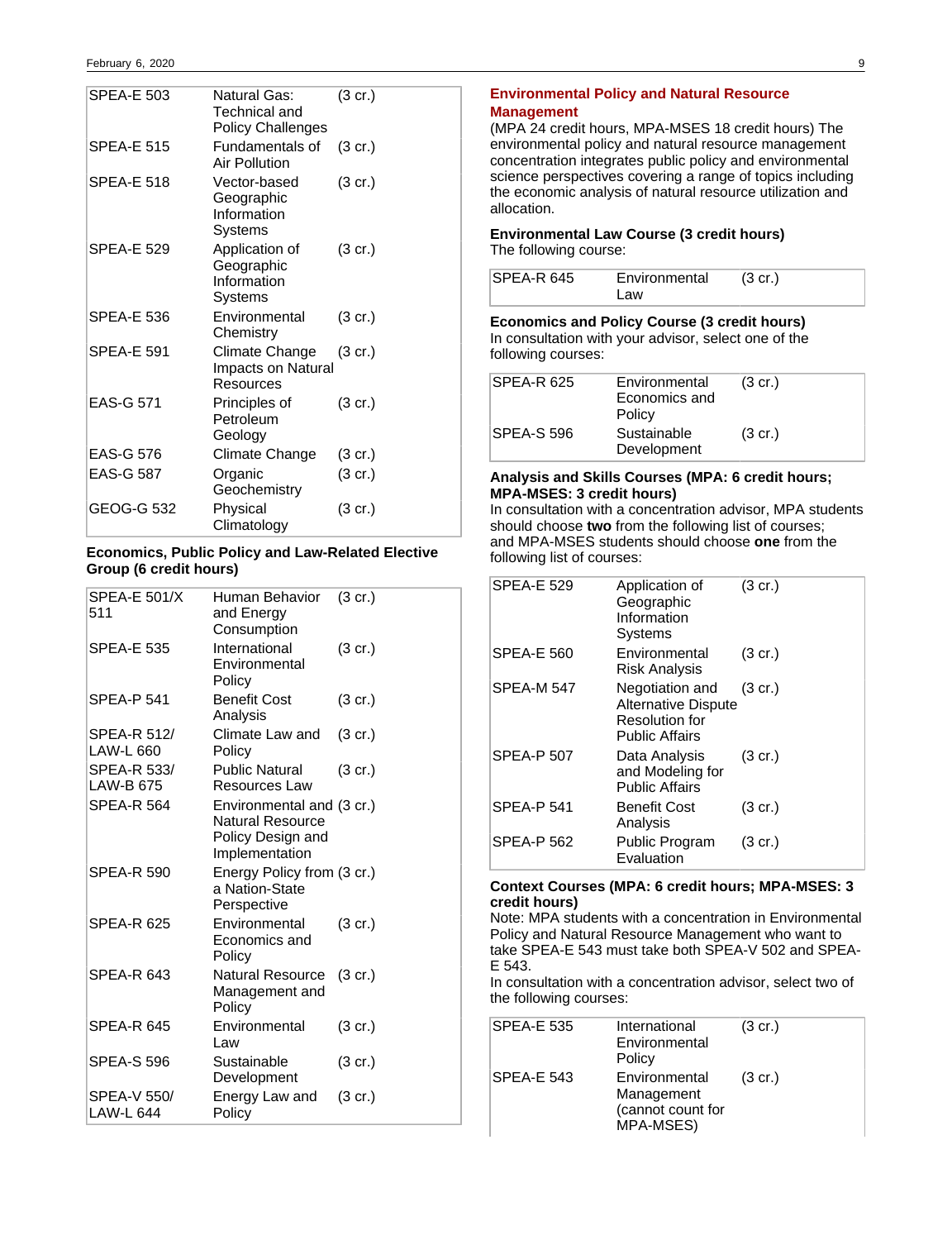| <b>SPEA-R 532</b> | Water Policy and (3 cr.)<br>Economics                             |                   |
|-------------------|-------------------------------------------------------------------|-------------------|
| <b>SPEA-R 564</b> | Environmental<br>and Natural<br>Resource Policy<br>Implementation | $(3 \text{ cr.})$ |
| <b>SPEA-R 590</b> | Energy Policy from (3 cr.)<br>a Nation-State<br>Perspective       |                   |
| SPEA-R 643        | Natural Resources (3 cr.)<br>Management and<br>Policy             |                   |
| <b>SPEA-V 550</b> | Domestic<br>Environmental<br>Policy                               | $(3 \text{ cr.})$ |

### **Electives (6 credit hours)**

In consultation with a concentration advisor, select any two courses from the following lists. Students who are not in the dual-degree program are strongly encouraged to take one of the foundational courses that matches their area of interest (applied ecology, environmental chemistry, or environmental toxicology), unless they have previous environmental-science training in these areas.

#### **Natural Sciences:**

| <b>SPEA-E 517</b>          | <b>BMP</b> Design for<br><b>Healthy Urban</b><br>Watersheds                       | $(3 \text{ cr.})$ |
|----------------------------|-----------------------------------------------------------------------------------|-------------------|
| <b>SPEA-E 522</b>          | Urban Forestry                                                                    | $(3 \text{ cr.})$ |
| <b>SPEA-E 527</b>          | <b>Applied Ecology</b><br>(foundation<br>course, cannot<br>count<br>for MPA-MSES) | $(3 \text{ cr.})$ |
| <b>SPEA-E 528</b>          | Forest Ecology<br>and Management                                                  | (3 cr.)           |
| <b>SPEA-E 540</b>          | Wetlands Ecology<br>and Management                                                | $(4 \text{ cr.})$ |
| <b>SPEA-E 545</b>          | Lake and<br>Watershed<br>Management                                               | (3 cr.)           |
| SPEA-E 546                 | Stream Ecology                                                                    | (3 cr.)           |
| <b>SPEA-E 555</b>          | Urban Ecology                                                                     | $(3 \text{ cr.})$ |
| <b>SPEA-E 556</b>          | Limnology                                                                         | (4 cr.)           |
| <b>SPEA-E 557</b>          | Conservation<br>Biology                                                           | $(3 \text{ cr.})$ |
| <b>SPEA-E 591/R</b><br>591 | Climate Change<br>Impacts on Natural<br>Resources                                 | $(3 \text{ cr.})$ |

### **Physical Sciences:**

| <b>SPEA-E 514</b> | Changing<br>Landscape of<br><b>Toxic Chemical</b><br>Regulation | $(3 \text{ cr.})$ |
|-------------------|-----------------------------------------------------------------|-------------------|
| <b>SPEA-E 515</b> | Fundamentals of<br><b>Air Pollution</b>                         | $(3 \text{ cr.})$ |
| <b>SPEA-E 536</b> | Environmental<br>Chemistry<br>(foundation<br>course, cannot     | $(3 \text{ cr.})$ |

|                   | count for dual<br>degree)                                         |                   |
|-------------------|-------------------------------------------------------------------|-------------------|
| <b>SPEA-E 539</b> | Aquatic Chemistry (3 cr.)                                         |                   |
| <b>SPEA-E 542</b> | Hazardous<br>Materials                                            | $(3 \text{ cr.})$ |
| SPEA-E 544        | Subsurface<br>Microbiology &<br>Remediation                       | $(3 \text{ cr.})$ |
| <b>SPEA-E 552</b> | Environmental<br>Engineering<br>(cannot count for<br>dual degree) | $(3 \text{ cr.})$ |
| <b>SPEA-E 554</b> | Groundwater Flow (3 cr.)<br>Modeling                              |                   |
| <b>SPEA-E 562</b> | Solid and<br>Hazardous Waste<br>Management                        | $(3 \text{ cr.})$ |
| <b>SPEA-E 564</b> | Organic<br>Pollutants:<br>Environmental<br>Chemistry and<br>Fate  | $(3 \text{ cr.})$ |
| <b>SPEA-E 570</b> | Environmental Soil (3 cr.)<br>Science                             |                   |
| <b>SPEA-E 574</b> | Energy Systems                                                    | $(3 \text{ cr.})$ |

#### **Health Policy**

(18 credit hours) The Health Policy concentration is designed to provide students with a strong grounding that prepares them for employment in the growing sectors of health policy, health care and life sciences management, and international health sectors, as well as for pursuing Ph.D. programs in health policy.

### **Required Courses (9 credit hours)**

The following courses are required:

| SPEA-H 549        | <b>Health Policy</b>                                       | $(3 \text{ cr.})$ |
|-------------------|------------------------------------------------------------|-------------------|
| <b>SPEA-P 507</b> | Data Analysis<br>and Modeling for<br><b>Public Affairs</b> | $(3$ cr.)         |
| <b>SPEA-P 562</b> | Public Program<br>Evaluation                               | $(3 \text{ cr.})$ |

### **Economics, Finance and Regulation Components (9 credit hours)**

Three of the following courses, of which at least two must be from SPEA.

| SPEA-H 524                                                      | Health Industry<br>Regulation                                  | $(3 \text{ cr.})$ |
|-----------------------------------------------------------------|----------------------------------------------------------------|-------------------|
| <b>SPEA-H 525</b>                                               | Health Economics (3 cr.)                                       |                   |
| <b>SPEA-H 526</b>                                               | Healthcare<br>Finance                                          | $(3 \text{ cr.})$ |
| <b>SPEA-H 527</b>                                               | International<br>Healthcare<br>Systems                         | $(3 \text{ cr.})$ |
| <b>SPEA-N 557</b>                                               | Proposal<br>Development<br>and Grant<br>Management             | $(3 \text{ cr.})$ |
| <b>BUS-X 519 or</b><br><b>BUS-X 519 and</b><br><b>BUS-X 518</b> | <b>BUS-X 519</b><br><b>Business of Life</b><br>Sciences: Value | $(3 \text{ cr.})$ |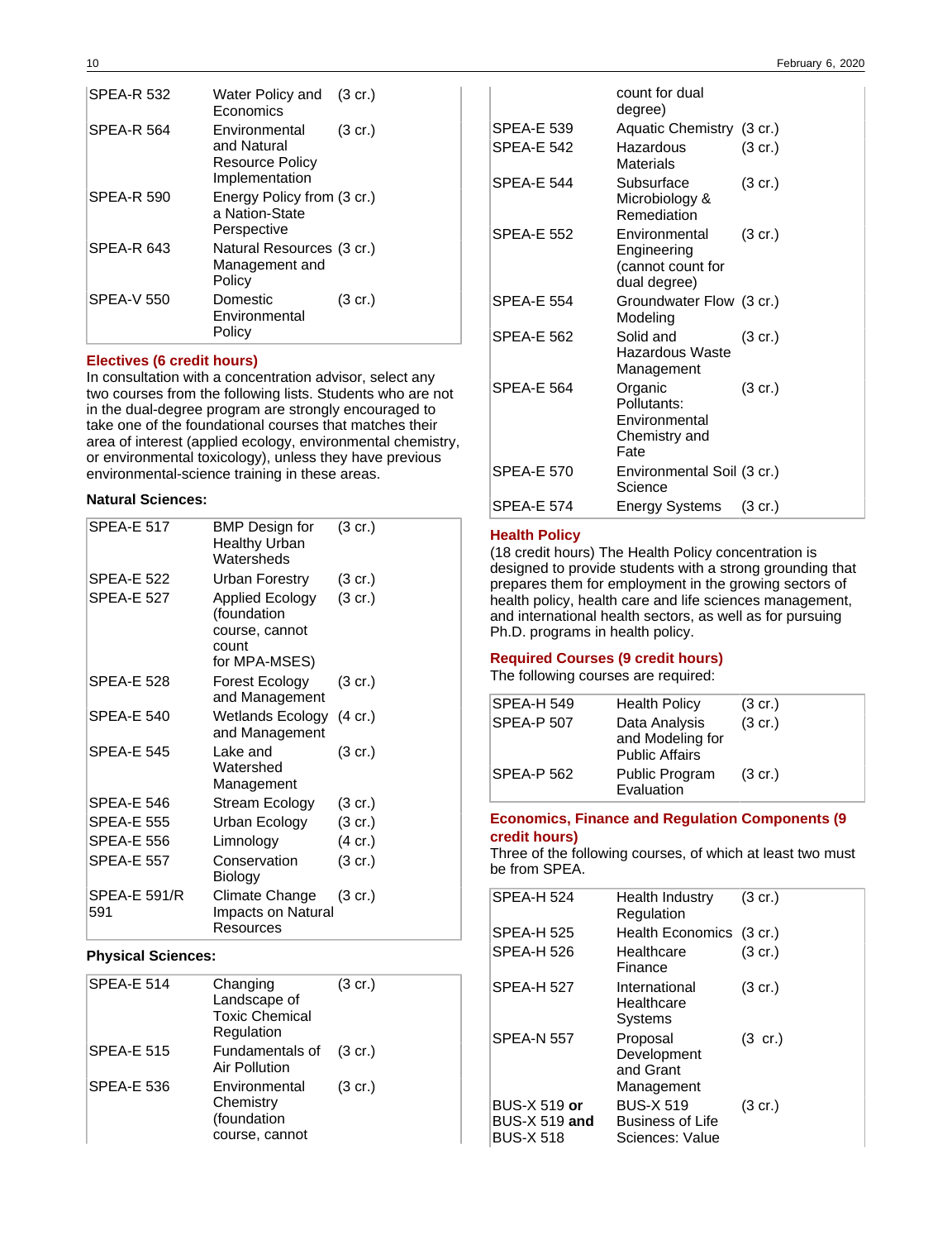|           | Chain or BUS-X<br>519 Life Sciences<br>from Research to<br>Patient and BUS-<br>X 518 Life Science<br>Global Trends |                   |
|-----------|--------------------------------------------------------------------------------------------------------------------|-------------------|
| SPH-P 685 | Public Health<br><b>Policy and Politics</b><br>in the U.S.                                                         | $(3 \text{ cr.})$ |

#### **Information Systems**

(18 credit hours) The information systems (IS) concentration prepares students for entry-level and midcareer positions—such as systems analysts, consultants, Webmasters, and database managers—in the exciting, evolving, and rapidly growing fields of computing and communication technologies as they apply to public organizations. The IS concentration builds on a solid core of three courses and provides the flexibility to add three more electives from a wide range of course offerings. Students are encouraged to combine the IS concentration with other concentrations to strengthen their technical skills in a variety of applied areas.

#### **Required Courses (9 credit hours)**

The following courses are required:

| <b>SPEA-E 518</b> | Vector-based<br>Geographic<br>Information<br>Systems | $(3 \text{ cr.})$ |
|-------------------|------------------------------------------------------|-------------------|
| <b>SPEA-I 516</b> | Public<br>Management<br>Information<br>Systems       | $(3 \text{ cr.})$ |
| <b>SPEA-I 519</b> | Database<br>Management<br>Systems                    | $(3 \text{ cr.})$ |

#### **Electives (9 credit hours)**

Three courses from the following information systems application groups. (Note: Two of the courses must be from group A, B, or C.)

#### **Group A: Geographic Information Systems**

| SPEA-E 529 | Application of<br>Geographic | $(3 \text{ cr.})$ |
|------------|------------------------------|-------------------|
|            | Information                  |                   |
|            | Systems                      |                   |

#### **Group B: Decision Support and Analysis**

| <b>SPEA-E 560</b> | Environmental<br><b>Risk Analysis</b>                      | $(3 \text{ cr.})$ |
|-------------------|------------------------------------------------------------|-------------------|
| <b>SPEA-P 507</b> | Data Analysis<br>and Modeling for<br><b>Public Affairs</b> | $(3 \text{ cr.})$ |
| <b>SPEA-P 539</b> | Management<br>Science for Public<br>Affairs                | $(3 \text{ cr.})$ |
| <b>SPEA-P 541</b> | <b>Benefit Cost</b><br>Analysis                            | $(3 \text{ cr.})$ |
| <b>SPEA-P 562</b> | Public Program<br>Evaluation                               | $(3 \text{ cr.})$ |

#### **Group C: Design and Management of Information Systems**

| SPEA-I 611 | Design of<br>Information<br>Systems                                    | $(3 \text{ cr.})$ |  |
|------------|------------------------------------------------------------------------|-------------------|--|
| SPEA-M 602 | Strategic<br>Management<br>of Public and<br>Nonprofit<br>Organizations | $(3 \text{ cr.})$ |  |

#### **Group D: Networking and Telecommunications**

| <b>BUS-S 515</b> | <b>Foundations</b><br>of Business<br>Telecommunications | $(3 \text{ cr.})$ |
|------------------|---------------------------------------------------------|-------------------|
| <b>ILS-Z 525</b> | Government<br>Information                               | $(3 \text{ cr.})$ |
| <b>ILS-Z 532</b> | Information<br>Architecture for<br>the Web              | $(3 \text{ cr.})$ |
| ILS-Z 643        | The Information<br>Industry                             | $(3 \text{ cr.})$ |

#### **Group E: Additional Option**

Graduate courses that address issues in information technology, such as programming and the digital economy, are offered in other units such as the Kelley School of Business and the School of Informatics, Computing, and Engineering. Students may elect to take one of these electives with the approval of a faculty advisor.

#### **International Development**

(18 credit hours) The International Development concentration in the Master of Public Affairs is designed to provide students with a policy-focused understanding of international development, and will introduce students to topics such as economic programming and planning, political economy, conflict and post-conflict recovery, sustainable development, international organizations, governance and business activities. Students may not use MPA core courses to fulfill concentration requirements.

#### **Required Courses (9 credit hours)**

The following courses are required:

| <b>SPEA-D 573</b> | Development<br>Economics                                          | $(3 \text{ cr.})$ |
|-------------------|-------------------------------------------------------------------|-------------------|
| SPEA-D 578        | Introduction to<br>Comparative<br>and International<br>Affairs    | $(3 \text{ cr.})$ |
| SPEA-D 669        | Economic<br>Development,<br>Globalization and<br>Entrepreneurship | $(3 \text{ cr.})$ |

#### **Electives (9 credit hours)**

In consultation with a concentration advisor, students choose three electives from Groups I and II where at least one course (3 credit hours) is from Group I (methods).

### **Group I\*: Methods**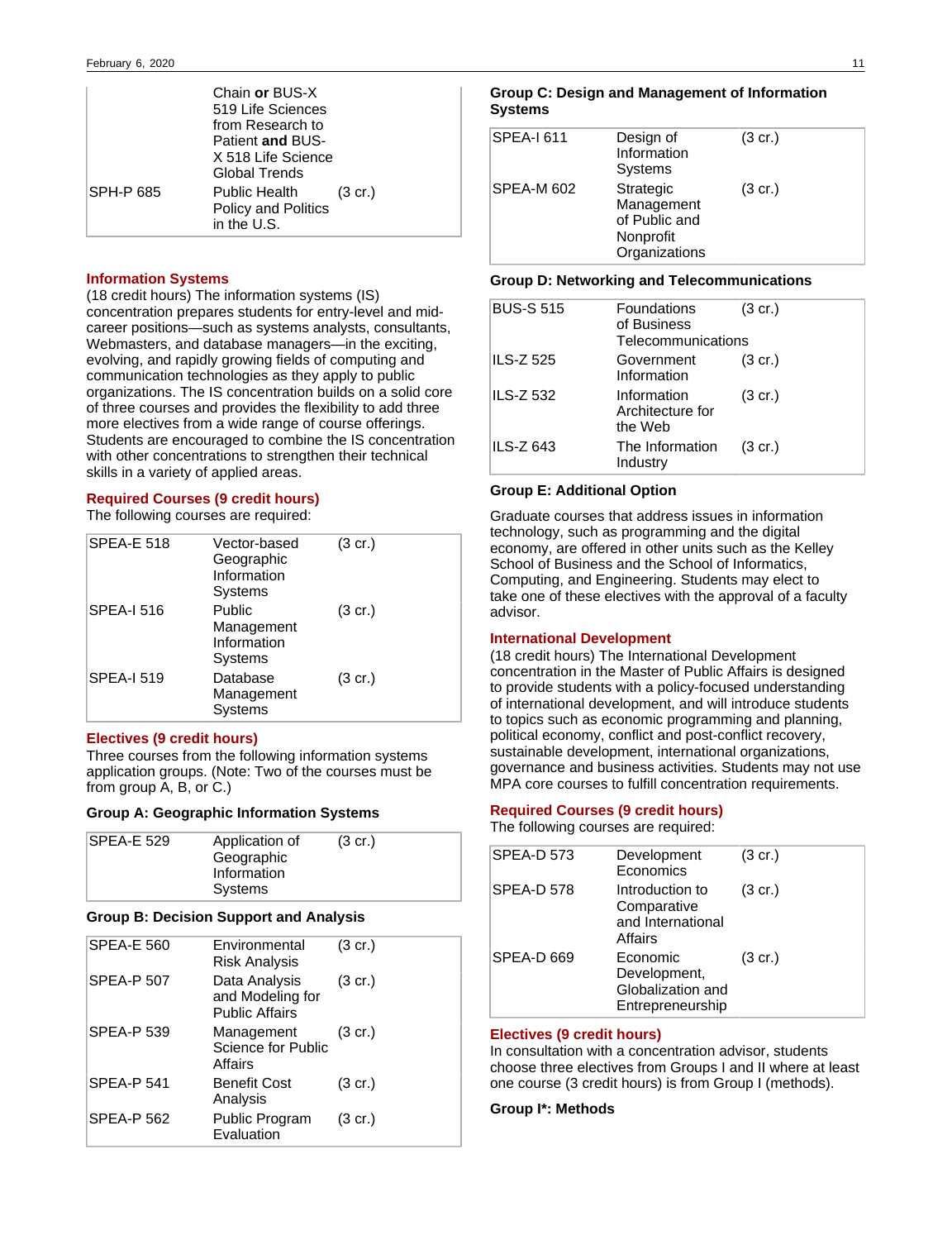| <b>SPEA-E 518</b> | Vector-based<br>Geographic<br>Information<br>Systems       | $(3 \text{ cr.})$ |
|-------------------|------------------------------------------------------------|-------------------|
| <b>SPEA-P 507</b> | Data Analysis<br>and Modeling for<br><b>Public Affairs</b> | $(3 \text{ cr.})$ |
| SPEA-P 541        | <b>Benefit Cost</b><br>Analysis                            | $(3 \text{ cr.})$ |
| <b>SPEA-P 562</b> | Public Program<br>Evaluation                               | $(3 \text{ cr.})$ |

\*A student may also choose to fulfill the Group A requirement with a graduate level language or area studies course with the approval of a concentration advisor and the appropriate faculty program director.

#### **Group II: Other Electives**

| SPEA-D 548        | US Foreign Policy (3 cr.)<br>and Third World<br>Regimes            |                   |
|-------------------|--------------------------------------------------------------------|-------------------|
| <b>SPEA-D 576</b> | Approaches to<br>Development                                       | $(3 \text{ cr.})$ |
| <b>SPEA-D 577</b> | International<br>Economic<br><b>Strategies</b><br>and Trade Policy | $(3 \text{ cr.})$ |
| <b>SPEA-D 583</b> | Conflict and<br>Development                                        | $(3 \text{ cr.})$ |
| <b>SPEA-E 535</b> | International<br>Environmental<br>Policy                           | $(3 \text{ cr.})$ |
| <b>SPEA-F 584</b> | Tax Policy in<br>Developing<br>Countries                           | $(3 \text{ cr.})$ |
| <b>SPEA-M 575</b> | Comparative<br>Public<br>Management and<br>Administration          | $(3 \text{ cr.})$ |
| SPEA-M 654        | Public Program<br>Management and<br>Contracting                    | $(3 \text{ cr.})$ |
| <b>SPEA-N 524</b> | Civil Society in<br>Comparative<br>Perspective                     | $(3 \text{ cr.})$ |
| <b>SPEA-N 534</b> | NGO Management (3 cr.)<br>for International<br>Development         |                   |
| <b>SPEA-R 563</b> | Sustainability in a<br><b>Tri-sectoral World</b>                   | $(3 \text{ cr.})$ |
| <b>SPEA-S 596</b> | Sustainable<br>Development                                         | $(3 \text{ cr.})$ |
| <b>SPEA-V 550</b> | Latin American<br>Governance                                       | $(3 \text{ cr.})$ |
| <b>SPEA-V 559</b> | Principles and<br><b>Practices of Social</b><br>Entrepreneurship   | $(3 \text{ cr.})$ |

### **Local Government Management**

(18 credit hours) The Local Government Management (LGM) concentration prepares students for entry-level and mid-career management and policy positions in local government. Course work includes a local

government management core required of all students and a selection of advanced electives. Students should consult with a faculty concentration advisor to choose the advanced electives best suited to their interests. Students may not use MPA core courses to fulfill concentration requirements.

### **Required Courses (9 credit hours)**

The following courses are required:

| SPEA-L 564        | Local Government (3 cr.)<br>Management                              |                   |
|-------------------|---------------------------------------------------------------------|-------------------|
| <b>SPEA-L 568</b> | Management of (3 cr.)<br><b>Local Government</b><br><b>Services</b> |                   |
| <b>SPEA-M 561</b> | Public Human<br>Resources<br>Management                             | $(3 \text{ cr.})$ |

#### **Advanced Electives (9 credit hours)**

In consultation with a concentration advisor, select **three** of the following courses or other graduate courses approved as substitutions:

| AADM-Y 500        | <b>Cultural Districts</b><br>and Local Arts<br>Policy                      | (3 cr.)           |
|-------------------|----------------------------------------------------------------------------|-------------------|
| AADM-Y 504        | Arts Administration (3 cr.)<br>in the Public and<br><b>Private Sectors</b> |                   |
| SPEA-F 610        | Government<br>Budget and<br>Program Analysis                               | $(3 \text{ cr.})$ |
| <b>SPEA-I 516</b> | Public<br>Management<br>Information<br>Systems                             | $(3 \text{ cr.})$ |
| <b>SPEA-L 563</b> | Planning and<br>Community<br>Development                                   | $(3 \text{ cr.})$ |
| <b>SPEA-L 622</b> | Local Economic<br>Development                                              | (3 cr.)           |
| <b>SPEA-M 547</b> | Negotiation and<br><b>Dispute Resolution</b><br>for Public Affairs         | $(3 \text{ cr.})$ |
| <b>SPEA-M 570</b> | Public Labor<br>Relations                                                  | $(3 \text{ cr.})$ |
| <b>SPEA-M 575</b> | Comparative<br>Public<br>Management and<br>Administration                  | $(3 \text{ cr.})$ |
| <b>SPEA-M 602</b> | Strategic<br>Management<br>in Public and<br>Nonprofit<br>Organizations     | $(3 \text{ cr.})$ |
| SPEA-M 652        | Managing<br>Workforce<br>Diversity in Public<br>Organization               | (3 cr.)           |
| SPEA-M 654        | Public Program<br>Management and<br>Contracting                            | $(3 \text{ cr.})$ |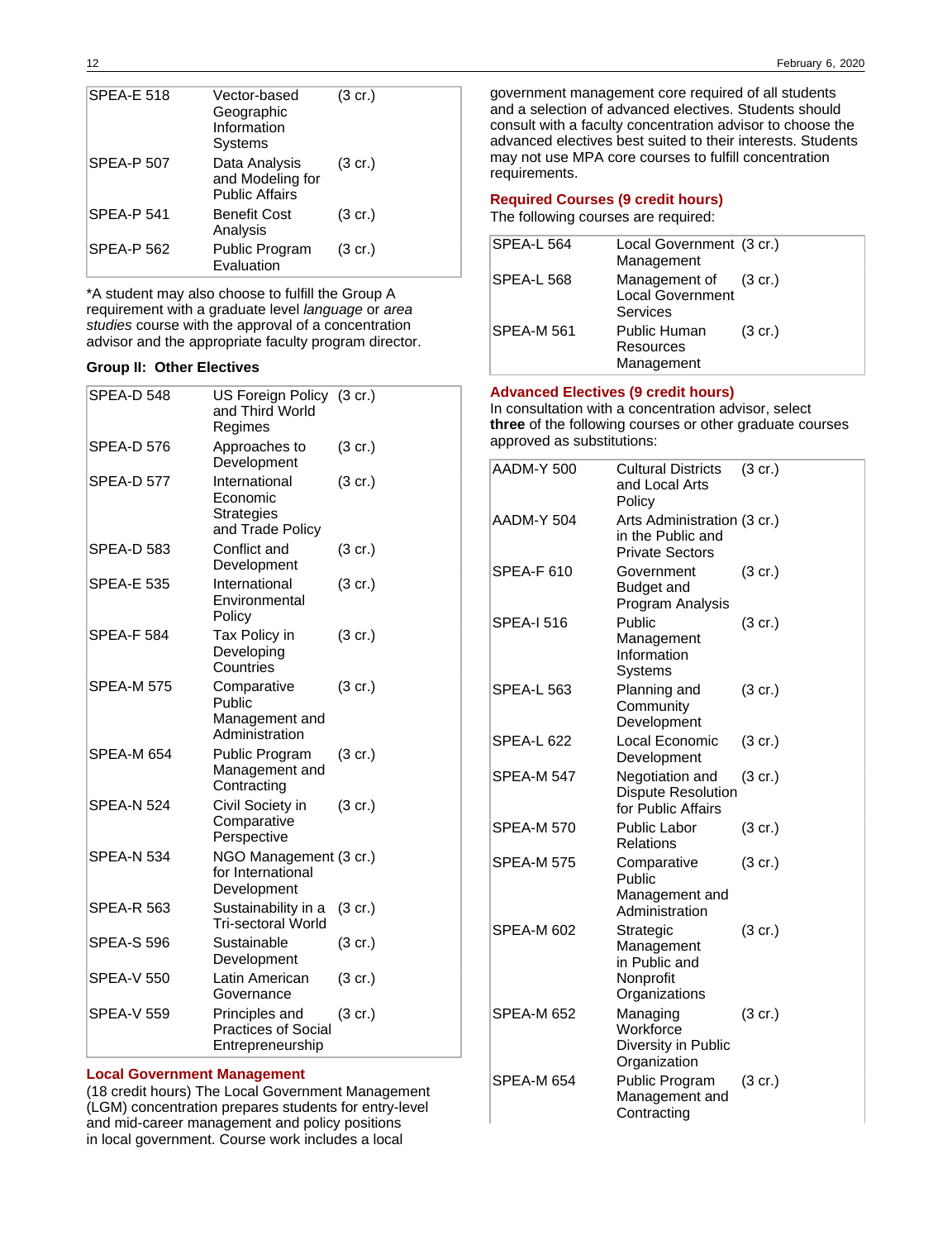| <b>SPEA-N 521</b> | Nonprofit and<br><b>Voluntary Sector</b>                 | (3 cr.)           |
|-------------------|----------------------------------------------------------|-------------------|
| <b>SPEA-N 523</b> | Civil Society and<br><b>Public Policy</b>                | $(3 \text{ cr.})$ |
| <b>SPEA-P 541</b> | <b>Benefit Cost</b><br>Analysis                          | $(3 \text{ cr.})$ |
| SPEA-P 562        | Public Program<br>Evaluation                             | $(3 \text{ cr.})$ |
| <b>SPEA-R 563</b> | Sustainability in a (3 cr.)<br><b>Tri-sectoral World</b> |                   |
| <b>SPEA-S 515</b> | Sustainable<br>Communities                               | (3 cr.)           |

#### **Nonprofit Management**

(15 credit hours) The nonprofit management concentration equips students with the skills to effectively manage and lead nonprofit organizations through a local grounding in the legal structure and functions of nonprofits, and to apply the analytic and managerial tools that support effective nonprofit operation. Students may not use MPA core courses to fulfill concentration requirements.

### **Required Courses (6 credit hours)**

| SPEA-N 521 | The Nonprofit and (3 cr.)<br><b>Voluntary Sector</b> |                   |
|------------|------------------------------------------------------|-------------------|
| SPEA-N 525 | Management<br>in the Nonprofit<br>Sector             | $(3 \text{ cr.})$ |

In consultation with a concentration advisor, select three courses (9 credit hours) from the following lists. At least 1 course must come from Group I (nonprofit management). Up to 3 courses may come from Group I (nonprofit management). Up to 2 courses may come from Group II (additional management skills). Only 1 course may come from Group III (nonprofit areas). Relevant substitutions may be made in Groups II and III with a faculty advisor's approval.

### **Electives (9 credit hours)**

**Elective Group I:** At least **1 - 3** nonprofit management courses may count toward the three electives.

| <b>SPEA-F 526</b> | Financial<br>Management<br>for Nonprofit<br>Organizations              | $(3 \text{ cr.})$ |
|-------------------|------------------------------------------------------------------------|-------------------|
| SPEA-M 504        | Public<br>Organizations                                                | $(3 \text{ cr.})$ |
| SPEA-M 602        | Strategic<br>Management<br>of Public and<br>Nonprofit<br>Organizations | $(3 \text{ cr.})$ |
| <b>SPEA-N 522</b> | Human Resource<br>Management<br>in Nonprofit<br>Organizations          | $(3 \text{ cr.})$ |
| <b>SPEA-N 523</b> | Civil Society and<br><b>Public Policy</b>                              | $(3 \text{ cr.})$ |
| <b>SPEA-N 524</b> | Civil Society in<br>Comparative<br>Perspective                         | $(3 \text{ cr.})$ |

| <b>SPEA-N 534</b> | NGO Management (3 cr.)<br>for International<br>Development       |                   |
|-------------------|------------------------------------------------------------------|-------------------|
| SPEA-N 557        | Proposal<br>Development<br>and Grant<br>Administration           | $(3 \text{ cr.})$ |
| SPEA-N 558        | Fund<br>Development for<br>Nonprofits                            | $(3 \text{ cr.})$ |
| <b>SPEA-V 559</b> | Principles and<br><b>Practices of Social</b><br>Entrepreneurship | $(3 \text{ cr.})$ |
| LAW-B 569         | Nonprofit<br>Organizations                                       | $(3 \text{ cr.})$ |
| <b>LAW-B761</b>   | Law and<br>Philanthropy                                          | $(3 \text{ cr.})$ |

**Elective Group II:** In consultation with a concentration advisor, up to **two** additional management skills courses may count toward the three electives. Substitutions can be made with a faculty advisor's approval.

| <b>SPEA-I 516</b> | Public<br>Management<br>Information<br>Systems                        | $(3 \text{ cr.})$ |
|-------------------|-----------------------------------------------------------------------|-------------------|
| <b>SPEA-M 547</b> | Negotiation and<br><b>Dispute Resolution</b><br>for Public Affairs    | $(3 \text{ cr.})$ |
| <b>SPEA-M 569</b> | Managing<br>Interpersonal<br>Relations                                | $(3 \text{ cr.})$ |
| <b>SPEA-M 652</b> | Managing<br><b>Work Force</b><br>Diversity in Public<br>Organizations | $(3 \text{ cr.})$ |
| SPEA-M 654        | Public Program<br>Management and<br>Contracting                       | $(3 \text{ cr.})$ |
| SPEA-M 662        | Seminar in<br>Accountability and<br>Performance                       | $(3 \text{ cr.})$ |
| <b>SPEA-P 541</b> | <b>Benefit Cost</b><br>Analysis                                       | $(3 \text{ cr.})$ |
| <b>SPEA-P 562</b> | Public Program<br>Evaluation                                          | $(3 \text{ cr.})$ |

**Elective Group III:** In consultation with a concentration advisor, **one** course in a nonprofit area may count toward the three electives.

| AADM-Y 500        | <b>Cultural Districts</b><br>and Local Arts<br>Policy | $(3 \text{ cr.})$ |
|-------------------|-------------------------------------------------------|-------------------|
| AADM-Y 511        | Performing<br><b>Arts Center</b><br>Management        | $(3 \text{ cr.})$ |
| AADM-Y 525        | Museum<br>Management                                  | $(3 \text{ cr.})$ |
| AADM-Y 559        | Public Policy and<br>the Arts                         | $(3 \text{ cr.})$ |
| <b>SPEA-D 573</b> | Development<br>Economics                              | $(3 \text{ cr.})$ |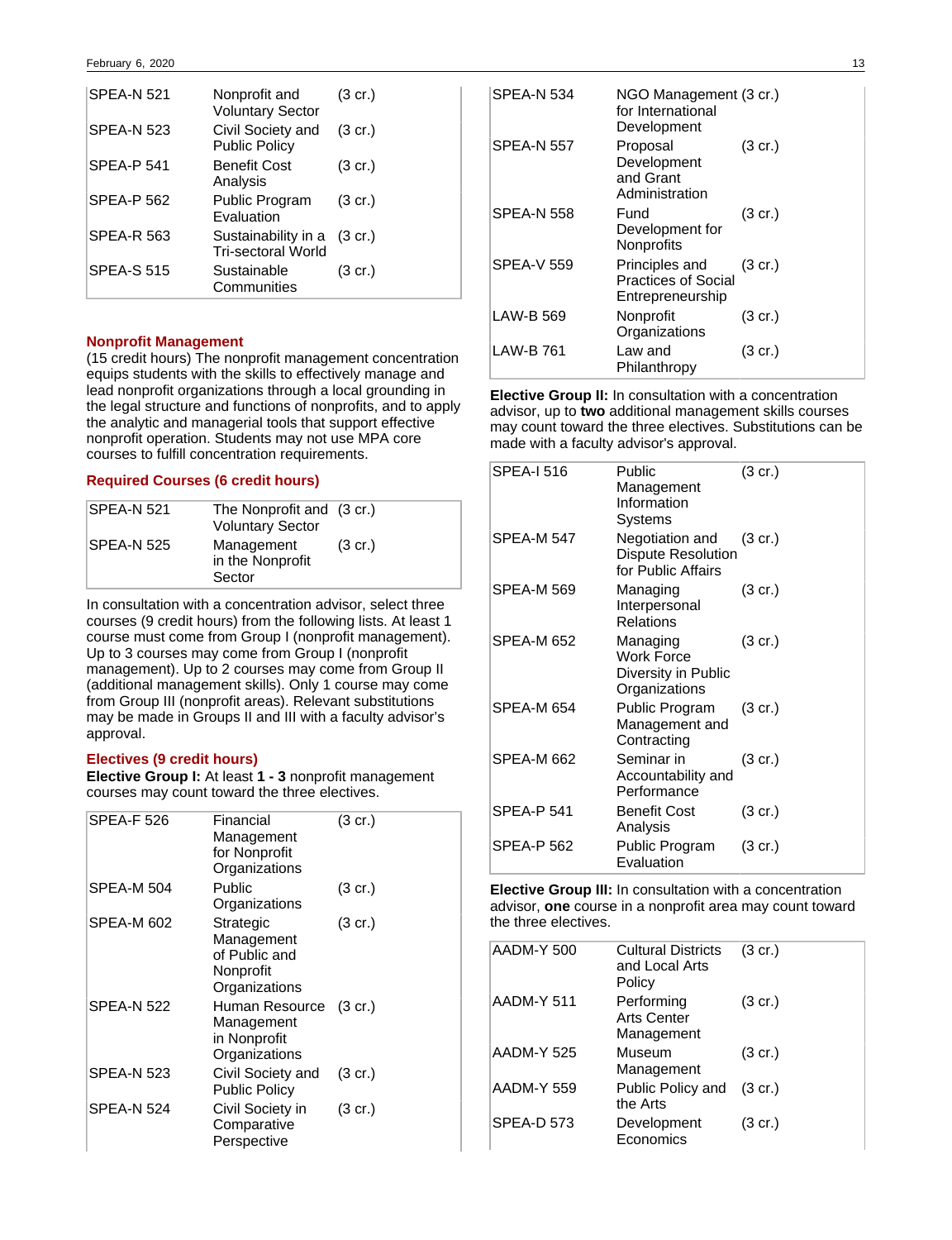| <b>SPEA-D 576</b> | Approaches to<br>Development                                       | $(3 \text{ cr.})$ |
|-------------------|--------------------------------------------------------------------|-------------------|
| SPEA-D 577        | International<br>Economic<br>Strategies and<br><b>Trade Policy</b> | $(3 \text{ cr.})$ |
| SPEA-D 669        | Economic<br>Development,<br>Globalization and<br>Entrepreneurship  | $(3 \text{ cr.})$ |
| <b>SPEA-H 549</b> | Health Policy                                                      | (3 cr.)           |
| <b>SPEA-L 568</b> | Management of<br><b>Local Government</b><br>Services               | $(3 \text{ cr.})$ |
| <b>SPEA-L 622</b> | Local Economic<br>Development                                      | $(3 \text{ cr.})$ |
| <b>SPEA-R 563</b> | Sustainability in a<br>Tri-sectoral World                          | $(3 \text{ cr.})$ |
| <b>SPEA-S 515</b> | Sustainable<br>Communities                                         | (3 cr.)           |

### **Policy Analysis**

(18 credit hours) The Policy Analysis concentration focuses on developing the skills to create and consume accurate and actionable research and information designed to address public policy problems.

The Policy Analysis concentration requirements emphasize the acquisition of quantitative skills that may be used to inform public policy decisions. The Policy Analysis field electives aim to provide students with additional quantitative and qualitative skills used for policy analysis, and/or to provide students with the contextual knowledge needed to analyze policies in a substantive area. The electives change frequently, and often include topics courses as well as courses in a wide variety of policy areas: health, economic development, education, social policy transportation, energy, etc. In general, this substantive knowledge component requires more than one course in the same area. Consequently, it is important that the plan include early consultation with a concentration advisor.

Students may also acquire this substantive knowledge by combining the Policy Analysis concentration with other concentrations that may require fewer tool skills. For example, dual concentrations in Policy Analysis and Sustainable Development would prepare one to do work in sustainability with a more analytical approach. Students may not use MPA core courses to fulfill concentration requirements.

#### **Policy Analysis Skills (9 credit hours)** The following course is required:

Take a minimum of two of the following three courses:

| <b>SPEA-P 539</b> | Management<br>Science for Public<br>Affairs | $(3 \text{ cr.})$ |
|-------------------|---------------------------------------------|-------------------|
| SPEA-P 541        | <b>Benefit Cost</b><br>Analysis             | $(3 \text{ cr.})$ |

| $SPEA-P 562$ | Public Program | $(3 \text{ cr.})$ |
|--------------|----------------|-------------------|
|              | Evaluation     |                   |

Note: Should the student decide to take P 539, P 541, and P 562, the third course can be counted as one of the three policy courses required below.

#### **Policy Field (9 credit hours)**

In consultation with a concentration advisor, select **three** of the following courses or other graduate courses approved as equivalent substitutions:

| AADM-Y 500        | <b>Cultural Districts</b><br>and Local Arts<br>Policy              | $(3 \text{ cr.})$ |
|-------------------|--------------------------------------------------------------------|-------------------|
| AADM-Y 559        | Public Policy and<br>Arts                                          | $(3 \text{ cr.})$ |
| SPEA-D 573        | Development<br>Economics                                           | $(3 \text{ cr.})$ |
| SPEA-D 577        | International<br>Economic<br>Strategies and<br><b>Trade Policy</b> | $(3 \text{ cr.})$ |
| <b>SPEA-D 583</b> | Conflict and<br>Development                                        | $(3 \text{ cr.})$ |
| SPEA-D 669        | Economic<br>Development,<br>Globalization, and<br>Entrepreneurship | $(3 \text{ cr.})$ |
| <b>SPEA-E 535</b> | International<br>Environmental<br>Policy                           | $(3 \text{ cr.})$ |
| <b>SPEA-E 574</b> | <b>Energy Systems</b>                                              | $(3 \text{ cr.})$ |
| SPEA-F 526        | Financial<br>Management<br>for Nonprofit<br>Organizations          | $(3 \text{ cr.})$ |
| <b>SPEA-F 609</b> | Seminar in Public<br>Revenue Theory<br>and Administration          | $(3 \text{ cr.})$ |
| SPEA-F 610        | Government<br>Budget and<br>Program Analysis                       | $(3 \text{ cr.})$ |
| SPEA-F 667        | Seminar in Public<br>Capital and Debt<br>Theory                    | $(3 \text{ cr.})$ |
| SPEA-H 524        | Health Industry<br>Regulation                                      | $(3 \text{ cr.})$ |
| <b>SPEA-H 525</b> | <b>Health Economics</b>                                            | $(3 \text{ cr.})$ |
| <b>SPEA-H 526</b> | Healthcare<br>Finance                                              | $(3$ cr.)         |
| SPEA-H 549        | <b>Health Policy</b>                                               | $(3 \text{ cr.})$ |
| <b>SPEA-L 568</b> | Management of<br>Local Government<br>Services                      | $(3 \text{ cr.})$ |
| SPEA-L 622        | Local Economic<br>Development                                      | $(3 \text{ cr.})$ |
| <b>SPEA-M 547</b> | Negotiation and<br><b>Dispute Resolution</b><br>for Public Affairs | $(3 \text{ cr.})$ |
| <b>SPEA-N 521</b> | The Nonprofit and (3 cr.)<br><b>Voluntary Sector</b>               |                   |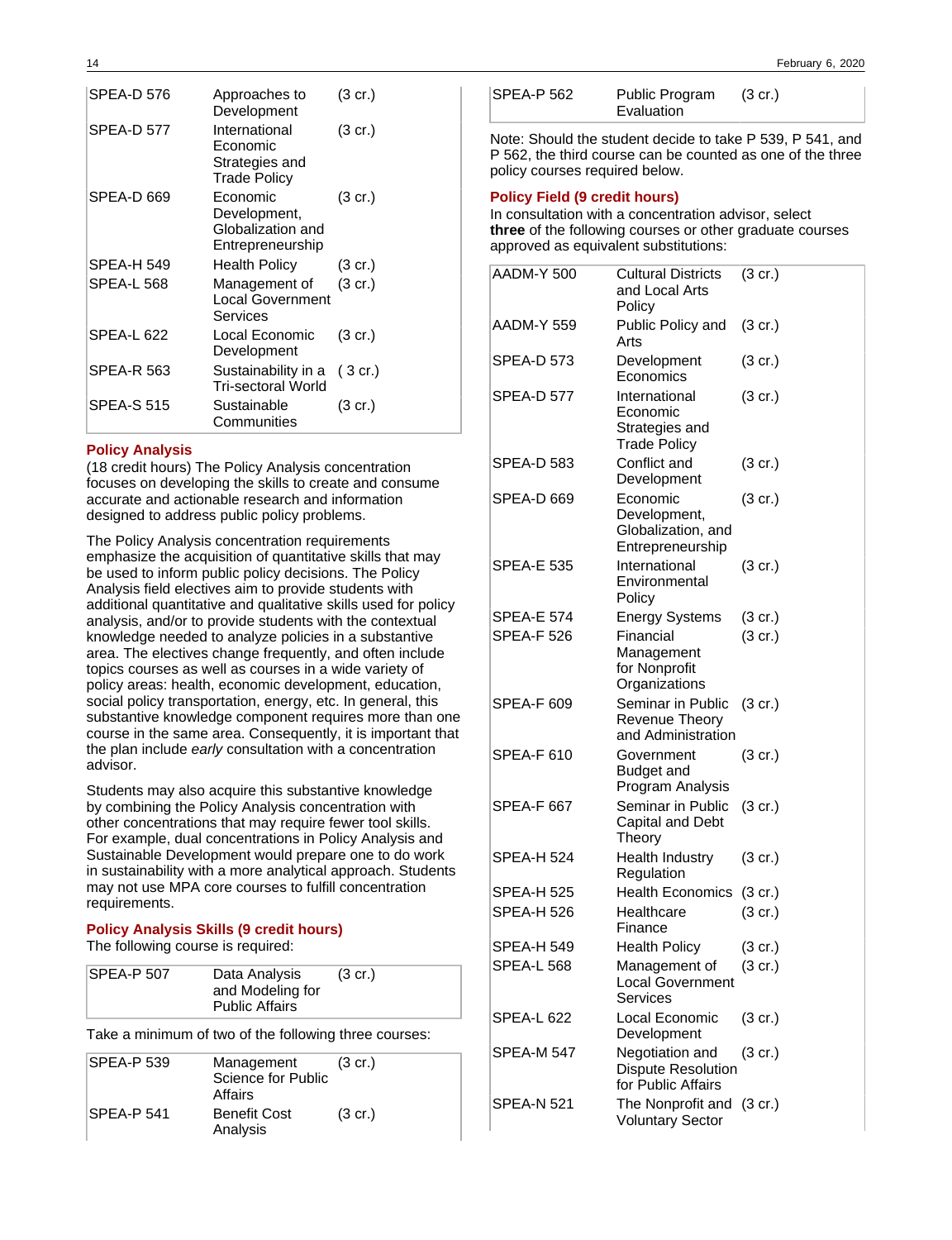| <b>SPEA-N 523</b>          | Civil Society and<br><b>Public Policy</b>                                                   | $(3 \text{ cr.})$ |
|----------------------------|---------------------------------------------------------------------------------------------|-------------------|
| SPEA-N 557                 | Proposal<br>Development<br>and Grant<br>Management                                          | $(3 \text{ cr.})$ |
| <b>SPEA-P 539</b>          | Management<br>Science for Public<br>Affairs                                                 | $(3 \text{ cr.})$ |
| <b>SPEA-P 541</b>          | Benefit Cost<br>Analysis                                                                    | $(3 \text{ cr.})$ |
| SPEA-P 562                 | Public Program<br>Evaluation                                                                | $(3 \text{ cr.})$ |
| <b>SPEA-R 564</b>          | Environmental and (3 cr.)<br><b>Natural Resource</b><br>Policy Design and<br>Implementation |                   |
| SPEA-R 625                 | Environmental<br>Economics and<br>Policy                                                    | $(3 \text{ cr.})$ |
| SPEA-R 643                 | <b>Natural Resource</b><br>Management and<br>Policy                                         | $(3 \text{ cr.})$ |
| SPEA-R 645                 | Environmental<br>Law                                                                        | $(3 \text{ cr.})$ |
| SPEA-R 674                 | Energy,<br>Economics and<br>Policy                                                          | $(3 \text{ cr.})$ |
| <b>SPEA-V 550</b>          | Poverty and Social (3 cr.)<br><b>Welfare Policy</b>                                         |                   |
| <b>SPEA-V 559</b>          | Principles and<br><b>Practices of Social</b><br>Entrepreneurship                            | $(3 \text{ cr.})$ |
| <b>SPEA-V 640</b>          | Law, Public<br>Management, and<br><b>Public Policy</b>                                      | $(3 \text{ cr.})$ |
| <b>SPEA-X 511/E</b><br>501 | Human Behavior<br>and Energy<br>Consumption                                                 | $(3 \text{ cr.})$ |

### **Public Financial Administration**

(18 credit hours) The Public Financial Administration concentration develops technical skills necessary for budget analysis, preparation, and operation; analysis and application of tax policy; and public financial planning. Students may not use MPA core courses to fulfill concentration requirements.

### **Required Courses (9 credit hours)**

In consultation with a concentration advisor, select **at least three** of the following courses:

| <b>SPEA-F 609</b> | Seminar in<br>Revenue Theory<br>and Administration      | $(3 \text{ cr.})$ |
|-------------------|---------------------------------------------------------|-------------------|
| SPEA-F 610        | Government<br>Budget and<br>Program Analysis            | $(3 \text{ cr.})$ |
| <b>SPEA-F 667</b> | Seminar in Public (3 cr.)<br>Capital and Debt<br>Theory |                   |

| <b>SPEA-P 562</b> | Public Program | $(3 \text{ cr.})$ |
|-------------------|----------------|-------------------|
|                   | Evaluation     |                   |

**NOTE:** Should the student decide to take all four courses, the fourth course can be counted as one of the two electives required below.

In consultation with a concentration advisor, select **one** of the following courses (3 credit hours):

| SPEA-F 542        | Governmental<br>Financial<br>Accounting and<br>Reporting | $(3 \text{ cr.})$ |
|-------------------|----------------------------------------------------------|-------------------|
| <b>SPEA-P 541</b> | <b>Benefit Cost</b><br>Analysis                          | $(3 \text{ cr.})$ |

**NOTE:** Should the student decide to take both courses, the second course can be counted as one of the two electives required below.

### **Electives (6 credit hours)**

In consultation with a concentration advisor, select **two** of the following courses or other graduate courses approved as equivalent substitutions:

| <b>SPEA-F 542</b> | Governmental<br>Financial<br>Accounting and<br>Reporting   | $(3 \text{ cr.})$ |
|-------------------|------------------------------------------------------------|-------------------|
| SPEA-F 666        | <b>Public Revenue</b>                                      | $(3 \text{ cr.})$ |
| SPEA-H 526        | Healthcare<br>Finance                                      | $(3 \text{ cr.})$ |
| <b>SPEA-I 516</b> | Public<br>Management<br>Information<br>Systems             | $(3 \text{ cr.})$ |
| SPEA-P 507        | Data Analysis<br>and Modeling for<br><b>Public Affairs</b> | $(3 \text{ cr.})$ |
| <b>SPEA-P 541</b> | <b>Benefit Cost</b><br>Analysis                            | $(3 \text{ cr.})$ |
| <b>SPEA-P 562</b> | Public Program<br>Evaluation                               | $(3 \text{ cr.})$ |

### **Public Management**

(15 credit hours) The public management concentration is designed to teach students to manage and lead using the knowledge, systems, skills, and tools necessary to effectively pursue the missions of public organizations. Upon completing the concentration requirements, students will understand the political, legal, and social context in which public policies are adopted, implemented and evaluated; the role of public bureaucracy in a democratic society; the goals, structures, processes and behavior observed within public organizations; and the core administrative functions performed by public managers and employees. Students may not use MPA core courses to fulfill concentration requirements.

### **Required Courses (9 credit hours)**

In consultation with a concentration advisor, select **at least three** of the following courses:

| <b>SPEA-M561</b> | Public Human | $(3 \text{ cr.})$ |  |
|------------------|--------------|-------------------|--|
|                  | Resource     |                   |  |
|                  | Management   |                   |  |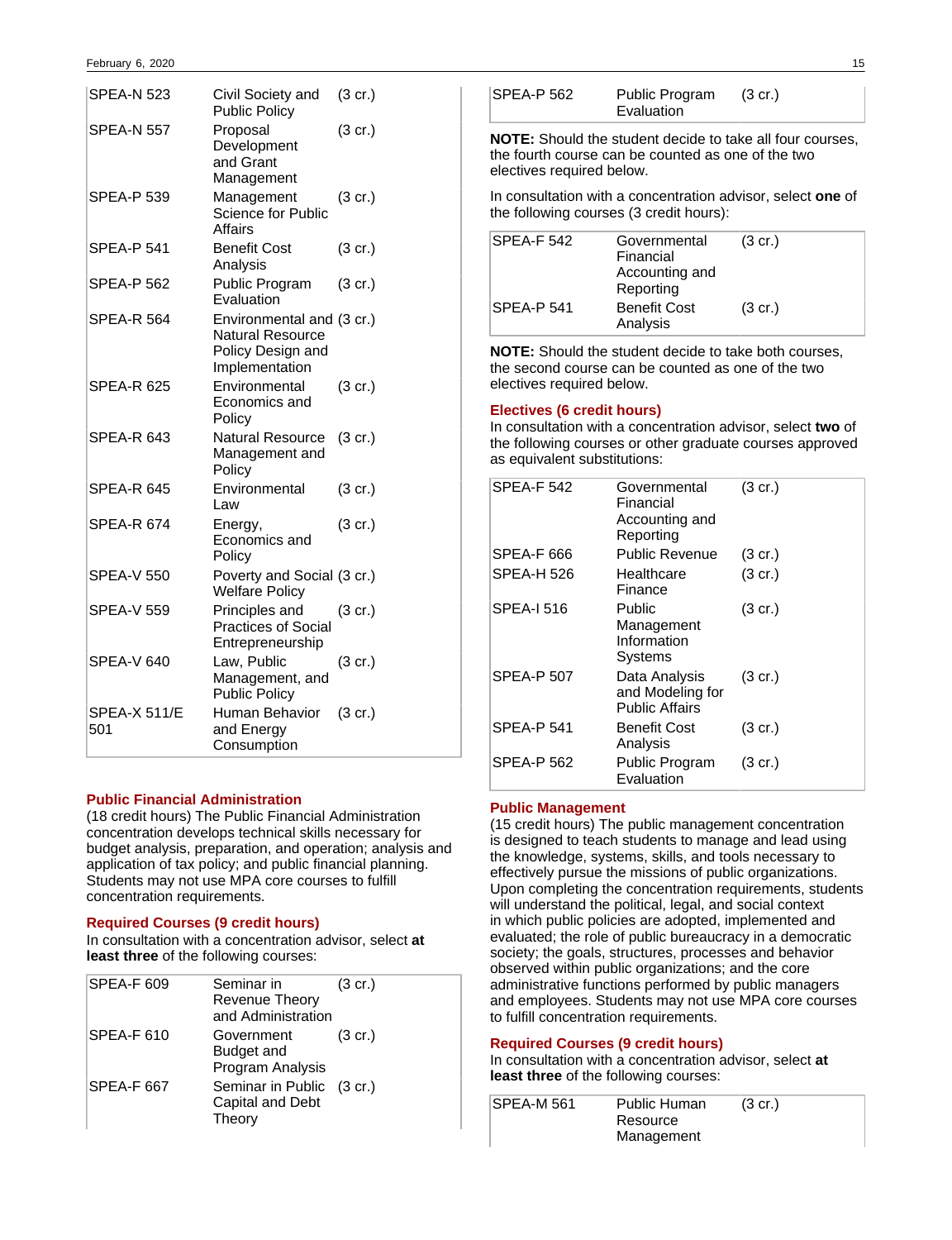| <b>SPEA-M 602</b> | Strategic<br>Management<br>of Public and<br>Nonprofit<br>Organizations | $(3 \text{ cr.})$ |
|-------------------|------------------------------------------------------------------------|-------------------|
| SPEA-M 654        | Public Program<br>Management and<br>Contracting                        | $(3 \text{ cr.})$ |
| <b>SPEA-M 662</b> | Seminar in<br>Accountability and<br>Performance                        | $(3 \text{ cr.})$ |
| <b>SPEA-P 562</b> | Public Program<br>Evaluation                                           | $(3 \text{ cr.})$ |

### **Electives (6 credit hours)**

In consultation with a concentration advisor, select **two** of the following courses:

| SPEA-F 610        | Government<br>Budget and<br>Program Analysis                                         | $(3 \text{ cr.})$ |
|-------------------|--------------------------------------------------------------------------------------|-------------------|
| <b>SPEA-I 516</b> | Public<br>Management<br>Information<br>Systems                                       | $(3 \text{ cr.})$ |
| <b>SPEA-L 568</b> | Management of<br><b>Local Government</b><br>Services                                 | $(3 \text{ cr.})$ |
| <b>SPEA-M 518</b> | Intergovernmental (3 cr.)<br>Systems<br>Management                                   |                   |
| <b>SPEA-M 547</b> | Negotiation and<br><b>Dispute Resolution</b><br>for Public Affairs                   | $(3 \text{ cr.})$ |
| <b>SPEA-M 570</b> | <b>Public Sector</b><br><b>Labor Relations</b>                                       | $(3 \text{ cr.})$ |
| <b>SPEA-M 575</b> | Comparative<br>Public<br>Management and<br>Administration                            | $(3 \text{ cr.})$ |
| <b>SPEA-M 652</b> | Managing<br>Workforce<br>Diversity                                                   | $(3 \text{ cr.})$ |
| <b>SPEA-P 541</b> | <b>Benefit Cost</b><br>Analysis                                                      | $(3 \text{ cr.})$ |
| <b>SPEA-R 563</b> | Sustainability in a<br><b>Tri-sectoral World</b>                                     | $(3 \text{ cr.})$ |
| <b>SPEA-R 564</b> | Environmental and (3 cr.)<br>Natural Resource<br>Policy Design and<br>Implementation |                   |
| <b>SPEA-V 550</b> | Latino American<br>Goverance                                                         | $(3 \text{ cr.})$ |
| <b>SPEA-V 640</b> | Law, Public<br>Management, and<br><b>Public Policy</b>                               | $(3 \text{ cr.})$ |

#### **Sustainability and Sustainable Development**

(18 credit hours) In the sustainability and sustainable development concentration students study the relations among productive activity and social and environmental impacts. They consider the role of markets and related institutions in the efficient and equitable delivery of goods and services, and develop skills to analyze and address

the systematic strengths and weaknesses in the various social systems. Students examine the many factors, including social, economic, legal and political forces that promote or deter sustainability. The concentration encourages students to examine the interrelationship of environmental and social systems, the regenerative capacity of both, and the institutional change that will be required to develop greater sustainability. Graduates will be prepared for employment in government and international programs, corporate sustainability offices, and not-for-profit sustainability campaigns. Students may not use MPA core courses to fulfill concentration requirements.

#### **Required Courses (6 credit hours)**

In consultation with a concentration advisor, choose **two** of the following three courses:

| <b>SPEA-R 563</b> | Sustainability in a (3 cr.)<br><b>Tri-Sectoral World</b> |                   |
|-------------------|----------------------------------------------------------|-------------------|
| SPEA-S 515        | Sustainable<br>Communities                               | $(3 \text{ cr.})$ |
| SPEA-S 596        | Sustainable<br>Development                               | $(3 \text{ cr.})$ |

#### **Context for Sustainability (6 credit hours)**

In consultation with a concentration advisor, **select two courses from one of the three areas:** Development, Policy and Entrepreneurship, Natural Environment, or Environmental Protection. Students are encouraged to select courses that lead to expertise in a particular context. (Note: The third concentration core course can be substituted for one of these context courses).

#### **Development, Policy and Entrepreneurship**

| <b>SPEA-D 576</b> | Approaches to<br>Development                                       | $(3 \text{ cr.})$ |
|-------------------|--------------------------------------------------------------------|-------------------|
| SPEA-D 669        | Economic<br>Development,<br>Globalization, and<br>Entrepreneurship | $(3 \text{ cr.})$ |
| SPFA-F 535        | International<br>Environmental<br>Policy                           | $(3 \text{ cr.})$ |
| SPEA-L 622        | Local Economic<br>Development                                      | (3 cr.)           |
| <b>SPEA-R 512</b> | Climate Law and<br>Policy                                          | $(3 \text{ cr.})$ |
| SPEA-R 532        | Water Policy and<br>Economics                                      | $(3 \text{ cr.})$ |
| <b>SPEA-R 590</b> | Energy Policy from (3 cr.)<br>a Nation-State<br>Perspective        |                   |
| SPEA-R 625        | Environmental<br>Economics and<br>Policy                           | $(3 \text{ cr.})$ |
| SPEA-R 643        | Natural Resource (3 cr.)<br>Management and<br>Policy               |                   |
| <b>SPEA-R 674</b> | Energy Economics (3 cr.)<br>and Policy                             |                   |
| <b>SPFA-V 527</b> | Urban<br>Sustainability (This                                      | (3 cr.)           |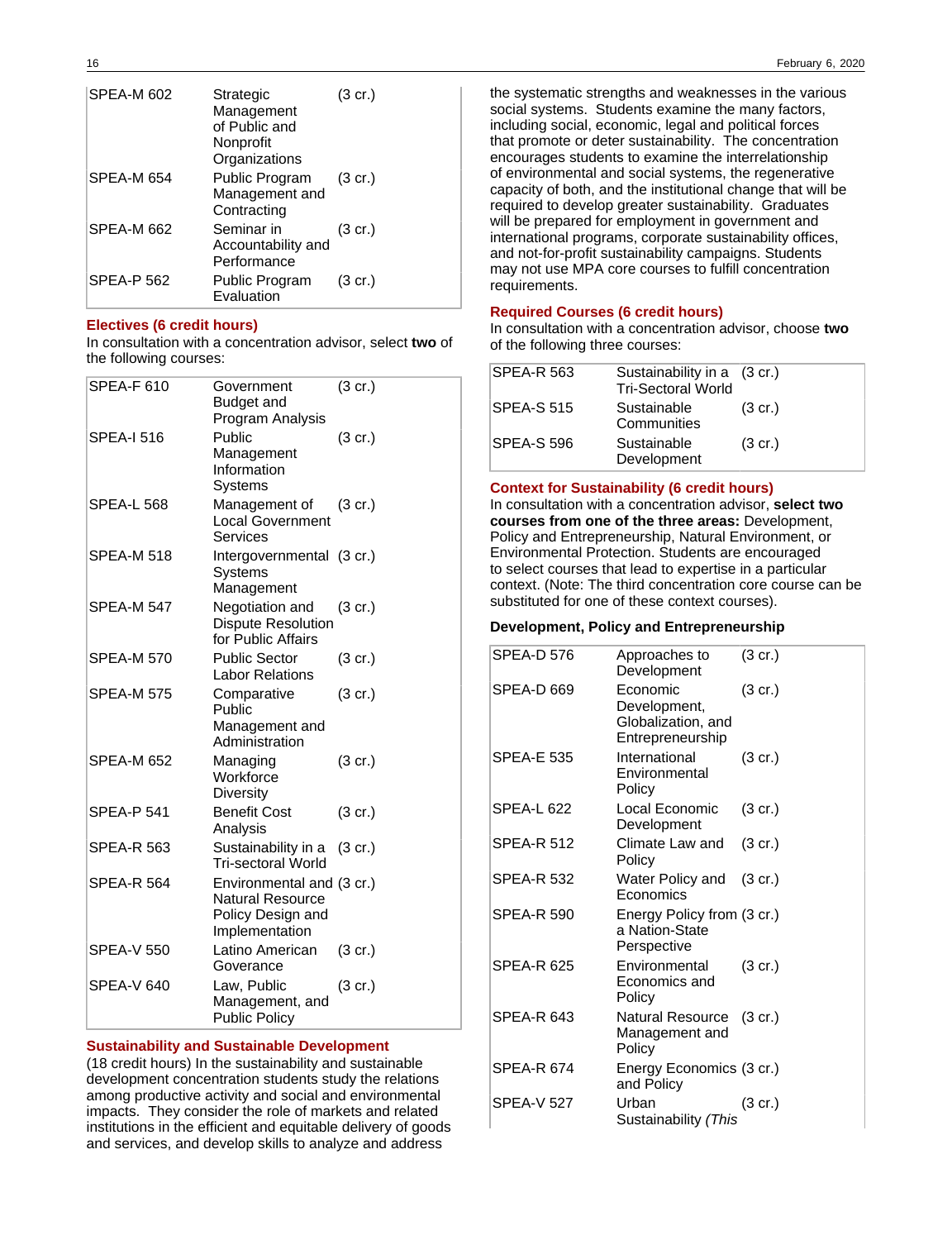|                                  | course is offered<br>at IUPUI)                                    |  |
|----------------------------------|-------------------------------------------------------------------|--|
| <b>SPEA-V 559</b>                | Principles and (3 cr.)<br>Practices of Social<br>Entrepreneurship |  |
| SPEA-X 511/<br><b>SPEA-E 501</b> | Human Behavior (3 cr.)<br>and Energy<br>Consumption               |  |

### **Natural Environment**

| <b>SPEA-E 460</b>   | <b>Fisheries</b><br>and Wildlife<br>Management              | $(3 \text{ cr.})$ |
|---------------------|-------------------------------------------------------------|-------------------|
| <b>SPEA-E 517</b>   | <b>BMP</b> Design for<br><b>Healthy Urban</b><br>Watersheds | $(3 \text{ cr.})$ |
| <b>SPEA-E 522</b>   | Urban Forest<br>Management                                  | $(3 \text{ cr.})$ |
| SPEA-E 528          | Forest Ecology<br>and Management                            | $(3 \text{ cr.})$ |
| SPEA-E 534          | Restoration<br>Ecology                                      | $(3 \text{ cr.})$ |
| <b>SPEA-E 540</b>   | Wetlands Ecology (4 cr.)<br>and Management                  |                   |
| <b>SPEA-E 545</b>   | Lake and<br>Watershed<br>Management                         | $(3 \text{ cr.})$ |
| <b>SPEA-E 555</b>   | River<br>Management                                         | (2 cr.)           |
| <b>SPEA-E 555</b>   | Urban Ecology                                               | $(3 \text{ cr.})$ |
| <b>SPEA-E 557</b>   | Conservation<br>Biology                                     | $(3 \text{ cr.})$ |
| SPEA-E 591/R<br>591 | Climate Change<br>Impacts on Natural<br>Resources           | $(3 \text{ cr.})$ |

### **Environmental Protection**

| <b>SPEA-E 515</b> | Fundamentals of (3 cr.)<br>Air Pollution   |                   |
|-------------------|--------------------------------------------|-------------------|
| <b>SPEA-E 539</b> | Aquatic Chemistry (3 cr.)                  |                   |
| <b>SPEA-E 552</b> | Environmental<br>Engineering               | $(3 \text{ cr.})$ |
| <b>SPEA-E 562</b> | Solid and<br>Hazardous Waste<br>Management | $(3 \text{ cr.})$ |
| <b>SPEA-E 564</b> | Organic Pollutants (3 cr.)                 |                   |
| <b>SPEA-E 574</b> | Energy Systems (3 cr.)                     |                   |
|                   |                                            |                   |

### **Analytical Tools (6 credit hours)**

In consultation with a concentration advisor, select **two** of the following courses or other graduate courses approved as equivalent substitutions:

| <b>SPEA-E 529</b> | Application of<br>Geographical<br>Information<br><b>Systems</b>                                         | $(3 \text{ cr.})$ |
|-------------------|---------------------------------------------------------------------------------------------------------|-------------------|
| SPEA-M 547        | Negotiation and (3 cr.)<br><b>Alternative Dispute</b><br><b>Resolution for</b><br><b>Public Affairs</b> |                   |

| SPEA-P 507        | Data Analysis<br>& Modeling for<br><b>Public Affairs</b> | $(3 \text{ cr.})$ |
|-------------------|----------------------------------------------------------|-------------------|
| <b>SPEA-P 541</b> | <b>Benefit Cost</b><br>Analysis                          | $(3 \text{ cr.})$ |
| <b>SPEA-P 562</b> | Public Program<br>Evaluation                             | $(3 \text{ cr.})$ |

#### **Specialized**

(18 credit hours) In consultation with advisors, students may design curricula that anticipate their career and educational goals and reflect their background and training. Specialized concentrations must be approved by the student's faculty advisor and the appropriate faculty program director to ensure high standards of rigor, depth, and breadth. Specialized concentrations must be declared within the first 24 credit hours of a student's program

### **Online Master of Public Affairs**

All online M.P.A. students will complete the public affairs concentration (18 credit hours).

Courses should be selected in conjunction with the faculty program director and/or academic advisor.

## **Master of Public Affairs Dual Degree Programs**

Master of Public Affairs–Master of Science in Environmental Science (M.P.A.–M.S.E.S.)

Master of Public Affairs–Doctor of Jurisprudence (M.P.A.– J.D.)

Master of Public Affairs-Master of Arts in Arts Administration (M.P.A.-M.A.A.A.)

Other Dual M.P.A. Degree Programs

Other Dual M.P.A. International Degree Programs

### **Master of Public Affairs–Master of Science in Environmental Science**

This combined master's program is a 60-credit hour program that gives the student more depth and breadth than is possible in a single degree. M.P.A. and M.S.E.S. degrees are awarded concurrently after the student has completed the requirements for both degrees.

#### **Application and Admission**

The student must apply to and be accepted by both the Master of Public Affairs program and the Master of Science in Environmental Science program. The normal criteria for admission to each program apply.

#### **Program Requirements**

(60 credit hours) The combined M.P.A.–M.S.E.S. program requires a minimum of 60 credit hours distributed among four components: environmental science core, public affairs core, environmental science and policy concentration, and professional experience.

### **Public Affairs Core Required Courses (15 credit hours)**

| SPEA-E 543        | Environmental         | $(3 \text{ cr.})$ |
|-------------------|-----------------------|-------------------|
|                   |                       |                   |
|                   | Management            |                   |
| <b>SPEA-F 560</b> | <b>Public Finance</b> | $(3 \text{ cr.})$ |
|                   | and Budgeting         |                   |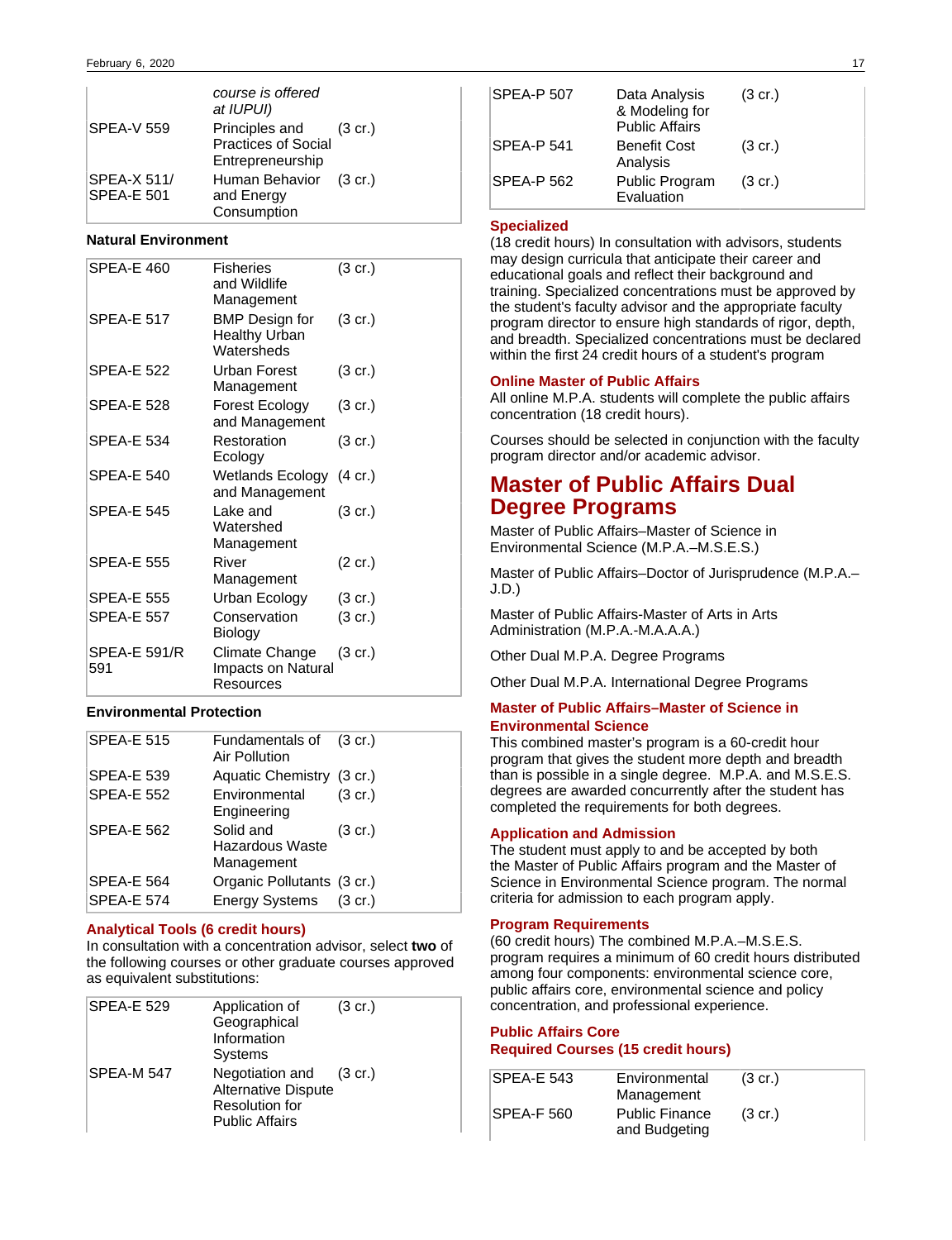| <b>SPEA-V 506</b> | Statistical Analysis (3 cr.)<br>for Effective<br><b>Decision Making</b> |                   |
|-------------------|-------------------------------------------------------------------------|-------------------|
| ΟR                |                                                                         |                   |
| <b>SPEA-E 538</b> | Statistics for<br>Environmental<br>Science                              | $(3 \text{ cr.})$ |
| <b>SPEA-V 517</b> | Public<br>Management<br>Economics                                       | $(3 \text{ cr.})$ |
| <b>SPEA-V 540</b> | Law and Public<br>Affairs                                               | (3 cr.)           |

#### **Environmental Science Core Competencies**

Each student should demonstrate a competency in the following areas of environmental science: mathematics, statistics, chemistry, engineering principles, and ecology. The selection of courses may vary according to the students background. Some or all of the following course categories may be appropriate to be determined in consultation with the gatekeepers for each course category.

### **Required Courses (12 credit hours)**

| <b>SPEA-E 526</b> | Applied<br>Mathematics for<br>Environmental<br>Science | $(3 \text{ cr.})$ |
|-------------------|--------------------------------------------------------|-------------------|
| <b>SPEA-E 527</b> | <b>Applied Ecology</b>                                 | $(3 \text{ cr.})$ |
| <b>SPEA-E 536</b> | Environmental<br>Chemistry                             | $(3$ cr.)         |
| <b>SPEA-E 552</b> | Environmental<br>Engineering                           | $(3 \text{ cr.})$ |

### **Tool Skill Courses (3 credit hours)**

Tools courses provide students with quantitative, technical and analytical tools to enhance problem-solving abilities. Strategic choices in tool courses can deepen or broaden your skill set; discussions with advisors, including the program director, may be appropriate. The course list below includes many of the most commonly used tools courses, but other courses may be approved by an advisor, including appropriate topics courses (E555 and V550).

| <b>SPEA-E 502</b> | <b>Water Quality</b><br>Modeling                           | $(3 \text{ cr.})$ |
|-------------------|------------------------------------------------------------|-------------------|
| <b>SPEA-E 518</b> | Vector-based<br>Geographic<br>Information<br>Systems       | $(3 \text{ cr.})$ |
| <b>SPEA-E 529</b> | Application of<br>Geographic<br>Information<br>Systems     | $(3 \text{ cr.})$ |
| <b>SPEA-E 554</b> | Groundwater Flow (3 cr.)<br>Modeling                       |                   |
| <b>SPEA-E 555</b> | Introduction<br>to Coding for<br>Environment and<br>Policy | $(1 \text{ cr.})$ |
| <b>SPEA-E 555</b> | Python<br>Programming for                                  | $(1 \text{ cr.})$ |

|                   | Environment and<br>Policy                                  |                   |
|-------------------|------------------------------------------------------------|-------------------|
| <b>SPEA-E 555</b> | Using R for<br>Environment and<br>Policy                   | $(1 \text{ cr.})$ |
| <b>SPEA-E 560</b> | Environmental<br>Risk Analysis                             | $(3 \text{ cr.})$ |
| <b>SPEA-P 507</b> | Data Analysis<br>and Modeling for<br><b>Public Affairs</b> | $(3 \text{ cr.})$ |
| <b>SPEA-P 539</b> | Management<br>Science for Public<br>Affairs                | $(3 \text{ cr.})$ |
| <b>SPEA-P 541</b> | Benefit Cost<br>Analysis                                   | $(3 \text{ cr.})$ |
| SPEA-P 562        | Public Program<br>Evaluation                               | $(3 \text{ cr.})$ |

### **Capstone**

### **Required Course (3 credit hours)**

Choose one of the following courses:

| <b>SPEA-E 517</b> | BMP Design for<br><b>Healthy Urban</b><br>Watersheds              | $(3 \text{ cr.})$ |
|-------------------|-------------------------------------------------------------------|-------------------|
| SPEA-E 546        | Stream Ecology                                                    | $(3 \text{ cr.})$ |
| <b>SPEA-E 560</b> | Environmental<br><b>Risk Analysis</b>                             | $(3$ cr.)         |
| SPEA-V 600        | Capstone in Public (3 cr.)<br>and Environmental<br>Affairs        |                   |
| *GLOBASE          | Capstone in<br><b>Global Business</b><br>and Social<br>Enterprise | $(3 \text{ cr.})$ |

\*Please note only second year students can count GLOBASE as a capstone.

#### **Program Options**

Dual degree students can pursue one of six concentration options.

### **1. Environmental Management Concentration (24 credit hours)**

### **Required Courses**

In consultation with an advisor, choose four of the following courses:

| Fundamentals of<br>Air Pollution           | $(3 \text{ cr.})$ |
|--------------------------------------------|-------------------|
| Environmental<br>Toxicology                | $(3 \text{ cr.})$ |
| Forest Ecology<br>and Management           | $(3 \text{ cr.})$ |
| Aquatic Chemistry (3 cr.)                  |                   |
| Wetlands Ecology (4 cr.)<br>and Management |                   |
| Hazardous<br>Materials                     | $(3 \text{ cr.})$ |
| Lake and<br>Watershed<br>Management        | $(3 \text{ cr.})$ |
|                                            |                   |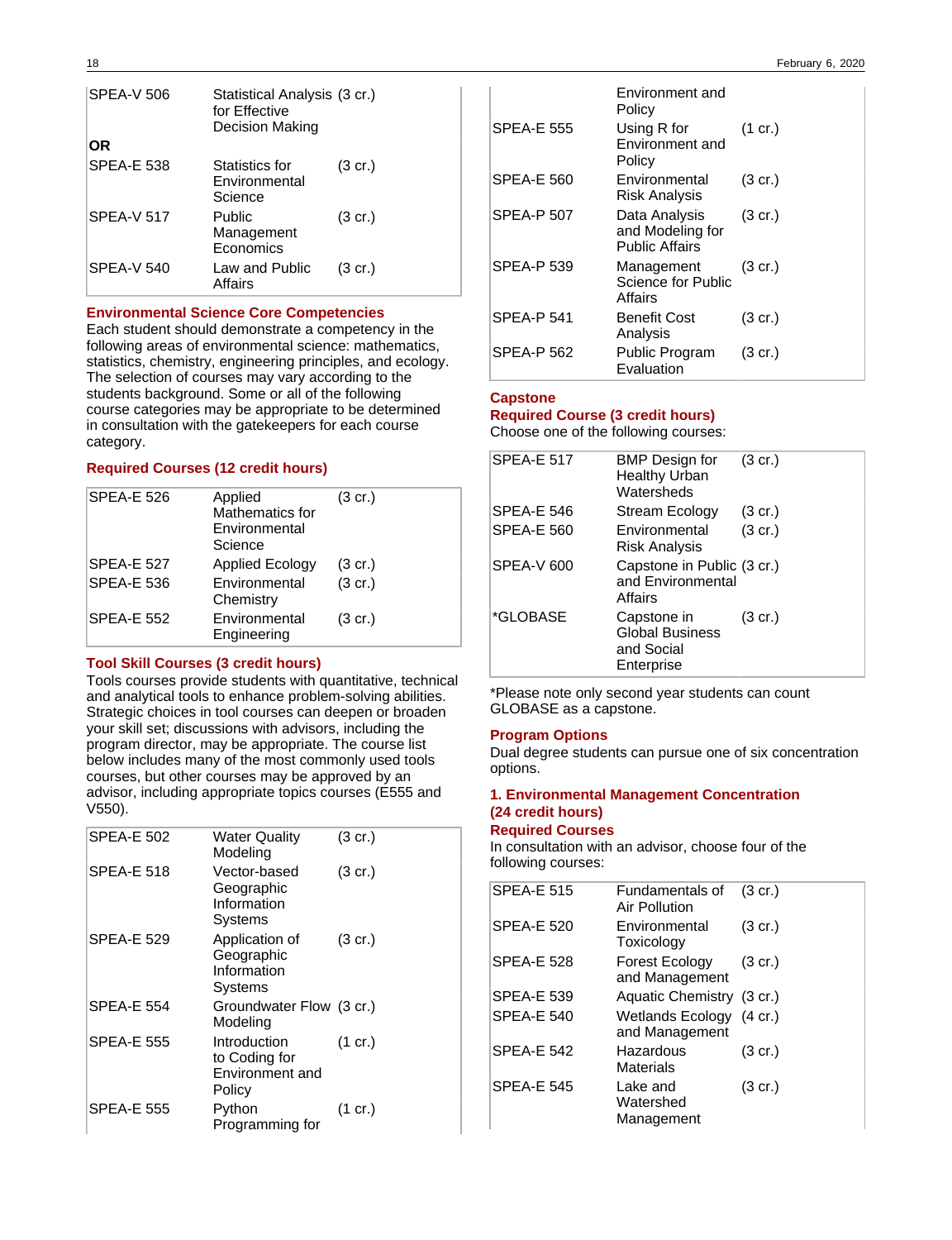| SPEA-E 562  | Solid and<br><b>Hazardous Waste</b><br>Management    | $(3 \text{ cr.})$ |
|-------------|------------------------------------------------------|-------------------|
| ISPEA-R 643 | Natural Resource (3 cr.)<br>Management and<br>Policy |                   |

### **Electives (12 credit hours)**

In consultation with an advisor, choose four of the following, including at least two law/management/policyfocused electives.

### **Science-Focused Electives:**

| SPEA-E 502        | Water Quality<br>Modeling                                        | (3 cr.)           |
|-------------------|------------------------------------------------------------------|-------------------|
| <b>SPEA-E 514</b> | Changing<br>Landscape of<br><b>Toxic Chemical</b><br>Regulations | $(3 \text{ cr.})$ |
| SPEA-E 534        | Restoration<br>Ecology                                           | $(3 \text{ cr.})$ |
| SPEA-E 544        | Subsurface<br>Microbiology and<br><b>Bioremediation</b>          | $(3 \text{ cr.})$ |
| <b>SPEA-E 554</b> | Groundwater Flow (3 cr.)<br>Modeling                             |                   |
| <b>SPEA-E 555</b> | Soil and Soil<br>Management                                      | $(3 \text{ cr.})$ |
| SPEA-E 564        | Organic<br>Pollutants:<br>Environmental<br>Chemistry & Fate      | $(3 \text{ cr.})$ |
| SPEA-E 574        | <b>Energy Systems</b>                                            | $(3 \text{ cr.})$ |
| SPEA-E 591        | Climate Change<br>Impacts on Natural<br>Resources                | $(3 \text{ cr.})$ |

### **Law, Management, and Policy-Focused Electives:**

| <b>SPEA-E 512</b> | Risk<br>Communication                                                                | (3 cr.)           |
|-------------------|--------------------------------------------------------------------------------------|-------------------|
| <b>SPEA-R 512</b> | Climate Law and<br>Policy                                                            | $(3 \text{ cr.})$ |
| <b>SPEA-R 521</b> | Domestic<br>Environmental<br>Policy                                                  | $(3 \text{ cr.})$ |
| <b>SPEA-R 531</b> | Water Law                                                                            | $(3 \text{ cr.})$ |
| <b>SPEA-R 532</b> | Water Policy and<br>Economics                                                        | $(3 \text{ cr.})$ |
| <b>SPEA-R 533</b> | <b>Public Natural</b><br>Resource Law                                                | $(3 \text{ cr.})$ |
| <b>SPEA-R 563</b> | Sustainability in a (3 cr.)<br><b>Tri-sectoral World</b>                             |                   |
| <b>SPEA-R 564</b> | Environmental and (3 cr.)<br>Natural Resource<br>Policy Design and<br>Implementation |                   |
| <b>SPEA-R 625</b> | Environmental<br>Economics and<br>Policy                                             | $(3 \text{ cr.})$ |
| SPEA-R 643        | Natural Resource<br>Management and<br>Policy                                         | $(3 \text{ cr.})$ |

| SPEA-R 645              | Environmental<br>Law                                               | $(3 \text{ cr.})$ |
|-------------------------|--------------------------------------------------------------------|-------------------|
| SPEA-R 674              | Energy Economics (3 cr.)<br>and Policy                             |                   |
| <b>Tools Electives:</b> |                                                                    |                   |
| <b>SPEA-E 518</b>       | Vector-Based<br>Geographic<br>Information<br>Systems               | $(3$ cr.)         |
| <b>SPEA-E 529</b>       | Application of<br>Geographic<br>Information<br>Systems             | $(3$ cr.)         |
| <b>SPEA-E 555</b>       | Intro to Coding for (1 cr.)<br>Environment and<br>Policy           |                   |
| SPEA-E 555              | Python<br>Programming for<br>Environment and<br>Policy             | $(1 \text{ cr.})$ |
| <b>SPEA-E 555</b>       | Using R for<br>Environment and<br>Policy                           | $(1 \text{ cr.})$ |
| <b>SPEA-E 560</b>       | <b>Risk Analysis</b>                                               | $(3 \text{ cr.})$ |
| <b>SPEA-I 516</b>       | Public<br>Management<br>Information<br>Systems                     | $(3$ cr.)         |
| SPEA-M 547              | Negotiation and<br><b>Dispute Resolution</b><br>for Public Affairs | $(3 \text{ cr.})$ |
| SPEA-M 654              | Public Program<br>Management and<br>Contracting                    | $(3 \text{ cr.})$ |
| <b>SPEA-P 507</b>       | Data Analysis<br>and Modeling for<br><b>Public Affairs</b>         | $(3 \text{ cr.})$ |
| <b>SPEA-P 541</b>       | <b>Benefit Cost</b><br>Analysis                                    | $(3 \text{ cr.})$ |
| <b>SPEA-P 562</b>       | Public Program<br>Evaluation                                       | $(3 \text{ cr.})$ |

### **2. Environmental Systems Analysis and Modeling Concentration (27 credit hours)**

**Required Courses**

The following three courses:

| <b>SPEA-E 560</b> | Environmental<br>Risk Analysis                             | $(3 \text{ cr.})$ |
|-------------------|------------------------------------------------------------|-------------------|
| <b>SPEA-P 507</b> | Data Analysis<br>and Modeling for<br><b>Public Affairs</b> | $(3 \text{ cr.})$ |
| <b>SPEA-P 539</b> | Management<br>Science for Public<br>Affairs                | $(3 \text{ cr.})$ |

### **Electives (18 credit hours)**

In consultation with a concentration advisor, select a total of 6 classes, including at least 2 classes from the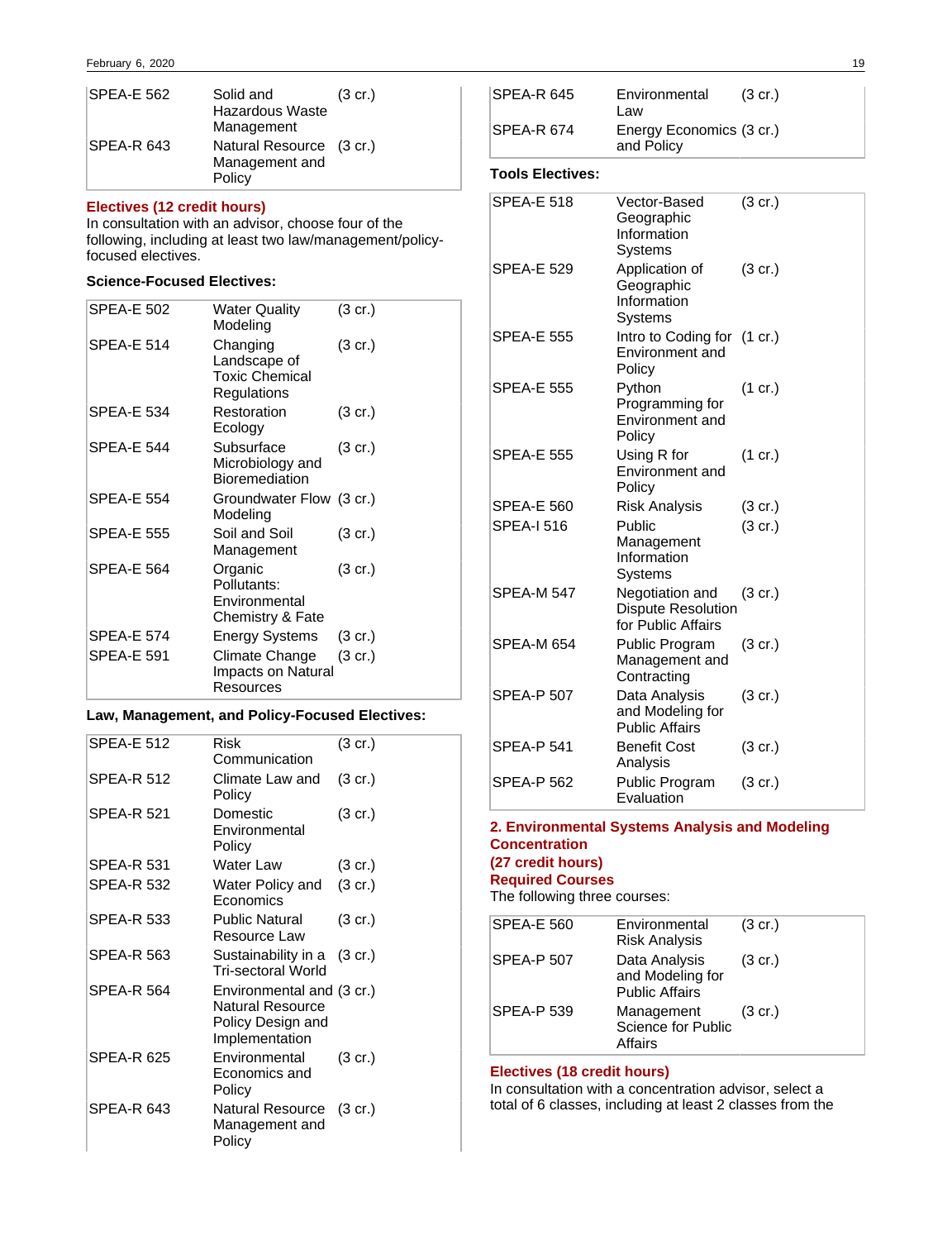Sciences section and 2 classes from the Policy and Administration section.

**Science** (choose at least two of the following courses):

| <b>SPEA-E 502</b> | <b>Water Quality</b><br>Modeling                                 | $(3 \text{ cr.})$ |
|-------------------|------------------------------------------------------------------|-------------------|
| <b>SPEA-E 515</b> | <b>Fundamentals</b><br>of Air Pollution<br>Control               | $(3 \text{ cr.})$ |
| <b>SPEA-E 518</b> | Vector-Based<br>Geographic<br>Information<br>Systems             | $(3 \text{ cr.})$ |
| <b>SPEA-E 529</b> | Application of<br>Geographic<br>Information<br>Systems           | $(3 \text{ cr.})$ |
| <b>SPEA-E 539</b> | Aquatic Chemistry (3 cr.)                                        |                   |
| <b>SPEA-E 554</b> | Groundwater Flow (3 cr.)<br>Modeling                             |                   |
| <b>SPEA-E 555</b> | <b>Fluid Mechanics</b>                                           | $(3 \text{ cr.})$ |
| <b>SPEA-E 555</b> | Intro to Coding for<br>Environment and<br>Policy                 | $(1 \text{ cr.})$ |
| <b>SPEA-E 555</b> | Python<br>Programming for<br>Environment and<br>Policy           | $(1 \text{ cr.})$ |
| <b>SPEA-E 555</b> | Using R for<br>Environment and<br>Policy                         | $(1 \text{ cr.})$ |
| <b>SPEA-E 564</b> | Organic<br>Pollutants:<br>Environmental<br>Chemistry and<br>Fate | $(3 \text{ cr.})$ |
| *GEOG-G 588       | Applied Spatial<br>Statistics                                    | $(3 \text{ cr.})$ |

**Policy and Administration** (choose at least two of the following courses):

| <b>SPEA-P 541</b> | <b>Benefit Cost</b><br>Analysis          | $(3 \text{ cr.})$ |
|-------------------|------------------------------------------|-------------------|
| SPEA-P 562        | Public Program<br><b>Evaluation</b>      | $(3 \text{ cr.})$ |
| <b>SPEA-R 625</b> | Environmental<br>Economics and<br>Policy | $(3 \text{ cr.})$ |
| <b>SPEA-R 674</b> | Energy Economics (3 cr.)<br>and Policy   |                   |

### **3. Energy Concentration (24 credit hours) Required Courses (6 credit hours)**

The following courses are required:

| SPEA-E 574 | Energy Systems (3 cr.)                 |  |
|------------|----------------------------------------|--|
| SPEA-R 674 | Energy Economics (3 cr.)<br>and Policy |  |

### **Electives (18 credit hours)**

In consultation with a concentration advisor, students select a mixture of science and policy courses related

to energy in accordance to professional goals. At least two courses must be taken from each group. Examples include:

### **Natural Science Elective Group (6 credit hours):**

| <b>SPEA-E 503</b> | Natural Gas:<br>Technical and<br><b>Policy Challenges</b> | (3 cr.)           |
|-------------------|-----------------------------------------------------------|-------------------|
| <b>SPEA-E 515</b> | Fundamentals of<br>Air Pollution                          | $(3 \text{ cr.})$ |
| <b>SPEA-E 518</b> | Vector-based<br>Geographic<br>Information<br>Systems      | $(3 \text{ cr.})$ |
| <b>SPEA-E 529</b> | Application of<br>Geographic<br>Information<br>Systems    | $(3 \text{ cr.})$ |
| *EAS-G 571        | Principles of<br>Petroleum<br>Geology                     | (3 cr.)           |
| *EAS-G 576        | Climate Change                                            | $(3 \text{ cr.})$ |
| *EAS-G 587        | Organic<br>Geochemistry                                   | $(3 \text{ cr.})$ |
| *GEOG-G 532       | Physical<br>Climatology                                   | $(3 \text{ cr.})$ |
| *GEOG-G 544       | Climate Change<br>Impacts                                 | (3 cr.)           |

### **Economics, Public Policy and Law Elective Group (6 credit hours):**

| SPEA-E 501/X511 Human Behavior  | and Energy<br>Consumption                                                            | $(3 \text{ cr.})$ |
|---------------------------------|--------------------------------------------------------------------------------------|-------------------|
| SPEA-E 535                      | International<br>Environment<br>Policy                                               | (3 cr.)           |
| <b>SPEA-P 541</b>               | <b>Benefit Cost</b><br>Analysis                                                      | $(3 \text{ cr.})$ |
| SPEA-R 512/<br><b>LAW-L 660</b> | Climate Law and<br>Policy                                                            | $(3 \text{ cr.})$ |
| <b>SPEA-R 521</b>               | Domestic<br>Environmental<br>Policy                                                  | $(3 \text{ cr.})$ |
| <b>SPEA-R 533</b>               | <b>Public Natural</b><br>Resources                                                   | $(3 \text{ cr.})$ |
| SPEA-R 563                      | Sustainability in a (3 cr.)<br>Tri-Sectoral World                                    |                   |
| SPEA-R 564                      | Environmental and (3 cr.)<br>Natural Resource<br>Policy Design and<br>Implementation |                   |
| SPEA-R 590                      | Energy Policy from (3 cr.)<br>a Nation-State<br>Perspective                          |                   |
| <b>SPEA-R 625</b>               | Environmental<br>Economics and<br>Policy                                             | $(3 \text{ cr.})$ |
| SPEA-R 626                      | <b>Energy Policy</b>                                                                 | (3 cr.)           |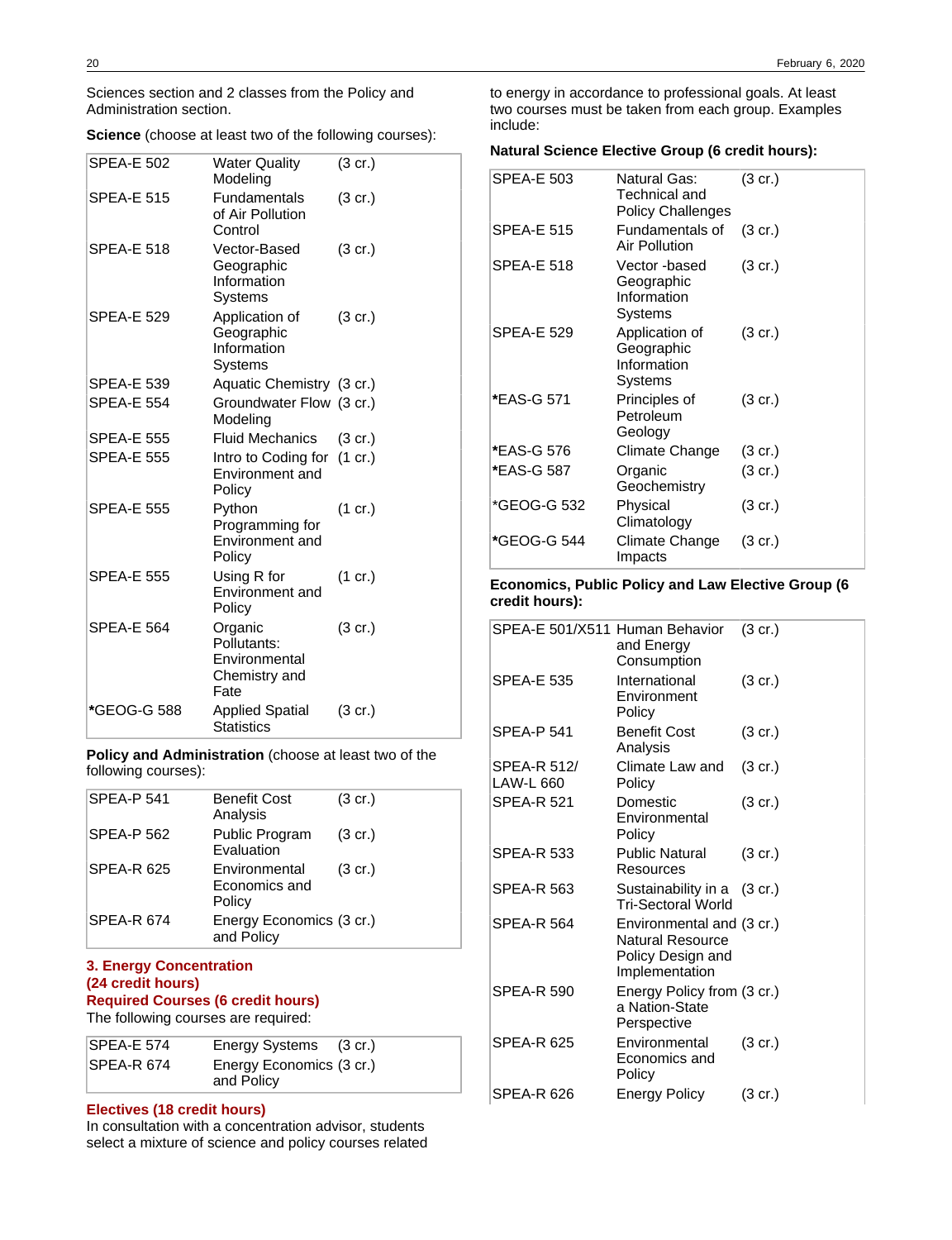| SPEA-R 643               | Natural Resource (3 cr.)<br>Management and<br>Policy |                   |
|--------------------------|------------------------------------------------------|-------------------|
| <b>SPEA-R 645</b>        | Environmental<br>Law                                 | $(3 \text{ cr.})$ |
| <b>SPEA-S 596</b>        | Sustainable<br>Development                           | $(3 \text{ cr.})$ |
| SPEA-V<br>550/*LAW-L 644 | Energy Law and<br>Policy                             | $(3 \text{ cr.})$ |

### **4. Water Management Concentration (25 credit hours)**

### **Required Courses (10 credit hours)**

| <b>SPEA-E 556</b> | Limnology                                                    | $(4 \text{ cr.})$ |
|-------------------|--------------------------------------------------------------|-------------------|
| <b>SPEA-R 531</b> | Water Law                                                    | $(3 \text{ cr.})$ |
| or                |                                                              |                   |
| <b>SPEA-R 532</b> | Water Policy and (3 cr.)<br>Economics                        |                   |
|                   | One physical (3 cr.)<br>science class from<br>the list below |                   |

### **Water Science (6 - 9 credit hours without overlap with courses used for requirements) Physical Sciences:**

| <b>SPEA-E 502</b> | Water Quality<br>Modeling                                                                    | $(3 \text{ cr.})$ |
|-------------------|----------------------------------------------------------------------------------------------|-------------------|
| <b>SPEA-E 539</b> | Aquatic Chemistry (3 cr.)                                                                    |                   |
| <b>SPEA-E 554</b> | Groundwater Flow (3 cr.)<br>Modeling                                                         |                   |
| <b>SPEA-E 555</b> | Fluid Mechanics                                                                              | $(3 \text{ cr.})$ |
| *EAS-G 690        | Fluvial Processes (3 cr.)<br>and Sediment<br>Transport (P:<br>SPEA-E 555 Fluid<br>Mechanics) |                   |

### **Ecology and Management:**

| SPEA-E 460        | <b>Fisheries</b><br>and Wildlife<br>Management              | $(3 \text{ cr.})$ |
|-------------------|-------------------------------------------------------------|-------------------|
| SPEA-E 461        | <b>Fisheries</b><br>and Wildlife<br>Management Lab          | $(3 \text{ cr.})$ |
| <b>SPEA-E 517</b> | <b>BMP</b> Design for<br><b>Healthy Urban</b><br>Watersheds | $(3 \text{ cr.})$ |
| <b>SPEA-E 540</b> | Wetlands Ecology (4 cr.)<br>and Management                  |                   |
| <b>SPFA-F 545</b> | Lake and<br>Watershed<br>Management                         | $(3 \text{ cr.})$ |
| SPEA-E 546        | Stream Ecology                                              | $(3 \text{ cr.})$ |
| SPEA-E 555        | Soil and Soil<br>Management                                 | (3 cr.)           |

### **Policy and Administration (6-9 credit hours without overlap with courses used for requirements)**

| <b>SPEA-P 541</b> | <b>Benefit Cost</b><br>Analysis                                                      | $(3 \text{ cr.})$ |
|-------------------|--------------------------------------------------------------------------------------|-------------------|
| <b>SPEA-P 562</b> | Public Program<br>Evaluation                                                         | $(3 \text{ cr.})$ |
| <b>SPEA-R 512</b> | Climate Law and<br>Policy                                                            | (3 cr.)           |
| <b>SPEA-R 521</b> | Domestic<br>Environmental<br>Policy                                                  | (3 cr.)           |
| <b>SPEA-R 531</b> | <b>Water Law</b>                                                                     | $(3 \text{ cr.})$ |
| <b>SPEA-R 532</b> | Water Policy and<br>Economics                                                        | $(3 \text{ cr.})$ |
| <b>SPEA-R 563</b> | Sustainability in a (3 cr.)<br><b>Tri-sectoral World</b>                             |                   |
| <b>SPEA-R 564</b> | Environmental and (3 cr.)<br>Natural Resource<br>Policy Design and<br>Implementation |                   |
| <b>SPEA-R 625</b> | Environmental<br>Economics and<br>Policy                                             | $(3 \text{ cr.})$ |
| SPEA-R 643        | <b>Natural Resource</b><br>Management and<br>Policy                                  | $(3 \text{ cr.})$ |
| <b>SPEA-R 645</b> | Environmental<br>Law                                                                 | $(3 \text{ cr.})$ |
| <b>SPEA-X 511</b> | Human Behavior<br>and Energy<br>Consumption                                          | (3 cr.)           |
| *GEOG-G 553       | Water and Society (3 cr.)                                                            |                   |

### **5. Specialized Concentration**

(21 credit hours) Select four M.S.E.S. courses from one of the listed M.S.E.S. concentrations and three M.P.A. courses from one of the listed M.P.A. concentrations.

### **6. Any M.S.E.S. or M.P.A. Concentration**

Any M.S.E.S. concentration plus 9 additional credit hours from MPA concentration courses outside of the E series of SPEA courses, with the exception of E535 International Environmental Policy, which will be an acceptable course.

#### **Or**

Any M.P.A. concentration plus 12 additional credit hours from the M.S.E.S. tools and concentration courses in the E series of SPEA courses (excluding E535 International Environmental Policy).

### **Experiential Requirement**

Each MPA-MSES student must obtain professionally relevant experience through one of the following options: an approved internship (includes research internships) (SPEA-V 585 or SPEA-E 589; 0-6 credit hours), completion of the MSES thesis concentration, or the award of prior professional experience credit. Students are encouraged to discuss with faculty members the relative merits of their experience opportunities, according to individual career objectives.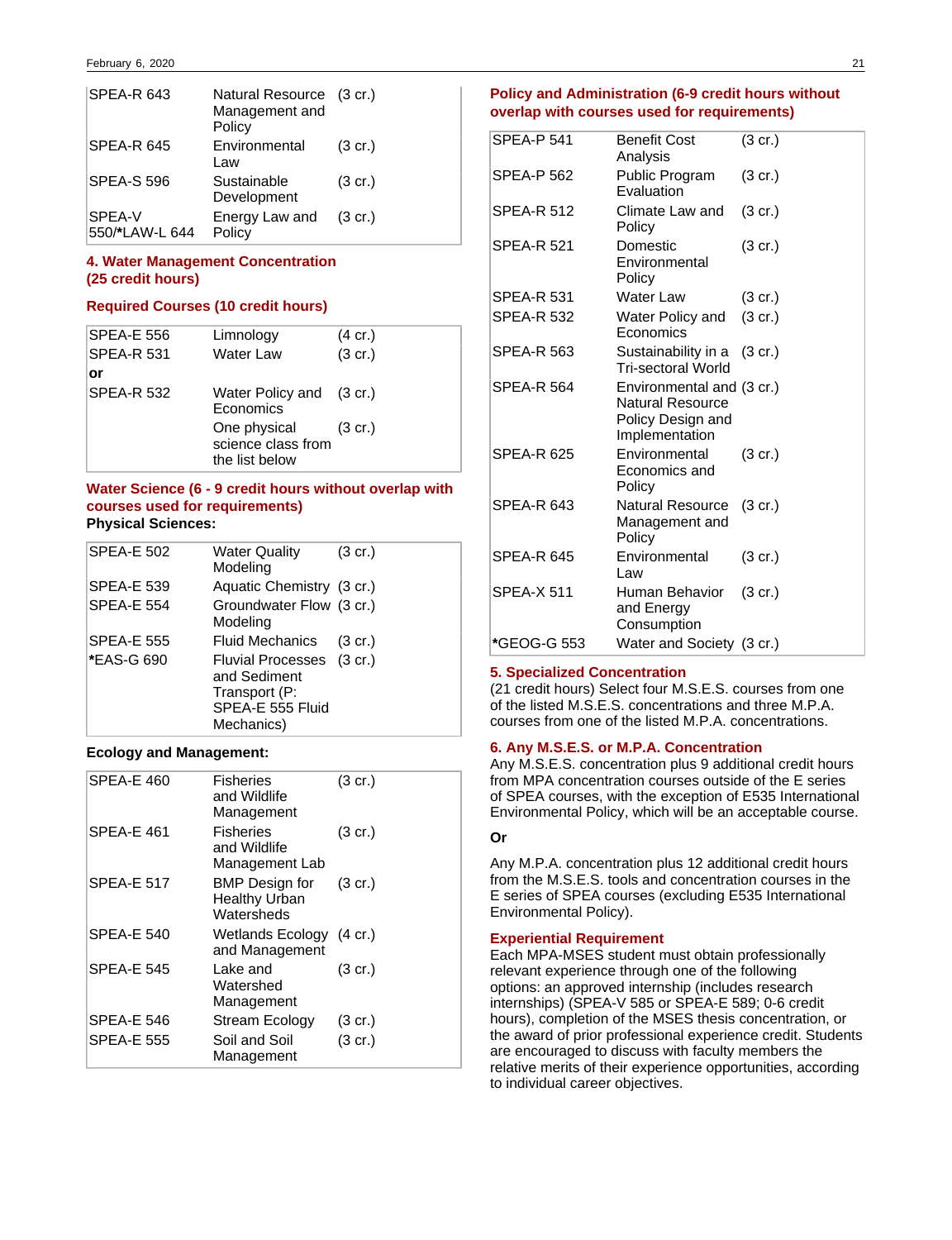#### **Master of Public Affairs–Doctor of Jurisprudence**

The combined Master of Public Affairs–Doctor of Jurisprudence program enables the student to take a fouryear sequence of courses leading to both degrees.

### **Application and Admission**

The applicant must have a bachelor's degree from an accredited institution of higher education and must apply separately to both the Maurer School of Law and the School of Public and Environmental Affairs.

If the applicant is admitted to only one school, the applicant is permitted to attend that school and is, of course, required to meet the graduation requirements of that school. It is recommended that the student apply to both schools simultaneously for the combined M.P.A.– J.D. program. It is possible, however, for a person already enrolled in the Maurer School of Law to apply for admission to the School of Public and Environmental Affairs up to the end of the second year of law study. It is also possible for a student enrolled in the School of Public and Environmental Affairs to seek admission to the Maurer School of Law up to the end of the first year of the M.P.A. course of study.

#### **Academic Standing**

Grade point averages in the Maurer School of Law and the School of Public and Environmental Affairs are computed separately. To continue in the program, the student must meet the academic standards in each school. A student failing in one school but meeting academic standards in the other may complete work for the degree in the school in which the student is able to meet the academic standards. Such completion must be according to the same conditions (credit hours, residency, etc.) required of regular (noncombination) degree candidates; that is, 82 credit hours in law and 48 credit hours in SPEA.

#### **School Residency**

Students in the dual M.P.A.–J.D. program should enroll in courses through the School of Public and Environmental Affairs in the first year of the program and through the Maurer School of Law in the second year of the program. Alternatively, dual M.P.A.–J.D. students do have the option of enrolling in courses through the School of Law —Bloomington in the first year and in SPEA in the second year. In the third and fourth years, or until the program is completed, students should enroll through the school in which the majority of their credit hours reside in each enrollment period.

#### **Program Requirements**

(115 credit hours)

#### **Master of Public Affairs Requirements**

(36 credit hours) Students are required to complete 36 credit hours of SPEA courses distributed among the M.P.A. core and a specialization area.

#### **Required Courses (21 credit hours)**

| <b>SPEA-F 560</b> | <b>Public Finance</b><br>and Budgeting                                  | $(3 \text{ cr.})$ |
|-------------------|-------------------------------------------------------------------------|-------------------|
| SPEA-V 502        | Public<br>Management                                                    | $(3 \text{ cr.})$ |
| SPEA-V 506        | Statistical Analysis (3 cr.)<br>for Effective<br><b>Decision Making</b> |                   |

| <b>SPEA-V 517</b> | Public<br>Management<br>Economics                          | $(3 \text{ cr.})$ |
|-------------------|------------------------------------------------------------|-------------------|
| SPEA-V 540        | Law and Public<br>Affairs                                  | $(3 \text{ cr.})$ |
| SPEA-V 600        | Capstone in Public (3 cr.)<br>and Environmental<br>Affairs |                   |
| SPEA-V 640        | Law, Public<br>Management, and<br><b>Public Policy</b>     | $(3 \text{ cr.})$ |

#### **Specialization Area (15 credit hours)**

The student chooses a field of specialization and develops a program of specialization courses in consultation with a SPEA faculty advisor.

#### **Doctor of Jurisprudence Requirements**

(79 credit hours) Students are required to complete 79 credit hours of law courses and to satisfy all requirements for the degree Doctor of Jurisprudence. For specific requirements, see the Maurer School of Law Bulletin.

### **Other Dual M.P.A. Degree Programs**

In addition to dual degree programs with the Indiana University School of Law–Bloomington, the O'Neill School of Public and Environmental Affairs collaborates with centers on area studies, other Indiana University Bloomington departments, and professional schools to deliver dual degree programs. O'Neill's combined master's degree programs address the demand for specialists with expertise in policy, management, and science and the expertise and skill offered by the partner program. Candidates for the combined degree programs, excluding the program with the Maurer School of Law, complete the core requirements for the M.P.A. degree, additional course credits in a specialized concentration for a total of 36 credit hours in the O'Neill School of Public and Environmental Affairs, plus the required courses of the participating dual program. In every case students must apply separately to and be accepted into both programs to participate in a dual degree program.

Dual degree students (other than the M.P.A.–J.D.) must complete:

• the core requirements for the M.P.A. and a specialized SPEA concentration (36 credit hours) to include:

#### **Required Courses**

| <b>SPEA-F 560</b> | <b>Public Finance</b><br>and Budgeting                           | $(3 \text{ cr.})$ |
|-------------------|------------------------------------------------------------------|-------------------|
| <b>SPEA-V 502</b> | Public<br>Management                                             | $(3 \text{ cr.})$ |
| <b>SPEA-V 506</b> | Statistical Analysis (3 cr.)<br>for Effective<br>Decision Making |                   |
| <b>SPEA-V 517</b> | Public<br>Management<br>Economics                                | $(3 \text{ cr.})$ |
| <b>SPEA-V 540</b> | Law and Public<br>Affairs                                        | $(3 \text{ cr.})$ |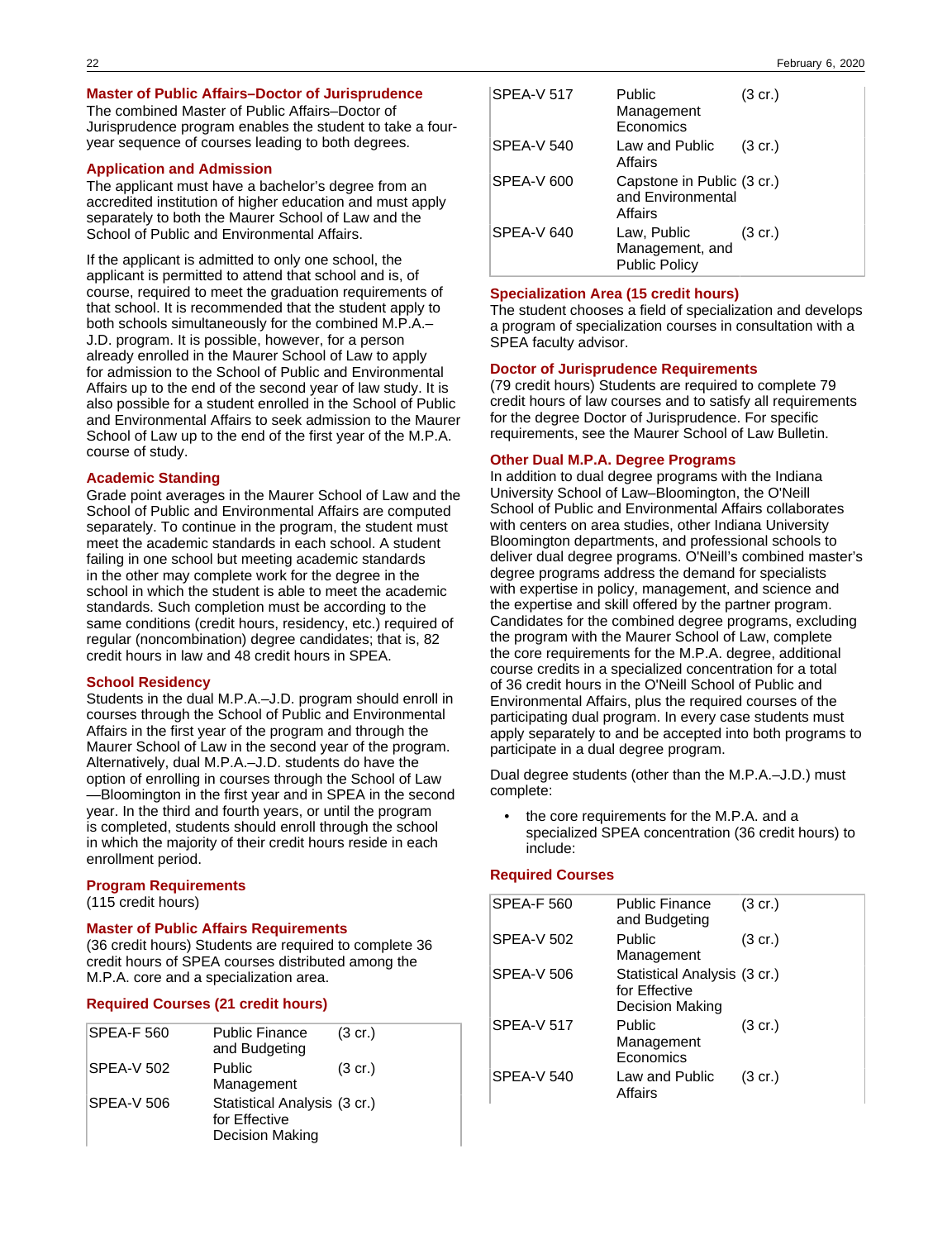| SPEA-V 600 | Capstone in Public (3 cr.) |
|------------|----------------------------|
|            | and Environmental          |
|            | Affairs                    |

#### **Specialized Area**

Students may design and develop a program of specialization courses in consultation with SPEA faculty advisors.

To determine the requirements for participating dual degree departments or schools, refer to the section of the University Graduate School Bulletin about the participating unit or visit the appropriate web page.

SPEA participates with the following units in the M.P.A. program:

Master of Public Affairs–Master of Arts in African American and African Diaspora Studies (M.P.A.–M.A.) [Department of African American and African Diaspora](http://www.indiana.edu/~afroamer/graduate_degreerequirements.html) **[Studies](http://www.indiana.edu/~afroamer/graduate_degreerequirements.html)** 

Master of Public Affairs–Master of Arts in African Studies (M.P.A.–M.A.)

[Department of African Studies](http://www.indiana.edu/~afrist/academics/graduate.shtml)

Master of Public Affairs–Master of Arts in Central Eurasian Studies (M.P.A.–M.A.) [Department of Central Eurasian Studies](http://www.indiana.edu/~ceus/graduates/dualdegree.shtml)

Master of Public Affairs–Master of Arts in East Asian Studies (M.P.A.–M.A.) [Department of East Asian Languages and Cultures](http://www.indiana.edu/~ealc/graduate/resources/EALC%20Graduate%20Studies%20Flyer%202013.pdf)

Master of Public Affairs–Master of Arts in Latin American and Caribbean Studies (M.P.A.–M.A.) [The Center for Latin American and Caribbean Studies](http://www.indiana.edu/~clacs/graduate/ma/dual/index.php#mpa)

Master of Public Affairs–Master of Informatics Science (M.P.A.–M.I.S.)

[School of Informatics, Computing and Engineering](http://www.soic.indiana.edu/graduate/degrees/information-library-science/dual-degrees/public-affairs-mis.html)

Master of Public Affairs-Master of Library Science (M.P.A.- M.L.S.)

[School of Informatics, Computing and Engineering](http://www.soic.indiana.edu/graduate/degrees/information-library-science/dual-degrees/public-affairs-mls.html)

Master of Public Affairs-Master of Arts in Near Eastern Languages and Cultures (M.P.A.-M.A.) [Near Eastern Languages and Cultures](http://www.indiana.edu/~nelc/index.shtml)

Master of Public Affairs–Master of Arts in Russian and East European Studies (M.P.A.–M.A.) [Russian and East European Institute](http://www.indiana.edu/~reeiweb/graduate/dualMPA.shtml)

Master of Public Affairs–Master of Arts in European Studies (M.P.A.–M.A.) [European Studies](https://euro.indiana.edu/)

#### **Master of Public Affairs–Master of Arts in Arts Administration**

Students pursuing a dual Master of Public Affairs (Nonprofit Management Concentration) / Master of Arts in Arts Administration will complete the core requirements of the MPA, the Nonprofit Management concentration and the MAAA. When combined with electives and experiential requirements, students will take a total of 63 credit hours (with at least 21 credit hours taken in each program), which would ordinarily be completed with five semesters of course work plus an internship.

#### **Application and Admission**

The student must apply to and be accepted by both the Master of Public Affairs program and the Master of Arts Administration program. The normal criteria for admission to each program apply.

### **MPA Core (15 credit hours) Required Courses**

| <b>SPEA-F 560</b> | <b>Public Finance</b><br>and Budgeting                           | $(3 \text{ cr.})$ |
|-------------------|------------------------------------------------------------------|-------------------|
| <b>SPEA-V 502</b> | Public<br>Management                                             | $(3 \text{ cr.})$ |
| <b>SPEA-V 506</b> | Statistical Analysis (3 cr.)<br>for Effective<br>Decision Making |                   |
| <b>SPEA-V 517</b> | Public<br>Management<br>Economics                                | $(3 \text{ cr.})$ |
| <b>SPEA-V 540</b> | Law and Public<br>Affairs                                        | (3 cr.)           |

### **MAAA Core (18 credit hours) Required Courses**

| AADM-Y 502 | Introduction to Arts (3 cr.)<br>Administration and<br>Organizational<br>Behavior |                   |
|------------|----------------------------------------------------------------------------------|-------------------|
| AADM-Y 530 | Audience<br>Development and<br>Marketing the Arts                                | $(3 \text{ cr.})$ |
| AADM-Y 562 | Legal Issues in the (3 cr.)<br>Arts                                              |                   |

### **Area I: Performing Arts**

Choose one of the following

| AADM-Y 505 | Programming the (3 cr.)<br>Performing Arts     |                   |
|------------|------------------------------------------------|-------------------|
| AADM-Y 508 | Performing Arts<br>Organizations<br>Management | $(3 \text{ cr.})$ |
| AADM-Y 511 | Performing<br><b>Arts Center</b><br>Management | $(3 \text{ cr.})$ |

#### **Area II: Visual Arts**

Choose one of the following

| AADM-Y 506 | Curating for<br>Museums and<br>Galleries | $(3 \text{ cr.})$ |  |
|------------|------------------------------------------|-------------------|--|
| AADM-Y 525 | Museum<br>Management                     | $(3 \text{ cr.})$ |  |

#### **Area III: Arts and Cultural Policy**

Choose one of the following

| AADM-Y 551 | Cultural Planning (3 cr.)<br>and Urban<br>Development |
|------------|-------------------------------------------------------|
| AADM-Y 559 | Public Policy in the (3 cr.)<br>Arts                  |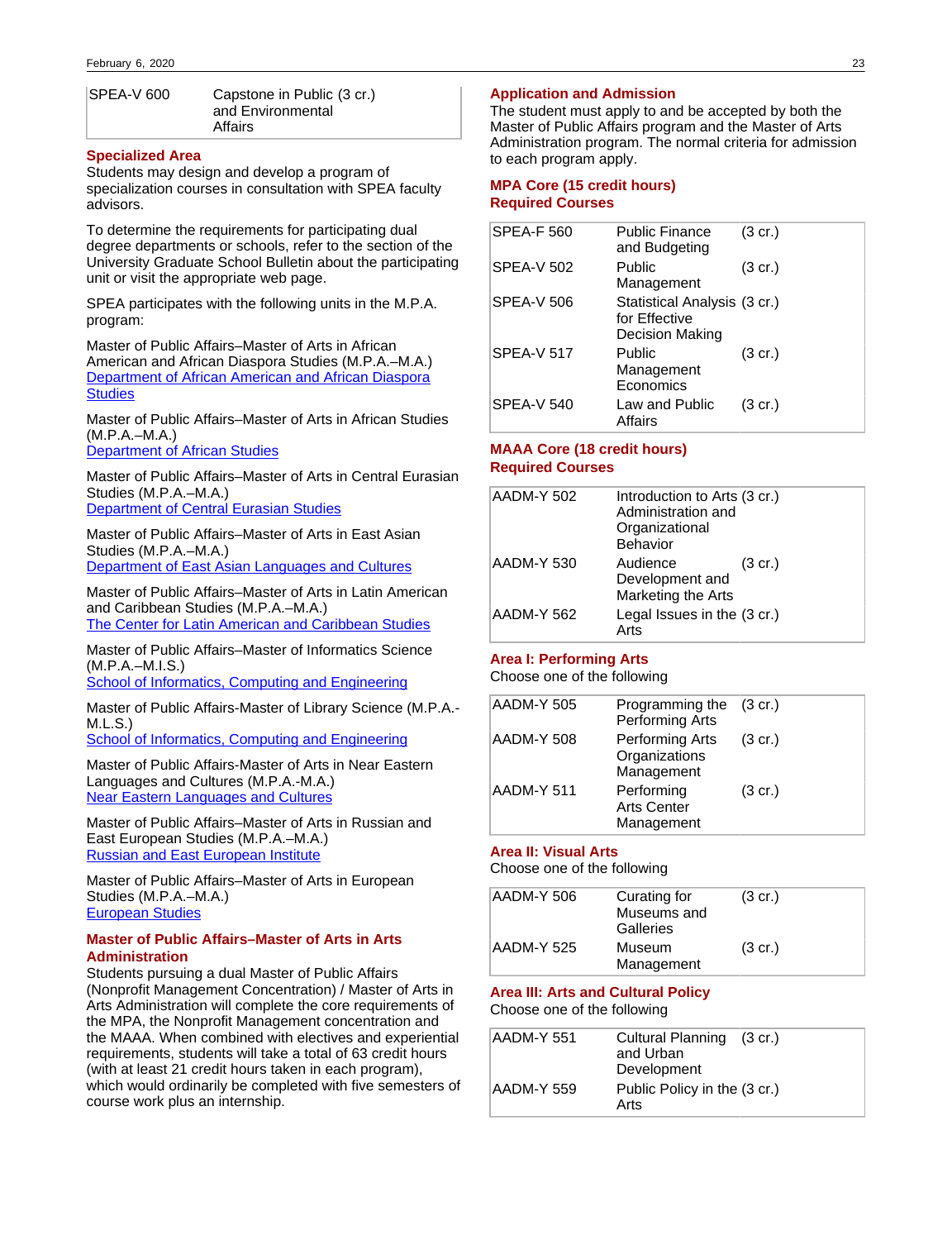#### **Nonprofit Management (6 credit hours)**

| ISPEA-N 521 | The Nonprofit and (3 cr.)<br><b>Voluntary Sector</b> |                   |
|-------------|------------------------------------------------------|-------------------|
| AADM-Y 558  | Fund<br>Development for<br>Nonprofits                | $(3 \text{ cr.})$ |

#### **Financial Management (3 credit hours)** Choose one of the following

| SPEA-F 526 | Financial      | $(3 \text{ cr.})$ |
|------------|----------------|-------------------|
|            | Management     |                   |
|            | for Nonprofit  |                   |
|            | Organizations  |                   |
| AADM-Y 515 | Financial      | $(3 \text{ cr.})$ |
|            | Management for |                   |
|            | the Arts       |                   |

### **Capstone/Additional Management Core (6 credit hours)**

Choose one of the following combinations

| SPEA-N 525 and<br>SPEA-V 600 | Management<br>in the Nonprofit<br>Sector (3 cr.) and<br>Capstone in Public<br>and Environmental<br>Affairs (3 cr.)         |
|------------------------------|----------------------------------------------------------------------------------------------------------------------------|
| or                           |                                                                                                                            |
| AADM-Y 504 and<br>AADM-Y 650 | Arts Organizations<br>in the Public<br>and Private<br>Sectors (3 cr.) and<br>Seminar in Arts<br>Administration (3)<br>cr.) |

#### **Electives (9 credit hours)**

Any graduate-level electives, chosen in consultation with a concentration advisor.

### **Experiential (6 credit hours)**

| AADM-Y 550 | Practicum in Arts (3 cr.)<br>Administration  |  |
|------------|----------------------------------------------|--|
| AADM-Y 750 | Internship in Arts (3 cr.)<br>Administration |  |

#### **International Dual M.P.A. Degrees and Programs**

Since fall 2015, select SPEA graduate students have the opportunity to pursue concurrent masters degrees at SPEA and an international partner university. Courses in these programs are taught in English. You must apply separately and be accepted by each program to participate in this opportunity.

#### **Hong Kong: Hong Kong University**

Complete a dual degree (66 cr.) with the University of Hong Kong (HKU). HKU's School of Social Sciences and the School of Public and Environmental Affairs (SPEA) have joined together to offer dual MPA degrees from the two institutions as an option for the mid-career professionals enrolled in HKU's Master's in Non-profit Management (MNM) program to simultaneously pursue a SPEA MPA degree. This option would also allow SPEA students to take courses for credit toward their MPA

degrees at HKU. The joint program would require 66 hours of course credit, with 36 of these in SPEA courses and 6 meeting the requirements for SPEA experiential credit.

### **Degree Requirements (66 credit hours) SPEA MPA Requirements (48 credit hours) Core Requirements (18 credit hours)**

| POLI8027          | <b>Public</b><br>Administration<br>in HK (satisfies<br>SPFA-V<br>502 Public<br>Management | (3 cr.)           |
|-------------------|-------------------------------------------------------------------------------------------|-------------------|
| <b>SPEA-F 560</b> | Public Finance<br>and Budgeting                                                           | $(3 \text{ cr.})$ |
| <b>SPEA-V 506</b> | Statistical Analysis (3 cr.)                                                              |                   |
| <b>SPFA-V 517</b> | Public<br>Management<br>Economics                                                         | $(3 \text{ cr.})$ |
| <b>SPEA-V 540</b> | Law and Public<br>Affairs                                                                 | $(3 \text{ cr.})$ |
| SPEA-V 600        | Capstone in Public (3 cr.)<br>and Environmental<br>Affairs                                |                   |

### **Required Nonprofit Concentration Courses (6 credit hours)**

| SPEA-N 521 | The Nonprofit and (3 cr.)<br><b>Voluntary Sector</b> |                   |
|------------|------------------------------------------------------|-------------------|
| SPEA-N 525 | Management<br>in the Nonprofit                       | $(3 \text{ cr.})$ |
|            | Sector                                               |                   |

#### **Concentration Electives (9 credit hours)**

Three of the following courses (examples are listed below, see your advisor for additional course options)

| <b>SPEA-M 602</b> | Strategic<br>Management<br>of Public and<br>Nonprofit<br>Organizations | $(3 \text{ cr.})$ |
|-------------------|------------------------------------------------------------------------|-------------------|
| <b>SPEA-N 522</b> | Human Resource (3 cr.)<br>Management<br>in Nonprofit<br>Organizations  |                   |
| <b>SPEA-N 558</b> | Fund<br>Development for<br>Nonprofits                                  | $(3 \text{ cr.})$ |

#### **Other Electives (9 credit hours)**

Three of the following courses (examples are listed below, see your advisor for additional course options)

| <b>MNPMXXXX</b>   | Civil Society in<br>Greater China                                       | (3 cr.)           |
|-------------------|-------------------------------------------------------------------------|-------------------|
| <b>SPEA-P 562</b> | Public Program<br>Evaluation                                            | $(3 \text{ cr.})$ |
| <b>SPEA-V 559</b> | <b>Principles and</b><br><b>Practices of Social</b><br>Entrepreneurship | $(3 \text{ cr.})$ |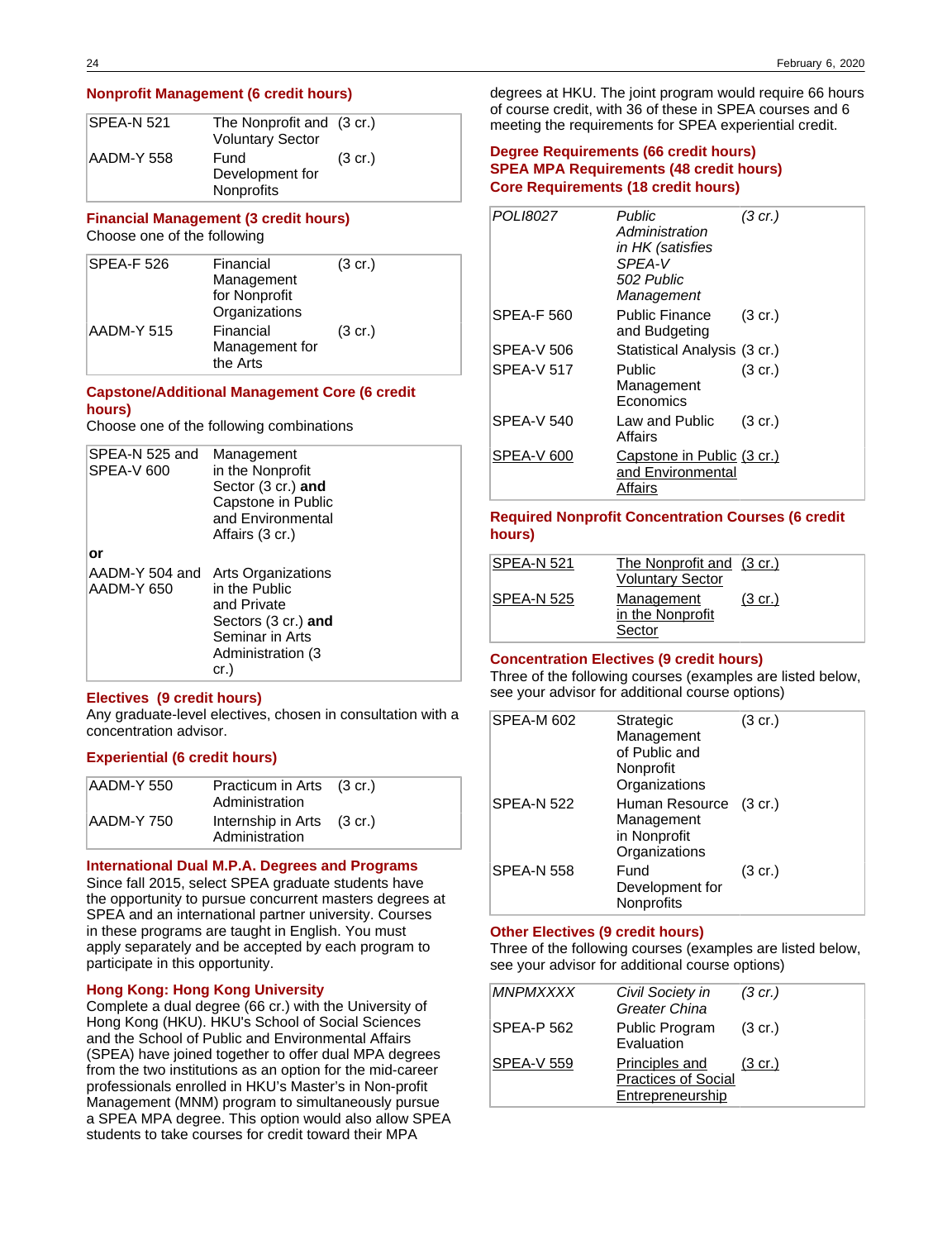### **Experiential (6 credit hours)**

Each M.P.A. student must obtain professionally relevant experience through one of the following options: an approved internship (6 credit hours); SPEA-V 590 Research in Public Affairs; SPEA-V 601 Workshop in Public Affairs; or the award of prior professional experience credit.

### **HKU MNM Requirements Core Requirements (18 credit hours)**

| POLI8027          | Public<br>Administration in<br>НK                          | (3 cr.)           |
|-------------------|------------------------------------------------------------|-------------------|
| POLI8014          | NGOs and<br>Governance                                     | (3 cr.)           |
| <b>SPEA-N 521</b> | The Nonprofit and (3 cr.)<br><b>Voluntary Sector</b>       |                   |
| SPEA-N 525        | Management<br>in the Nonprofit<br>Sector                   | $(3 \text{ cr.})$ |
| SPEA-V 600        | Capstone in Public (3 cr.)<br>and Environmental<br>Affairs |                   |
|                   | <b>HKU Capstone</b>                                        | $(3 \text{ cr.})$ |

#### **Electives (12 credit hours)**

Choose four of the following courses

| <b>MNPMXXXX</b>   | Civil Society in<br>Greater China                                      | (3 cr.)           |
|-------------------|------------------------------------------------------------------------|-------------------|
| <b>MNPMXXXX</b>   | Financial<br>Management for<br>NGOs                                    | (3 cr.)           |
| <i>MNPMXXXX</i>   | Rescue<br>Development and<br>Management                                | (3 cr.)           |
| <b>SPEA-M 602</b> | Strategic<br>Management<br>of Public and<br>Nonprofit<br>Organizations | (3 cr.)           |
| <b>SPEA-N 522</b> | Human Resource<br>Management<br>in Nonprofit<br>Organizations          | $(3 \text{ cr.})$ |
| <b>SPEA-P 562</b> | Public Program<br>Evaluation                                           | $(3 \text{ cr.})$ |
| <b>SPEA-V 559</b> | Principles and<br><b>Practices of Social</b><br>Entrepreneurship       | <u>(3 cr.)</u>    |

Please contact your advisor for a list of additional preapproved electives with some courses taught out of the MNM program, Department of Politics and Public Administration or SPEA. HKU students also have the option to satisfy an elective with prior approval of courses from other departments such as Social Work or Business and Economics.

**Note:** SPEA courses that are underlined are jointly offered at HKU. HKU students will enroll in both the SPEA course and the HKU equivalent. SPEA students may take the underlined courses at HKU to transfer back towards their SPEA degree. The other courses are SPEA listed

courses; some may also be offered in Hong Kong. The HKU capstone will consist of two parts, the first a SPEA capstone and the second the normal HKU capstone.

### **The International College of National Institute of Development Administration**

Complete a dual degree with the International College of National Institute of Development Administration (ICO NIDA) and the School of Public and Environmental Affairs (SPEA) have joined together to offer a dual MA/ MPA degree. This will offer a select group of public administration, management and public policy students a unique opportunity to develop skills and expertise from a U.S., Thai and global perspective.

#### **Dual Degree Student Admission Requirements**

Students wishing to pursue the dual MPA/MA degree program will have to apply to both SPEA and ICO NIDA separately and fulfill both universities' admission criteria independently. In order to qualify as dual degree applicants, students must apply to both programs concurrently or be currently enrolled in one of the programs upon application to the other. Additionally, applicants to SPEA will have to pass IU's international student English language requirements. Thai language testing will not be required since ICO NIDA courses are taught in English.

While each school reserves the right to admit or deny admission to any applicant consistent with its general admission policies, it is the stated intent of both schools that admission to the dual degree program is highly competitive, and candidates shall meet the high admissions standards in place with respect to each individual degree program.

Students that are accepted into both programs are given the opportunity to complete a dual MPA/MA if they fulfill the requirements of both programs as described in the Dual Degree Credit Hour and Graduation Requirements. The program where the student commences the dual degree program will be considered the student's home institution for the purposes of this Sub-Agreement. Admission to the dual degree program will be limited to no more than three candidates from each home institution per academic year, subject to future modification by mutual consent. In the event there are fewer than three admitted dual degree students per institution in one academic year, the difference can be made up in subsequent academic years as long as the Sub-Agreement is still in place.

An administrative officer in SPEA's Master's Programs Office will work with an administrator at ICO NIDA's Master's Program Office and any correspondence to the students, such as acceptance letters, will need to convey the same information and degree requirements. Admitted students shall be afforded the same access to each school's facilities, academic advising, career services, and other student support services as non-dual degree students.

### **Dual Degree Credit Hour and Graduation Requirements**

SPEA's stand-alone MPA program is a two-year (four 16 week semesters), 48 credit-hour program consisting of three components:

• Core curriculum (18 credits)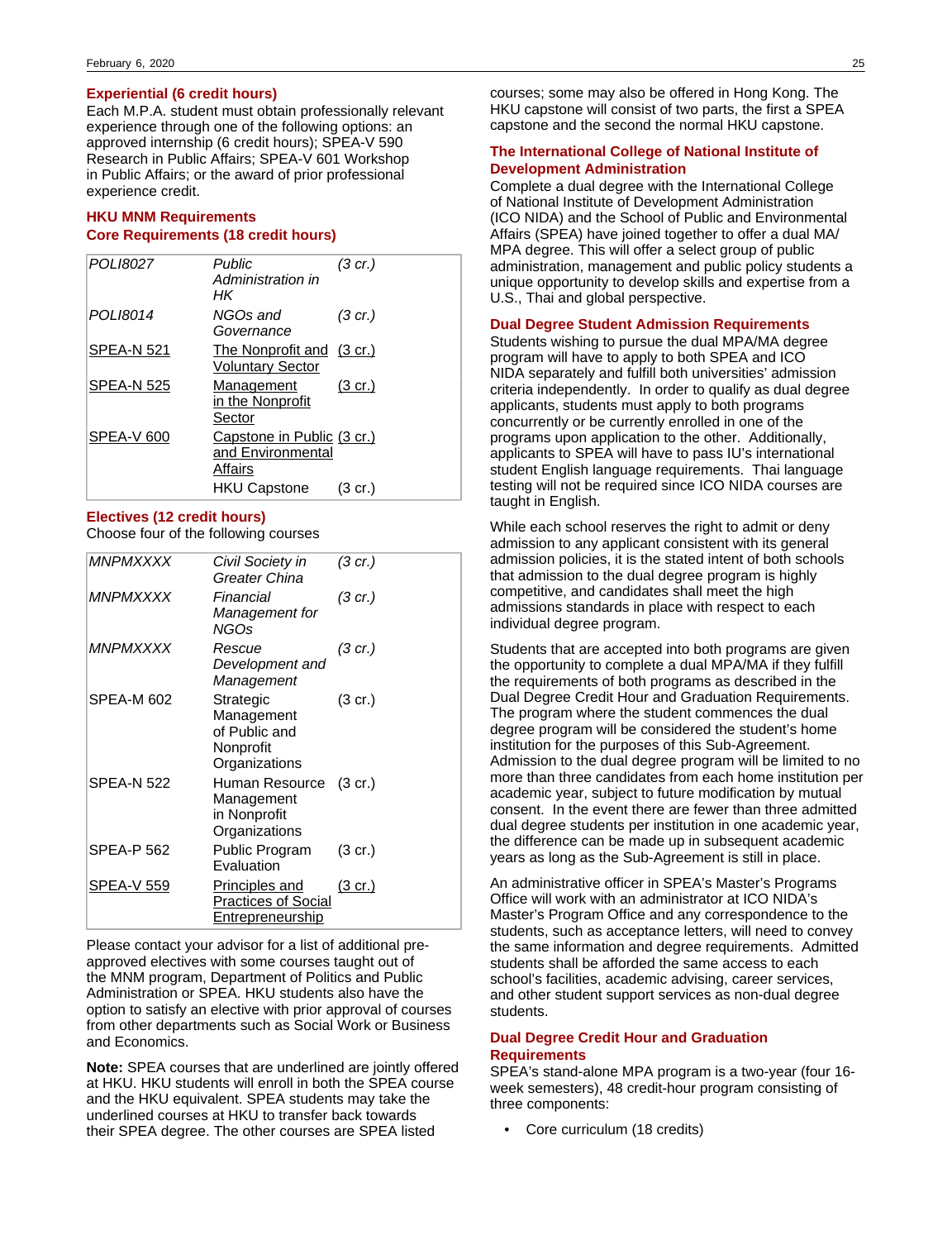- Electives in concentration area (up to 30 credits)
- An experiential requirement or research program (up to 12 credits)

ICO NIDA's stand-alone MA in Management program is a one-year (three 12-week trimesters), 36 credit-hour module-based program consisting of four components:

- Core courses (15 credits)
- Major courses (9 credits)
- Elective courses, independent study, or a thesis (12 credits)
- Comprehensive examination

Students must earn at least 24 credit hours of study at ICO NIDA and fulfill ICO NIDA's core course requirements. Students that apply to the dual degree program after enrolling at SPEA will not be required to complete ICO NIDA's comprehensive examination requirement. Up to 12 credits earned in core courses at SPEA will be counted towards major or elective courses at ICO NIDA to fulfill the 36 credit-hour graduation requirement.

Students must earn at least 36 credit hours at SPEA and take all of the core curriculum courses at SPEA required by the stand-alone MPA program. SPEA courses can be completed in Bloomington or via SPEA's online course portal, SPEA Connect, if the student commences graduate studies at ICO NIDA. Up to 12 credits earned at ICO NIDA as core or major courses will be counted towards elective credits to fulfill SPEA's 48 credit-hour graduation requirement. Students that enroll in the dual degree program will not be eligible for professional experience credit at SPEA. Neither degree will be conferred until the requirements have been completed at both institutions.

#### **South Korea: Seoul National University**

Complete a dual degree with Seoul National University (SNU). SNU's Graduate School of Public Administration (GSPA) and SPEA have joined together to offer dual MPA degrees from the two institutions. GPSA aims to educate high-level civil servants, cultivate new future leaders of civil society, and provide top-class executive programs for current leaders in the public and private sectors. GSPA is located in a beautiful mountainous region south of the Han River in southeast Seoul, a vibrant city of 12 million people and site of South Korea's capital. The Seoul Metropolitan region is not only the thriving hub of South Korea, but a gateway to East Asia, within hours of Tokyo, Beijing, and Hong Kong.

#### **Dual Degree Student Admission Requirements**

Students wishing to pursue the dual MPA program will have to apply to both IUB SPEA and SNU GSPA separately and fulfill each university's admission criteria independently. In order to qualify as dual degree applicants, students must apply to both programs concurrently or be currently enrolled in one of the programs upon application to the other. Additionally, applicants to SPEA will have to pass IU's international student English language requirements. Korean language testing will not be required

since SNU GSPA courses are taught in English.

#### **Dual Degree Credit Hour and Graduation Requirements**

| Year 1            | SNU GSPA<br><b>Students</b><br>8 courses at 3<br>hours each<br>or<br>7 courses: 6 at 3<br>hours; one at 6<br>hours | <b>IUB SPEA</b><br><b>Students</b><br>24 GSPA hours* 27 SPEA hours***<br>9 courses at 3<br>hours each |
|-------------------|--------------------------------------------------------------------------------------------------------------------|-------------------------------------------------------------------------------------------------------|
|                   | <b>3 SPEA hours</b>                                                                                                | 3 online SPEA<br>hours                                                                                |
|                   | 1 class at 3 hours<br>- taught via video-<br>conference                                                            |                                                                                                       |
| Summer Credit     | 6 SPEA hours                                                                                                       | <b>6 SPEA hours</b>                                                                                   |
|                   | 2 classes at 3<br>hours                                                                                            | 2 classes at 3<br>hours                                                                               |
| Year <sub>2</sub> | 27 SPEA hours*** 24 GSPA hours*                                                                                    |                                                                                                       |
|                   | 9 classes at 3<br>hours                                                                                            | 8 courses at 3<br>hours each                                                                          |
|                   |                                                                                                                    | or                                                                                                    |
|                   |                                                                                                                    | 7 courses: 6 at 3<br>hours; one at 6<br>hours                                                         |
| SNU GSPA          | 24 total credits                                                                                                   |                                                                                                       |
| IUB SPEA          | 36 total credits                                                                                                   |                                                                                                       |
|                   | 60 total credits                                                                                                   |                                                                                                       |

\* = chosen concentration, electives, two independent study courses

\* \* = combination of summer programs (SPEA ABROAD), directed readings, internship

\*\*\*=combination of core and concentration, elective courses, and one independent study

Note: core SPEA courses include 4 courses for a total of 12 hours

Note: after core courses are satisfied, students have a remaining 24 hours to distribute towards one (or multiple concentrations at SPEA) Note: independent study refers to development of a thesis

### **SNU GSPA MPA thesis requirement**

For the SNU GSPA MPA degree, students in the dual MPA program must submit a Master's thesis proposal and complete their Master's thesis, which has to be approved by SNU GSPA committee members according to the SNU GSPA academic calendar (i.e. either by mid-June or mid-December of the relevant year).

#### **Total credit hour summary**

For the SNU GSPA MPA degree, students will take 24 hours of credit at SNU GSPA out of the 36 credits required for that degree (66.7% GSPA credit). For the IUB SPEA MPA degree, students will take 36 hours of credit at IUB SPEA out of the 48 credits required for that degree (75% SPEA credit).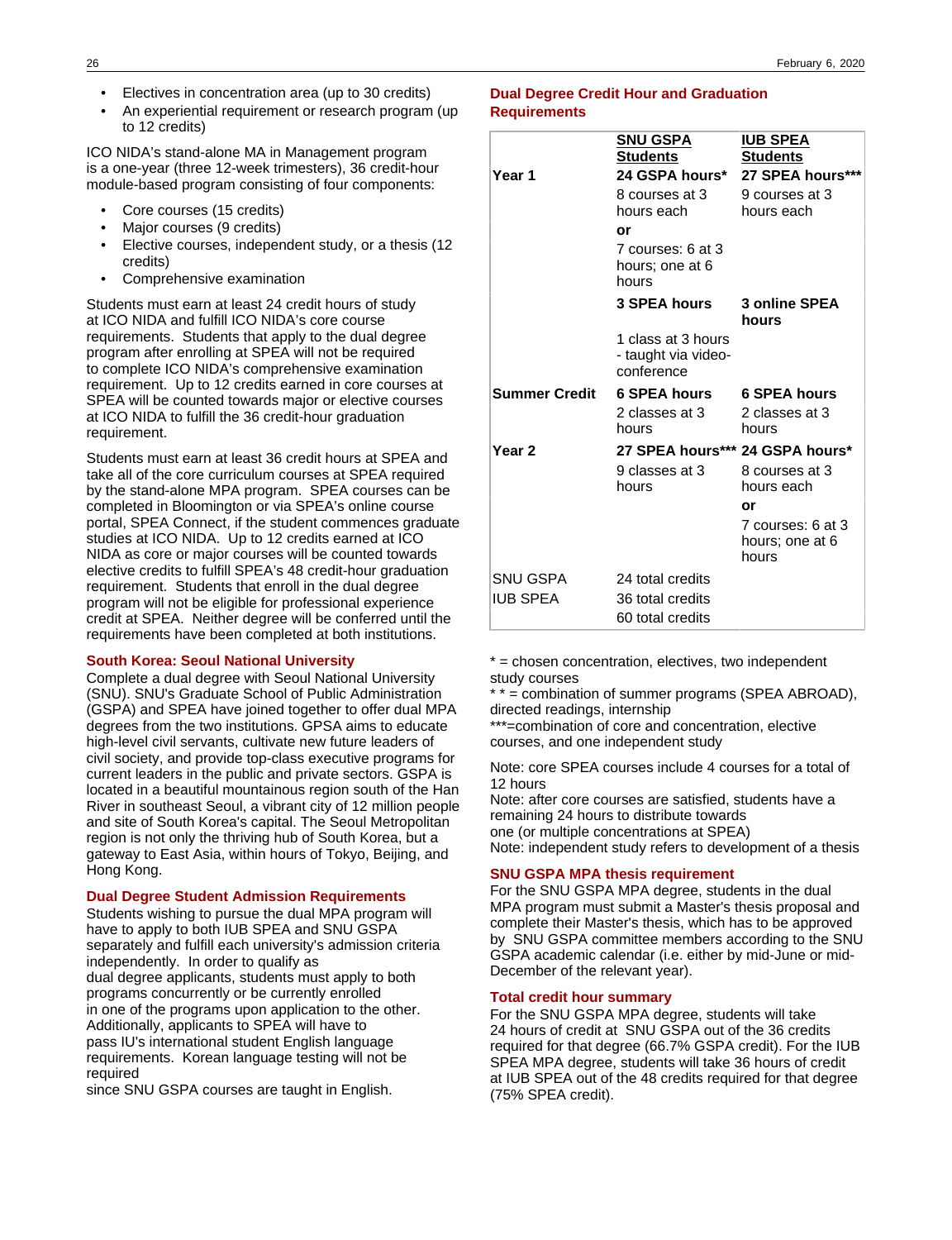## **Master of Environmental Sustainability**

The Master of Environmental Sustainability program produces trained professionals ready to start confronting environmental issues from the moment they graduate. The degree is designed to combine a solid foundation with immense flexibility to combine science, policy, and tools courses in ways that best match student interests and career goals. A capstone course provides a finishing client-focused experience that requires students to bring many aspects of their degree to the project and to work with people with a diversity of backgrounds and training.

### **Degree Requirements**

(36 credit hours) The core requirements of the M.E.S. degree consist of two three-credit courses: E543 Environmental Management and E555 Project Management. Each student must also complete the requirements of one concentration (27 credits) and complete one capstone course (3 credits).

### **Environmental Sustainability Core (6 credit hours)**

The following two courses:

| <b>SPFA-F 543</b> | Environmental<br>Management            | $(3 \text{ cr.})$ |
|-------------------|----------------------------------------|-------------------|
| <b>SPEA-E 555</b> | Environmental<br>Project<br>Management | $(3 \text{ cr.})$ |

#### **Capstone Course**

(3 credit hours) The capstone course gives MES students an opportunity to use their knowledge and skills to address a real-world, client-based problem. Students from a variety of backgrounds work together on a semester-long project for an individual, organization, or agency. This requirement may be met in one of the following ways:

| SPEA-V 600        | Capstone in Public (3 cr.)<br>and Environmental<br>Affairs                     |                   |
|-------------------|--------------------------------------------------------------------------------|-------------------|
| <b>SPEA-E 517</b> | Best Management (3 cr.)<br>Practices for<br><b>Healthy Urban</b><br>Watersheds |                   |
| <b>SPEA-E 560</b> | Environmental<br><b>Risk Analysis</b>                                          | $(3 \text{ cr.})$ |
| SPEA-E 546        | <b>Stream Ecology</b>                                                          | (3 cr.)           |

#### **Prior Professional Experience Credit**

The M.E.S. Program Director of the School of Public and Environmental Affairs may grant up to 6 credit hours towards the M.E.S. degree for students who have significant experience in environmental management or environmental sustainability. In general, credit requires work experience above the entry level that involves some independent managerial, analytic, or scientific responsibility. Depending on the nature of the experience, prior professional experience credit may be granted in the core, concentration, or capstone portion of the degree, or in combinations of these.

### **Concentrations**

(27 credit hours) Each concentration must include at least 6 credits of fundamental science courses and at least 6 credits of applications courses. Courses will be chosen in conjunction with an advisor to ensure the best match to student interests and career goals. Each student should select one of the following concentrations:

- Environmental Quality and Toxicology
- Municipal Sustainability
- Sustainable Natural Resource Conservation and Management
- Sustainable Water Resources

### **Master of Environmental Sustainability Concentrations**

**Environmental Quality and Toxicology Concentration** The environmental quality and toxicology concentration (27 credit hours) prepares students to address issues such as air pollution, water quality, contaminants, and solid and hazardous wastes using quantitative tools such as risk assessment and best practices such as risk communication. Graduates will be prepared to work in the public, private, or non-profit sectors. States and municipalities are becoming increasingly innovative in this area, and SPEA students will be well equipped to work at these levels as well as at national and international levels.

### **Fundamental Science Electives (6-21 credit hours)**

Select at least 6 credit hours, but no more than 21 credit hours of the following courses: (students may also take science electives from the general science electives list that appears after the concentration-specific course lists)

| <b>SPEA-E 431</b> | Water Supply<br>and Wastewater<br>Treatment                      | $(3 \text{ cr.})$ |
|-------------------|------------------------------------------------------------------|-------------------|
| <b>SPEA-E 451</b> | Air Pollution and<br>Control                                     | $(3 \text{ cr.})$ |
| <b>SPEA-E 502</b> | <b>Water Quality</b><br>Modeling                                 | $(3 \text{ cr.})$ |
| <b>SPEA-E 503</b> | Natural Gas:<br>Technical and<br><b>Policy Challenges</b>        | $(3 \text{ cr.})$ |
| <b>SPEA-E 515</b> | Fundamentals of<br>Air Pollution                                 | (3 cr.)           |
| <b>SPEA-E 520</b> | Environmental<br>Toxicology                                      | $(3 \text{ cr.})$ |
| <b>SPEA-E 536</b> | Environmental<br>Chemistry                                       | $(3 \text{ cr.})$ |
| <b>SPEA-E 539</b> | Aquatic Chemistry (3 cr.)                                        |                   |
| <b>SPEA-E 542</b> | Hazardous<br>Materials                                           | $(3 \text{ cr.})$ |
| <b>SPEA-E 554</b> | Groundwater Flow (3 cr.)<br>Modeling                             |                   |
| <b>SPEA-E 564</b> | Organic<br>Pollutants:<br>Environmental<br>Chemistry and<br>Fate | $(3 \text{ cr.})$ |
| GOEG-G 551        | Physical<br>Hydrology                                            | (3 cr.)           |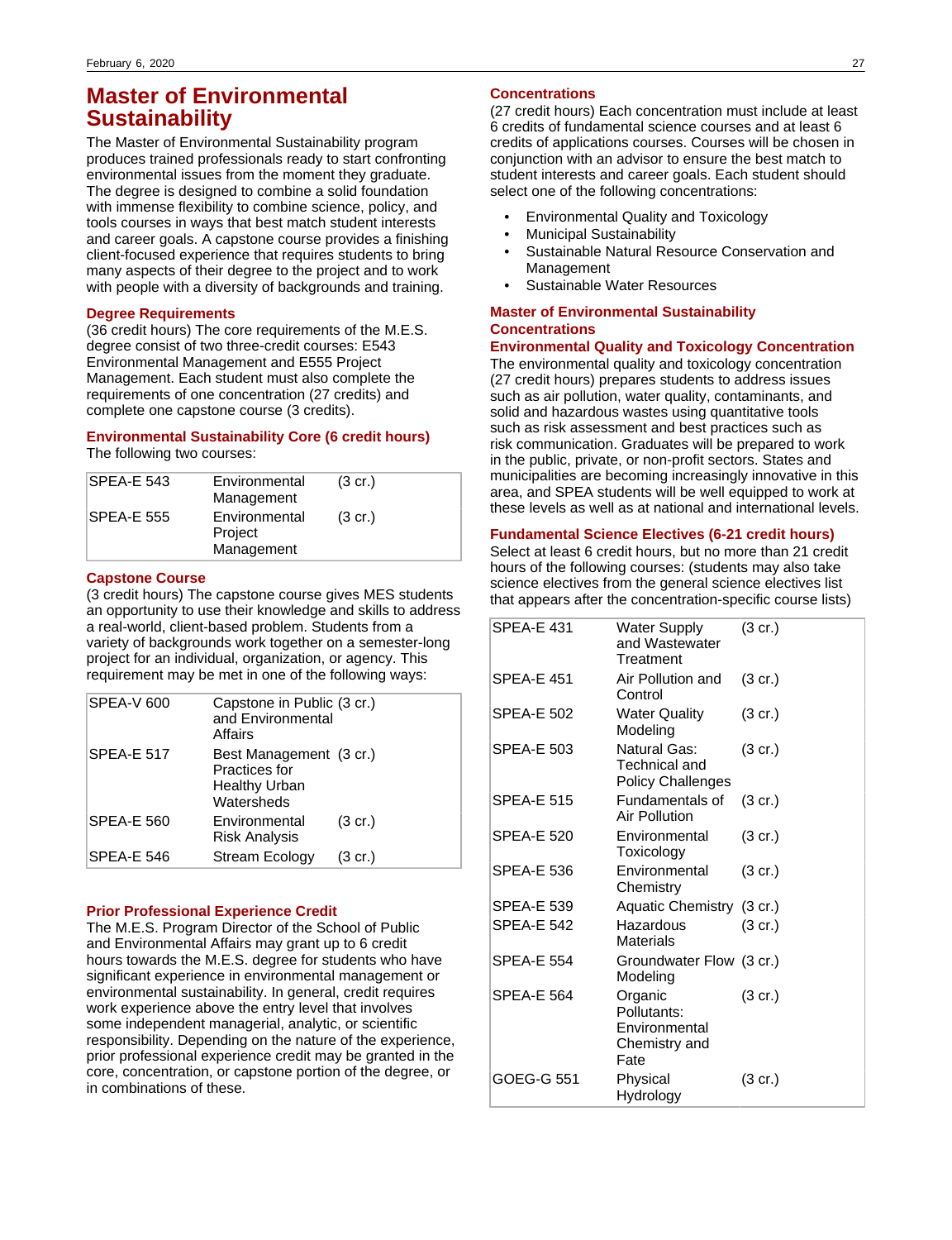### **Applications (6-21 credit hours)**

Select at least 6 credit hours, but no more than 21 credit hours of the following courses: (students may also take applications electives from the general application electives list that appears after the concentration-specific course lists)

| SPEA-E 501/<br>SPEA-X 511 | Human Behavior<br>and Energy<br>Consumption                      | (3 cr.)           |
|---------------------------|------------------------------------------------------------------|-------------------|
| <b>SPEA-E 512</b>         | Risk<br>Communication                                            | $(3 \text{ cr.})$ |
| SPEA-E 514                | Changing<br>Landscape of<br><b>Toxic Chemical</b><br>Regulations | (3 cr.)           |
| <b>SPEA-E 517</b>         | <b>BMP</b> Design for<br><b>Healthy Urban</b><br>Watersheds      | (3 cr.)           |
| SPEA-E 518                | Vector-based<br>Geographic<br>Information<br>Systems             | (3 cr.)           |
| <b>SPEA-E 529</b>         | Application of<br>Geographic<br>Information<br>Systems           | (3 cr.)           |
| <b>SPEA-E 552</b>         | Environmental<br>Engineering                                     | $(3 \text{ cr.})$ |
| SPEA-E 560                | Environmental<br><b>Risk Analysis</b>                            | $(3 \text{ cr.})$ |
| <b>SPEA-E 562</b>         | Solid and<br>Hazardous Waste<br>Management                       | $(3 \text{ cr.})$ |
| <b>SPEA-E 574</b>         | <b>Energy Systems</b>                                            | (3 cr.)           |
| SPEA-R 674                | Energy Economics (3 cr.)<br>and Policy                           |                   |

#### **Municipal Sustainability Concentration**

The municipal sustainability concentration (27 credit hours) prepares students to address issues associated with air pollution, waste management, water management, and green-space management in towns and cities. Graduates will be prepared to work in the public, private, or non-profit sectors. Relevant employment will not come only at the municipal level; states and nations must also work with and plan for cities, so employment will be available at all levels from municipal to international.

#### **Fundamental Science Electives (6-21 credit hours)**

Select at least 6 credit hours, but no more than 21 credit hours of the following courses: (students may also take science electives from the general science electives list that appears after the concentration-specific course lists)

| <b>SPEA-E 431</b> | <b>Water Supply</b><br>and Wastewater<br>Treatment | $(3 \text{ cr.})$ |
|-------------------|----------------------------------------------------|-------------------|
| <b>SPEA-E 451</b> | Air Pollution and<br>Control                       | $(3 \text{ cr.})$ |
| SPEA-E 460        | <b>Fisheries</b><br>and Wildlife<br>Management     | $(3 \text{ cr.})$ |

| <b>SPEA-E 461</b> | <b>Fisheries</b><br>& Wildlife<br>Management<br>Laboratory | $(3 \text{ cr.})$ |
|-------------------|------------------------------------------------------------|-------------------|
| <b>SPEA-E 502</b> | <b>Water Quality</b><br>Modeling                           | $(3 \text{ cr.})$ |
| <b>SPEA-E 515</b> | Fundamentals of<br>Air Pollution                           | $(3 \text{ cr.})$ |
| <b>SPEA-E 520</b> | Environmental<br>Toxicology                                | $(3 \text{ cr.})$ |
| <b>SPEA-E 522</b> | Urban Forest<br>Management                                 | $(3 \text{ cr.})$ |
| <b>SPEA-E 527</b> | Applied Ecology                                            | $(3 \text{ cr.})$ |
| <b>SPEA-E 539</b> | Aquatic Chemistry (3 cr.)                                  |                   |
| <b>SPEA-E 540</b> | Wetlands Ecology (4 cr.)<br>and Management                 |                   |
| <b>SPEA-E 542</b> | Hazardous<br>Materials                                     | $(3 \text{ cr.})$ |
| <b>SPEA-E 546</b> | Stream Ecology                                             | (3 cr.)           |
| <b>SPEA-E 555</b> | <b>Fluid Mechanics</b>                                     | $(3 \text{ cr.})$ |
| <b>SPEA-E 555</b> | Urban Ecology                                              | (3 cr.)           |
| SPEA-E 556        | Limnology                                                  | $(4 \text{ cr.})$ |

### **Applications (6-21 credit hours)**

Select at least 6 credit hours, but no more than 21 credit hours of the following courses: (students may also take applications electives from the general application electives list that appears after the concentration-specific course lists)

| SPEA-E 501/<br><b>SPEA-X 511</b> | Human Behavior<br>and Energy<br>Consumption                      | $(3 \text{ cr.})$ |
|----------------------------------|------------------------------------------------------------------|-------------------|
| <b>SPEA-E 512</b>                | Risk<br>Communication                                            | $(3 \text{ cr.})$ |
| <b>SPEA-E 514</b>                | Changing<br>Landscape of<br><b>Toxic Chemical</b><br>Regulations | $(3 \text{ cr.})$ |
| <b>SPEA-E 517</b>                | <b>BMP</b> Design for<br><b>Healthy Urban</b><br>Watersheds      | $(3 \text{ cr.})$ |
| <b>SPEA-E 534</b>                | Restoration<br>Ecology                                           | $(3 \text{ cr.})$ |
| <b>SPEA-E 545</b>                | Lake and<br>Watershed<br>Management                              | $(3 \text{ cr.})$ |
| <b>SPEA-E 552</b>                | Environmental<br>Engineering                                     | $(3 \text{ cr.})$ |
| <b>SPEA-E 555</b>                | Environmental<br>Monitoring                                      | $(3 \text{ cr.})$ |
| <b>SPEA-E 555</b>                | Food Systems<br>and Community<br>Resilience                      | $(3 \text{ cr.})$ |
| <b>SPEA-E 560</b>                | Environmental<br><b>Risk Analysis</b>                            | $(3 \text{ cr.})$ |
| <b>SPEA-E 562</b>                | Solid and<br>Hazardous Waste<br>Management                       | $(3 \text{ cr.})$ |
| <b>SPEA-E 574</b>                | <b>Energy Systems</b>                                            | (3 cr.)           |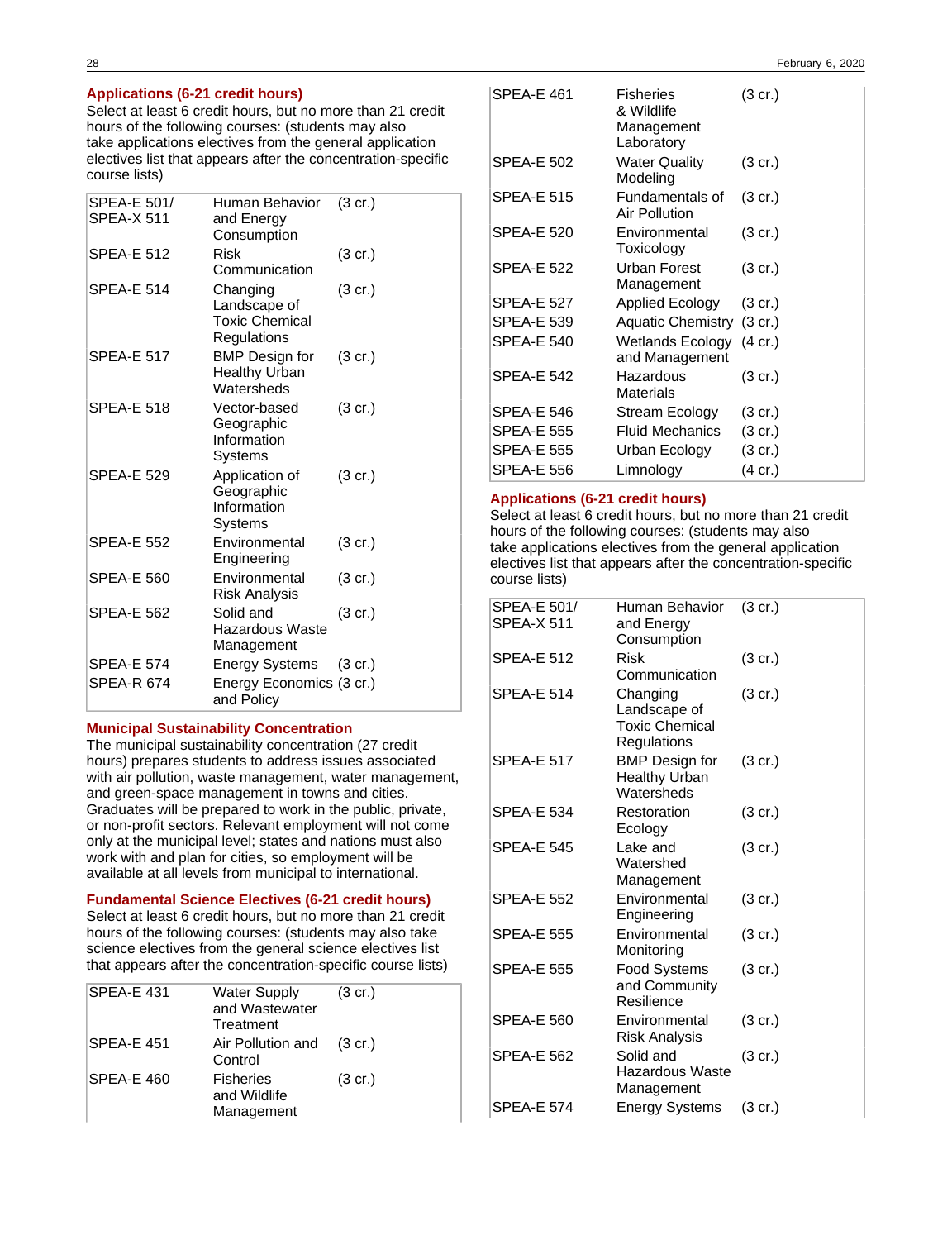| SPEA-E 591/<br><b>SPEA-R 591</b> | Climate Change<br>Impacts on Natural<br>Resources    | $(3 \text{ cr.})$ |
|----------------------------------|------------------------------------------------------|-------------------|
| <b>SPEA-I 516</b>                | Public<br>Management<br>Information<br>Systems       | $(3 \text{ cr.})$ |
| <b>SPEA-L 563</b>                | Planning and<br>Community<br>Development             | (3 cr.)           |
| <b>SPEA-L 564</b>                | Urban<br>Management                                  | (3 cr.)           |
| <b>SPEA-L 568</b>                | Management of<br><b>Local Government</b><br>Services | $(3 \text{ cr.})$ |
| SPEA-M 654                       | Public Program<br>Management and<br>Contracting      | $(3 \text{ cr.})$ |
| <b>SPEA-R 512</b>                | Climate Law and<br>Policy                            | (3 cr.)           |
| <b>SPEA-R 532</b>                | Water Policy and<br>Economics                        | $(3 \text{ cr.})$ |
| <b>SPEA-R 563</b>                | Sustainability in a<br><b>Tri-sectoral World</b>     | $(3 \text{ cr.})$ |
| <b>SPEA-R 674</b>                | Energy Economics (3 cr.)<br>and Policy               |                   |
| <b>SPEA-S 515</b>                | Sustainable<br>Communities                           | (3 cr.)           |

### **Sustainable Natural Resource Conservation and Management Concentration**

The sustainable natural resource conservation and management concentration (27 credit hours) provides training in conservation and management of ecosystems and their biodiversity. Graduates will be prepared for public, private, and non-profit positions in agencies, companies, and organizations at local to international levels. Increasingly, positions are available in towns and cities (urban forestry, green space management, urban wildlife management) as well as conserved and managed natural areas.

### **Fundamental Science Electives (6-21 credit hours)**

Select at least 6 credit hours, but no more than 21 credit hours of the following courses: (students may also take science electives from the general science electives list that appears after the concentration-specific course lists)

| <b>SPEA-E 460</b> | <b>Fisheries</b><br>and Wildlife<br>Management               | $(3 \text{ cr.})$ |
|-------------------|--------------------------------------------------------------|-------------------|
| <b>SPEA-E 461</b> | <b>Fisheries</b><br>and Wildlife<br>Management<br>Laboratory | $(3 \text{ cr.})$ |
| <b>SPEA-E 522</b> | Urban Forest<br>Management                                   | $(3 \text{ cr.})$ |
| <b>SPEA-E 527</b> | <b>Applied Ecology</b>                                       | $(3 \text{ cr.})$ |
| <b>SPFA-F 528</b> | <b>Forest Ecology</b><br>and Management                      | $(3 \text{ cr.})$ |
| <b>SPEA-E 540</b> | Wetlands Ecology (4 cr.)<br>and Management                   |                   |
| SPEA-E 546        | Stream Ecology                                               | $(3 \text{ cr.})$ |

| <b>SPEA-E 555</b> | <b>Plants and Plant</b><br>Communities | $(3 \text{ cr.})$ |
|-------------------|----------------------------------------|-------------------|
| <b>SPEA-E 555</b> | Soil and Soil<br>Management            | (3 cr.)           |
| SPEA-E 555        | Urban Ecology                          | $(3 \text{ cr.})$ |
| <b>SPEA-E 556</b> | Limnology                              | $(4 \text{ cr.})$ |
| <b>SPEA-E 557</b> | Conservation<br><b>Biology</b>         | $(3 \text{ cr.})$ |
| <b>BIOL-B 300</b> | Vascular Plants                        | $(3 \text{ cr.})$ |
| <b>BIOL-L 376</b> | <b>Biology of Birds</b>                | $(3 \text{ cr.})$ |

### **Applications (6-21 credit hours)**

Select at least 6 credit hours, but no more than 21 credit hours of the following courses: (students may also take applications electives from the general application electives list that appears after the concentration-specific course lists)

| <b>SPEA-E 534</b>                | Restoration<br>Ecology                             | $(3 \text{ cr.})$ |
|----------------------------------|----------------------------------------------------|-------------------|
| <b>SPEA-E 545</b>                | Lake and<br>Watershed<br>Management                | $(3 \text{ cr.})$ |
| <b>SPEA-E 555</b>                | <b>Food Systems</b><br>and Community<br>Resilience | $(3 \text{ cr.})$ |
| SPEA-E 591/<br><b>SPEA-R 591</b> | Climate Change<br>Impacts on Natural<br>Resources  | $(3 \text{ cr.})$ |
| <b>SPEA-R 512</b>                | Climate Law and<br>Policy                          | $(3 \text{ cr.})$ |
| <b>SPEA-R 513</b>                | Wildlife Law                                       | $(3 \text{ cr.})$ |
| <b>SPEA-R 531</b>                | Water Law                                          | $(3 \text{ cr.})$ |
| <b>SPEA-R 533</b>                | Public Natural<br>Resources Law                    | $(3 \text{ cr.})$ |

### **Sustainable Water Resources Concentration**

The sustainable water resources concentration (27 credit hours) provides training in issues of water quality, water quantity, and aquatic ecology. Students may choose courses in all three areas or may focus on one or two areas. Graduates will be prepared to work in the public, private, or non-profit sectors. States and municipalities are become increasingly innovative in this area, and SPEA students will be well equipped to work at these levels as well as at national and international levels.

### **Fundamental Science Electives (6-21 credit hours)**

Select at least 6 credit hours, but no more than 21 credit hours of the following courses: (students may also take science electives from the general science electives list that appears after the concentration-specific course lists)

| <b>SPEA-E 431</b> | <b>Water Supply</b><br>and Wastewater<br>Treatment         | $(3 \text{ cr.})$ |
|-------------------|------------------------------------------------------------|-------------------|
| SPEA-E 460        | <b>Fisheries</b><br>and Wildlife<br>Management             | $(3 \text{ cr.})$ |
| SPEA-E 461        | <b>Fisheries</b><br>& Wildlife<br>Management<br>Laboratory | $(3 \text{ cr.})$ |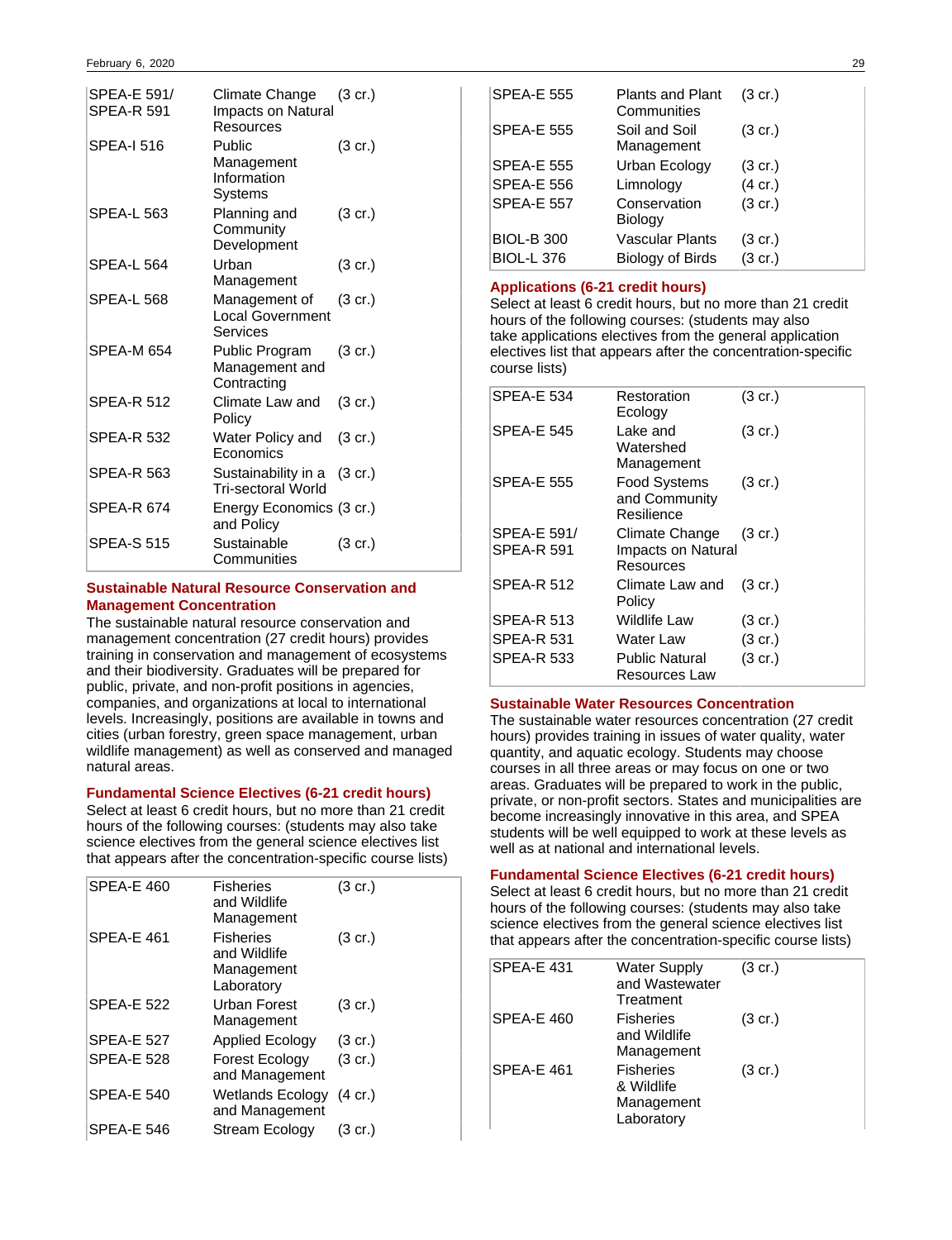| <b>SPEA-E 502</b> | Water Quality<br>Modeling          | $(3 \text{ cr.})$ |
|-------------------|------------------------------------|-------------------|
| <b>SPEA-E 527</b> | Applied Ecology                    | $(3 \text{ cr.})$ |
| <b>SPEA-E 539</b> | Aquatic Chemistry (3 cr.)          |                   |
| <b>SPEA-E 540</b> | Wetlands Ecology<br>and Management | $(4 \text{ cr.})$ |
| SPEA-E 546        | Stream Ecology                     | $(3 \text{ cr.})$ |
| SPEA-E 555        | Fluid Mechanics                    | $(3 \text{ cr.})$ |
| <b>SPEA-E 555</b> | Soil and Soil<br>Management        | $(3 \text{ cr.})$ |
| <b>SPEA-E 555</b> | Watershed<br>Hydrology             | $(3 \text{ cr.})$ |
| SPEA-E 555        | Urban Ecology                      | $(3 \text{ cr.})$ |
| SPEA-E 556        | Limnology                          | $(4 \text{ cr.})$ |
| GEOG-G 551        | Physical<br>Hydrology              | $(3 \text{ cr.})$ |

#### **Applications (6-21 credit hours)**

Select at least 6 credit hours, but no more than 21 credit hours of the following courses: (students may also take applications electives from the general application electives list that appears after the concentration-specific course lists)

| <b>SPEA-E 534</b>                       | Restoration<br>Ecology                             | $(3 \text{ cr.})$ |
|-----------------------------------------|----------------------------------------------------|-------------------|
| <b>SPEA-E 545</b>                       | Lake and<br>Watershed<br>Management                | $(3 \text{ cr.})$ |
| <b>SPEA-E 552</b>                       | Environmental<br>Engineering                       | $(3 \text{ cr.})$ |
| <b>SPEA-E 555</b>                       | <b>Food Systems</b><br>and Community<br>Resilience | $(3 \text{ cr.})$ |
| <b>SPEA-R 531</b>                       | Water Law                                          | $(3 \text{ cr.})$ |
| <b>SPEA-R 532</b>                       | Water Policy and<br>Economics                      | $(3 \text{ cr.})$ |
| <b>SPEA-E 591/</b><br><b>SPEA-R 591</b> | Climate Change<br>Impacts on Natural<br>Resources  | $(3 \text{ cr.})$ |

### **General M.E.S. Fundamental Science and Applications Electives**

The following courses are available as electives for all concentrations for which they may be relevant. Science or applications electives listed under the individual concentrations are particularly focused on that concentration. Science or applications electives listed here are potentially relevant to more than one concentration, and may also occur as concentration electives. Note that some general science or applications electives serve as prerequisites for other science or applications electives.

Science electives:

| <b>ANTH-E 527</b> | Environmental<br>Anthropology | $(3 \text{ cr.})$ |
|-------------------|-------------------------------|-------------------|
| <b>BIOL-B 300</b> | <b>Vascular Plants</b>        | $(3 \text{ cr.})$ |
| <b>BIOL-L 376</b> | <b>Biology of Birds</b>       | $(3 \text{ cr.})$ |
| <b>BIOL-L 579</b> | Community<br>Ecology          | $(3 \text{ cr.})$ |
| <b>BIOL-L 581</b> | Behavioral<br>Ecology         | $(3 \text{ cr.})$ |

| <b>BIOL-Z 406</b> | Vertabrate<br>Zoology                         | $(3-5 \text{ cr.})$ |
|-------------------|-----------------------------------------------|---------------------|
| <b>BIOL-Z 460</b> | Animal Behavior                               | $(3 \text{ cr.})$   |
| <b>BIOL-Z 620</b> | Quantitative<br>Biodiversity                  | $(3 \text{ cr.})$   |
| GEOG-G 551        | Water Resources                               | $(3 \text{ cr.})$   |
| GEOG-G 577        | Scientific<br>Programming in<br>MATI AB       | $(3 \text{ cr.})$   |
| <b>GEOL-G 544</b> | Methods in<br>Analytical<br>Geochemistry      | $(3 \text{ cr.})$   |
| <b>GEOL-G 547</b> | Instrumentation<br>for Atmospheric<br>Science | $(3 \text{ cr.})$   |
| GEOL-G 550        | Surface Water<br>Hydrology                    | $(3 \text{ cr.})$   |
| GEOL-G 576        | Climate Change                                | (3 cr.)             |

Applications electives:

| <b>SPEA-E 518</b> | Vector-based<br>Geographic<br>Information<br>Systems       | $(3 \text{ cr.})$ |
|-------------------|------------------------------------------------------------|-------------------|
| SPEA-E 529        | Application of<br>Geographic<br>Information<br>Systems     | $(3 \text{ cr.})$ |
| <b>SPEA-E 535</b> | International<br>Environmental<br>Policy                   | $(3 \text{ cr.})$ |
| SPEA-E 538        | <b>Statistics for</b><br>Environmental<br>Science          | $(3 \text{ cr.})$ |
| SPEA-E 560        | Environmental<br><b>Risk Analysis</b>                      | $(3 \text{ cr.})$ |
| <b>SPEA-I 516</b> | Public<br>Management                                       | $(3 \text{ cr.})$ |
| <b>SPEA-I 519</b> | Database<br>Management<br>Systems                          | $(3 \text{ cr.})$ |
| <b>SPEA-L 564</b> | Urban<br>Management                                        | (3 cr.)           |
| SPEA-M 547        | Negotiation and<br><b>Dispute Resolution</b>               | $(3 \text{ cr.})$ |
| SPEA-M 654        | Public Program<br>Management and<br>Contracting            | $(3 \text{ cr.})$ |
| SPEA-N 521        | The Nonprofit and<br><b>Voluntary Sector</b>               | $(3 \text{ cr.})$ |
| SPEA-N 557        | Proposal<br>Development<br>and Grant<br>Administration     | (3 cr.)           |
| <b>SPEA-N 558</b> | Fund<br>Development for<br>Nonprofits                      | $(3$ cr.)         |
| <b>SPEA-P 507</b> | Data Analysis<br>and Modeling for<br><b>Public Affairs</b> | (3 cr.)           |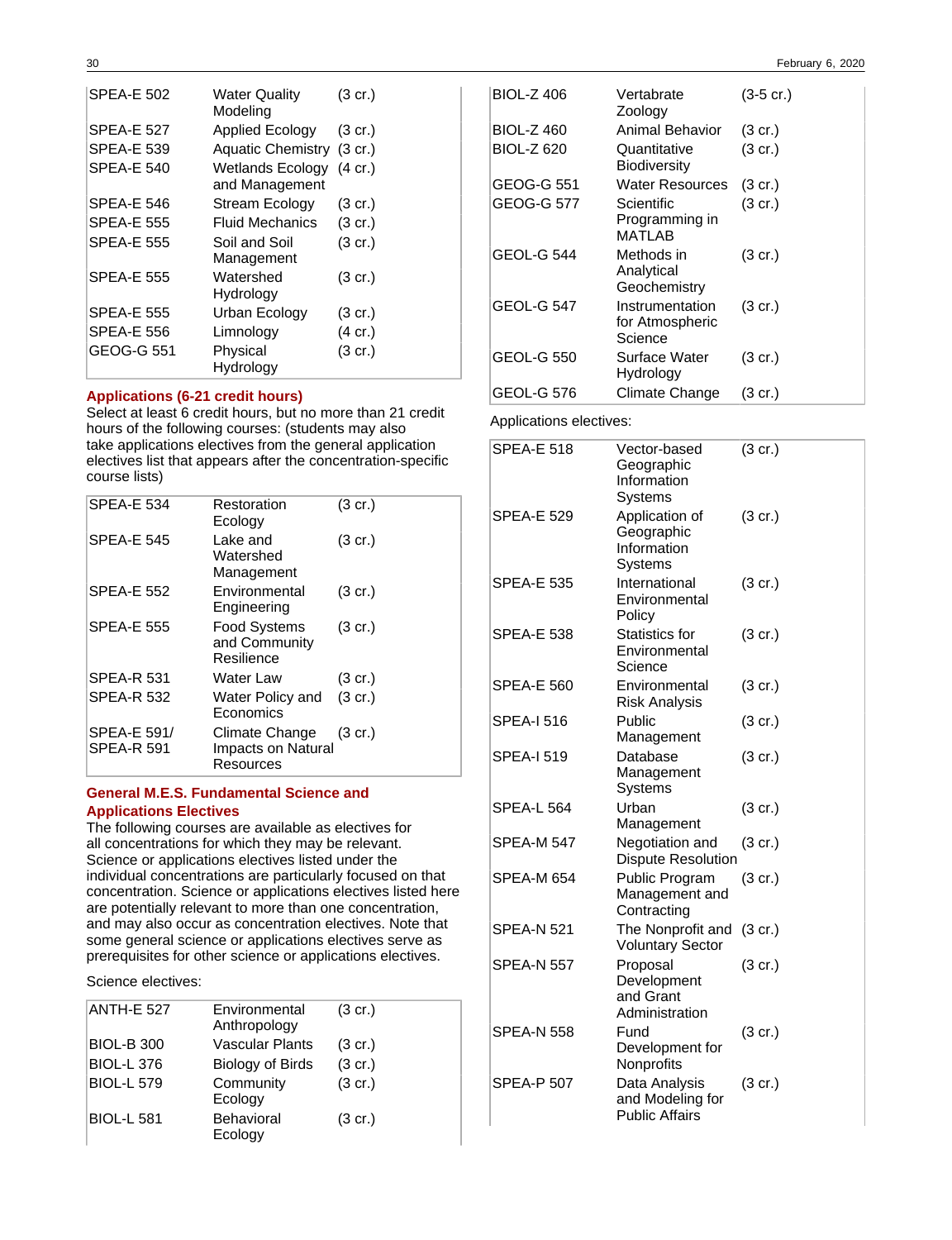| SPEA-P 539        | Management<br>Science for Public<br>Affairs                                                 | $(3 \text{ cr.})$ |
|-------------------|---------------------------------------------------------------------------------------------|-------------------|
| SPEA-P 541        | Benefit-Cost<br>Analysis                                                                    | (3 cr.)           |
| SPEA-P 562        | Public Program<br>Evaluation                                                                | (3 cr.)           |
| SPEA-R 513        | <b>Wildlife Law</b>                                                                         | (3 cr.)           |
| <b>SPEA-R 521</b> | Domestic<br>Environmental<br>Policy                                                         | (3 cr.)           |
| SPEA-R 531        | Water Law                                                                                   | $(3 \text{ cr.})$ |
| <b>SPEA-R 533</b> | <b>Public Natural</b><br>Resource Law                                                       | (3 cr.)           |
| SPEA-R 563        | Sustainability in a<br>Tri-sectoral World                                                   | (3 cr.)           |
| SPEA-R 564        | Environmental and (3 cr.)<br><b>Natural Resource</b><br>Policy Design and<br>Implementation |                   |
| SPEA-R 625        | Environmental<br>Economics and<br>Policy                                                    | $(3 \text{ cr.})$ |
| SPEA-R 643        | Natural Resource<br>Management and<br>Policy                                                | (3 cr.)           |
| SPEA-R 645        | Environmental<br>Law                                                                        | $(3 \text{ cr.})$ |
| SPEA-S 596        | Sustainable<br>Development                                                                  | (3 cr.)           |
| SPEA-V 517        | Public<br>Management<br>Economics                                                           | (3 cr.)           |
| SPEA-V 550        | Communications<br>for Public<br>and Nonprofit<br>Sectors (online)                           | (3 cr.)           |
| SPEA-V 550        | Environmental<br>Policy (online)                                                            | (3 cr.)           |
| ANTH-E 621        | Food and Culture                                                                            | (3 cr.)           |
| <b>GEOG-G 515</b> | Sustainable<br>Urbanism                                                                     | $(3$ cr.)         |
| GEOG-G 544        | Climate Change<br>Impacts                                                                   | (3 cr.)           |
| GEOG-G 549        | <b>Political Ecology</b>                                                                    | (3 cr.)           |
| <b>GEOG-G 553</b> | Water and Society (3 cr.)                                                                   |                   |
| GEOG-G 561        | Human<br>Dimensions<br>of Global<br>Environmental<br>Change                                 | (3 cr.)           |
| GEOG-G 578        | Global Change,<br>Food, and<br>Farming Systems                                              | (3 cr.)           |
| SPH-O 510         | Human Health and (3 cr.)<br>the environment                                                 |                   |
| SPH-O 517         | Ecosystem<br>Management                                                                     | (3 cr.)           |
| SPH-R 511         | Organizational<br>Leadership of<br>Leisure Services                                         | (3 cr.)           |

| <b>SPH-R 523</b> | Policy Studies<br>in Outdoor<br>Recreation and<br>Tourism                                | $(3 \text{ cr.})$ |
|------------------|------------------------------------------------------------------------------------------|-------------------|
| SPH-R 524        | Strategic<br>Fundraising and<br>Partnerships for<br>Park, Recreation<br>and Public Lands | $(3 \text{ cr.})$ |
| SPH-R 525        | Foundations of<br>Conservation,<br>Parks, and<br>Recreation                              | $(3 \text{ cr.})$ |
| SPH-R 530        | Comprehensive<br>Park, Recreation<br>and Facility<br>Planning and<br>Design              | $(3 \text{ cr.})$ |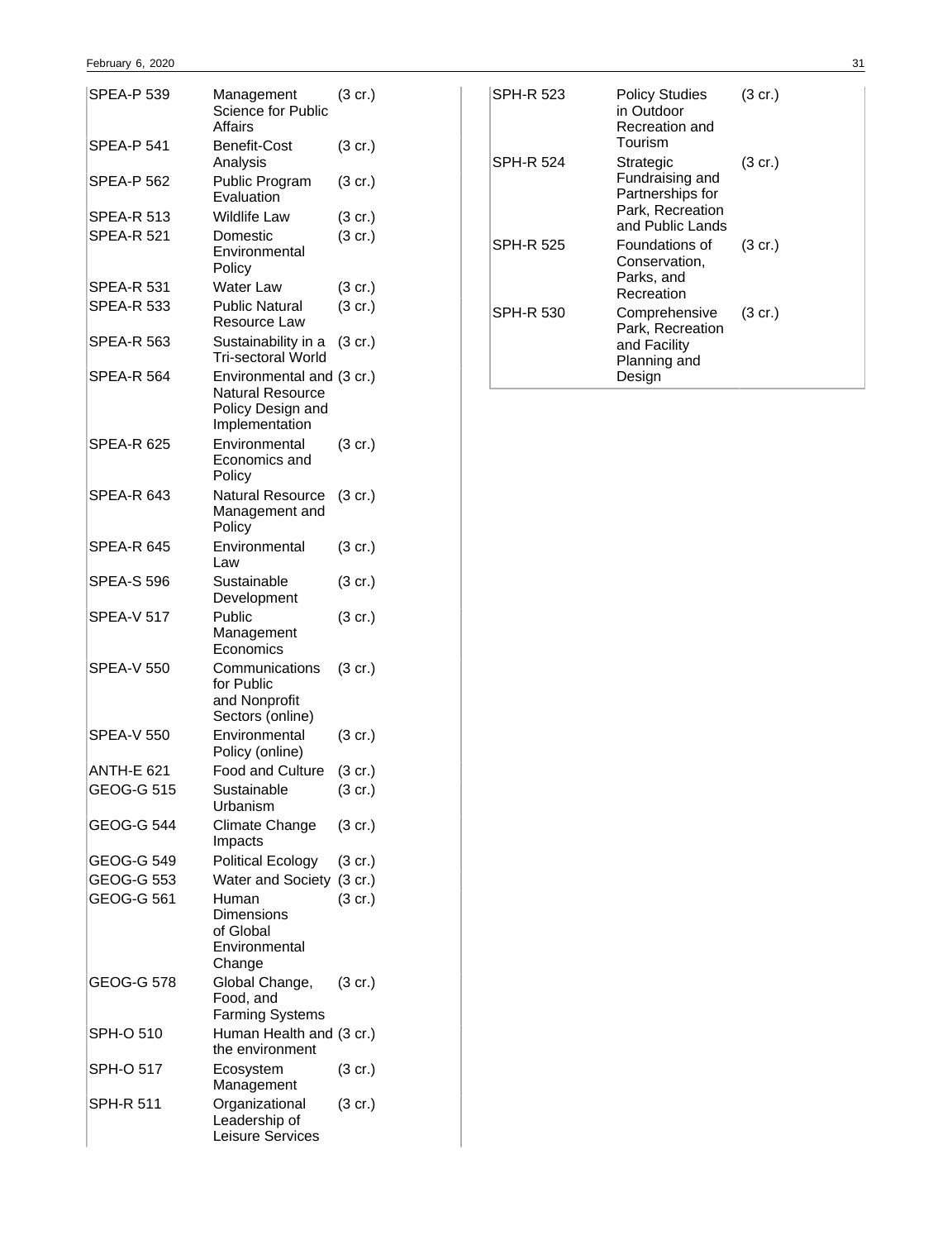## **Master of Science in Environmental Science**

The Master of Science in Environmental Science (M.S.E.S.) program educates professionals who combine specialization in an area of environmental science with the analytical and policy skills necessary to apply that knowledge in a broader context. This degree program includes an experiential requirement, usually fulfilled by an internship; this requirement can also be fulfilled by the M.S.E.S. thesis concentration or through prior professional experience.

For students desiring more in-depth study in environmental science, the M.S.E.S. program is an excellent preparation for entry into the Ph.D. in Environmental Science program. Alternatively, students desiring more in-depth preparation in policy, law, or other related fields can combine their M.S.E.S. degree with a degree in Public Affairs (M.P.A.–M.S.E.S), law (M.S.E.S.– J.D.), or a number of other disciplines in Chemistry, Geological Sciences, or Physics.

### **Program Qualifications**

The M.S.E.S. Admissions Committee looks for applicants with an adequate background in quantitative and natural science subjects. As a minimum, you must have completed at least one (1) semester of Calculus and Chemistry with a lab. Familiarity with statistics and biology/ ecology is considered desirable. An applicant who does not meet these minimum requirements may be admitted with a calculus and/or chemistry deficiency. In these cases, SPEA is interested in assisting you with options to address the deficiency(ies) that may have been identified by the M.S.E.S. Admissions Committee.

### **Entrance Requirements**

All students must have undergraduate coursework relevant to their intended area of focus in the M.S.E.S. degree program. Students are expected to have an adequate background in quantitative natural science subjects (e.g., mathematics, chemistry, and biology/ ecology), which may vary according to the concentration the student selects.

### **Prior Professional Experience Credit**

The M.S.E.S. program director of the O'Neill School of Public and Environmental Affairs may grant up to 12 credit hours toward the M.S.E.S. degree for students who have had significant technical or administrative work experience in their backgrounds. Credit will be granted for work experience gained until the end of the semester in which the student completes 24 credit hours according to the following guidelines.

- To receive 3 credit hours, a student must have a minimum of one year's technical or administrative work experience.
- 6 credit hours will be awarded for one to four years of experience in environmental science or environmental management.
- Those with four or more years of executive assignment may be awarded 9 to 12 credit hours. Applicants must have had responsibility for environmental science or environmental management.
- Students are eligible to apply for prior professional experience credit up to the completion of 24 credit hours, which usually occurs before the close of their second semester of M.S.E.S. graduate study. Applicants may appeal the initial professional credit decision by submitting a request, in writing, for reconsideration and providing additional information to the appropriate program or campus director.
- Determination of professional credit is made separately from decisions about transfer of credit. Under no circumstances will the prior professional experience credit and transfer credit total more than 21 hours. Students receiving prior professional experience credit should carefully plan the balance of their program with the Curriculum Advisory Committee.

### **Accelerated Master of Science in Environmental Science**

On the Bloomington campus, the Accelerated Master's Program (AMP) allows exceptional undergraduate SPEA students to earn both their undergraduate degree and a Master of Public Affairs (MPA) or Master of Science in Environmental Science (MSES) within an accelerated time frame (generally five years).

Participation in this program may allow the student to fulfill some graduate program requirements during their senior or fourth year. Depending upon the path chosen, some graduate courses may count for both graduate and undergraduate degree requirements. For additional information, including major specific requirements, students should meet with their undergraduate academic advisor.

Students wishing to participate in the AMP must meet these minimum requirements:

- Have a minimum undergraduate cumulative GPA of 3.5 for the MPA or 3.0 for the MSES.
- Earn at least 96 credit hours in the undergraduate degree before AMP start, including specified courses in the major (see undergraduate advising for major specific requirements).
- Complete the undergraduate internship prior to AMP start, and if a SPEA honors student, complete the honors thesis requirement.
- Satisfy all undergraduate general education, minors, and/or certificate requirements before AMP start.
- Complete an academic advising planning session and statement of academic intent prior to the beginning of junior or third year (at least one year prior to intended AMP start).

### **Degree Requirements**

The M.S.E.S. program requires 48 credit hours distributed among four sets of courses:

- science courses
- policy and management courses
- tool skill courses
- and an experiential requirement

There are no required courses per se; however, each student is expected to demonstrate several competencies, depending on his or her concentration. These competencies include relevant natural and physical sciences, economics, policy or law, and quantitative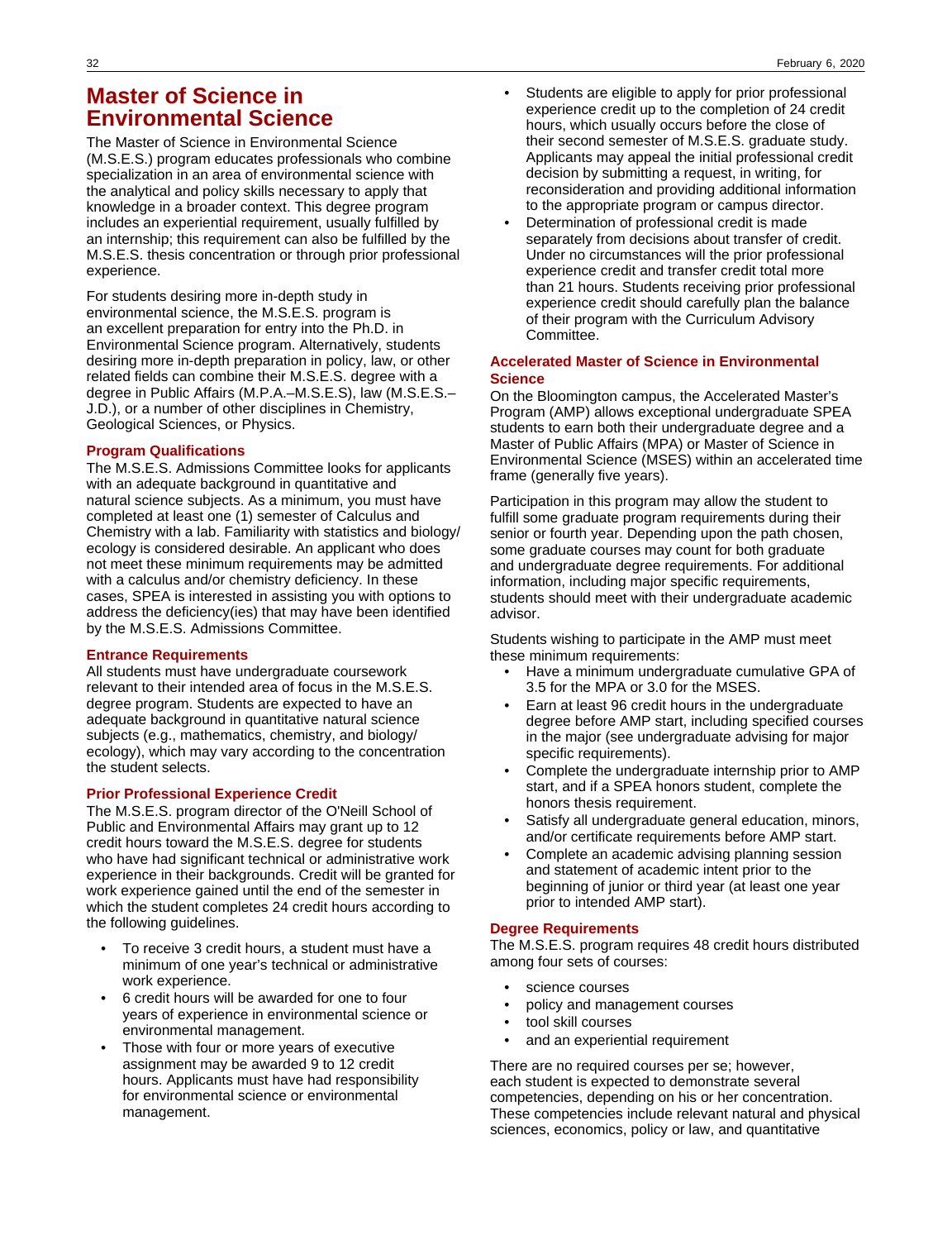problem solving. A Curriculum Advisory Committee works with the student to ensure that these competencies are met and that the student is pursuing a suitable plan of study. This curriculum provides students with a general knowledge of environmental science, the tool skills to allow them to apply that knowledge, and a specialized area of expertise.

### **Environmental Science Core Competencies Required courses (15 credit hours)**

Each student should demonstrate a competency in the following areas of environmental science: mathematics, statistics, chemistry, engineering principles, and ecology. The selection of courses may vary according to the students background. Some or all of the following course categories may be appropriate to be determined in consultation with the gatekeepers for each course category.

| <b>SPEA-E 526</b> | Applied<br>Mathematics for<br>Environmental<br>Science           | $(3 \text{ cr.})$ |
|-------------------|------------------------------------------------------------------|-------------------|
| <b>SPEA-E 527</b> | <b>Applied Ecology</b>                                           | $(3 \text{ cr.})$ |
| <b>SPEA-E 536</b> | Environmental<br>Chemistry                                       | $(3 \text{ cr.})$ |
| <b>SPEA-E 538</b> | Statistics for<br>Environmental<br>Science                       | $(3 \text{ cr.})$ |
| OR                |                                                                  |                   |
| <b>SPEA-V 506</b> | Statistical Analysis (3 cr.)<br>for Effective<br>Decision Making |                   |
| <b>SPEA-E 552</b> | Environmental<br>Engineering                                     | $(3 \text{ cr.})$ |

### **Economics, Management, and Policy Core Competencies**

(Typically 6–12 credit hours) Each student should demonstrate a competency in the following areas of environmental management. The selection of courses may vary according to the student's concentration and professional objectives. Courses should be selected in consultation with a faculty advisor.

| <b>SPEA-E 535</b> | International<br>Environmental<br>Policy              | $(3 \text{ cr.})$ |
|-------------------|-------------------------------------------------------|-------------------|
| <b>SPEA-E 543</b> | Environmental<br>Management                           | $(3 \text{ cr.})$ |
| <b>SPEA-R 625</b> | Environmental<br>Economics and<br>Policy              | $(3 \text{ cr.})$ |
| SPEA-R 643        | Environmental<br>Resource<br>Management and<br>Policy | (3 cr.)           |
| <b>SPEA-R 645</b> | Environmental<br>Law                                  | $(3 \text{ cr.})$ |
| <b>SPEA-S 596</b> | Sustainable<br>Development                            | $(3 \text{ cr.})$ |
| <b>SPEA-V 517</b> | Public<br>Management<br>Economics                     | $(3 \text{ cr.})$ |

#### **Tool Skill Courses**

(Typically 3–9 credit hours) Students are encouraged to acquire competency in analytical methods by focusing on tool skills appropriate to their concentration. Courses should be selected in consultation with a faculty advisor.

| <b>SPEA-E 502</b> | <b>Water Quality</b><br>Modeling                           | $(3 \text{ cr.})$ |
|-------------------|------------------------------------------------------------|-------------------|
| <b>SPEA-E 518</b> | Vector-based<br>Geographic<br>Information<br>Systems       | $(3 \text{ cr.})$ |
| <b>SPEA-E 529</b> | Applications<br>of Geographic<br>Information<br>Systems    | $(3$ cr.)         |
| <b>SPEA-E 554</b> | Groundwater Flow (3 cr.)<br>Modeling                       |                   |
| <b>SPEA-E 555</b> | Introduction<br>to Coding for<br>Environment and<br>Policy | $(1 \text{ cr.})$ |
| <b>SPEA-E 555</b> | Python<br>Programming for<br>Environment and<br>Policy     | (1 cr.)           |
| <b>SPEA-E 555</b> | Using R for<br>Environment and<br>Policy                   | (1 cr.)           |
| <b>SPEA-E 560</b> | Environmental<br><b>Risk Analysis</b>                      | $(3 \text{ cr.})$ |
| <b>SPEA-P 507</b> | Data Analysis<br>and Modeling for<br><b>Public Affairs</b> | $(3 \text{ cr.})$ |
| <b>SPEA-P 539</b> | Management<br>Science for Public<br>Affairs                | (3 cr.)           |
| <b>SPEA-P 541</b> | <b>Benefit Cost</b><br>Analysis                            | $(3 \text{ cr.})$ |
| SPEA-P 562        | Public Program<br>Evaluation                               | $(3 \text{ cr.})$ |

#### **Capstone Course**

(3 credit hours) Each candidate for the M.S.E.S. degree should take a course during which they participate in a team to carry out an integrative project that addresses a multidisciplinary problem. Completion of the MSES Thesis Concentration satisfies the MSES capstone requirement. Students interested in completing a research thesis will find additional information on the MSES Thesis Concentration pages.This requirement may be met in one of the following ways:

- SPEA-V 600 Capstone in Public and Environmental Affairs, sections with an environmental focus.
- An alternative course with a similar structure, such as SPEA-E 546 Stream Ecology, SPEA-E 517 BMP Design for Healthy Urban Watersheds **or** SPEA-E 560 Environmental Risk Analysis or other approved course.
- Completion of the MSES Thesis Concentration satisfies the MSES capstone requirement. Students interested in completing a research thesis will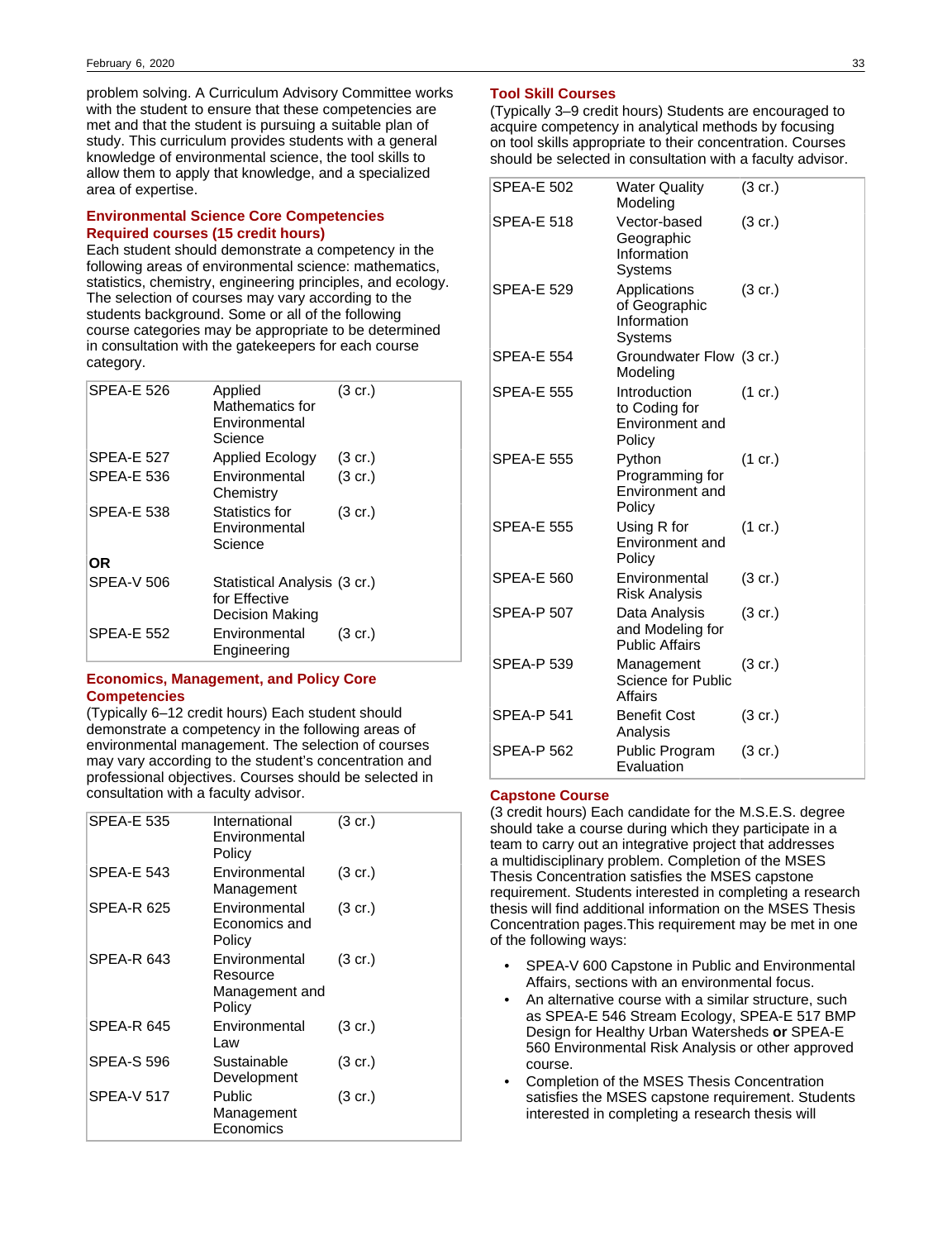find additional information on the MSES Thesis Concentration pages.

All capstone projects are expected to culminate in a formal report and public presentation.

### **Experiential Requirement**

Each candidate for the MSES degree must obtain professionally relevant experience through one of the following options: an approved internship (includes research internships) (SPEA-E 589; 0–6 credit hours), completion of the MSES thesis concentration, or the award of prior professional experience credit. Students are encouraged to discuss with faculty members the relative merits of their experience opportunities, according to individual career objectives.

### **Concentrations**

(18 credit hours) Each student should select one of the following concentrations. Topics courses and independent study credits may be included in any concentrations with the approval of a faculty advisor.

- **[Ecology and Conservation](https://sites.wcms.iu.edu/entity/open.act?type=page&id=a1c73bd3814f4e106313aa88b2f037a9&confId=a1c7497b814f4e106313aa8890ffe4f7)**
- **[Energy](https://sites.wcms.iu.edu/entity/open.act?type=page&id=a1c74903814f4e106313aa88d7de645b&confId=a1c7497b814f4e106313aa8890ffe4f7)**
- [Environmental Chemistry, Toxicology, and Risk](https://sites.wcms.iu.edu/entity/open.act?type=page&id=a1c73bfa814f4e106313aa88122d36df&confId=a1c7497b814f4e106313aa8890ffe4f7) **[Assessment](https://sites.wcms.iu.edu/entity/open.act?type=page&id=a1c73bfa814f4e106313aa88122d36df&confId=a1c7497b814f4e106313aa8890ffe4f7)**
- **[Water Resources](https://sites.wcms.iu.edu/entity/open.act?type=page&id=a1c73c17814f4e106313aa88e9dd189a&confId=a1c7497b814f4e106313aa8890ffe4f7)**
- **[Specialized](https://sites.wcms.iu.edu/entity/open.act?id=bbf1f6d9814f4e105fcbc346b545179b&type=page&)**
- **[Thesis](https://IU-SPEA-BULLETIN.2018-2019: /programs/bloomington/mses/thesis)**

#### **Ecology and Conservation Concentration**

The ecology and conservation concentration (18 credit hours) focuses on problem-solving techniques applied to current ecological issues. The diversity of the earth's living species in both natural and managed ecosystems offers students a variety of study areas within ecology and conservation, including forest ecology and management, fisheries and wildlife management, soil and watershed management, endangered species, and wetlands. Courses should be selected in consultation with a faculty advisor.

#### **Field and Identification Core (6 credit hours)**

Select two courses from the following list:

| <b>SPEA-E 460</b><br><b>Fisheries</b><br>$(3 \text{ cr.})$<br>and Wildlife<br>Management        |  |
|-------------------------------------------------------------------------------------------------|--|
| SPEA-E 461<br><b>Fisheries</b><br>$(3 \text{ cr.})$<br>and Wildlife<br>Management<br>Laboratory |  |
| SPEA-E 528<br><b>Forest Ecology</b><br>$(3 \text{ cr.})$<br>and Management                      |  |
| <b>SPEA-E 540</b><br><b>Wetlands Ecology</b><br>$(4 \text{ cr.})$<br>and Management             |  |
| SPEA-E 546<br>Stream Ecology<br>$(3 \text{ cr.})$                                               |  |
| <b>SPEA-E 555</b><br>Plants and Plant<br>$(3 \text{ cr.})$<br>Communities                       |  |
| SPEA-E 556<br>Limnology<br>$(4 \text{ cr.})$                                                    |  |
| <b>BIOL-B 300</b><br>Vascular Plants<br>$(4 \text{ cr.})$                                       |  |
| <b>BIOL-L 376</b><br>(4 cr.)<br>Biology of Birds                                                |  |

#### **Electives (12 credit hours)**

Take an additional four classes from the above list or from the additional electives listed below.

| <b>SPEA-E 517</b> | <b>BMP Design for</b><br><b>Healthy Urban</b><br>Watersheds | $(3 \text{ cr.})$ |
|-------------------|-------------------------------------------------------------|-------------------|
| <b>SPEA-E 520</b> | Environmental<br>Toxicology                                 | $(3 \text{ cr.})$ |
| <b>SPEA-E 522</b> | Urban Forest<br>Management                                  | $(3 \text{ cr.})$ |
| <b>SPEA-E 534</b> | Restoration<br>Ecology                                      | $(3 \text{ cr.})$ |
| <b>SPEA-E 545</b> | Lake and<br>Watershed<br>Management                         | $(3 \text{ cr.})$ |
| <b>SPEA-E 555</b> | Soil and Soil<br>Management                                 | $(3 \text{ cr.})$ |
| <b>SPEA-E 555</b> | Urban Ecology                                               | $(3 \text{ cr.})$ |
| <b>SPEA-E 557</b> | Conservation<br>Biology                                     | $(3 \text{ cr.})$ |
| <b>SPEA-E 591</b> | Climate Change<br>Impacts on Natural<br>Resources           | $(3 \text{ cr.})$ |
| <b>BIOL-L 579</b> | Community<br>Ecology                                        | $(3 \text{ cr.})$ |
| <b>GEOL-G 544</b> | Methods in<br>Analytical<br>Geochemistry                    | $(3 \text{ cr.})$ |

#### **Energy Concentration**

The energy concentration (18 credit hours) provides students an educational experience in topics associated with energy production, distribution, and use, using an interdisciplinary approach in science, technology, and public policy. This concentration allows flexibility in the choice of courses used to meet the concentration requirements and to meet each student's professional goals.

#### **Required Courses (6 credit hours)**

| SPEA-E 574 | Energy Systems (3 cr.)   |  |
|------------|--------------------------|--|
| SPEA-R 674 | Energy Economics (3 cr.) |  |
|            | and Policy               |  |

#### **Electives (12 credit hours)**

| <b>SPEA-E 503</b> | Natural Gas:<br>Technical and<br><b>Policy Challenges</b> | $(3 \text{ cr.})$ |
|-------------------|-----------------------------------------------------------|-------------------|
| <b>SPEA-E 515</b> | Fundamentals of<br>Air Pollution                          | $(3 \text{ cr.})$ |
| <b>SPEA-E 518</b> | Vector-Based<br>Geographic<br>Information<br>Systems      | $(3 \text{ cr.})$ |
| <b>SPEA-E 529</b> | Application of<br>Geographic<br>Information<br>Systems    | $(3 \text{ cr.})$ |
| <b>SPEA-E 555</b> | Renewable and<br>Nuclear Energy                           | $(3 \text{ cr.})$ |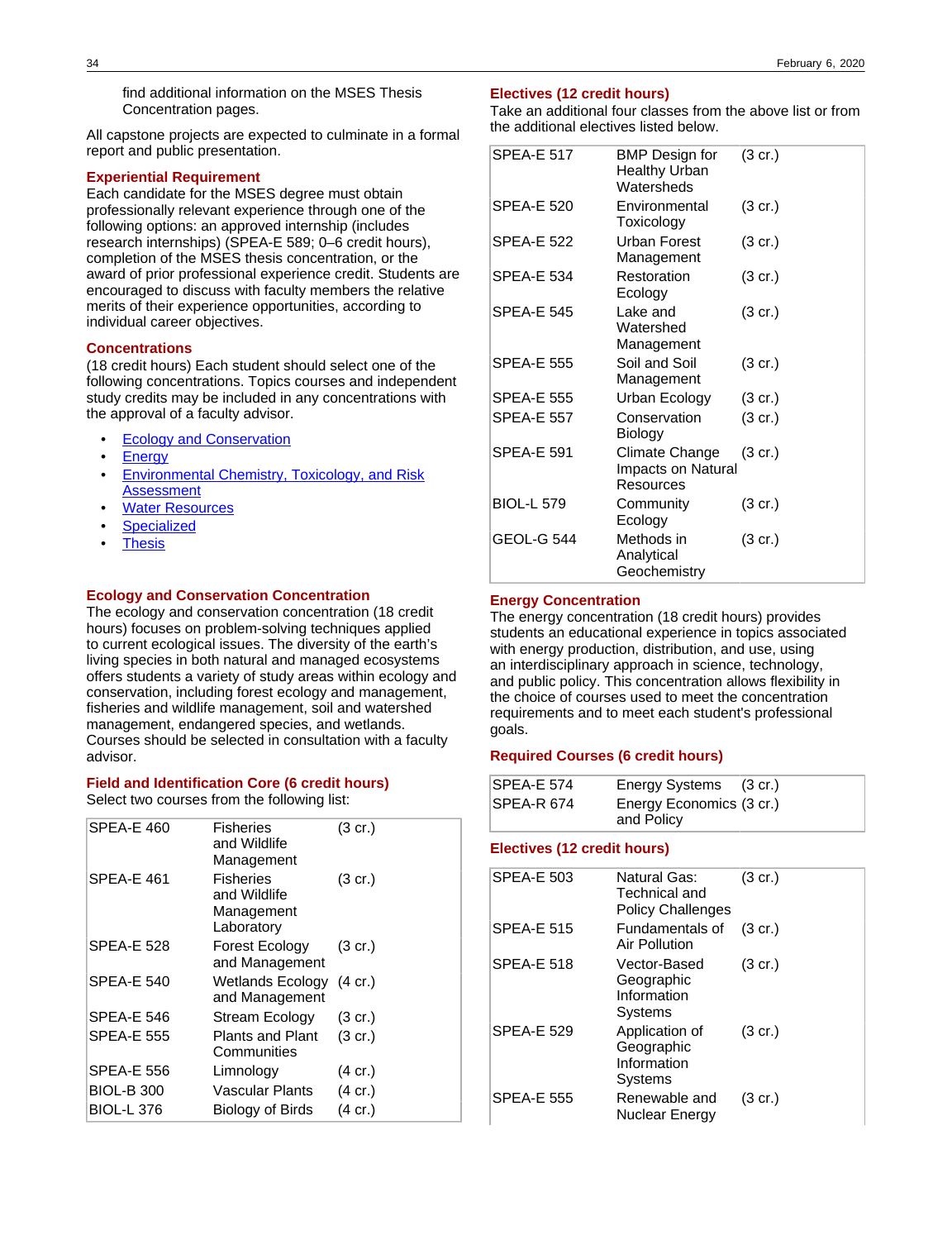| Climate Change<br>Resources                                 | $(3 \text{ cr.})$  |
|-------------------------------------------------------------|--------------------|
| Instrumentation<br>for Atmospheric<br>Science               | $(3 \text{ cr.})$  |
| Atmospheric<br>Dynamics II:<br>Synoptic to Global<br>Scale  | $(3 \text{ cr.})$  |
| Atmospheric<br>Dynamics I:<br>Boundary-Layer<br>Meteorology | $(3 \text{ cr.})$  |
| Principles of<br>Petroleum<br>Geology                       | $(3 \text{ cr.})$  |
| Climate Change                                              | $(3 \text{ cr.})$  |
| Organic<br>Geochemistry                                     | $(3 \text{ cr.})$  |
| Physical<br>Climatology                                     | $(3 \text{ cr.})$  |
| Climate Change<br>Impacts                                   | $(3 \text{ cr.})$  |
|                                                             | Impacts on Natural |

Note: Credit will not be given for both SPEA-E 518 and SPEA-E 529

### **Environmental Chemistry, Toxicology, and Risk Assessment Concentration**

The environmental chemistry, toxicology, and risk assessment concentration (18 credit hours) addresses the fate and transport of chemicals in the environment and the hazards and risks to human health and the environment associated with chemical pollution. Courses on the chemical/physical/biological reactions of pollutants in soil, aquatic, and atmospheric systems are included. Additional courses study the hazards associated with chemicals used in modern society, technologies available to manage and remediate contaminated sites, the toxicological effects of chemical exposure, and methods to assess risks associated with chemicals in the environment. Courses should be selected in consultation with a faculty advisor.

### **Core (9 credit hours)**

Select one course from each of the following three groups:

### **Environmental Chemistry**

| <b>SPEA-E 515</b> | Fundamentals of (3 cr.)<br>Air Pollution                         |                   |
|-------------------|------------------------------------------------------------------|-------------------|
| <b>SPEA-E 521</b> | PCBs, Dioxins and (3 cr.)<br><b>Flame Retardants</b>             |                   |
| <b>SPEA-E 539</b> | Aquatic Chemistry (3 cr.)                                        |                   |
| <b>SPEA-E 564</b> | Organic<br>Pollutants:<br>Environmental<br>Chemistry and<br>Fate | $(3 \text{ cr.})$ |
| <b>SPEA-E 570</b> | Environmental Soil (3 cr.)<br>Science                            |                   |
|                   |                                                                  |                   |

### **Toxicology**

| $SPEA-E 514$ | The Changing | $(3 \text{ cr.})$ |
|--------------|--------------|-------------------|
|              | Landscape of |                   |

| Risk Analysis     |                                      |                   |  |
|-------------------|--------------------------------------|-------------------|--|
| <b>SPEA-E 520</b> | Environmental<br>Toxicology          | $(3 \text{ cr.})$ |  |
|                   | <b>Toxic Chemical</b><br>Regulations |                   |  |

| SPEA-E 560 | Environmental        | $(3 \text{ cr.})$ |  |
|------------|----------------------|-------------------|--|
|            | <b>Risk Analysis</b> |                   |  |

### **Electives (9 credit hours)**

Select an additional three courses from the above lists or from the additional electives listed below:

| <b>SPEA-E 502</b> | <b>Water Quality</b><br>Modeling                        |                   |
|-------------------|---------------------------------------------------------|-------------------|
| <b>SPEA-E 542</b> | Hazardous<br>Materials                                  | $(3 \text{ cr.})$ |
| <b>SPEA-E 544</b> | Subsurface<br>Microbiology and<br><b>Bioremediation</b> | $(3 \text{ cr.})$ |
| <b>SPEA-E 554</b> | Groundwater Flow (3 cr.)<br>Modeling                    |                   |
| <b>SPEA-E 562</b> | Solid and<br><b>Hazardous Waste</b><br>Management       | $(3 \text{ cr.})$ |
| <b>EAS-A 547</b>  | Instrumentation<br>for Atmospheric<br>Science           | $(3 \text{ cr.})$ |
| <b>EAS-G 587</b>  | Organic<br>Geochemistry                                 | (3 cr.)           |

### **Water Resources Concentration**

The water resources concentration (18 credit hours) emphasizes scientific principles of water quantity and quality. Courses provide information and problem-solving skills using biological, chemical, and physical descriptions of water in the environment. Courses should be selected in consultation with a faculty advisor.

### **Core (9 credit hours)**

Take three courses including at least one course from each section.

#### **Physical and Chemical Aspects of Water:**

| <b>SPEA-E 502</b> | <b>Water Quality</b><br>Modeling         | $(3 \text{ cr.})$ |
|-------------------|------------------------------------------|-------------------|
| <b>SPEA-E 539</b> | Aquatic Chemistry (3 cr.)                |                   |
| <b>SPEA-E 554</b> | Groundwater Flow (3 cr.)<br>Modeling     |                   |
| <b>SPEA-E 555</b> | Watershed<br>Hydrology                   | $(3 \text{ cr.})$ |
| <b>EAS-G 544</b>  | Methods in<br>Analytical<br>Geochemistry | $(3 \text{ cr.})$ |
| GEOG-G 551        | Physical<br>Hydrology                    | $(3 \text{ cr.})$ |
| GEOL-G 550        | Surface Water<br>Hydrology               | $(3 \text{ cr.})$ |
|                   |                                          |                   |

### **Ecological Aspects of Water:**

| $SPEA-E 540$ | Wetlands Ecology (4 cr.) |  |
|--------------|--------------------------|--|
|              | and Management           |  |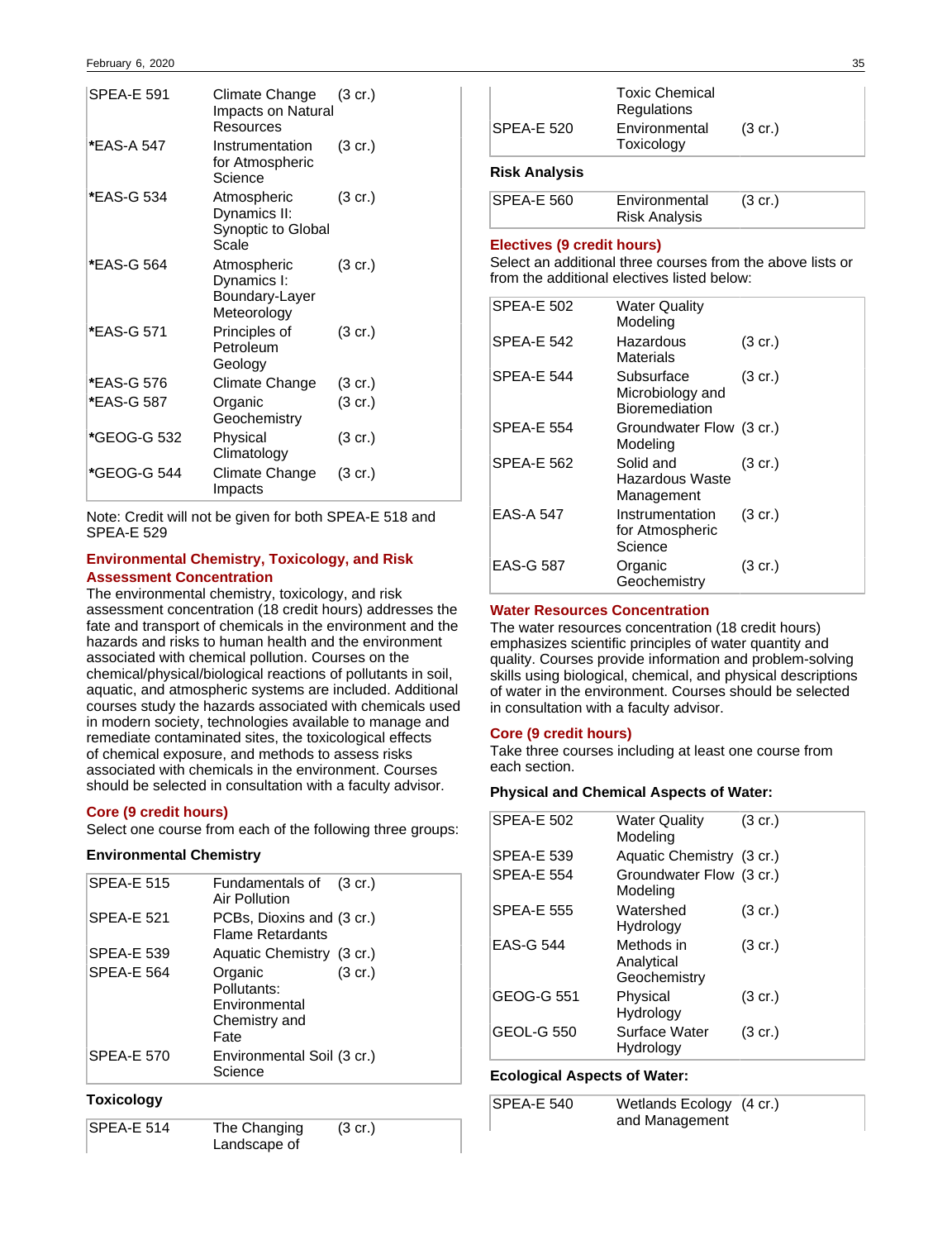| <b>SPEA-E 544</b> | Subsurface<br>Microbiology and<br>Bioremediation | $(3 \text{ cr.})$ |
|-------------------|--------------------------------------------------|-------------------|
| SPEA-E 546        | <b>Stream Ecology</b>                            | $(3 \text{ cr.})$ |
| <b>SPEA-E 555</b> | <b>Fisheries</b><br>Management                   | $(2 \text{ cr.})$ |
| <b>SPEA-E 556</b> | Limnology                                        | (4 cr.)           |

#### **Electives (9 credit hours)**

Select an additional three classes from the above lists or from the additional electives listed below.

| SPEA-E 460        | <b>Fisheries</b><br>and Wildlife<br>Management              | $(3 \text{ cr.})$ |
|-------------------|-------------------------------------------------------------|-------------------|
| SPEA-E 461        | <b>Fisheries</b><br>and Wildlife<br>Management Lab          | (3 cr.)           |
| <b>SPEA-E 517</b> | <b>BMP</b> Design for<br><b>Healthy Urban</b><br>Watersheds | $(3 \text{ cr.})$ |
| SPEA-E 534        | Restoration<br>Ecology                                      | $(3 \text{ cr.})$ |
| <b>SPEA-E 545</b> | Lake and<br>Watershed<br>Management                         | $(3 \text{ cr.})$ |
| SPEA-E 557        | Conservation<br>Biology                                     | $(3 \text{ cr.})$ |
| SPEA-E 591        | Climate Change<br>Impacts on Natural<br>Resources           | $(3 \text{ cr.})$ |

#### **Specialized Concentration**

(18 credit hours) In consultation with advisors, students may design curricula that anticipate their career and educational goals and reflect their background and training. Specialized concentrations must be approved by the student's faculty advisor and the appropriate faculty program director to ensure high standards of rigor, depth, and breadth. Specialized concentrations must be declared within the first 24 credit hours of a student's program

#### **Thesis Concentration**

Students who wish to pursue their own research may do so under the MSES thesis concentration (18 credit hours). Note that a master's thesis is generally not required for admission to doctoral programs, although research experience (for example, through GAships or research internships) is strongly recommended. Students interested in research experience and considering a future doctoral degree should talk with the MSES faculty advisors to determine what kinds of research experience will be most useful to them.

Students pursue the M.S.E.S. thesis concentration under the guidance of a major professor and thesis committee comprising at least 3 SPEA faculty (including the major advisor). Students must find a faculty member willing to work with them as a major professor, and must do so early in their degree, preferably in their first semester.

M.S.E.S. thesis concentrations must have a minimum of 18 credits, comprising environmental science coursework and research credit (E625), and may have as much as 24 credits. The mix of research and courses is designed and agreed upon among the student, major advisor, and

other committee members, and must be approved by the M.S.E.S program director. When the thesis is completed, the student must successfully defend the thesis, providing a public presentation about the research and then making a closed-door defense to the thesis committee.

M.S.E.S. students taking the thesis concentration must still meet the requirement for at least 6 credits of Economics/ Management/Policy coursework, which will typically fall outside the thesis concentration. The capstone requirement and experiential requirement are met by the thesis concentration: students do not need to take a specific capstone course nor are they required to complete an internship. This does not prevent thesis students from taking a capstone course or undertaking a traditional internship if they wish to do so.

For M.P.A.-M.S.E.S. students, the M.S.E.S. thesis concentration fulfills the concentration requirement for the M.S.E.S. degree. M.P.A.-M.S.E.S. students must also complete 12 concentration credits from the M.P.A. curriculum, as outlined in the requirements for the M.P.A.- M.S.E.S. degree. Alternatively, students may choose to complete an entire M.P.A. concentration.

Completion of the M.S.E.S. thesis concentration fulfills the capstone and experiential requirements for the M.P.A.- M.S.E.S. dual degree. This does not prevent thesis students from taking a capstone course or undertaking a traditional internship if they wish to do so.

## **Master of Science in Environmental Science Dual Degree Programs**

Master of Science in Environmental Science-Master of Public Affairs (M.S.E.S.-M.P.A.)

Master of Science in Environmental Science–Doctor of Jurisprudence (M.S.E.S.–J.D.)

Master of Science in Environmental Science-Master of Science in Chemistry (M.S.E.S-M.S.)

Other Dual M.S.E.S. Degree Programs

#### **Master of Science in Environmental Science–Doctor of Jurisprudence**

The combined Master of Science in Environmental Science–Doctor of Jurisprudence program is a four-year, 115-credit-hour sequence of courses and research that provides depth and breadth in both environmental science and law. Both degrees are awarded when the student meets the degree requirements of the Maurer School of Law and SPEA.

#### **Application and Admission**

The student must have a bachelor's degree in a physical or life science, engineering, or related field. Students interested in the dual M.S.E.S.–J.D. must apply to both the Maurer School of Law and the School of Public and Environmental Affairs. Students normally apply to both schools concurrently for the combined program. It is possible, however, for a person already enrolled in the Maurer School of Law to apply for admission to the School of Public and Environmental Affairs up to the end of the second year of law study. A student enrolled in SPEA may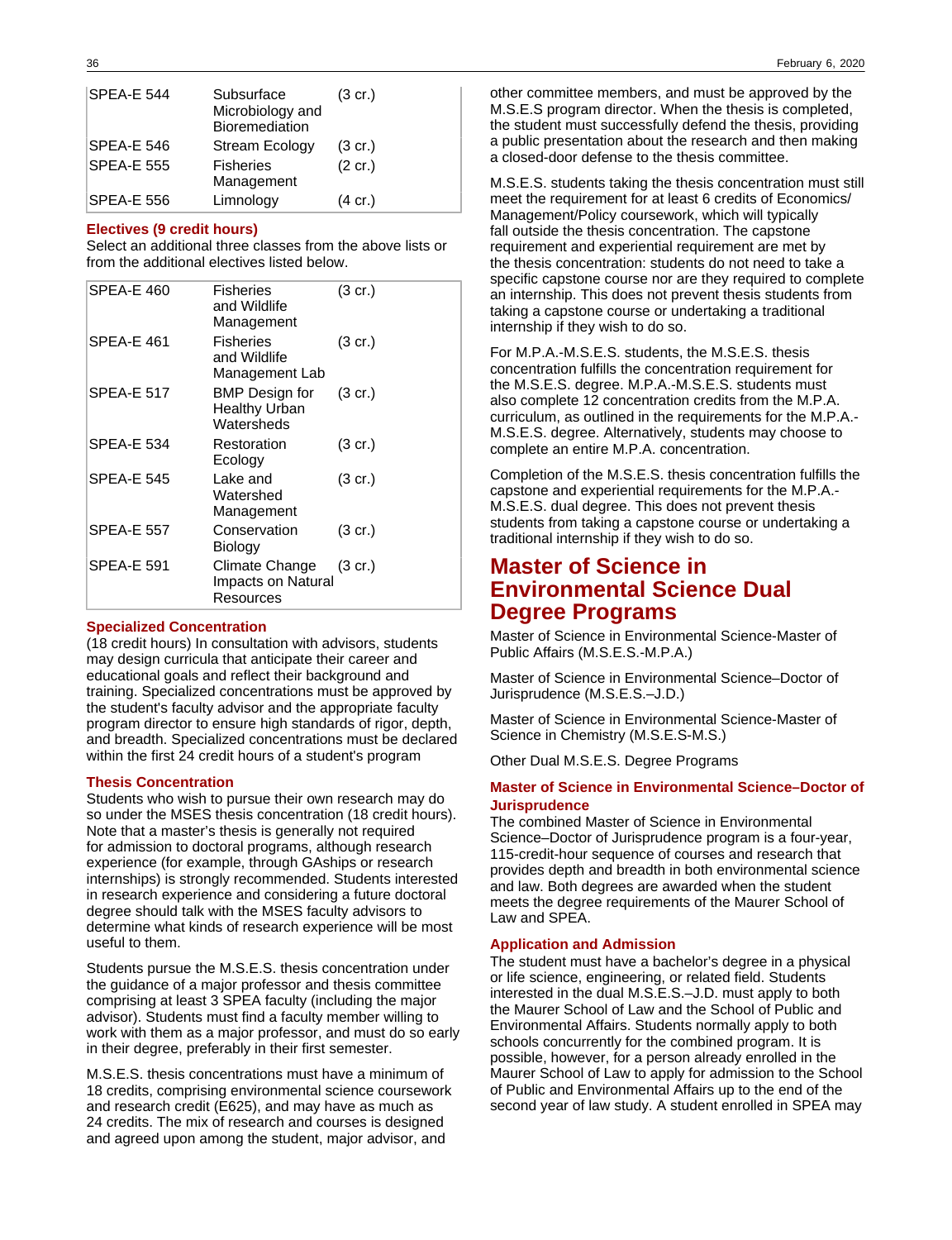seek admission to the Maurer School of Law up to the end of the first year of the M.S.E.S. program

#### **Academic Standing**

Grade point averages in the School of Law—Bloomington and SPEA are computed separately. To continue in the program, the student must meet the academic standards in each school. A student failing in one school but meeting academic standards in the other may complete work for the degree in the school in which academic standards are being met. Such completion must be according to the same conditions required of regular (noncombination) degree candidates; that is, 82 credit hours for law and 48 credit hours for SPEA. Students are eligible for honors in each school based on the criteria of each school.

#### **Program Advisors**

Students enrolled in the combined program are required to have a SPEA faculty advisor and are encouraged to seek an advisor from the faculty of the Maurer School of Law. The co-advisors can then review and counsel with respect to each student's course selection for each semester to assure attainment of educational objectives.

#### **School Residency**

Students in the dual M.S.E.S.–J.D. program should enroll in courses through SPEA the first year of their programs and through the Maurer School of Law in the second year of their programs. Alternatively, dual M.S.E.S.–J.D. students have the option of enrolling in courses through the Maurer School of Law in the first year and SPEA in the second year. In the third and fourth years, or until the dual program is completed, students should enroll through the school in which the majority of their credit hours resides in each enrollment period.

## **Program Requirements (115 credit hours) Master of Science in Environmental Science Requirements (36 credit hours)**

Students are required to complete 36 credit hours of courses distributed among the environmental science competencies, environmental sciences focus, and a multidisciplinary capstone project.

## **Environmental Science core competencies (15 credit hours)**

Select 15 credit hours in consultation with an advisor:

| <b>SPEA-E 512</b> | Risk<br>Communication                                    | $(3 \text{ cr.})$ |
|-------------------|----------------------------------------------------------|-------------------|
| <b>SPFA-F 518</b> | Vector-based<br>Geographic<br>Information<br>Systems     | $(3 \text{ cr.})$ |
| <b>SPEA-E 526</b> | Applied<br>Mathematics for<br>Environmental<br>Science   | $(3 \text{ cr.})$ |
| <b>SPEA-E 527</b> | <b>Applied Ecology</b>                                   | $(3 \text{ cr.})$ |
| <b>SPEA-E 529</b> | Applications<br>for Geographic<br>Information<br>Systems | $(3 \text{ cr.})$ |
| <b>SPEA-E 536</b> | Environmental<br>Chemistry                               | $(3 \text{ cr.})$ |
|                   |                                                          |                   |

| <b>SPEA-E 538</b> | <b>Statistics for</b><br>Environmental<br>Science | $(3 \text{ cr.})$ |
|-------------------|---------------------------------------------------|-------------------|
| SPEA-E 560        | Environmental<br>Risk Analysis                    | $(3 \text{ cr.})$ |
| <b>SPEA-P 541</b> | <b>Benefit Cost</b><br>Analysis                   | $(3 \text{ cr.})$ |
| <b>SPEA-P 562</b> | Public Program<br>Evaluation                      | $(3 \text{ cr.})$ |
| SPEA-R 625        | Environmental<br>Economics and<br>Policy          | $(3 \text{ cr.})$ |
| SPEA-R 643        | <b>Natural Resource</b><br>Management             | $(3 \text{ cr.})$ |
| <b>SPEA-V 517</b> | Public<br>Management<br>Economics                 | (3 cr.)           |

#### **Environmental Science Focus (18 credit hours)**

Select 18 credit hours in consultation with an advisor. Students are required to develop an area of specialization approved by a SPEA faculty advisor. It is recommended that this be done in consultation with both dual law and environmental science faculty advisors.

## **Capstone Course (3 credit hours)**

select one of the following:

| <b>SPEA-E 517</b> | BMP Design for<br><b>Healthy Urban</b><br>Watersheds       | $(3 \text{ cr.})$ |
|-------------------|------------------------------------------------------------|-------------------|
| SPEA-E 546        | Stream Ecology                                             | $(3 \text{ cr.})$ |
| <b>SPEA-E 560</b> | Environmental<br>Risk Analysis                             | $(3 \text{ cr.})$ |
| <b>SPEA-E 625</b> | Research in<br>Environmental<br>Science                    | $(3 \text{ cr.})$ |
| <b>SPEA-V 600</b> | Capstone in Public (3 cr.)<br>and Environmental<br>Affairs |                   |

## **Doctor of Jurisprudence Requirements (79 credit hours)**

Students are required to complete 79 credit hours of law courses and to satisfy all requirements for the degree Doctor of Jurisprudence. For specific requirements, see the Maurer School of Law Bulletin.

### **Dual M.S.E.S. - Chemistry Degree Programs**

Master of Science in Environmental Science–Master of Science in Chemistry (M.S.E.S.–M.S.) [Department of Chemistry](https://www.chem.indiana.edu/graduate/degree-programs/#https://www.chem.indiana.edu/graduate/degree-programs/)

Students in the MSES-MS Chemistry program take 51 credit hours (of which, at least 21 credits must be from both O'Neill and Chemistry). Note that double counting of courses among components is permitted, so long as overall credit requirements are met.

## **Chemistry Core (9 credit hours)**

In consultation with an advisor, select 3 courses from the following list:

| <b>CHEM-C 503</b> | Methods of    | $(3 \text{ cr.})$ |
|-------------------|---------------|-------------------|
|                   | Structure     |                   |
|                   | Determination |                   |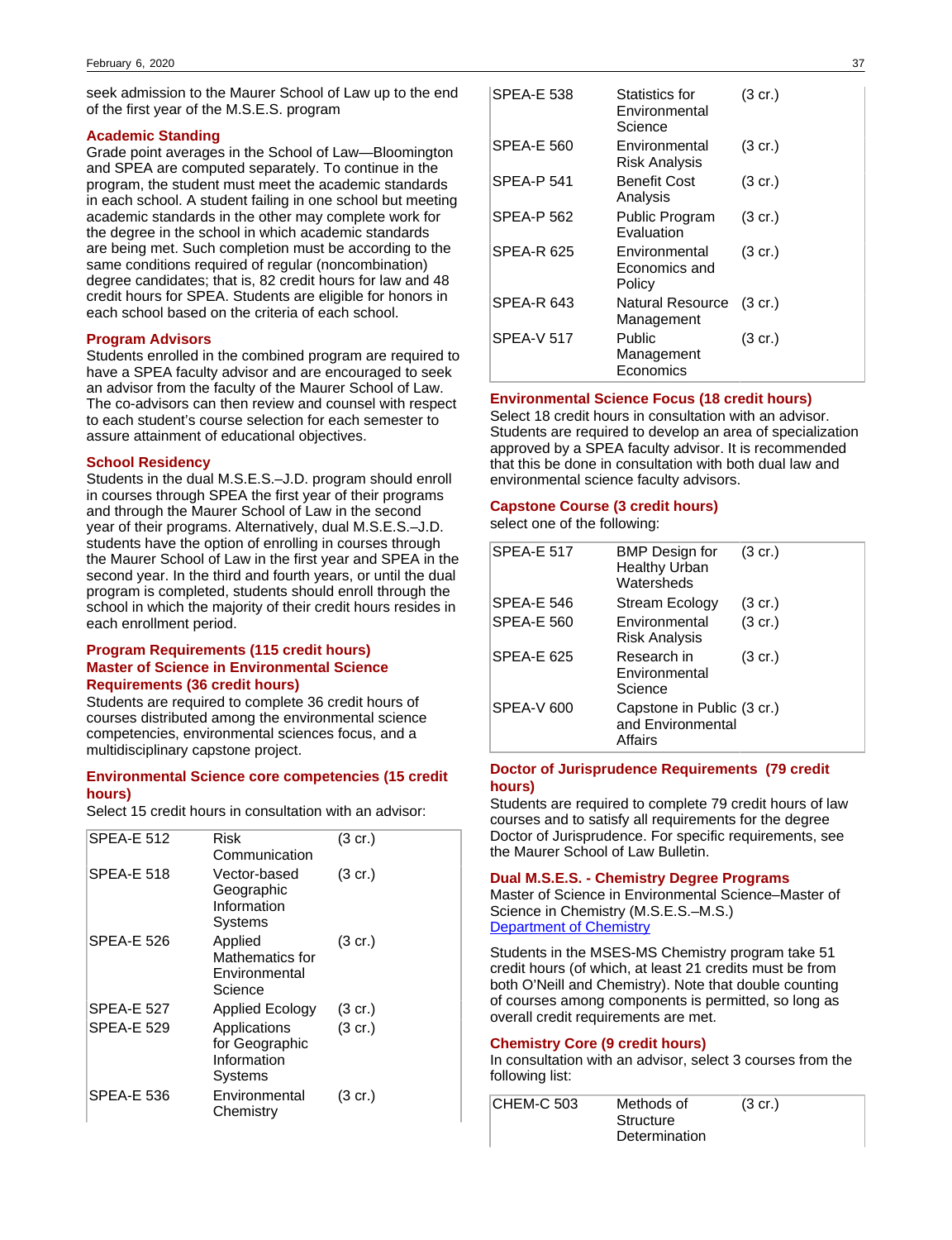| <b>CHEM-C 540</b> | Advanced Organic (3 cr.)<br>Chemistry                   |                       |
|-------------------|---------------------------------------------------------|-----------------------|
| CHEM-C 565        | Nuclear Chemistry (3 cr.)                               |                       |
| <b>CHEM-C 566</b> | Spectroscopy                                            | (3 cr.)               |
| <b>CHEM-C 567</b> | Statistical<br>Mechanics                                | $(3 \text{ cr.})$     |
| <b>CHEM-C 572</b> | Computational<br>Chemistry<br>and Molecular<br>Modeling | $(3 \text{ cr.})$     |
| <b>CHEM-C 611</b> | Electroanalytical<br>Chemistry                          | $(1.5-3 \text{ cr.})$ |
| <b>CHEM-C 613</b> | Mass<br>Spectrometry                                    | $(1.5-3 \text{ cr.})$ |
| <b>CHEM-C 614</b> | Chromatography                                          | $(1.5-3 \text{ cr.})$ |
| CHEM-C 616        | Surface Analysis<br>and Surface<br>Chemistry            | $(1.5-3 \text{ cr.})$ |
| CHEM-C 633        | Inorganic<br>Chemistry of Main<br><b>Group Elements</b> | $(3 \text{ cr.})$     |
| CHEM-C 634        | <b>Transition Metal</b><br>Chemistry                    | (3 cr.)               |

## **Environmental Science Core Competencies (9 credit hours)**

In consultation with an advisor, select three courses from the following list:

| <b>SPEA-E 515</b> | Fundamentals of<br>Air Pollution                                 | $(3 \text{ cr.})$ |
|-------------------|------------------------------------------------------------------|-------------------|
| <b>SPEA-E 526</b> | Applied<br>Mathematics for<br>Environmental<br>Science           | (3 cr.)           |
| <b>SPEA-E 527</b> | <b>Applied Ecology</b>                                           | (3 cr.)           |
| <b>SPEA-E 536</b> | Environmental<br>Chemistry                                       | (3 cr.)           |
| <b>SPEA-E 538</b> | Statistics for<br>Environmental<br>Science                       | (3 cr.)           |
| <b>SPEA-E 539</b> | Aquatic Chemistry (3 cr.)                                        |                   |
| <b>SPEA-E 552</b> | Environmental<br>Engineering                                     | (3 cr.)           |
| <b>SPEA-E 564</b> | Organic<br>Pollutants:<br>Environmental<br>Chemistry and<br>Fate | (3 cr.)           |
| <b>SPEA-E 570</b> | Environmental Soil (3 cr.)<br>Science                            |                   |
|                   |                                                                  |                   |

## **Eonomics, Management, and Policy Core Competencies (Typically 6-9 credit hours)**

Students are encouraged to acquire competency in these areas of environmental management. The selection of courses will vary according to the student's professional objectives and an advisor can approve alternative courses that may be relevant.

| <b>SPEA-E 535</b> | International | $(3 \text{ cr.})$ |  |
|-------------------|---------------|-------------------|--|
|                   | Environmental |                   |  |
|                   | Policy        |                   |  |

| <b>SPEA-E 543</b> | Environmental<br>Management                                 | $(3 \text{ cr.})$ |
|-------------------|-------------------------------------------------------------|-------------------|
| <b>SPEA-E 574</b> | Energy Systems (3 cr.)                                      |                   |
| <b>SPEA-R 590</b> | Energy Policy from (3 cr.)<br>a Nation-State<br>Perspective |                   |
| SPEA-R 625        | Environmental<br>Economics and<br>Policy                    | $(3 \text{ cr.})$ |
| <b>SPEA-R 643</b> | Natural Resource (3 cr.)<br>Management and<br>Policy        |                   |
| <b>SPEA-R 645</b> | Environmental<br>Law                                        | $(3 \text{ cr.})$ |
| <b>SPEA-R 674</b> | Energy Economics (3 cr.)<br>and Policy                      |                   |
| <b>SPEA-S 596</b> | Sustainable<br>Development                                  | $(3 \text{ cr.})$ |
| SPEA-V 517        | Public<br>Management<br>Economics                           | (3 cr.)           |

## **Tool Skills Courses (3 credit hours)**

Students are encouraged to acquire competency in analytical methods by focusing on tool skills appropriate to their professional objectives.

| <b>SPEA-E 512</b>                 | Risk<br>Communication                                              | $(3 \text{ cr.})$ |
|-----------------------------------|--------------------------------------------------------------------|-------------------|
| <b>SPEA-E 518</b>                 | Vector-based<br>Geographic<br>Information<br>Systems               | $(3 \text{ cr.})$ |
| <b>SPEA-E 529</b>                 | Application of<br>Geographic<br>Information<br>Systems             | $(3 \text{ cr.})$ |
| SPEA-E 538 /<br><b>SPEA-V 506</b> | <b>Statistics for</b><br>Environmental<br>Science                  | $(3 \text{ cr.})$ |
| <b>SPEA-E 554</b>                 | Groundwater Flow (3 cr.)<br>Modeling                               |                   |
| <b>SPEA-E 560</b>                 | Environmental<br><b>Risk Analysis</b>                              | $(3 \text{ cr.})$ |
| SPEA-M 547                        | Negotiation and<br><b>Dispute Resolution</b><br>for Public Affairs | $(3 \text{ cr.})$ |
| <b>SPEA-P 507</b>                 | Data Analysis<br>and Modeling for<br><b>Public Affairs</b>         | $(3 \text{ cr.})$ |
| <b>SPEA-P 539</b>                 | Management<br>Science for Public<br>Affairs                        | $(3 \text{ cr.})$ |
| <b>SPEA-P 541</b>                 | <b>Benefit-Cost</b><br>Analysis                                    | $(3 \text{ cr.})$ |
| <b>SPEA-P 562</b>                 | Public Program<br>Evaluation                                       | $(3 \text{ cr.})$ |
| <b>CHEM-C 501</b>                 | Chemical<br>Instrumentation                                        | (4 cr.)           |
| <b>CHEM-C 503</b>                 | Methods of<br>Structure<br>Determination                           | $(3 \text{ cr.})$ |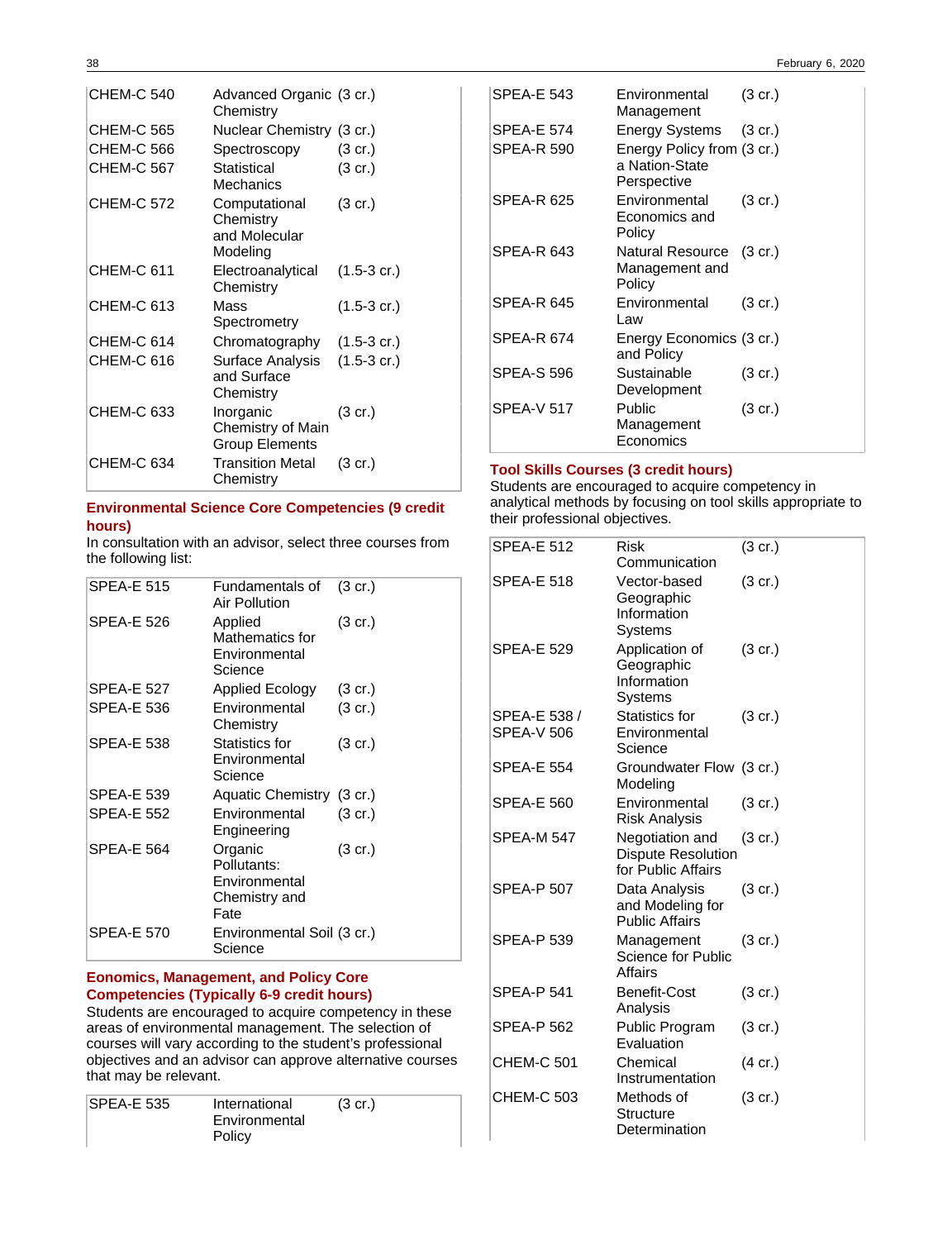| <b>CHEM-C 565</b><br>CHEM-C 566<br>CHEM-C 567 | Nuclear Chemistry (3 cr.)<br>Spectroscopy<br>Statistical<br>Mechanics | $(3 \text{ cr.})$<br>$(3 \text{ cr.})$ |
|-----------------------------------------------|-----------------------------------------------------------------------|----------------------------------------|
| <b>CHEM-C 572</b>                             | Computational<br>Chemistry<br>and Molecular<br>Modeling               | $(3 \text{ cr.})$                      |
| CHEM-C 611                                    | Electroanalytical<br>Chemistry                                        | $(1.5-3 \text{ cr.})$                  |
| CHEM-C 613                                    | Mass<br>Spectrometry                                                  | $(1.5-3 \text{ cr.})$                  |
| <b>CHEM-C 615</b>                             | Bioanalytical<br>Chemistry                                            | $(1.5-3 \text{ cr.})$                  |
| CHEM-C 616                                    | Surface Analysis<br>and Surface<br>Chemistry                          | $(1.5-3 \text{ cr.})$                  |

#### **Dual Program Capstone (3 credit hours)**

Each candidate for the MSES-MS in Chemistry dual degree program should take a 3-credit hour course during which they participate in a team to carry out an integrative project that addresses a multidisciplinary problem, or the candidate should conduct a graduate-level research project that culminates in a publication or thesis (theses will be formatted according to Chemistry Department requirements). Capstone course credit may be doublecounted in either Concentration or Tool Skill requirements.

The capstone requirement may be met in one of the following ways:

| SPEA-V 600        | Capstone in Public (3 cr.)<br>and Environmental<br>Affairs                                                                                                                                                                                                                                                   |                   |
|-------------------|--------------------------------------------------------------------------------------------------------------------------------------------------------------------------------------------------------------------------------------------------------------------------------------------------------------|-------------------|
| <b>SPEA-E 560</b> | Environmental<br>Risk Analysis<br>(or an approved<br>alternative course<br>with a similar<br>structure)                                                                                                                                                                                                      | $(3 \text{ cr.})$ |
| Master's Thesis   | (Completed under (3 cr.)<br>the supervision of<br>a graduate faculty<br>member, overseen<br>and approved<br>by a graduate<br>committee<br>consisting of the<br>research advisor<br>and one of the<br>advisors for the<br>dual degree<br>program, or<br>a publication<br>resulting from<br>similar research). |                   |

#### **Experiential Requirement (0-3 credit hours)**

Each candidate for the MSES-MS in Chemistry dual degree program must obtain professionally relevant experience through one of the following options:

**1.** Approved Internship (0-3 credit hours)

The student will work with the O'Neill Career Hub to arrange for a suitable internship. Internships vary greatly

according to the expectations and requirements of the sponsor. Students are expected to give careful attention in the selection of an internship suitable to their professional goals. Typically, students do not use credit hours for the internship, and as a result, have no fees for the experience. However, students who want the additional credit hours can receive up to 3 credit hours for an internship involving the appropriate amount of work; these students will owe fees for the 3 credit hours.

**2.** Prior Experience (3 credit hours)

Students who have had significant environmental management, technical or administrative work experience in the past may receive 3 credit hours. To receive 3 credit hours, a student must have a minimum of one year's technical or administrative work experience. Under no circumstances will prior professional experience credit and transfer credit total more than 21 hours. Students receiving prior professional experience credit should carefully plan the balance of their program with their faculty advisors.

**3.** Three credits of research experience in the laboratory of a graduate faculty member

Graduate research course numbers are, in the Chemistry department, CHEM-C 8X0 and in the MSES, SPEAE625. More involved research projects that culminate in a thesis or publication can be applied toward the capstone course requirement (see above).

## **Environmental Chemistry, Toxicology, and Risk Assesment Concentration (15-18 credit hours)**

This concentration addresses the fate and transport of chemicals in the environment and the hazards and risks to human health and the environment associated with chemical pollution. Courses on the chemical/physical/ biological reactions of pollutants in soil, aquatic, and atmospheric systems are included. Additional courses study the hazards associated with chemicals used in modern society, technologies available to manage and remediate contaminated sites, the toxicological effects of chemical exposure, and methods to assess risks associated with chemicals in the environment.

**\***At least two courses should be selected from the Chemistry Department and at least two courses should be selected from O'Neill. An advisor can approve alternative courses that may be relevant.

| <b>SPEA-E 515</b> | Fundamentals of<br>Air Pollution           | $(3 \text{ cr.})$ |
|-------------------|--------------------------------------------|-------------------|
| SPEA-E 520        | Environmental<br>Toxicology                | $(3 \text{ cr.})$ |
| <b>SPEA-E 537</b> | Environmental<br>Chemistry<br>Laboratory   | $(3 \text{ cr.})$ |
| <b>SPEA-E 539</b> | Aquatic Chemistry (3 cr.)                  |                   |
| <b>SPEA-E 542</b> | Hazardous<br>Materials                     | $(3 \text{ cr.})$ |
| <b>SPEA-E 554</b> | Groundwater Flow (3 cr.)<br>Modeling       |                   |
| <b>SPEA-E 560</b> | Environmental<br>Risk Analysis             | $(3 \text{ cr.})$ |
| <b>SPEA-E 562</b> | Solid and<br>Hazardous Waste<br>Management | $(3 \text{ cr.})$ |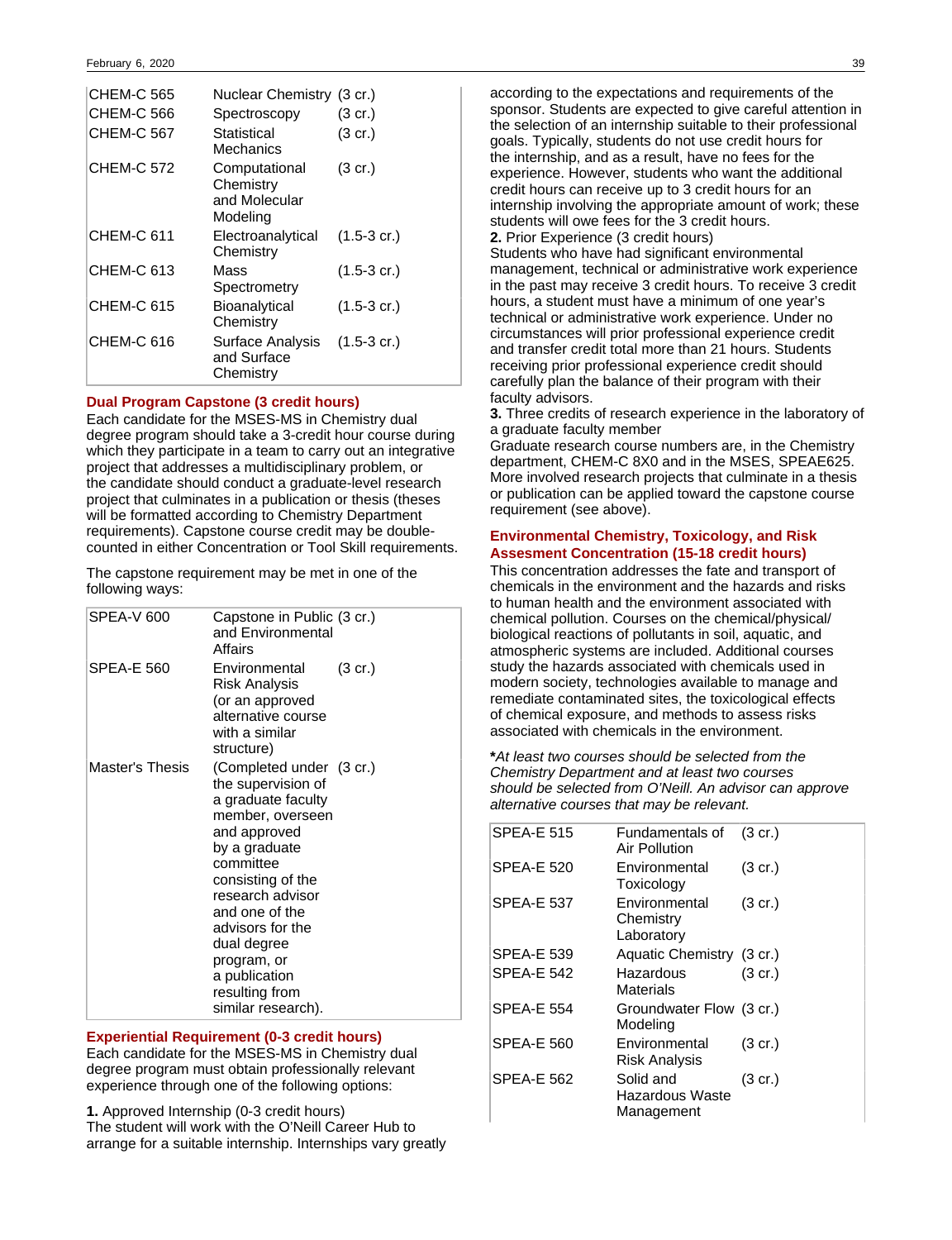| SPEA-E 591        | Climate Change<br>Impacts on Natural<br>Resources                                            | $(3 \text{ cr.})$   |
|-------------------|----------------------------------------------------------------------------------------------|---------------------|
| <b>CHEM-C 581</b> | Macromolecular<br>Structure and<br>Interactions                                              | $(1.5 \text{ cr.})$ |
| CHEM-C 632        | Structure,<br>Function, and<br>Spectroscopy<br>of Metal Ions in<br><b>Biological Systems</b> | $(3 \text{ cr.})$   |
| CHEM-C 634        | <b>Transition Metal</b><br>Chemistry                                                         | $(3$ cr.)           |
| CHEM-C 636        | Organometallic<br>Chemistry and<br>Catalysis                                                 | $(3 \text{ cr.})$   |
| <b>CHEM-M 501</b> | Nanomaterials                                                                                | $(3 \text{ cr.})$   |
| CHEM-M 503        | Supramolecular<br>Chemistry                                                                  | $(3 \text{ cr.})$   |
| <b>EAS-G 571</b>  | Principles of<br>Petroleum<br>Geology                                                        | $(3 \text{ cr.})$   |
| EAS-G 576         | Climate Change                                                                               | $(3 \text{ cr.})$   |
| <b>EAS-G 587</b>  | Organic<br>Geochemistry                                                                      | $(3 \text{ cr.})$   |
| GEOG-G 532        | Physical<br>Climatology                                                                      | $(3 \text{ cr.})$   |

## **Other Dual M.S.E.S. Degree Programs**

To determine the requirements for participating dual degree departments or schools, refer to the section of the University Graduate School Bulletin about the participating unit or visit the appropriate web page.

SPEA participates with the following units in their M.S.E.S. program:

Master of Science in Environmental Science–Master of Science in Geological Sciences (M.S.E.S.–M.S.) [Department of Earth and Atmospheric Sciences](https://earth.indiana.edu/graduate/degrees.html)

Master of Science in Environmental Science–Master of Sciences in Physics (M.S.E.S.-M.S.) [Department of Physics](https://www.iub.edu/~iubphys/graduate/degree.shtml#http://www.iub.edu/~iubphys/graduate/degree.shtml)

# **Master of Science in Healthcare Management Joint Degree**

The Master of Science in Healthcare Management joint degree (36 credit hours) is aimed at recent college graduates who are seeking the skills and credentials that will enable them to obtain entry level positions (and then to progress quickly) in the healthcare management field. Students must complete a minimum of 18 credit hours in Kelley and a minimum of 15 credit hours in O'Neill.

## **MSHM Requirement I: Kelley Core (18 credit hours)**

| <b>BUS-X 545</b>  | <b>Business</b><br><b>Foundations</b> | Summer semester<br>$(6 \text{ cr.})$ |
|-------------------|---------------------------------------|--------------------------------------|
| <b>BUKD-C 580</b> | Operations<br>Management              | Fall semester,<br>Online (3 cr.)     |
| BUKD-C 522        | Information<br>Technology             | Spring semester,<br>Online (3 cr.)   |

| <b>BUKD-X 520</b> | Kelley Washington Spring semester,<br>Campus Program Spring Break (3 | cr.)                               |
|-------------------|----------------------------------------------------------------------|------------------------------------|
| <b>BUKD-X 531</b> | Healthcare<br>Operations<br>Analytics                                | Spring semester,<br>Online (3 cr.) |

## **MSHM Requirement II: O'Neill Core (15 credits)**

| <b>SPEA-H 525</b> | Health Economics Fall semester (3)<br>for Policy &<br>Management           | cr.)                                 |
|-------------------|----------------------------------------------------------------------------|--------------------------------------|
| <b>SPEA-H 526</b> | Healthcare<br>Finance                                                      | Fall semester (3<br>cr.)             |
| <b>SPEA-H 549</b> | <b>Health Policy</b>                                                       | Spring semester<br>$(3 \text{ cr.})$ |
| <b>SPEA-V 550</b> | Healthcare<br>Leadership                                                   | Fall semester (3<br>cr.)             |
| SPEA-V 600        | Capstone in Public Spring semester<br>and Environmental (3 cr.)<br>Affairs |                                      |

### **MSHM Requirement III: Electives (3 cr.)**

Students must choose at least three elective credit hours from the list provided below. Note that this list is not comprehensive and will continue to grow as course offerings expand.

| <b>BUKD-E 731</b> | Supply Chain<br>Management -<br>Sourcing                                 | Online (3 cr.)    |
|-------------------|--------------------------------------------------------------------------|-------------------|
| <b>BUKD-E 735</b> | Supply Chain<br>Management:Project<br>Management and<br>Process Analysis | Online (3 cr.)    |
| <b>BUS-G 492</b>  | Predictive<br>Analytics for<br><b>Business Strategy</b>                  | 15 Weeks (3 cr.)  |
| <b>BUS-G 579</b>  | <b>Business</b><br>Economics and<br><b>Public Policy</b>                 | 15 Weeks (3 cr.)  |
| <b>BUS-K 507</b>  | Intro to<br>Spreadsheet<br>Modeling                                      | 7 Weeks(1.5 cr.)  |
| <b>BUS-K 513</b>  | Predictive<br>Analytics and Data<br>Mining                               | 7 Weeks(1.5 cr)   |
| <b>BUS-M 503</b>  | Marketing<br>Research                                                    | 7 Weeks(1.5 cr)   |
| <b>BUS-M 522</b>  | <b>New Products</b><br>Management                                        | 7 Weeks(1.5 cr)   |
| <b>BUS-M 530</b>  | <b>Business</b><br><b>Marketing Strategy</b><br>and Management           | 7 Weeks(1.5 cr)   |
| <b>BUS-M 574</b>  | Pricing<br>Management                                                    | 7 Weeks(1.5 cr)   |
| <b>BUS-P 550</b>  | <b>Business Process</b><br>Design                                        | 7 Weeks(1.5 cr)   |
| <b>INFO-I 507</b> | Intro to Health<br>Informatics                                           | $(3 \text{ cr.})$ |
| <b>INFO-I 535</b> | Management,<br>Access, and                                               | $(3 \text{ cr.})$ |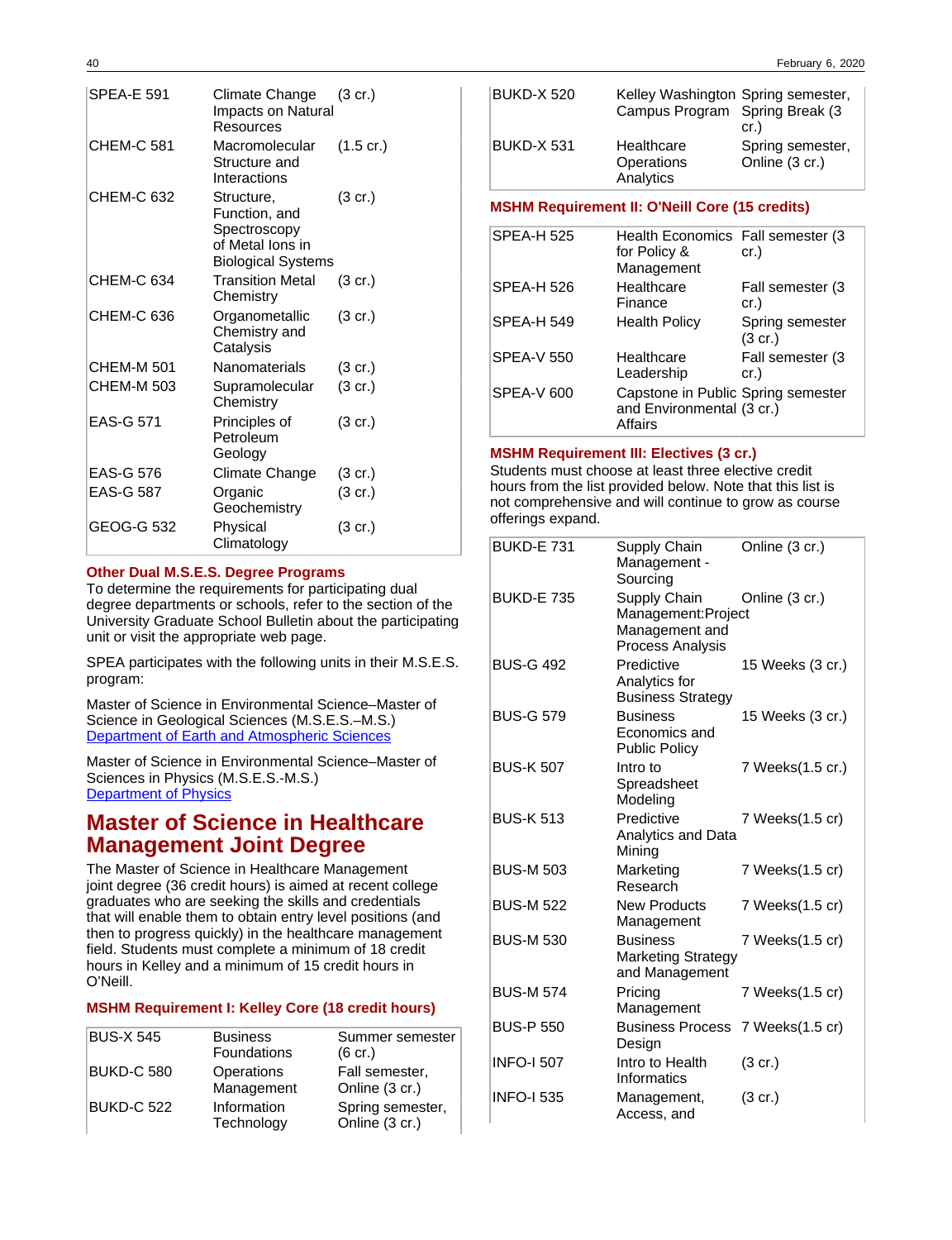|                   | Use of Big and<br><b>Complex Data</b>                                |                   |
|-------------------|----------------------------------------------------------------------|-------------------|
| LAW-B 536         | <b>Health Law</b>                                                    | $(3 \text{ cr.})$ |
| <b>SPEA-H 527</b> | International<br>Healthcare<br>Systems                               | (3 cr.)           |
| <b>SPEA-M 547</b> | Negotiation and<br><b>Dispute Resolution</b>                         | $(3 \text{ cr.})$ |
| <b>SPFA-N 522</b> | Human Resource<br>Mgmt in Nonprofit<br>Organizations                 | (3 cr.)           |
| <b>SPEA-N 525</b> | Management<br>in the Nonprofit<br>Sector                             | (3 cr.)           |
| <b>SPEA-N 558</b> | Fund<br>Development for<br>Nonprofits                                | $(3 \text{ cr.})$ |
| <b>SPEA-P 562</b> | Public Program<br>Evaluation                                         | $(3 \text{ cr.})$ |
| <b>SPFA-V 557</b> | Proposal<br>Development<br>and Grant<br>Administration               | (3 cr.)           |
| <b>SPEA-V 585</b> | Practicum in<br><b>Public Affairs</b><br>In Healthcare<br>Management | $(3 \text{ cr.})$ |
| SPH-B 650         | <b>Public Health</b><br>Policy and Politics<br>in the U.S.           | $(3 \text{ cr.})$ |

## **Master of Arts in Arts Administration**

### **Program Goals and Objectives**

Arts administrators are extraordinary individuals. They must function as managers, fundraisers, planners, educators, conciliators, facilitators, communicators, and most important, as leaders. They must be realists as well as idealists, respectful of the needs of both art and business, and forward-looking yet mindful of the past.

Since 1971 the Indiana University Arts Administration Program has been committed to the development of such leaders. The program, a 16-month, multidisciplinary course of study leading to an M.A. in Arts Administration, is broad-based in outlook and curriculum and strives to achieve a balance of artistic and management concerns, theory and hands-on experience. Students complete three semesters of course work, on-campus practicums, and a supervised internship off campus. The program seeks to serve students who are at the beginning stages of their careers as well as older students wishing to change careers.

Though small in size, the City of Bloomington provides an ideal setting for the program. The city's thriving arts community includes more than 150 arts organizations as well as the internationally acclaimed Lotus World Music and Arts Festival. On the IU Bloomington campus, the Jacobs School of Music presents more than 1,000 concerts and events each year, and a new production opens almost every other week on one of the two stages in the Department of Theatre, Drama & Contemporary Dance. Other cultural organizations on campus include

the IU Auditorium, which offers touring Broadway productions; the Eskenazi Museum of Art, one of the nation's finest university art museums; the Mathers Museum of World Cultures; the African American Arts Institute; the IU Cinema; and the Lilly Library of rare books and manuscripts.

## **Degree requirements**

(45 credit hours) The program requires 45 credit hours of course work. A typical schedule includes 13 credit hours the first semester and 13 credit hours in the second semester. The third semester of 13 credit hours includes the capstone seminar course, leaving six credits for either the fourth semester or one or both summers. In addition to the required and elective 3-credit courses, students register for one credit of practicum each of their first three semesters. Some students finish in three semesters plus some summer work, while others stay four semesters.

In the summer following the second semester of course work most students complete a seven week internship in an arts organization of their choice. These students are able to complete their degree in December of their second year of study. Some students opt to complete their internship in the spring following their final fall semester of course work. Recent sites have included Carnegie Hall, the St. Paul Chamber Orchestra, the Smithsonian, the Museum of Fine Arts–Houston, the Seattle International Film Festival, the Indianapolis Museum of Art, the Abrons Art Center, and the Barrier Island Group for the Arts (BIG ARTS) on Sanibel Island. While there is no thesis requirement, extensive writing projects are part of the capstone seminar course and internship experiences.

## **Introduction Course (3 credit hours)**

| AADM-Y 502 | Organizational   | $(3 \text{ cr.})$ |
|------------|------------------|-------------------|
|            | Behavior and the |                   |
|            | Arts             |                   |

## **Management and Policy Courses (9 credit hours) Area I: Performing Arts**

Choose one of the following:

| AADM-Y 505 | Programming the (3 cr.)<br>Performing Arts     |                   |
|------------|------------------------------------------------|-------------------|
| AADM-Y 508 | Performing Arts<br>Organization<br>Management  | $(3 \text{ cr.})$ |
| AADM-Y 511 | Performing<br><b>Arts Center</b><br>Management | $(3 \text{ cr.})$ |

## **Area II: Visual Arts**

Choose one of the following:

| AADM-Y 506 | Curating for<br>Museums and<br>Galleries | $(3 \text{ cr.})$ |
|------------|------------------------------------------|-------------------|
| AADM-Y 525 | Museum<br>Management                     | $(3 \text{ cr.})$ |

## **Area III: Arts and Cultural Policy**

Choose one of the following: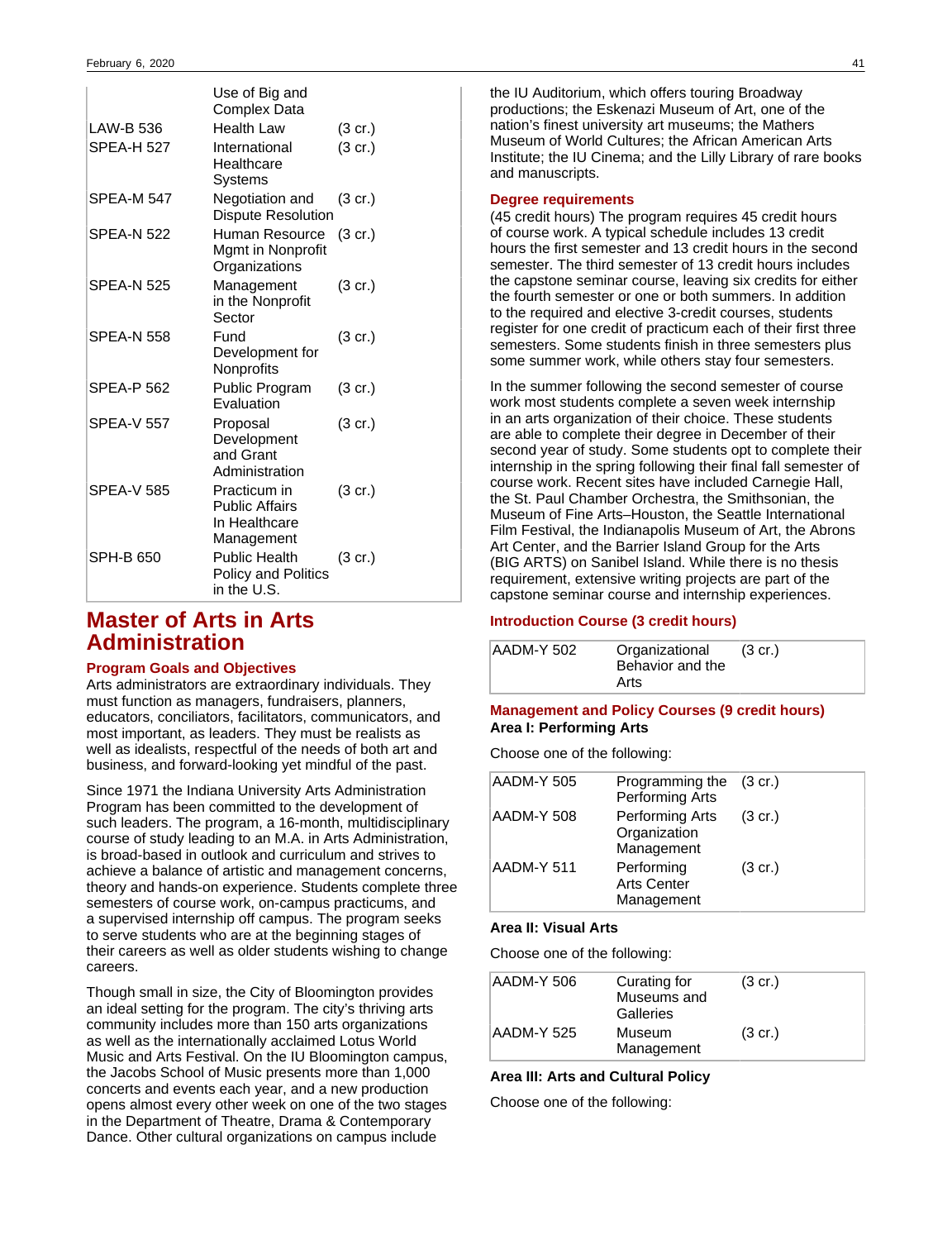| AADM-Y 551 | Cultural Planning (3 cr.)<br>and Urban |
|------------|----------------------------------------|
|            | Development                            |
| AADM-Y 559 | Public Policy in the (3 cr.)           |
|            | Arts                                   |

#### **Skill Building Courses (9 credit hours)**

| AADM-Y 515 | Financial<br>Management for<br>the Arts               | $(3 \text{ cr.})$ |
|------------|-------------------------------------------------------|-------------------|
| AADM-Y 530 | Audience<br>Development and<br>Marketing the Arts     | $(3 \text{ cr.})$ |
| AADM-Y 558 | Fund<br>Development<br>for Nonprofit<br>Organizations | $(3 \text{ cr.})$ |

#### **Theory and Survey Courses (6 credit hours)**

| AADM-Y 504 | Arts Organizations (3 cr.)<br>in the Public and<br><b>Private Sectors</b> |
|------------|---------------------------------------------------------------------------|
| AADM-Y 562 | Legal Issues in the (3 cr.)<br>Arts                                       |

#### **Electives (9 credit hours)**

Elective courses, any 500+ level course

#### **Experiential Requirement (6 credit hours)**

| AADM-Y 550 | Practicum in Arts (3 cr.)<br>Administration  |  |
|------------|----------------------------------------------|--|
| AADM-Y 750 | Internship in Arts (3 cr.)<br>Administration |  |

#### **Capstone (3 credit hours)**

AADM-Y 650 Seminar in Arts Administration (3 cr.)

## **Master of Arts in Arts Administration Dual Degree Programs**

[Master of Arts in Arts Administration-Master of Arts in](https://www.indiana.edu/~folklore/graduate/dualma.shtml) [Folklore and Ethnomusicology \(M.A.A.A.-M.A.F.E.\)](https://www.indiana.edu/~folklore/graduate/dualma.shtml)

Master of Arts in Administration-Master of Museum and Heritage Sudies (M.A.A.A.-M.M.H.S.)

## **Dual Master of Arts in Arts Administration and Master of Arts in Folklore and Ethnomusicology (M.A.A.A.- M.A.F.E.)**

The Indiana University Bloomington, O'Neill School of Public and Environmental Affairs and the Department of Folklore and Ethnomusicology offers a dual degree, Master of Arts in Arts Administration and Master of Arts in Folklore and Ethnomusicology. This degree is intended for a range of students, especially, although not exclusively, those interested in leadership and administration in museums and festivals. The two programs are each of national and international distinction. The dual degree gives students an opportunity over the course of three years of full time study (with a total of 60 credit hours), to

earn degrees from each of these distinguished programs, combine classroom and practicum work from both programs.

#### **Application and Admission**

Students must apply for admission to the Master's Programs for both the Arts Administration program at the O'Neill School of Public and Environmental Affairs and the Department of Folklore and Ethnomusicology. Admissions criteria established for each program must be met; acceptance into one program does not guarantee acceptance into the other. To graduate under the dual degree option, the two degrees must be awarded simultaneously.

#### **M.A. in Arts Administration (36 hours)**

Students are required to complete 36 credit hours of courses distributed among the MAAA core, experiential learning, and electives.

#### **MAAA Requirement I: Core (24 credit hours)**

Students are required to take the following courses:

| AADM-Y 502 | Introduction to Arts (3 cr.)<br>Administration and<br>Organizational<br><b>Behavior</b> |                   |
|------------|-----------------------------------------------------------------------------------------|-------------------|
| AADM-Y 504 | Arts Organizations (3 cr.)<br>in the Public and<br><b>Private Sectors</b>               |                   |
| AADM-Y 515 | Financial<br>Management for<br>the Arts                                                 | $(3 \text{ cr.})$ |
| AADM-Y 525 | Museum<br>Management                                                                    | $(3 \text{ cr.})$ |
| AADM-Y 530 | Audience<br>Development and<br>Marketing the Arts                                       | $(3 \text{ cr.})$ |
| AADM-Y 551 | Cultural Planning (3 cr.)<br>and Urban<br>Development                                   |                   |
| AADM-Y 558 | Fund<br>Development<br>for Nonprofit<br>Organizations                                   | $(3 \text{ cr.})$ |
| AADM-Y 562 | Legal Issues in the (3 cr.)<br>Arts                                                     |                   |

## **MAAA Requirement II: Experiential (6 credit hours)** Students must complete three 50-hour arts management practicum projects, as well as a 280-hour internship.

**1. Practicum (Y550)** – Three different 50-hour arts management projects are completed throughout the three semesters of coursework. Students can register for all three credits at once or one credit per semester, as long as the total number of credits equals three. Students should seek advice from an advisor before beginning practicum work.

**2. Internship (Y750)** – Each student is required to complete a 280-hour internship. These internships give students an excellent opportunity to apply classroom theory and techniques to real-life experiences. Students should register for AADM-Y 750 either in the summer between their second and third semesters, summer between their fourth and fifth or in the spring following the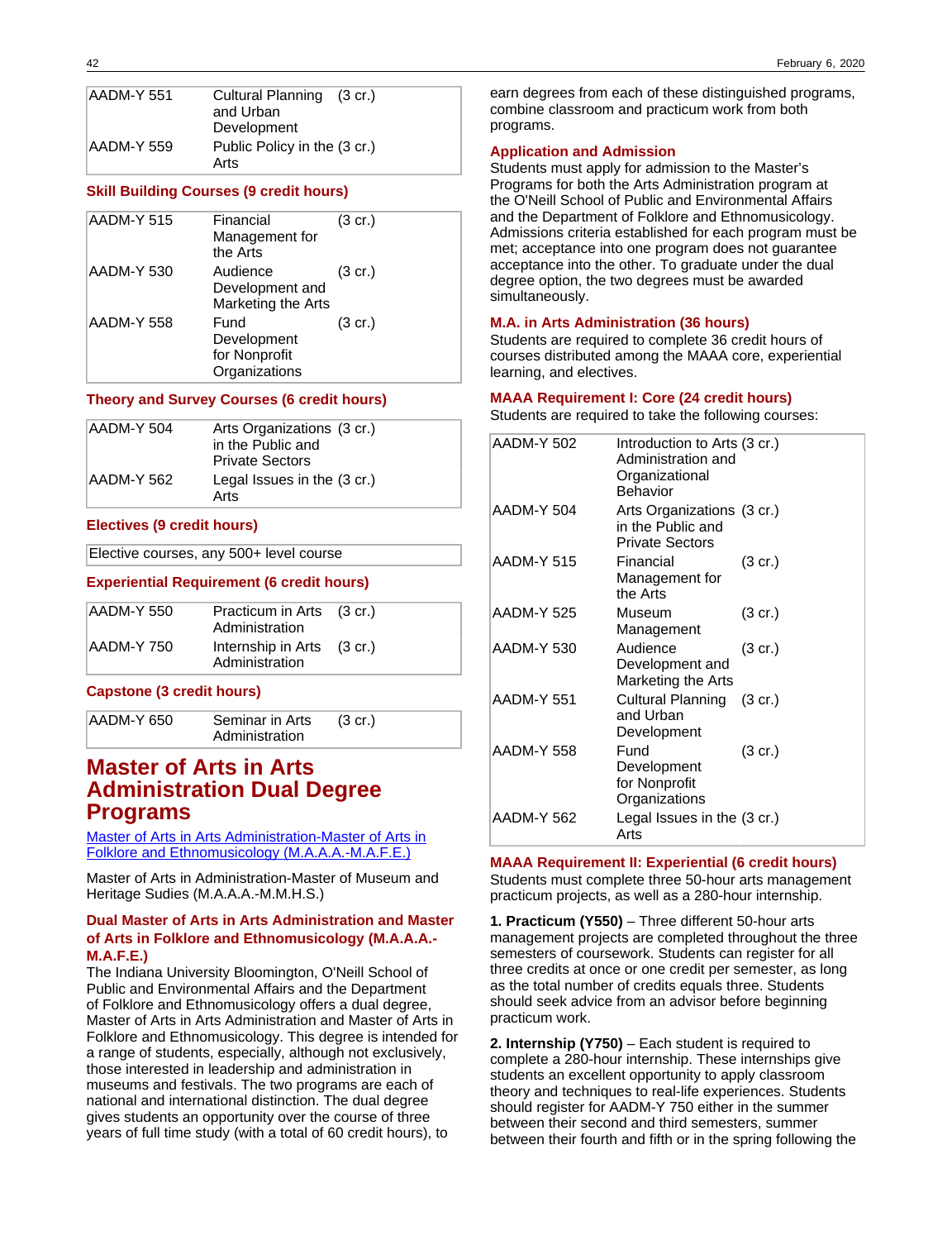fifth semester in the program. Before registering, students must submit an internship contract with the Career Hub (SPEA 200) for approval. To obtain credit, students must complete all required paperwork.

## **Practicum and Internship Guidelines for International Master's Candidates:**

International Students completing their Master of Arts in Arts Administration must meet with an advisor from the Office of International Services prior to beginning practicum and internship work. Students must apply for curricular practical training (CPT) in each semester that they will complete practicum and/or internship work that is either off campus or a paid opportunity. Arts Administration requires immediate participation in Curricular Practical Training, and therefore a request for CPT must be made to the Office of International Services (OIS). A student may begin CPT only after receiving his or her Form I-20 with an endorsement from an advisor at OIS. For more information on CPT, please visit [https://](https://ois.iu.edu/living-working/employment/f1/curricular.html) [ois.iu.edu/living-working/employment/f1/curricular.html](https://ois.iu.edu/living-working/employment/f1/curricular.html) or call (812) 855-9086.

## **MAAA Requirement III: Seminar**

Choose one of the following:

| AADM-Y 650 | Seminar in Arts<br>Adminstration | $(3 \text{ cr.})$ |
|------------|----------------------------------|-------------------|
| FOLK-F 850 | Thesis                           | $(1-15$ cr.)      |

## **MAAA Requirement IV: Electives (a maximum of 6 credit hours)**

Depending on the capstone option chosen, 3-6 credit hours of arts administration electives are required, for a total of 36 credit hours in the arts administration program. Courses should be chosen in consultation with an academic advisor.

### **MAFE Requirements (24 credit hours)**

Students take at least 24 credit hours in folklore and ethnomusicology. For a complete list of folklore course options please visit the UGS Bulletin or [http://](http://www.indiana.edu/~folklore/graduate/dualma.shtml) [www.indiana.edu/~folklore/graduate/dualma.shtml.](http://www.indiana.edu/~folklore/graduate/dualma.shtml)

## **Dual Master of Arts in Arts Administration and Master of Museum and Heritage Studies (MAAA-MMHS) with Australian National University (ANU)**

In spring 2017, the Arts Administration program launched a partnership with the Museum and Heritage Studies program at Australia National University (ANU). Graduate students in Arts Administration may now pursue a two year dual degree when they receive a Masters of Arts in Arts Administration from SPEA and a Master of Museum and Heritage Studies from ANU. You must apply to both programs concurrently and be accepted to both programs in order to participate in this opportunity. ANU is located in Canberra, Australia and boasts a beautiful campus and diverse array of course offerings. Please contact the Arts Administration program at [maaainfo@indiana.edu](mailto:maaainfo@indiana.edu) for more information.

## **M.A. in Arts Administration (30 credit hours) Program Requirements**

24 SPEA credits hours of the following compulsory courses:

| AADM-Y 502 | Introduction to Arts (3 cr.) |
|------------|------------------------------|
|            | Administration and           |

|            | Organizational<br>Behavior                                                |                   |  |
|------------|---------------------------------------------------------------------------|-------------------|--|
| AADM-Y 504 | Arts Organizations (3 cr.)<br>in the Public and<br><b>Private Sectors</b> |                   |  |
| AADM-Y 515 | Financial<br>Management for<br>the Arts                                   | (3 cr.)           |  |
| AADM-Y 525 | Museum<br>Management                                                      | (3 cr.)           |  |
| AADM-Y 530 | Audience<br>Development and<br>Marketing the Arts                         | $(3 \text{ cr.})$ |  |
| AADM-Y 551 | <b>Cultural Planning</b><br>and Urban<br>Development                      | $(3 \text{ cr.})$ |  |
| AADM-Y 558 | Fund<br>Development for<br>Nonprofits                                     | (3 cr.)           |  |
| AADM-Y 550 | Practicum in Arts<br>Administration                                       | $(3 \text{ cr.})$ |  |

**Practicum:** As part of AADM-Y 550, students are required to complete 3 practicums with partnering organizations. Each practicum consist of a 50 hour commitment to an organization to complete a project. Practicums are graded on a pass/fail basis and students receive one credit for each completed practicum. Students do not need to complete the practicums at a particular time, but they must complete 3 total practicums during their time at Indiana University.

A maximum of 6 SPEA credit hours from completion of any graduate courses at IU. (Students may be particularly interested in the following electives, but may fulfil the 6 SPEA credit hour elective requirement with any graduate courses at IU):

| AADM-Y 500 | Graphic Design                          | $(3 \text{ cr.})$ |
|------------|-----------------------------------------|-------------------|
| AADM-Y 505 | Programming the<br>Performing Arts      | $(3 \text{ cr.})$ |
| AADM-Y 506 | Curating in<br>Galleries and<br>Museums | $(3 \text{ cr.})$ |
| AADM-Y 511 | Performing<br>Arts Center<br>Management | $(3 \text{ cr.})$ |
| AADM-Y 522 | IT Applications for (3 cr.)<br>the Arts |                   |
| AADM-Y 526 | Art and Social<br>Change                | $(3 \text{ cr.})$ |
| AADM-Y 559 | Public Policy and (3 cr.)<br>the Arts   |                   |
| AADM-Y 562 | Legal Issues in the (3 cr.)<br>Arts     |                   |

## **M.A. in Museum and Heritage Studies (48 units) Program Requirements**

30 credit hours from completion of the following compulsory courses:

| HUMN8027 | <b>Critical Issues</b><br>in Heritage and | $(3 \text{ cr.})$ |
|----------|-------------------------------------------|-------------------|
|          | Museum Studies                            |                   |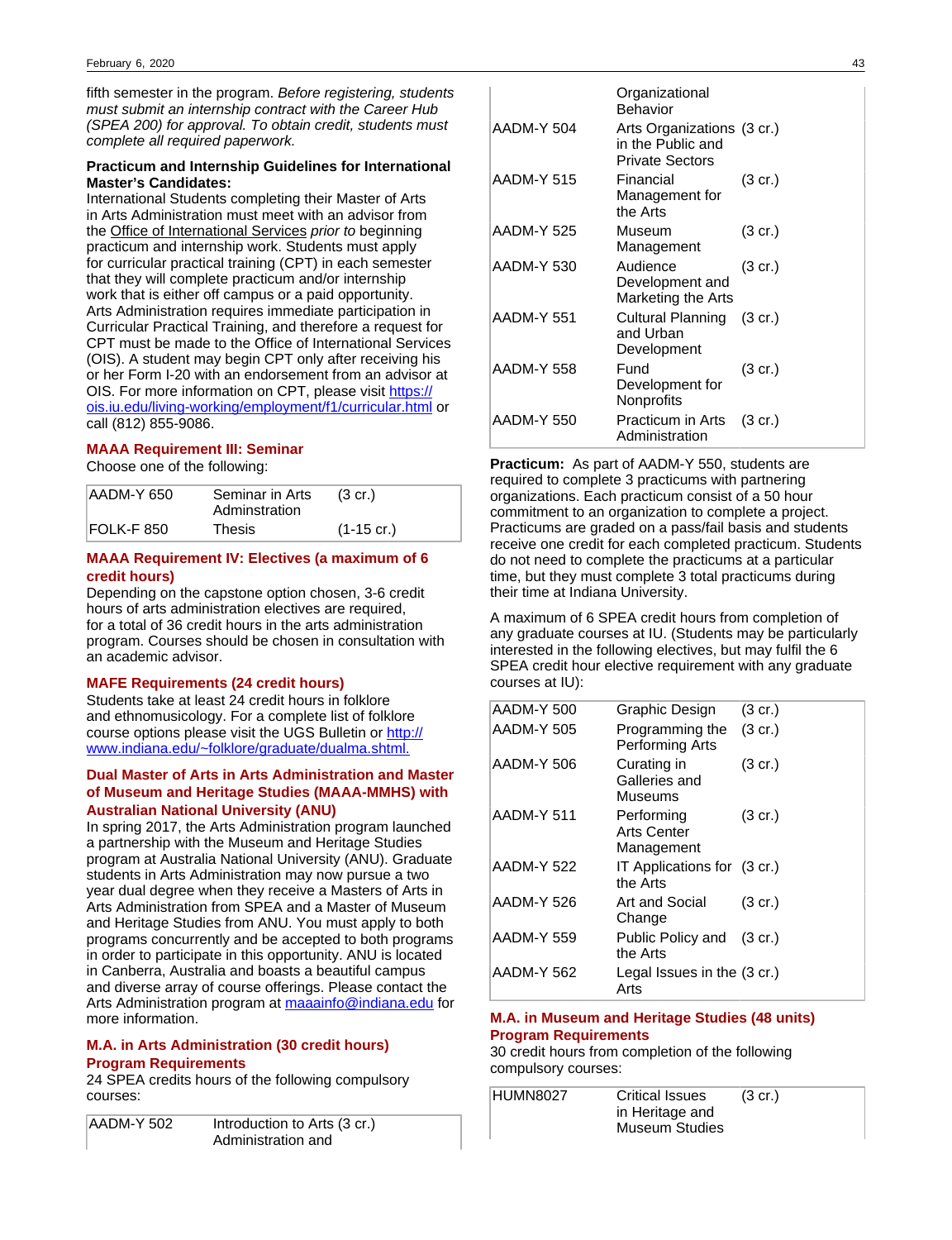| <b>MUSC8004</b> | Internship<br>(transfers as 3 IU<br>credits to SPEA    | $(3 \text{ cr.})$ |
|-----------------|--------------------------------------------------------|-------------------|
| <b>MUSC8006</b> | Indigenous<br>Collections and<br>Exhibitions           | $(3 \text{ cr.})$ |
| <b>MUSC8012</b> | Understanding<br>Learning in<br>Museum and<br>Heritage | $(3 \text{ cr.})$ |
| <b>MUSC8017</b> | Museums and<br><b>Collections Key</b><br>Concepts      | $(3 \text{ cr.})$ |

6 credit hours from completion of courses from the following list:

| <b>MUSC8013</b> | Museum<br>Education<br>and Heritage<br>Interpretation<br><b>Study Tour</b> | (3 cr.)           |
|-----------------|----------------------------------------------------------------------------|-------------------|
| <b>MUSC8014</b> | Design<br>and Delivery of<br>Exhibitions                                   | $(3 \text{ cr.})$ |
| <b>MUSC8019</b> | Repatriation:<br>Principles, Policy,<br>Practice                           | $(3 \text{ cr.})$ |

A minimum of 6 credit hours from completion of courses on the following list:

| <b>MUSC8009</b> | Museums and<br>Collections:<br><b>Research Project</b>             | $(3 \text{ cr.})$ |
|-----------------|--------------------------------------------------------------------|-------------------|
| <b>MUSC8011</b> | Museums and<br>Collections:<br>Extended<br><b>Research Project</b> | $(3 \text{ cr.})$ |

A maximum of 6 credit hours from completion of courses on the following list: (transfers as 3 IU credits to SPEA)

| ARTV8100        | Points of View                                                             | $(3 \text{ cr.})$ |
|-----------------|----------------------------------------------------------------------------|-------------------|
| <b>ARTV8107</b> | Arguing Objects                                                            | (3 cr.)           |
| <b>HIST6237</b> | Digital History,<br>Digital Heritage                                       | $(3 \text{ cr.})$ |
| <b>HUMN8010</b> | <b>Material Culture</b><br>Studies                                         | (3 cr.)           |
| <b>MUSC8008</b> | Museums, Art<br>and Society in the<br>Asia-Pacific                         | $(3 \text{ cr.})$ |
| <b>MUSC8013</b> | Museum<br>Education<br>and Heritage<br>Interpretation<br><b>Study Tour</b> | $(3 \text{ cr.})$ |
| <b>MUSC8016</b> | Museum Learning: (3 cr.)<br>The Politics of<br>Dress                       |                   |

### **Research Component Requirement**

On the compulsory list there are at least 12 units of courses that have at least a 50% research requirement

assessment, therefore this degree satisfies the research component requirement.

## **Doctor of Philosophy in Environmental Science**

This doctoral program is administered by the School of Public and Environmental Affairs in cooperation with the Departments of Biology, Chemistry, Geography, and Geological Sciences. The Ph.D. in environmental science degree is awarded by the University Graduate School.

The program provides a rigorous, comprehensive education in environmental science. The specific objectives of the program are:

- to conduct advanced research and scientific analysis of environmental events, issues, and problems
- to further understanding of the nature and management of natural and human environments
- to provide an opportunity for students and faculty members in several departments to engage in collaborative environmental research in an interdisciplinary mode

### **Admission**

A student must apply to the School of Public and Environmental Affairs for doctoral studies; those accepted will be recommended to the University Graduate School for formal admission into the Ph.D. program. Applicants to this program must have completed at least a bachelor's degree in science, mathematics, engineering, or a related field. Prospective students are required to submit:

- a statement of purpose, which should be as specific as possible and, preferably, should refer to potential research mentors by name
- official results of the Graduate Record Examinations (GRE)
- official transcripts of all undergraduate and graduate course work completed
- three letters of recommendation. Applicants whose native language is not English must also submit results of the Test of English as a Foreign Language (TOEFL)

## **Degree Requirements**

- substantial knowledge in a primary environmental science concentration
- breadth in related environmental science and policy
- an understanding of research methods
- an in-depth knowledge of the dissertation topic
- a dissertation that demonstrates the student's ability to analyze, explain, and interpret research clearly and effectively

## **Advisory Committee**

During the first semester of enrollment, each student must organize an advisory committee. Normally this committee consists of at least four faculty members: at least two should be from the School of Public and Environmental Affairs; the others may be from other departments or from outside the university. Membership of the advisory committee is approved by the director of the Doctoral Program in Environmental Science and the dean of the University Graduate School. At least three members of the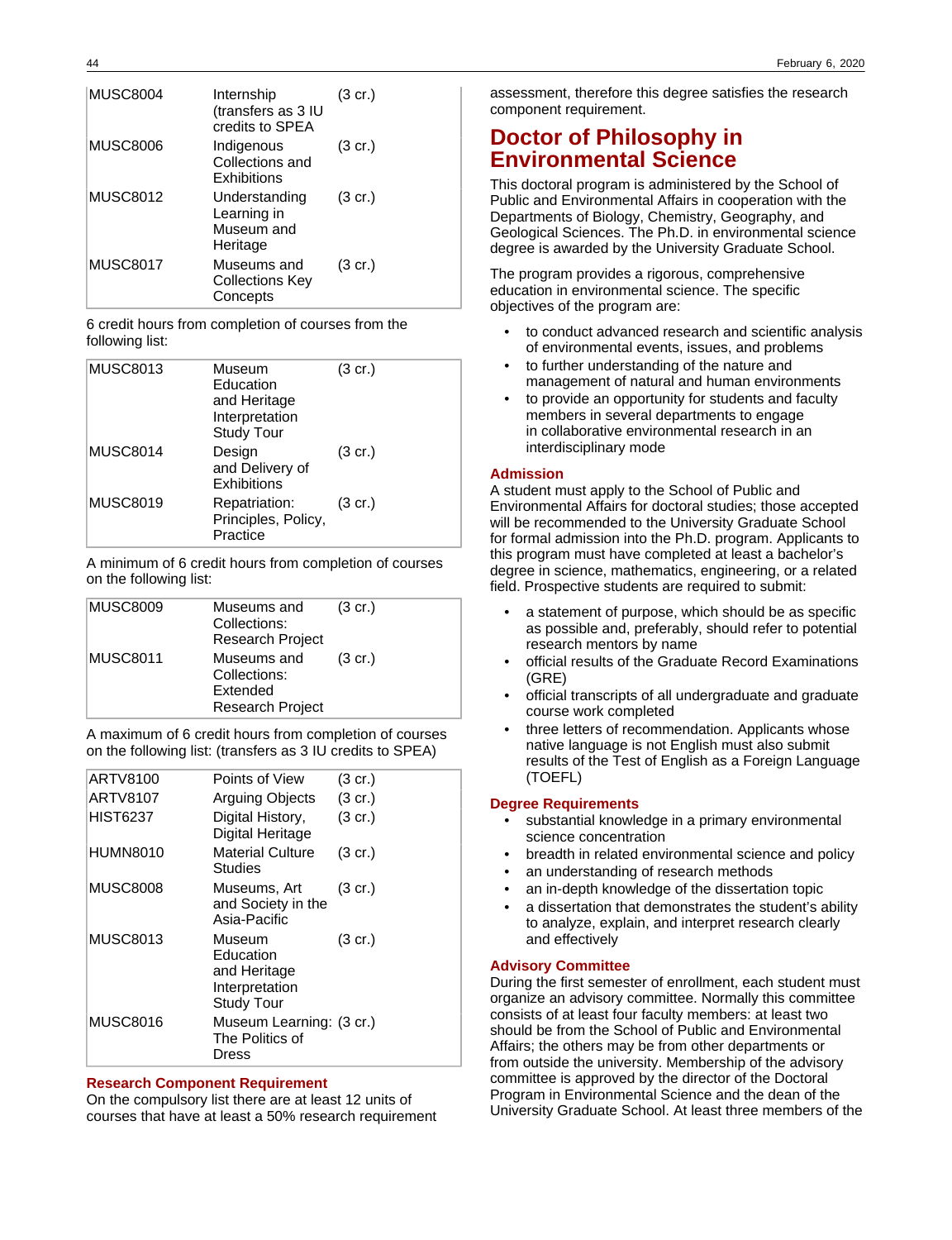advisory committee must be full members of the graduate faculty.

#### **Fields of Study**

Each student should define a principal field of study, which may be interdisciplinary. The student should prepare a proposal outlining a program of course work that the student believes lies within that principal field.

Each student should also prepare a program of course work that fulfills the requirement of breadth in environmental science and policy. The breadth requirement may be fulfilled by using a wide spectrum of environmentally related courses, including areas such as economics, law, and management, in addition to other science courses.

Each student should also prepare a statement of courses or activities for meeting the research methods requirement. Normally these include subjects such as computer science, geographic information systems, remote sensing, statistics, and mathematical modeling, although other technical skill areas such as electronics and analytical chemical techniques may be appropriate for some students.

#### **Narrative Statement**

Each student must prepare a narrative statement that includes a discussion of the student's previous educational experiences, a statement of career objectives, a statement of research interests, and a proposed program of course work.

Each student must submit the narrative statement to the advisory committee for approval, usually during the first semester in the program.

#### **Course Requirements**

The exact nature and amount of course work in each of the three areas—principal field of study, breadth in environmental science and policy, and research methods —is determined by the advisory committee after review and approval of the student's proposed plan of study in each of these areas. Selection of specific courses is based on obtaining

- adequate knowledge for qualifying examinations
- appropriate preparation for a research project
- a mixture of courses that meets the individual professional goals of the student

The Ph.D. degree requires the completion of at least 90 credit hours in advanced study and research beyond the bachelor's degree. A student must complete a minimum of 30 credit hours of advanced course work in environmental science and policy. Students must also complete a minimum of 30 credit hours of research, normally taken as SPEA-E 625 or SPEA-E 890. The student, with the approval of the advisory committee, should complete some combination of additional course work and research sufficient to meet the 90 credit hour requirement.

Students are required to enroll in SPEA-E 680 Seminar in Environmental Science and Policy for a total of 4 credit hours (1 credit hour/semester) during the course of their degree program. In the event of an extenuating circumstance, in consultation with their major advisor and approval of the program director, a student could enroll in 2 credit hours of SPEA-E 680 during a semester. Students must give at least one seminar presentation in SPEA-E 680 as part of their Ph.D. in environmental science requirement.

Students should note that 30 credit hours of advanced course work, if properly selected, and 6 credit hours of research, may be applied toward the Master of Science in Environmental Science (M.S.E.S.) degree. With an additional 12 credit hours of approved course work, a student may be awarded the M.S.E.S. degree while completing the requirements for the Ph.D. in environmental science. Completion of the M.S.E.S. degree as part of this doctoral program is not a requirement; however, this option may be appropriate for some students.

#### **Qualifying Examinations**

Before a student is admitted to candidacy, all requirements determined by the advisory committee must be met and the qualifying examinations passed. A student who fails qualifying examinations may retake them only once.

The decision to admit a student to doctoral candidacy is made by the advisory committee, which evaluates the student's performance in the written examination, research proposal, and oral examination.

#### **Written Examination**

This examination should be taken by the end of a student's fifth semester in the Ph.D. program. The exam focuses on topics covered by the student's course work and related to the student's research interests. The examination is written and graded by the student's advisory committee. The written examination is graded as pass, conditional pass, or fail.

## **Research Proposal**

No later than the end of the fifth semester, the student should submit a written research proposal for review by the advisory committee. The proposal should be documented, clearly stating a research objective, the approach to be taken, and the significance of the work.

#### **Oral Examination**

Each candidate is examined orally by the advisory committee. The oral examination expands upon the written examination and covers the student's research proposal.

#### **Research Committee**

Upon the student's successful completion of the qualifying examination, a research committee is formed. Normally this committee consists of at least four faculty members: at least two should be from the School of Public and Environmental Affairs; the others may be from other IU departments. The director of the Doctoral Program in Environmental Science recommends the student's research committee to the dean of the University Graduate School. At least three members of the research committee must be full members of the graduate faculty.

#### **Dissertation**

A dissertation is required and must be of sufficient value to warrant publication. The dissertation must represent a substantial research effort, both in quality and quantity. The dissertation requirement may be met by preparing a traditional dissertation or by preparing a portfolio of research documents including publications, manuscripts in press, and completed manuscripts suitable for submission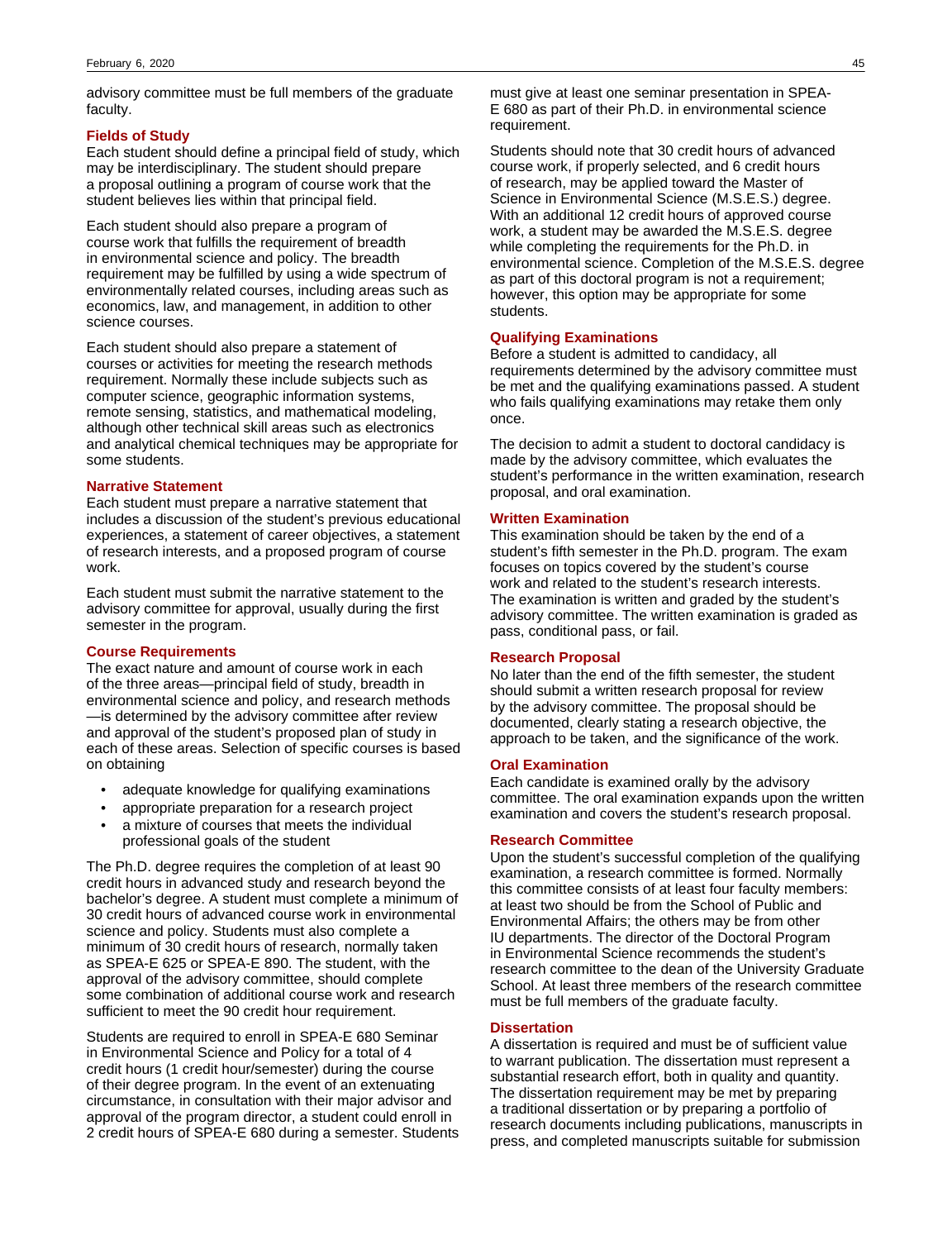to a journal. These documents may have multiple authors, although the doctoral candidate must demonstrate that he or she made significant contributions to at least two of the publications or manuscripts submitted for review. The research portfolio must have introductory and concluding chapters to integrate across the topics. The research portfolio also must be prepared to meet the University Graduate School's requirements for dissertations. A public presentation of the dissertation research is required. The dissertation must be approved by the research committee.

## **Doctor of Philosophy in Public Affairs**

The Doctoral Program in Public Affairs was created to take advantage of the unique strengths of SPEA's interdisciplinary faculty and research programs, both of which have earned wide recognition from peer institutions, national and international agencies, and professional groups. The curriculum equips students with the necessary skills for independent research and analysis of problems, issues, and solutions in government and the nonprofit sector in four major fields:

- **Public Finance:** the theory and practice of fiscal administration, including public budgeting, revenue administration, and financial management
- **Public Management:** the design and operation of government institutions, including strategic/ operations management and interrelationships between public and private organizations;
- **Public Policy Analysis:** research methods and quantitative techniques for policy analysis, including the content, design, and evaluation of public programs; and
- **Environmental Policy:** the study of and contribution to public policies that affect the environment, both domestic and international, including legal, economic, and other policy tools and approaches.

Instead of being grounded in a traditional academic discipline, each of the fields has developed from several theoretical literatures applied to real-world public affairs problems. Although research is grounded in the social sciences, the context of inquiry reverses the normal research process. Instead of beginning with questions originating in discipline-based scholarship, the research process begins with public problems and issues. The research challenge, then, is to match available tools of inquiry to the research opportunities presented by problems.

#### **Admission**

Students apply directly to the School of Public and Environmental Affairs; those accepted are recommended to the University Graduate School for formal admission into the Ph.D. program.

## Application materials can be found at

[www.gradapp.indiana.edu/.](http://www.gradapp.indiana.edu/) Applicants to this program must have completed at least a bachelor's degree. Prospective students are required to submit (1) a statement of purpose, which should be as specific as possible and, preferably, should refer to potential research mentors by name; (2) official results of the Graduate Record Examinations (GRE); (3) official transcripts of all undergraduate and graduate work completed; and (4) three letters of recommendation. Applicants whose native

language is not English must also submit results of the Test of English as a Foreign Language (TOEFL).

#### **Degree Requirements**

The Ph.D. in Public Affairs degree requires the completion of at least 90 credit hours in advanced study and research beyond the baccalaureate. Typically, two-thirds of the 90 credit hours are taken in formal course work and onethird in thesis credit. Students completing a Master of Public Affairs or similar degree may be allowed to transfer some of their graduate course work (30 hours maximum) if approved by their Progress Review Committees, though a prior master's degree is not required for admission.

- Core Field Requirements
- Research Tool Skills
- **Major Fields**
- **Minor Field**

# **Major Junctures**

## **Preliminary Exam**

Students must take the first six core requirement courses during their first year in the program. At the end of their first year, students are required to sit for a preliminary exam on material covered in these six courses. Students will receive a high pass, pass, qualified pass or a fail on this exam. Students receiving a qualified pass will be required to re-take portions of the exam or complete an oral examination. Students who receive a fail on the exam will be required to retake the exam.

#### **Progress Review Committee**

Early in the student's program, but in no case later than the third semester in the program, the student must form a progress review committee. The committee consists of four to five members and includes at least two faculty members from the student's chosen major fields of study and also a representative of his or her minor field. The committee members act as mentors and help monitor the selection and fulfillment of program requirements. The chairperson of the committee serves as the student's principal advisor.

At the end of the first year, the student develops a Progress Review Committee. The committee, in cooperation with the student, defines program objectives, supervises the selection and completion of the minor field, and monitors overall progress toward completion of course work requirements. Members of the Progress Review Committee should be scholars who know the student's academic record and who are recognized experts in the field in which the student will stand for examination. The committee will consist of four to five members chosen by the student in consultation with the director of the Ph.D. program. At least two members of the Progress Review Committee will be chosen from the student's major field. It is required that one member of the Progress Review Committee be a professor and represent the inside or outside minor.

#### **Third Semester Review**

During the third semester, each student holds a third semester review meeting with the Progress Review Committee. The purpose of the meeting is to reach an agreement between the student and the committee about the character and status of the student's program. This meeting also serves as a formal evaluation of the student's performance and prospects. Before the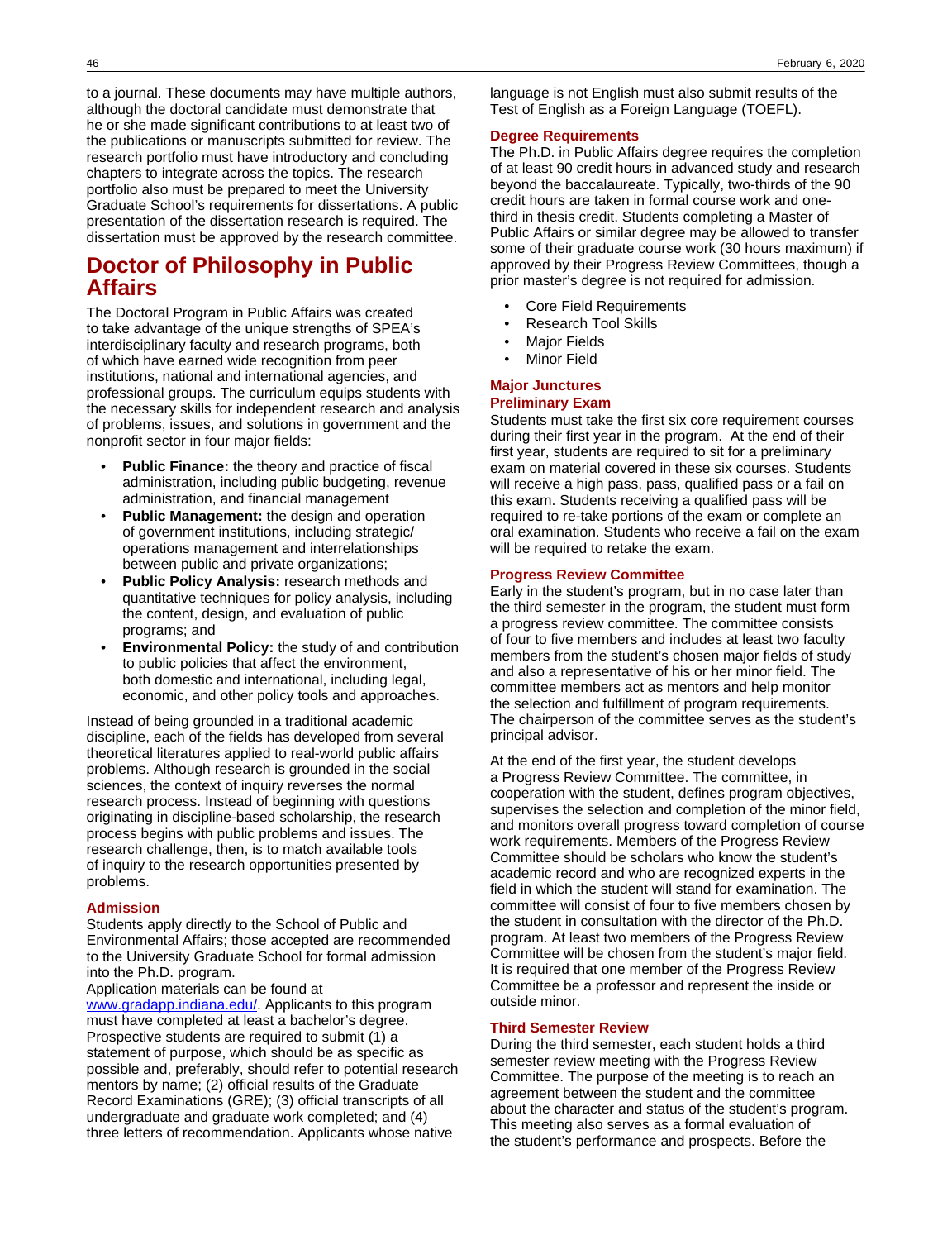meeting of the Progressive Review Committee, the student develops a Progress Review Statement. The statement needs to include background professional and educational information, course work completed and planned in each concentration and for basic and advanced tool skills, tentative dates for taking the qualifying exam and a discussion of a proposed dissertation topic. Once approved by the committee, the statement serves as a contract for the completion of degree requirements. In the progress review meeting, the committee members review the student's record of past and planned courses, and the likely dissertation topic. The committee determines whether the proposed program of courses will prepare the student for the examination to be taken at the end of the course work as well as for the dissertation.

### **Third Year Paper**

During the spring semester of the third year, each student will prepare an original research paper to present before the Progress Review Committee. The committee will evaluate the quality of the paper and its presentation. The principal objective of the research paper is to allow the faculty to judge whether the student has the ability to complete all requirements for this research-oriented degree in a timely fashion. Thus, of most importance will be that the paper demonstrates the student's ability to carry out reasonably independent research and write the results in a well-reasoned and coherent fashion. The paper should also demonstrate that the student has a good command of the literature in the area and has the ability to use appropriate research methods in carrying out the analysis. It is anticipated that the progress review paper will be a revision of a substantial research paper prepared to fulfill a requirement for a regular course. (The student can, however, submit an entirely new paper to fulfill this requirement.) The paper should be of a quality warranting presentation at a professional society meeting.

## **Qualifying Examinations**

Students are required to sit for a qualifying exam in their major fields. SPEA field exams employ a standard format for all students in a field and are offered at predetermined times each year. Each exam is administered by a team of faculty and organized by an exam coordinator for each field. Students will receive a high pass, pass, qualified pass, or a fail for the exam. Students receiving a qualified pass will be asked to re-take portions of the exam, or complete an oral examination. Students who receive a fail on the exam will be required to retake the exam. Upon completion of the exam, signatures of the Committee members and Program Director are required on the Report of Qualifying Examination Committee form. If there is an exam requirement in the minor department, then you must also complete a third exam.

#### **Dissertation**

After filing for candidacy status, the doctoral candidate forms a Research Committee consisting of at least four faculty members, including one representative of the candidate's minor field. This committee may be but is not necessarily identical to the Progress Review Committee. The selection of Research Committee members should reflect the dissertation topic and expertise of the faculty chosen.

The candidate prepares a dissertation proposal to present and defend in a meeting of the Research Committee.

The Research Committee is ultimately responsible for determining whether the dissertation is acceptable.

#### **Placement**

The Indiana University School of Public and Environmental Affairs Ph.D. in Public Affairs is ranked as high as #1 among public affairs Ph.D. programs in the United States by the National Research Council. The program is able to recruit highly skilled and talented doctoral students and place graduates in some of the most prestigious public affairs programs in the United States and abroad. Graduates of the program now serve (or once served) on the faculties of Syracuse University, University of Georgia, University of Kansas, University of Washington, Ohio State University, University of Arizona, Dartmouth College, North Carolina State University, Brigham Young University, University of South Carolina, DePaul University, University of Colorado, Iowa State University, Cleveland State University, Yonsei University, University of Hong Kong and National University of Taipei. In addition, the program enjoys broad support from the faculty.

#### **Core Requirements**

The following six courses are required for all Public Affairs students:

| SPEA-M 672        | Public<br>Organization and<br>Management II                         | $(3 \text{ cr.})$ |
|-------------------|---------------------------------------------------------------------|-------------------|
| <b>SPEA-P 690</b> | Seminar in Public (3 cr.)<br><b>Policy Process</b>                  |                   |
| SPEA-P 710        | Topics in<br>Public Policy -<br>Microeconomics<br>for Public Policy | $(3 \text{ cr.})$ |
| SPEA-V 606        | Statistics for<br>Research in Public<br>Affairs I                   | $(3 \text{ cr.})$ |
| SPEA-V 607        | Statistics for<br>Research in Public<br>Affairs II                  | $(3 \text{ cr.})$ |
| SPEA-V 680        | Research Design (3 cr.)<br>and Methods in<br><b>Public Affairs</b>  |                   |

Students must take these six courses during their first year in the program.

In addition to the six courses listed above, the following two courses are required for all Public Affairs students:

- SPEA-V 621 Seminar in Teaching Public and Environmental Affairs (2 cr.) This course prepares students for college teaching and their professional responsibilities toward current and future students. It is taken in the student's second year in the program.
- SPEA-P 691 Workshop in Public Policy (0 -1 cr.) Each student is required to take this zero to onecredit hour course for credit for three semesters. The workshop provides an experiential base that prepares students to critique research in the field, prepare manuscripts for publication, and to defend new ideas and theories. The course meets once a week for 90 minutes.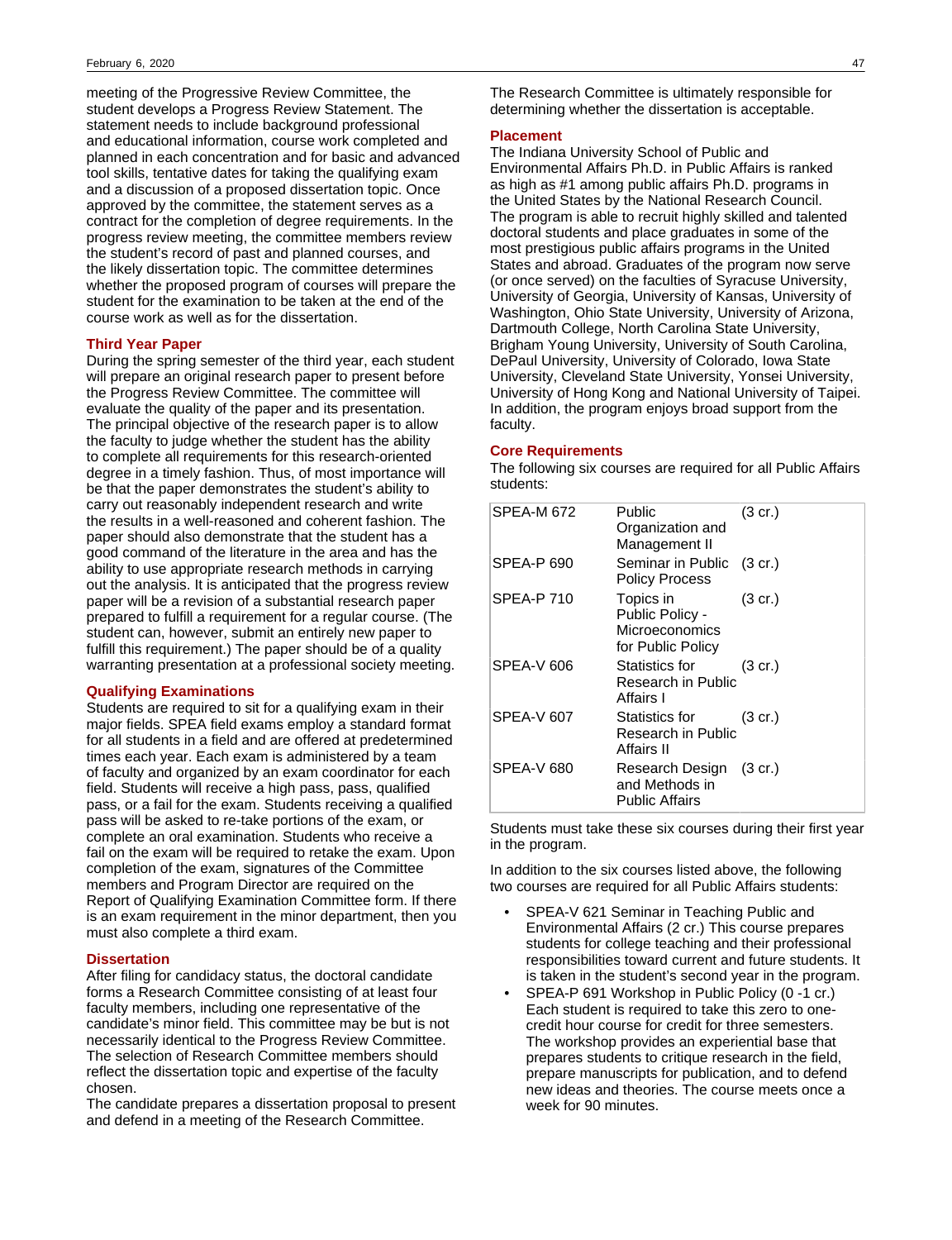## **Research Tool Skills**

Students must take SPEA-V 606, SPEA-V 607 and SPEA-V 680 as part of the core requirements. In addition, students must demonstrate either (1) advanced proficiency in quantitative analysis or specialized research skills by completing two additional courses approved by the student's Progress Review Committee, or (2) proficiency in a language appropriate to his/her field of study and approved by the Progressive Review Committee. To qualify as language-proficient, a student must take a language proficiency exam from the appropriate language department at Indiana University

## **Major Fields**

Students select one of the four SPEA Public Affairs major fields (identified below) to prepare for their qualifying examinations. For this field, the student must complete required courses and approved electives.

## **Public Management**

The design and operation of government and not-for-profit institutions, including strategic/operations management and interrelationships between public, private, and civil society organizations.

Required courses:

| <b>SPEA-M 671</b> | <b>Public</b><br>Organization and<br>Management I                         | $(3 \text{ cr.})$ |
|-------------------|---------------------------------------------------------------------------|-------------------|
| <b>SPEA-P 710</b> | Topics in Public<br>Policy - Public<br>Organization and<br>Management III | $(3 \text{ cr.})$ |

## **Public Finance**

The theory and practice of fiscal administration, including public budgeting, revenue administration, and financial management.

## **Required courses:**

| SPEA-F 666 | <b>Public Revenue</b>                         | $(3 \text{ cr.})$ |
|------------|-----------------------------------------------|-------------------|
| SPEA-F 668 | Seminar in Public (3 cr.)<br><b>Budgeting</b> |                   |

## **Public Policy Analysis**

Research methods and quantitative techniques for policy analysis, including the content, design, and evaluation of public programs.

## **Required courses:**

| SPEA-P 664 | Seminar in Policy (3 cr.)<br>Analysis                                                    |                   |
|------------|------------------------------------------------------------------------------------------|-------------------|
| SPEA-P 673 | <b>Public Policy</b><br>Analysis and<br>Management<br>Science/<br>Operations<br>Research | $(3 \text{ cr.})$ |

### **Environmental Policy**

Economics, law, politics, and implementation of environmental policies in the United States and abroad.

## **Required courses:**

| $SPEA-P 710$ | Policy | $(3 \text{ cr.})$ |  |
|--------------|--------|-------------------|--|
|--------------|--------|-------------------|--|

|                   | Topics in Public<br>Policy:<br>Domestic<br>Environmental<br>Policy                                 |                   |
|-------------------|----------------------------------------------------------------------------------------------------|-------------------|
|                   | or<br><b>SPEA-P 710</b><br>Topics in Public<br>Policy:<br>International<br>Environmental<br>Policy |                   |
| <b>SPEA-R 625</b> | Economics<br>Environmental<br>Economics                                                            | $(3 \text{ cr.})$ |
| <b>SPEA-R 645</b> | Law<br>Environmental<br>Law                                                                        | $(3 \text{ cr.})$ |
|                   | or<br><b>LAW-B783</b><br>International<br>Environmental<br>Law                                     |                   |

## **Minor Field**

Students select a minor field according to their research interests. Students have the option of taking either: a second major field in SPEA, an external minor field, an internal minor field, or a self-designed or individualized minor approved by the Indiana University Graduate School.

- External minor field: For an external minor field, a three to five course sequence is negotiated between the student and the Progress Review Committee, following the requirements of the department or school offering the minor. Among the external minor fields chosen by students in the program are Economics, Finance, Political Science, Sociology, Organizational Behavior and Human Resource Management, Statistics, and Geography.
- Internal minor field: For an internal minor field, students may choose any one of the four major fields (public management, public finance, public policy analysis, and environmental policy) or one of the four minor fields (environmental studies, nonprofit management, regional economic development, urban affairs) offered by SPEA. A four-course sequence (12 credit hours) is negotiated between the student and the Progress Review Committee. Students choosing a third major field for their minor field must take the required courses in that field.
- Self-designed minor field. Students have the option of a self-designed minor field to provide opportunities for specialized training without requiring the creation and approval of a defined minor field. A four-course sequence (12 credit hours) is negotiated between the student and the Progress Review Committee. Students may combine courses from SPEA and other academic units for their self-designed minor. The University Graduate School must approve a student's proposal for a self-designed minor field (see the University Graduate School Bulletin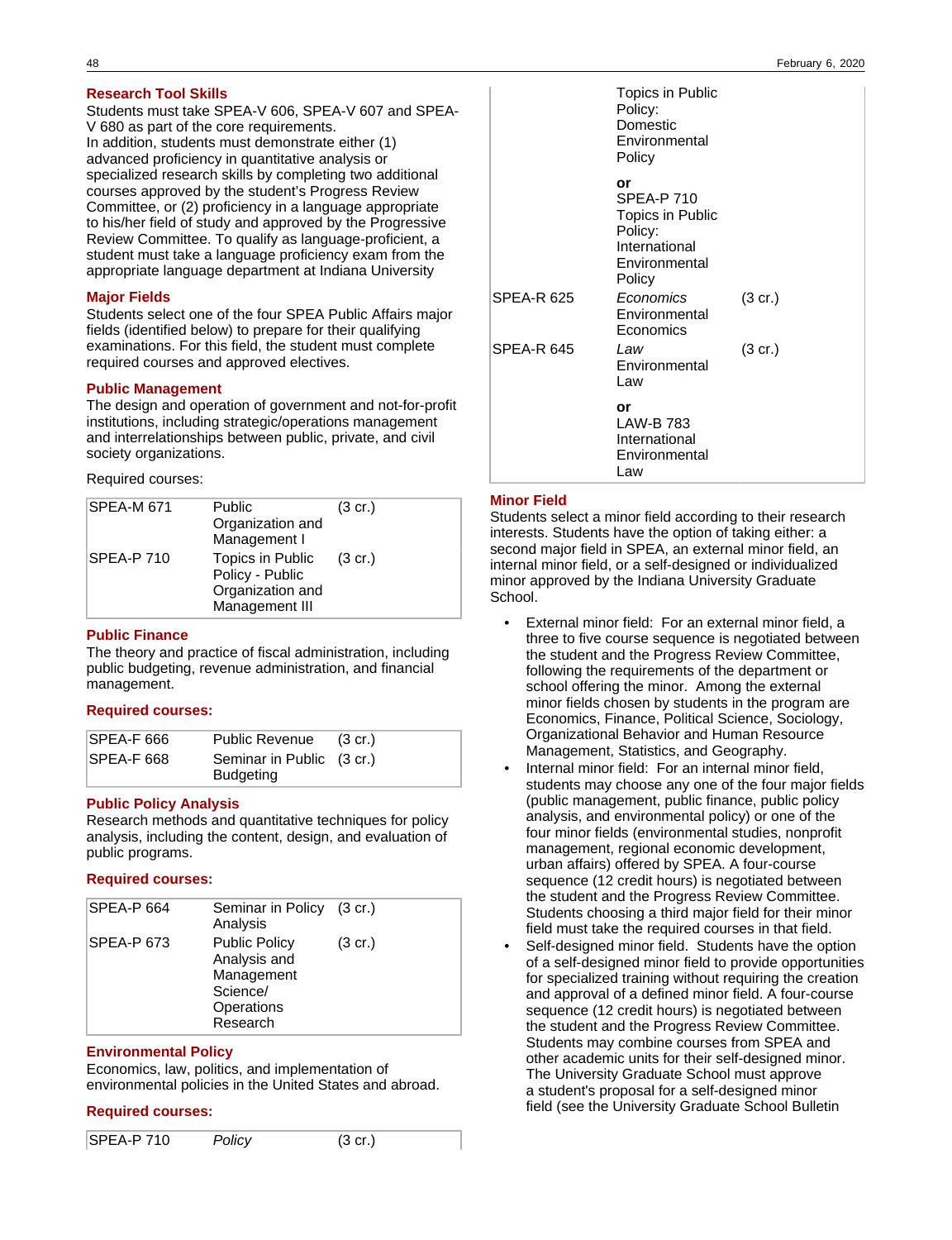at [http://bulletins.iu.edu/iu/gradschool/2019-2020/](https://bulletins.iu.edu/iu/gradschool/2019-2020/requirements/phd/major-minor.shtml) [requirements/phd/major-minor.shtml\)](https://bulletins.iu.edu/iu/gradschool/2019-2020/requirements/phd/major-minor.shtml).

Courses taken as part of any minor field cannot count toward a major field.

## **Doctor of Philosophy in Public Policy**

The Joint Ph.D. Program in Public Policy is a collaborative endeavor of the School of Public and Environmental Affairs and the Department of Political Science.

Its emphasis is on the broad field of public policy, concerning the environment of public policy; the processes of policy formation, management, and implementation; and the analysis and evaluation of policy outputs and results. The institutional setting and design of the program offer a unique educational opportunity. Students in the program receive rigorous social science training and gain knowledge of government decision-making processes, problem-solving capabilities, and an understanding of the substantive aspects of public problems and their effects on public institutions.

### **Admission**

All applicants to the public policy program are subject to approval by a SPEA–Department of Political Science joint admissions committee. Application materials can be found at www.gradapp.indiana.edu/. Applicants for admission and for financial assistance are required to submit a statement of career goals, official results of the Graduate Record Examination (GRE), official transcripts of all undergraduate and graduate work, and a minimum of three letters of recommendation. Students whose native language is not English also must submit results of the Test of English as a Foreign Language (TOEFL). The Joint Program Committee on Admissions and Financial Aid examines each application closely to determine suitability for the program. The committee looks beyond the formal academic record, at the applicant's demonstrated ability to pursue independent study, language and research skill training, and maturity and experience.

### **Degree Requirements**

The University Graduate School requires doctoral students to complete 90 credit hours of graduate credit. Typically, two-thirds of the 90 credit hours are taken in formal course work and one-third in thesis credit. Students holding a Master of Public Affairs or similar degree may be allowed to transfer some of their graduate course work (30 credit hours maximum) if approved by their Progress Review Committee.

- Core Requirements
- Research Tool Skills
- **Fields of Concentration**

### **Major Junctures Progress Review Committee**

The Progress Review Committee consists of from four to six faculty members. Two SPEA faculty must be selected for the SPEA concentration and two Political Science faculty for the Political Science concentration. For the shared public policy concentration, there must be one SPEA and one Political Science faculty member. One faculty member is chosen by the student to act as the

chair of the committee. The chairperson serves as the student's mentor and guides the student through the Progress Review and qualifying examination process.

Before the meeting of the Progress Review Committee, the student develops a Progress Review Statement. The statement needs to include background professional and educational information, course work completed and planned in each concentration and for basic and advanced tool skills, tentative dates for taking qualifying exams, and a discussion of a proposed dissertation topic. Once approved by the committee, the statement serves as a contract for the completion of degree requirements.

## **Qualifying Examinations**

After completing the course work for a field of concentration, the student is eligible to take the qualifying examination for that concentration. The examinations in fields of concentration offered by the Political Science Department and SPEA are prepared by faculty in those fields and offered at times scheduled by the Political Science Department and SPEA.

After receiving a pass or qualified pass on each of the two exams, the student schedules the oral examination. Upon completion of the oral examination, signatures of the committee member and program director are required on the "Report of Preliminary Examination Committee" form.

#### **Dissertation**

After filing for candidacy status, the doctoral candidate forms a Research Committee consisting of at least four faculty members. Two of the members must be School of Public and Environmental Affairs faculty, and two must be from Political Science. This committee may be but is not necessarily identical to the Progress Review Committee. The selection of the Research Committee members should reflect the dissertation topic and expertise of the faculty chosen.

The candidate prepares a dissertation proposal to present and defend in a meeting of the Research Committee. The Research Committee reviews the research proposal and requires changes as needed.

Once the dissertation research is completed, the candidate defends the thesis in an open oral examination meeting. The Research Committee is ultimately responsible for determining whether the dissertation is acceptable.

## **Placement**

The Ph.D. Office, the director of the program, and individual faculty members work hard to ensure that graduates of the program are placed in academic or research organizations. Graduates of the Joint Program in Public Policy have been very successful in obtaining such positions. Recent placements include George Washington University, Emory University, Florida State University, University of North Carolina, The Ohio State University, University of Arizona, Georgia Institute of Technology, Ulsan University (Korea), the University of Massachusetts, the U.S. Agency for International Development, and University of Washington.

#### **Core Requirements**

Public Policy students are required to complete the following courses: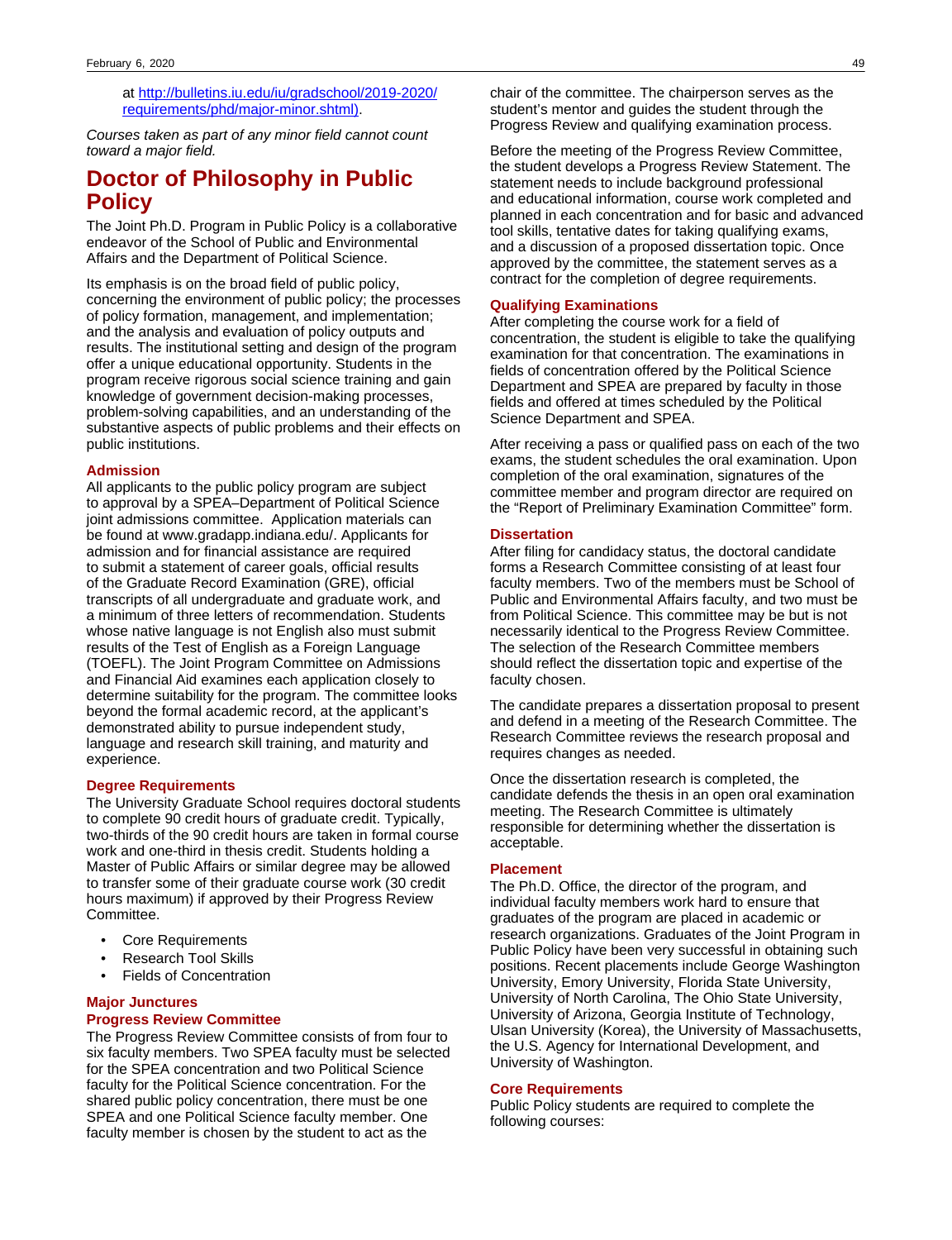| SPEA-M 621 or<br><b>POLS-Y 550</b> | Seminar in<br><b>Teaching Public</b><br>and Environmental<br>Affairs <b>or</b> Political<br>Science and<br>Professional<br>Development<br>(These courses<br>prepare students<br>for college<br>teaching and<br>their professional<br>responsibilities<br>toward current and<br>future students.<br>They are taken<br>in a student's<br>first year in the<br>program).                                                                                                                                                                                                                                        |                   | (2 cr. or 1-3 cr.) |
|------------------------------------|--------------------------------------------------------------------------------------------------------------------------------------------------------------------------------------------------------------------------------------------------------------------------------------------------------------------------------------------------------------------------------------------------------------------------------------------------------------------------------------------------------------------------------------------------------------------------------------------------------------|-------------------|--------------------|
| SPEA-P 690 or<br><b>POLS-Y 565</b> | Seminar in<br><b>Public Policy</b><br>Process or Public<br>Administration,<br>Law, and Policy:<br>Approaches and<br>Issues (This<br>course is offered<br>alternately each<br>fall semester by<br>SPEA-P 690 and<br>the Department of<br><b>Political Science Y</b><br>565)                                                                                                                                                                                                                                                                                                                                   | (3 cr.)           |                    |
| SPEA-P 691                         | Workshop in<br><b>Public Policy</b><br>(Each student<br>is required to<br>take this 1 credit<br>hour course for<br>three semesters.<br>The workshop<br>features research<br>presentations<br>by faculty,<br>visiting scholars,<br>and advanced<br>students. It<br>prepares students<br>to critique current<br>literature in the<br>field, to prepare<br>manuscripts for<br>presentation and<br>publication, and to<br>defend their ideas<br>and theories.<br>There are two<br>sections offered:<br>one by SPEA<br>and the other by<br>the Workshop in<br><b>Political Theory</b><br>and Policy<br>Analysis). | $(3 \text{ cr.})$ |                    |

| ISPEA-V 680 <b>or</b> |
|-----------------------|
| POLS-Y 570            |
|                       |

Research Design (3 cr.) and Methods in Public Affairs **or** Introduction to the Study of Politics

## **Research Tool Skills**

Required course work for research skills includes a basic two-semester statistics sequence and two additional elective courses or proficiency in a foreign language.

#### **Basic Tool Skills**

The two-semester quantitative analysis sequence requirement is generally fulfilled through one of the course sequences listed below.

- SPEA-V 606 Statistics for Research in Public Affairs I (3 cr.) and SPEA-V 607 Statistics for Research in Public Affairs II (3 cr.)
- POLS-Y 575 Political Data Analysis I (3 cr.) and POLS-Y 576 Political Data Analysis II (3 cr.)
- SOC-S 554 Statistical Techniques in Sociology I (3 cr.) and SOC-S 650 Statistical Techniques in Sociology II (3 cr.)

## **Advanced Tool Skills**

In addition, students must demonstrate either

- advanced proficiency in quantitative analysis or specialized research skills by completing two additional courses approved by the student's Progress Review Committee or
- proficiency in a language appropriate to his/her field of study and approved by the Progress Review Committee. To qualify as language proficient, a student must take a language proficiency exam from the appropriate language department at Indiana **University**

### **Fields of Concentration**

The School of Public and Environmental Affairs and the Department of Political Science share equally in delivering Public Policy as a filed of concentration. Students in the Public Policy Program select two concentration areas —one from SPEA and one from Political Science—in addition to the required concentration in public policy.

These fields of concentration include the following:

## SPEA:

- Environmental Policy
- Public Management
- Public Finance
- Policy Analysis
- Political Science:
- American Politics
- Comparative Politics
- International Relations
- Political Philosophy
- Political Theory and Methodology

Course offerings in SPEA and Political Science help the student prepare for examinations in these fields, and students supplement their course work with directed readings and research. There is no predetermined set of courses required of all students. Course selection is the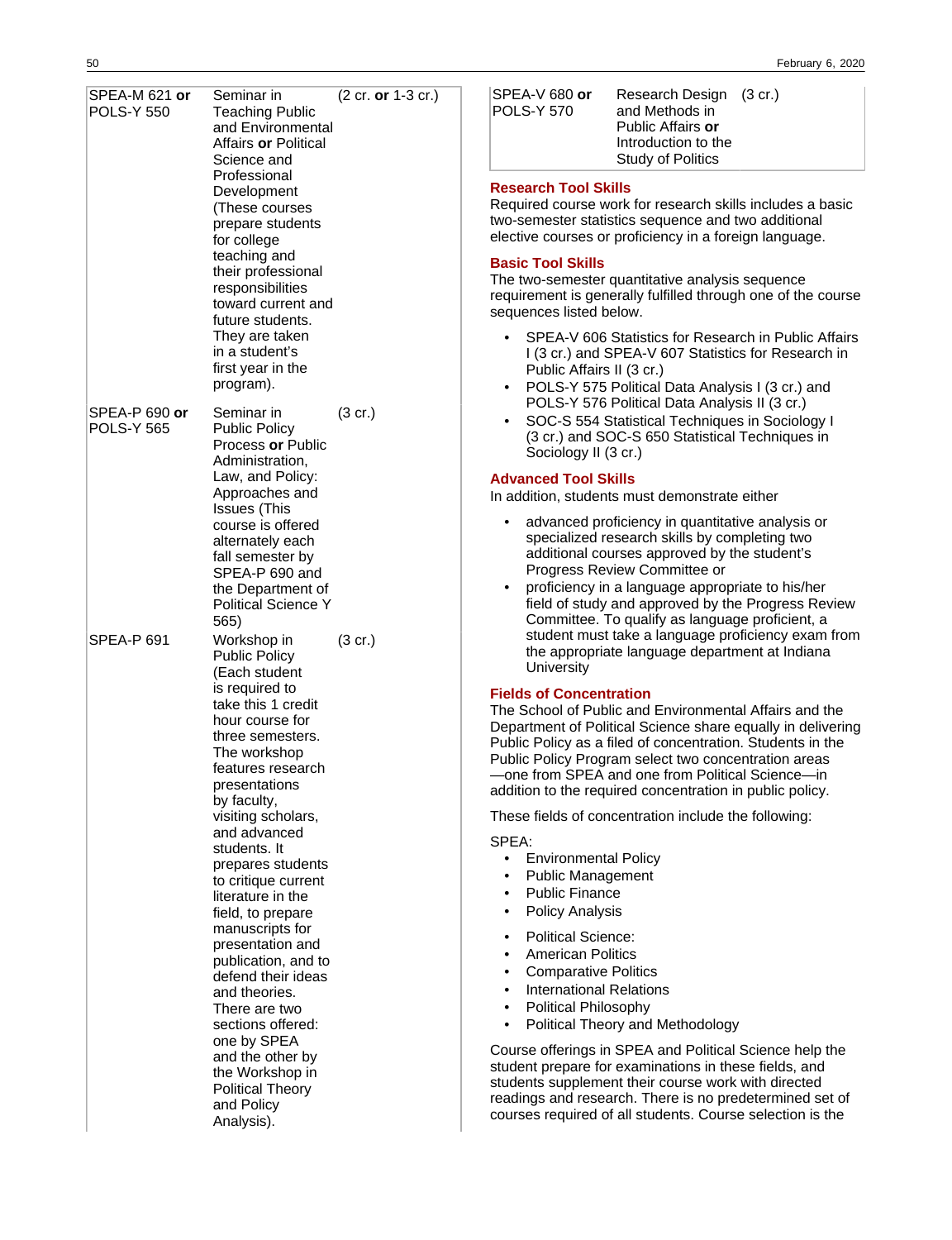responsibility of the student, working in conjunction with his or her Progress Review Committee.

# **Doctoral Minors**

The School of Public and Environmental Affairs provides course work and other student-related activities for those working toward doctoral degrees in other schools and colleges of Indiana University who select a minor field in public and environmental affairs.

Six minor fields are available:

Environmental Science Minor

Environmental Studies Minor

Nonprofit Management Minor

Public Management Minor

Regional Economic Development Minor

Urban Affairs Minor

### **Environmental Science Minor**

(9 credit hours) Students in Ph.D. programs at Indiana University may, with the consent of their advisory committee, choose environmental science as an outside minor. The minor is flexible and is usually designed by students in accordance with their needs.

## **Requirements**

- 1. The doctoral candidate must secure a faculty advisor in consultation with the director of the Doctoral Program in Environmental Science. The advisor may not be from the candidate's major department. The candidate's ES minor advisor serves as the representative in all examinations or other requirements of the candidate's Ph.D. program that relate to the minor. The advisor decides on the character of the examination, if any, in the minor field and certifies that the candidate has met the requirements of the minor.
- 2. The candidate must take at least 9 credit hours of graduate-level courses related to environmental science. The minor will consist of 3 total courses. 9 total credits. The minor will have at least two Environmental courses from SPEA and one elective course. The choice of courses should be made in consultation with the candidate's advisor and must be approved by the director of the Doctoral Program in Environmental Science. Acceptance of the proposed minor is based on two criteria: (1) the courses must have a direct relationship to environmental science, and (2) the courses must not normally be required as part of major or tool skill options in the student's major department. Courses in the minor program should be selected according to the student's interest.
- 3. A minimum cumulative grade point average of 3.0 (B) must be attained in all courses used for the minor.

## **Environmental Studies Minor**

(12 credit hours) Students in Ph.D. programs at Indiana University may, with the consent of their advisory committee, choose environmental studies as an outside

minor. The minor is flexible and is usually designed by students in accordance with their needs.

#### **Requirements**

- The doctoral candidate must secure a faculty advisor in consultation with the director of the Doctoral Program in Environmental Science. The advisor may not be from the candidate's major department. The candidate's advisor serves as the representative in all examinations or other requirements of the candidate's Ph.D. program that relate to the minor. The advisor decides on the character of the examination, if any, in the minor field and certifies that the candidate has met the requirements of the minor.
- The candidate must take at least 12 credit hours of graduate-level courses related to environmental studies. These courses must be from at least two different disciplines outside the candidate's major department. The choice of courses should be made in consultation with the candidate's advisor and must be approved by the director of the Doctoral Program in Environmental Science. Acceptance of the proposed minor is based on two criteria:
	- the courses must have a direct relationship to environmental studies
	- the courses must not normally be required as part of major or tool skill options in the student's major department. Courses in the minor program should be selected according to the student's interest. Students majoring in areas other than the natural sciences, for example, may wish to consider the offerings in the natural sciences; similarly, natural science students might consider course offerings in the social and behavioral sciences.
- A minimum cumulative grade point average of 3.0 (B) must be attained in all courses used for the minor.

## **Nonprofit Management Minor**

(12 credit hours) Students in a Ph.D. program at Indiana University may select nonprofit management as an outside minor.

#### **Requirements**

- The doctoral student must secure an advisor from the faculty of the School of Public and Environmental Affairs. The faculty advisor will serve as the representative of SPEA in all examinations and other requirements of the student's Ph.D. program that pertain to the minor.
- The minor in nonprofit management requires 12 credit hours of courses approved by the advisor. Three of the four courses must be SPEA courses. The additional course may come from SPEA or from any of a variety of disciplines relevant to nonprofit management.

Some examples of courses appropriate for the SPEA minor in nonprofit management are:

| SPEA-F 526 | Financial     | $(3 \text{ cr.})$ |  |
|------------|---------------|-------------------|--|
|            | Management    |                   |  |
|            | for Nonprofit |                   |  |
|            | Organizations |                   |  |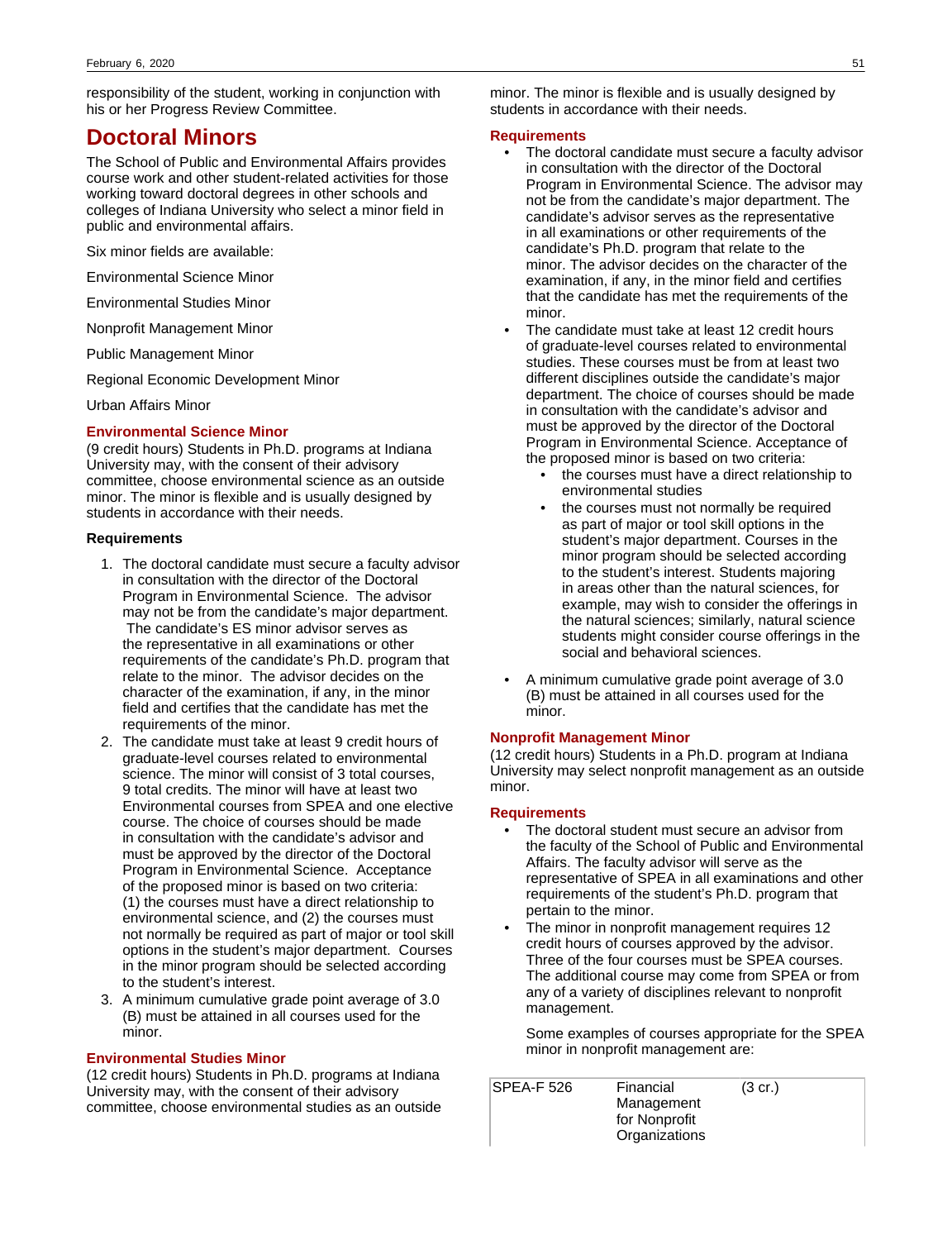| <b>SPEA-M 602</b> | Strategic<br>Management<br>of Public and<br>Nonprofit<br>Organizations | $(3 \text{ cr.})$ |
|-------------------|------------------------------------------------------------------------|-------------------|
| SPEA-M 672        | Public<br>Organization and<br>Management II                            | (3 cr.)           |
| SPEA-N 521        | The Nonprofit and<br><b>Voluntary Sector</b>                           | $(3 \text{ cr.})$ |
| <b>SPEA-N 522</b> | Human Resource<br>Management in<br>Nonprofit<br>Organizations          | $(3 \text{ cr.})$ |
| SPEA-N 523        | Civil Society and<br><b>Public Policy</b>                              | $(3 \text{ cr.})$ |
| <b>SPEA-N 524</b> | Civil Society in<br>Comparative<br>Perspective                         | $(3 \text{ cr.})$ |
| <b>SPEA-N 525</b> | Management<br>in the Nonprofit<br>Sector                               | $(3$ cr.)         |
| SPEA-N 558        | Fund<br>Development for<br>Nonprofits                                  | $(3 \text{ cr.})$ |
| <b>SPEA-N 720</b> | Research<br>and Theory<br>of Nonprofit<br>Management                   | $(3 \text{ cr.})$ |
| SPEA-P 562        | Public Program<br>Evaluation                                           | $(3 \text{ cr.})$ |
| SPEA-V 685        | Research Seminar (3 cr.)<br>in Management<br>(approved topics)         |                   |

- A minimum cumulative grade point average of 3.0 (B) must be attained in all courses used for the minor.
- Special requirement for 500-level courses. Students taking a 500-level course (and SPEA-M 602) are required to show that they have completed doctorallevel work in conjunction with the course in order to count the course for the minor. Students must alert the instructor to their doctoral status and request additional/alternative assignments. If the instructor is unwilling to do this, the student should select a different course in conjunction with the candidate's advisor.

### **Public Management Minor**

(12 credit hours) Students in doctoral programs at Indiana University may, with the consent of their advisory committee, select public management as an outside minor.

### **Requirements**

- The doctoral candidate must secure an advisor from the faculty of the School of Public and Environmental Affairs. The faculty advisor serves as the representative of SPEA in all examinations and other requirements of the student's Ph.D. program that pertain to the minor.
- The student must take at least 12 credit hours of SPEA graduate-level courses in public management.

The choice of courses must be approved by the advisor.

• A cumulative grade point average of at least 3.0 (B) must be maintained.

## **Regional Economic Development Minor**

(12 credit hours) The minor field in regional economic development involves study in the topics facing regional planners, developmental specialists, and researchers, and an introduction to the body of knowledge in regional development. The study of regional economic development broadens students' perspectives, and students may apply this knowledge to a research agenda that incorporates regional development questions. The student is expected to have studied both micro- and macroeconomics before beginning the minor program.

#### **Requirements**

- The director of the Institute for Development Strategies serves as the minor advisor. The advisor ensures that prerequisites have been met and certifies that the candidate has met the requirements of the minor. An examination may be required at the discretion of the advisor.
- The candidate must take at least 12 credit hours of approved courses, which must include two core courses and 6 credit hours of electives. The core curriculum consists of a topics course and a general methodology course. (If the required methodology course has been completed as a requirement for the student's major, an additional elective must be taken to fulfill the minor requirement.) The required topics course is SPEA-D 669 Economic Development, Globalization, and Entrepreneurship. This course is cross-listed as GEOG-G 817 Seminar in Regional Geography. The elective courses may come from a variety of disciplines and must be selected in consultation with and approved by the student's minor advisor.
- A cumulative grade point average of at least 3.0 (B) must be maintained.

### **Urban Affairs Minor**

(12 credit hours) Students in doctoral programs at Indiana University may, with the consent of their advisory committee, choose urban affairs as an outside minor. The minor is flexible and is designed by students and their advisors in accordance with students' needs.

#### **Requirements**

- After consulting the director of the Joint Ph.D. in Public Policy Program, the doctoral candidate must secure an advisor from the faculty of the School of Public and Environmental Affairs. This faculty advisor serves as the school's representative in all examinations or other minor program requirements of the candidate's Ph.D. program. The advisor determines the character of the minor examination (if any), participates in the candidate's oral examinations, and certifies that the candidate has met the requirements of the minor.
- The candidate must take at least 12 credit hours of graduate-level courses related to urban affairs. Courses should be selected from at least two departments outside that of the candidate's major. The selection of courses must be approved by the candidate's SPEA advisor.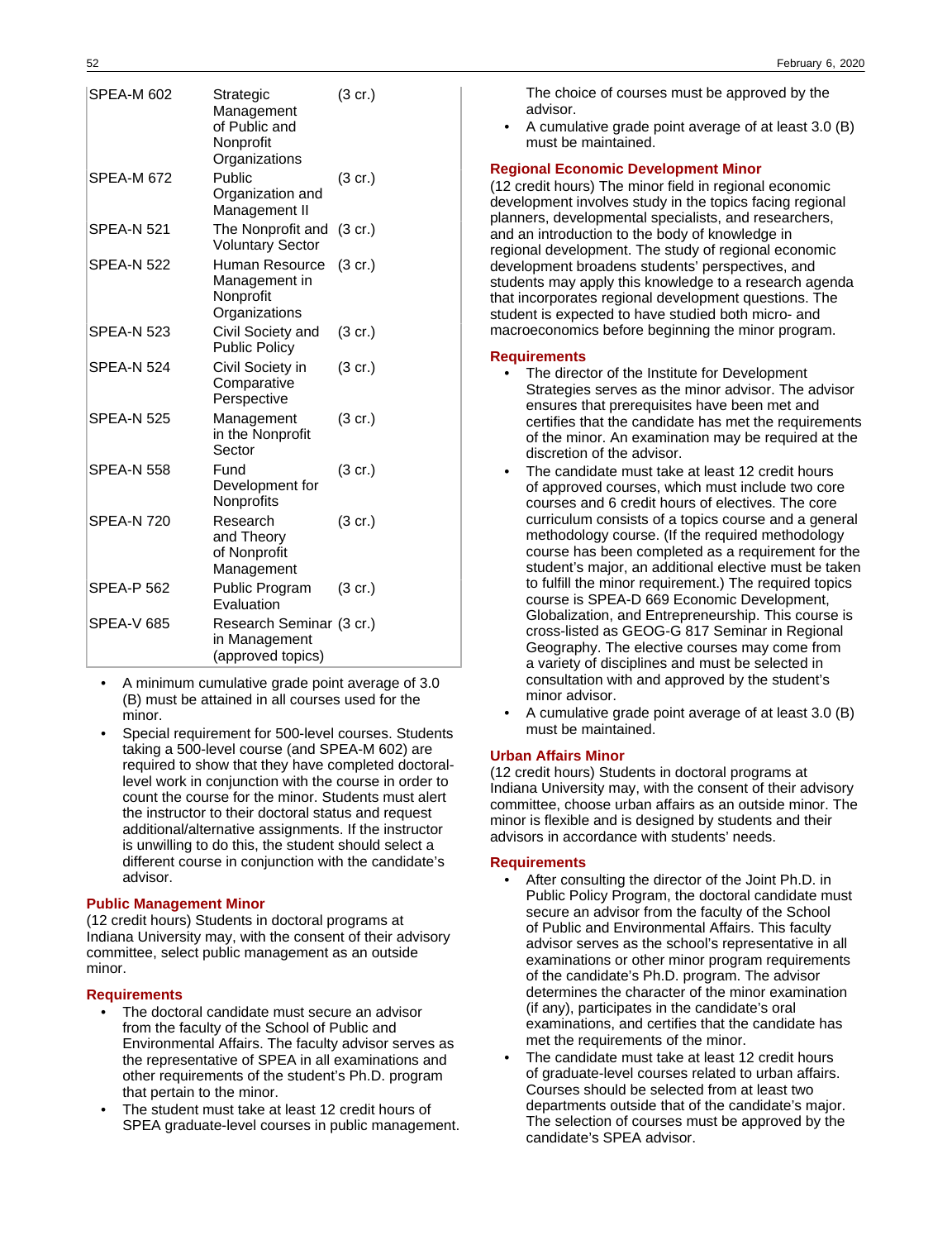• A cumulative grade point average of at least 3.0 (B) must be maintained.

# **Certificate Programs**

## **Admission**

The student must have a bachelor's degree from an accredited college or university to apply. For the Certificate in Hazardous Materials Management, applicants must have completed one year of general chemistry. For the Certificate in Social Entrepreneurship, applicants must be enrolled in the M.P.A. program in O'Neill or the M.B.A. program in the Kelley School of Business.

## **Application**

Application forms and literature may be obtained from the same O'Neill offices that offer material for the graduate degree programs.

Students should apply to the O'Neill admissions office on the Bloomington campus.

## **Application Deadlines Residential**

Application deadlines for the certificate programs are May 1 for the fall semester and November 1 for the spring semester.

### **Online**

Application deadlines for the certificate programs are April 1 for the summer semester, August 1 for the fall semester, and December 1 for the spring semester.

#### **Application Fee**

Students must pay a nonrefundable application fee.

#### **Program Restrictions**

- Students enrolled in a certificate program must complete it within 15 credit hours of approved O'Neill course work with a minimum cumulative GPA of 3.0 (B). Failure to do so results in automatic dismissal from the certificate program.
- Students who have completed more than three O'Neill courses are not eligible for admission to a certificate program.
- Transfer credit, course substitutions, or course waivers are not accepted for meeting the Public Management, Public Financial Management or Nonprofit Management certificate requirements. Students in the Hazardous Materials Management Certificate Program may utilize these options; however, they must first have the approval of their campus graduate program advisors.
- With the exception of the Certificate in Social Entrepreneurship, students admitted to a O'Neill graduate degree program are not eligible for admission to the certificate program or eligible for the awarding of a certificate.
- Admission to or successful completion of a certificate program does not guarantee subsequent admission to a O'Neill graduate degree program.
- Students enrolled in the certificate program who apply to O'Neill's graduate degree programs must meet all existing admission requirements.
- Students planning to request admission to a O'Neill graduate degree program after successfully completing a certificate program should refer to

the application procedure presented earlier in this bulletin.

#### **Certificates**

Six graduate certificates are offered on the Bloomington campus. Certificate programs are flexible and adaptable to the needs of either precareer or in-service students.

- Certificate in Hazardous Materials Management
- Certificate in Nonprofit Management
- Certificate in Public Budgeting and Financial Management
- Certificate in Public Management
- Certificate in Rural Arts Adminstration
- Certificate in Social Entrepreneurship

### **Certificate in Hazardous Materials Management**

The Certificate in Hazardous Materials Management is a 15 credit hour program of study. The program provides managers and technicians in concerned organizations and agencies, public and private, with training in the management of hazardous materials. The certificate program provides an information base that these managers and technicians can use to develop, implement, manage, and assess hazardous waste programs for local, state, and federal regulatory agencies. Graduate students in other disciplines can use the program to supplement their primary fields with course work in hazardous materials management, possibly using the certificate courses as part of a doctoral or master's minor.

#### **Required Courses (9 credit hours)**

| SPEA-E 520        | Environmental<br>Toxicology                | $(3 \text{ cr.})$ |
|-------------------|--------------------------------------------|-------------------|
| <b>SPEA-E 542</b> | Hazardous<br><b>Materials</b>              | $(3 \text{ cr.})$ |
| <b>SPEA-E 562</b> | Solid and<br>Hazardous Waste<br>Management | $(3 \text{ cr.})$ |

## **Electives (6 credit hours)**

Two of the following courses:

| <b>SPEA-E 510</b> | Hazardous<br>Materials<br>Regulation                   | (3 cr.)           |
|-------------------|--------------------------------------------------------|-------------------|
| <b>SPEA-E 515</b> | Fundamentals of<br>Air Pollution                       | $(3 \text{ cr.})$ |
| <b>SPEA-E 526</b> | Applied<br>Mathematics for<br>Environmental<br>Science | (3 cr.)           |
| <b>SPEA-E 536</b> | Environmental<br>Chemistry                             | $(3 \text{ cr.})$ |
| <b>SPEA-E 552</b> | Environmental<br>Engineering                           | (3 cr.)           |
| <b>SPEA-E 553</b> | Creation and<br>Solution of<br>Environmental<br>Models | $(3 \text{ cr.})$ |
| <b>SPEA-E 554</b> | Groundwater Flow (3 cr.)<br>Modeling                   |                   |
| <b>SPEA-E 556</b> | Limnology                                              | (4 cr.)           |
|                   |                                                        |                   |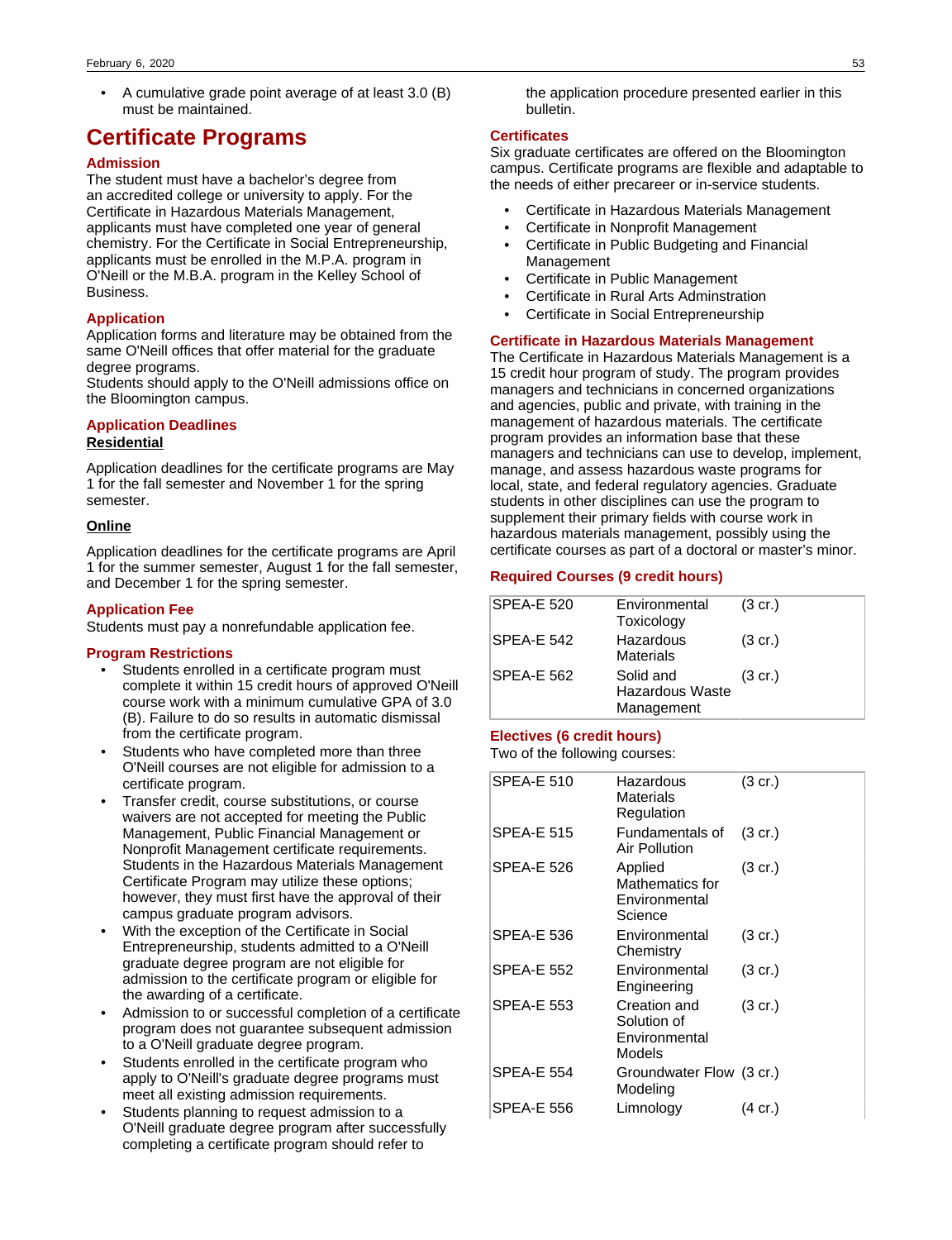| <b>SPEA-E 560</b> | Environmental<br>Risk Analysis                           | $(3 \text{ cr.})$ |
|-------------------|----------------------------------------------------------|-------------------|
| SPEA-H433         | Industrial Hygiene (3 cr.)<br>and Radiological<br>Health |                   |
| GEOL-G 430        | Principles of<br>Hydrology                               | $(3 \text{ cr.})$ |
| GEOL-G 451        | Principles of<br>Hydrogeology                            | $(3 \text{ cr.})$ |
| <b>GEOL-G 551</b> | Advanced<br>Hydrogeology                                 | $(3 \text{ cr.})$ |
| <b>GEOL-G 585</b> | Environmental<br>Geochemistry                            | (3 cr.)           |

Or other specialty courses with the approval of the graduate program advisor.

## **Certificate in Nonprofit Management**

The Certificate in Nonprofit Management is a 15 credit hour program of study. The certificate is designed to serve the needs of individuals who would like exposure to the nonprofit sector and nonprofit management skills but who do not wish or need to pursue a degree in nonprofit management. The certificate complements other courses of study or career experience in such areas as social work, library science, public health, or business. Students pursuing a nonprofit management certificate gain an understanding of how to work in and with nonprofit organizations.

## **Required Courses (9 credit hours)**

| <b>SPEA-F 526</b> | Financial<br>Management<br>for Nonprofit<br>Organizations             | $(3 \text{ cr.})$ |
|-------------------|-----------------------------------------------------------------------|-------------------|
| <b>SPEA-N 522</b> | Human Resource (3 cr.)<br>Management<br>in Nonprofit<br>Organizations |                   |
| <b>SPEA-N 525</b> | Management<br>in the Nonprofit<br>Sector                              | $(3 \text{ cr.})$ |

### **Electives (6 credit hours)**

Two additional SPEA graduate courses are selected with the approval of the student's advisor. A sampling of current course titles includes:

- SPEA-M 602 Strategic Management of Public and Nonprofit Organizations (3 cr.)
- SPEA-N 521 Nonprofit and Voluntary Sector (3 cr.)
- SPEA-N 523 Civil Society and Public Policy (3 cr.)
- SPEA-N 557 Proposal Development and Grant Management (3 cr.)
- SPEA-N 558 Fund Development for Nonprofit Organizations (3 cr.)

## **Certificate in Public Budgeting and Financial Management**

The Certificate in Public Budgeting and Financial Management is a 15 credit hour program for those seeking graduate training in the fundamentals of budgeting and finance for government and nonprofit organizations. It is designed for pre-career students, including graduate students in other disciplines who seek to additional

capacity-building in their educational program, and for inservice professionals who seek additional expertise in their work or who plan to change their professional roles. The program is for those who wish to acquire additional knowledge and skills in public financial management and control, governmental or nonprofit accounting, and public expenditure planning, management, and control. This certificate is also available to students in the online SPEA Connect Program.

## **Required Courses (9 credit hours)**

| <b>SPEA-F 542</b> | Governmental<br>Financial<br>Accounting and<br>Reporting  | $(3 \text{ cr.})$ |
|-------------------|-----------------------------------------------------------|-------------------|
| or                |                                                           |                   |
| <b>SPEA-F 526</b> | Financial<br>Management<br>for Nonprofit<br>Organizations | $(3 \text{ cr.})$ |
| SPEA-F 560        | <b>Public Finance</b><br>and Budgeting                    | $(3 \text{ cr.})$ |
| <b>SPFA-V 517</b> | Public<br>Management<br>Economics                         | $(3 \text{ cr.})$ |

## **Electives (6 credit hours)**

Select two from the following courses:

| <b>SPEA-F 609</b> | Seminar in<br><b>Revenue Theory</b><br>and Administration | $(3 \text{ cr.})$ |
|-------------------|-----------------------------------------------------------|-------------------|
| SPEA-F 610        | Government<br>Budget and<br>Program Analysis              | $(3 \text{ cr.})$ |
| <b>SPEA-F 667</b> | Seminar in Public (3 cr.)<br>Capital and Debt<br>Theorv   |                   |

### **Certificate in Public Management**

The Certificate in Public Management Program is a 15 credit hour program of study in public management. The certificate program is flexible enough to be adapted to the needs of precareer and in-service individuals. Graduate students in other disciplines can use the program to supplement their primary fields with course work in public management, possibly using the certificate courses as part or all of a doctoral or master's degree minor. Career employees of public and private sector agencies seeking courses in public management, and especially those changing from professional or technical roles to managerial roles, find the certificate program beneficial. This certificate is also available to students in the online SPEA Connect Program.

## **Required Courses (9 credit hours)**

| <b>SPEA-F 560</b> | <b>Public Finance</b><br>and Budgeting         | $(3 \text{ cr.})$ |
|-------------------|------------------------------------------------|-------------------|
| <b>SPEA-M 561</b> | <b>Public Human</b><br>Resources<br>Management | $(3 \text{ cr.})$ |
| SPEA-V 502        | Public<br>Management                           | $(3 \text{ cr.})$ |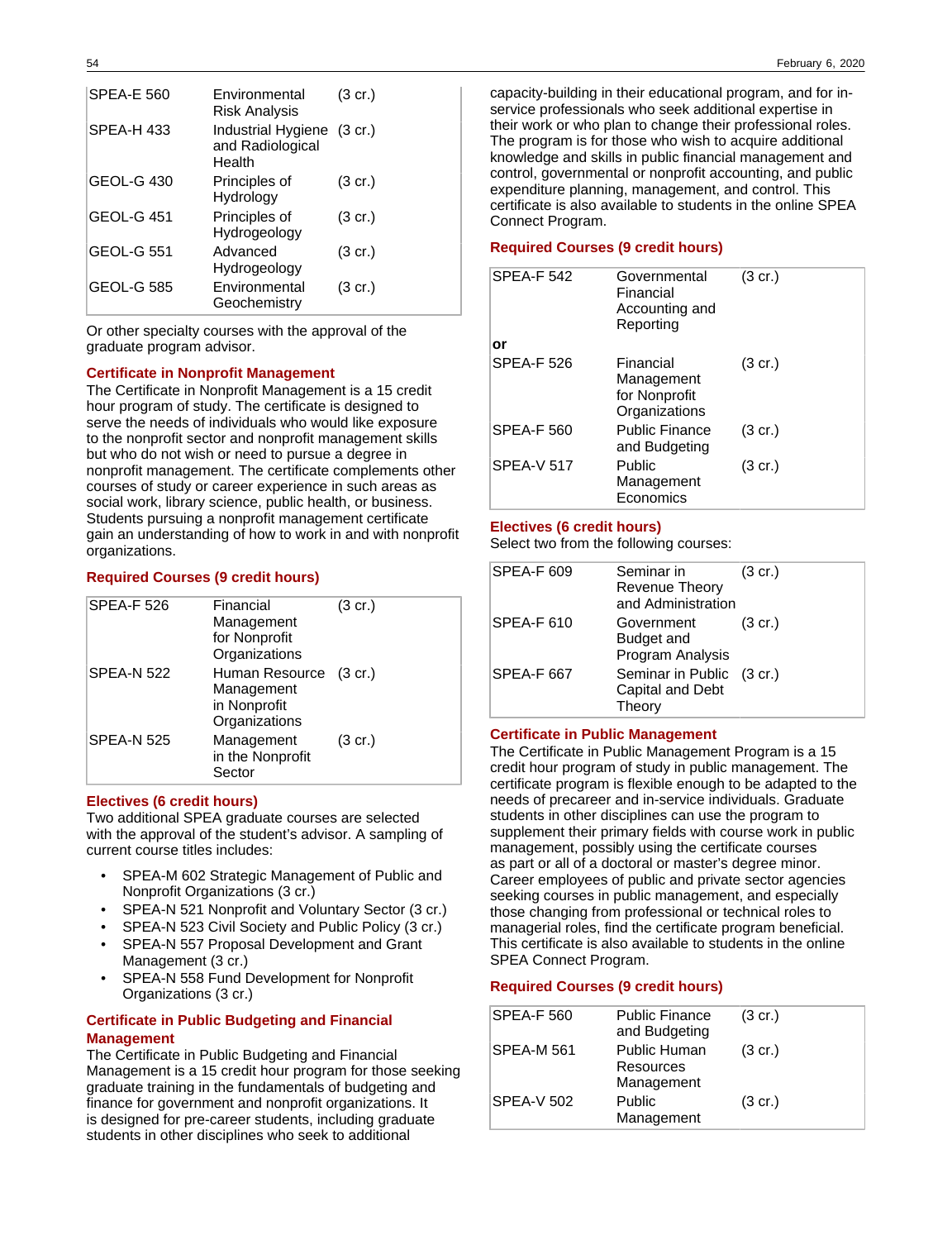## **Electives (6 credit hours)**

Two additional SPEA graduate public affairs courses approved by the program director.

Note: Students interested in continuing on for the Master of Public Affairs degree should consider electing the two elective courses from the M.P.A. core; one of the courses recommended is V 506 Statistical Analysis for Effective Decision Making.

## **Certificate in Social Entrepreneurship**

The Certificate in Social Entrepreneurship is an 18 credit hour program of study. The certificate is a cooperative program between the School of Public and Environmental Affairs and the Kelley School of Business and is available only for students enrolled in the M.P.A. or M.B.A. programs. The Social Entrepreneurship Certificate prepares students for innovatively approaching public needs with a combination of entrepreneurial practices and social purposes— through the for-profit, nonprofit, and governmental sectors.

## **Required Courses (6 credit hours)**

| <b>SPEA-V 559</b> | Principles and (3 cr.)<br><b>Practices of Social</b><br>Entrepreneurship |                     |
|-------------------|--------------------------------------------------------------------------|---------------------|
| <b>BUS-W 508</b>  | Social<br>Entrepreneurship                                               | $(1.5 \text{ cr.})$ |
| <b>BUS-W 510</b>  | Sustainability and (1.5 cr.)<br><b>Green Business</b>                    |                     |

## **Electives (9 - 12 credit hours)**

Nine credit hours required from list below, or other courses, as approved by directors of the certificate program. At least 3 credit hours must be taken at school other than one in which student is enrolled

| AADM-Y 511        | Performing<br>Arts Center<br>Management                   | $(3 \text{ cr.})$ |
|-------------------|-----------------------------------------------------------|-------------------|
| AADM-Y 525        | Museum<br>Management                                      | $(3 \text{ cr.})$ |
| <b>AADM-Y 530</b> | Audience<br>Development and<br>Marketing the Arts         | $(3 \text{ cr.})$ |
| AADM-Y 535        | Arts Administration (3 cr.)<br>and the Cultural<br>Sector |                   |
| <b>SPEA-F 510</b> | Government<br>Regulation in<br><b>Market Economics</b>    | $(3 \text{ cr.})$ |
| <b>SPEA-F 526</b> | Financial<br>Management<br>for Nonprofit<br>Organizations | $(3 \text{ cr.})$ |
| <b>SPEA-F 542</b> | Government<br>Financial<br>Accounting and<br>Reporting    | $(3 \text{ cr.})$ |
| <b>SPEA-F 560</b> | <b>Public Finance</b><br>and Budgeting                    | (3 cr.)           |
| <b>SPEA-I 516</b> | Public<br>Management<br>Information<br>Systems            | (3 cr.)           |

| SPEA-I 519        | Database<br>Management<br>Systems                                      | (3 cr.)             |
|-------------------|------------------------------------------------------------------------|---------------------|
| SPEA-L 568        | Management of<br><b>Local Government</b><br>Services                   | (3 cr.)             |
| SPEA-L 622        | Local Economic<br>Development                                          | $(3 \text{ cr.})$   |
| SPEA-M 504        | Public<br>Organizations                                                | (3 cr.)             |
| SPEA-M 547        | Negotiation and<br><b>Dispute Resolution</b><br>for Public Affairs     | (3 cr.)             |
| SPEA-M 561        | Public Human<br>Resources<br>Management                                | (3 cr.)             |
| <b>SPEA-M 602</b> | Strategic<br>Management<br>of Public and<br>Nonprofit<br>Organizations | $(3 \text{ cr.})$   |
| SPEA-N 521        | The Nonprofit and<br><b>Voluntary Sector</b>                           | $(3 \text{ cr.})$   |
| SPEA-N 522        | Human Resource<br>Management<br>in Nonprofit<br>Organizations          | $(3 \text{ cr.})$   |
| <b>SPEA-N 525</b> | Management<br>in the Nonprofit<br>Sector                               | (3 cr.)             |
| <b>SPEA-N 544</b> | Marketing<br>for Nonprofit<br>Organizations                            | (3 cr.)             |
| SPEA-N 558        | Fund<br>Development for<br>Nonprofits                                  | (3 cr.)             |
| <b>SPEA-P 539</b> | Management<br>Science for Public<br><b>Affairs</b>                     | $(3 \text{ cr.})$   |
| <b>SPEA-P 541</b> | <b>Benefit Cost</b><br>Analysis                                        | (3 cr.)             |
| <b>SPEA-P 562</b> | Public Program<br>Evaluation                                           | (3 cr.)             |
| <b>SPEA-V 502</b> | Public<br>Management                                                   | $(3 \text{ cr.})$   |
| <b>BUS-F 509</b>  | Financial Analysis<br>for Corporate<br>Decisions                       | $(1.5 \text{ cr.})$ |
| <b>BUS-F 517</b>  | Venture<br>Capital and<br>Entrepreneurial<br>Finance                   | $(1.5 \text{ cr.})$ |
| <b>BUS-J 501</b>  | Developing<br>Strategic<br>Capabilities                                | $(1.5 \text{ cr.})$ |
| <b>BUS-M 511</b>  | Marketing<br>Performance<br>and Productivity<br>Analysis               | $(1.5 \text{ cr.})$ |
| <b>BUS-M 512</b>  | Marketing Strategy (1.5 cr.)<br>(with M511, 4.5<br>cr.)                |                     |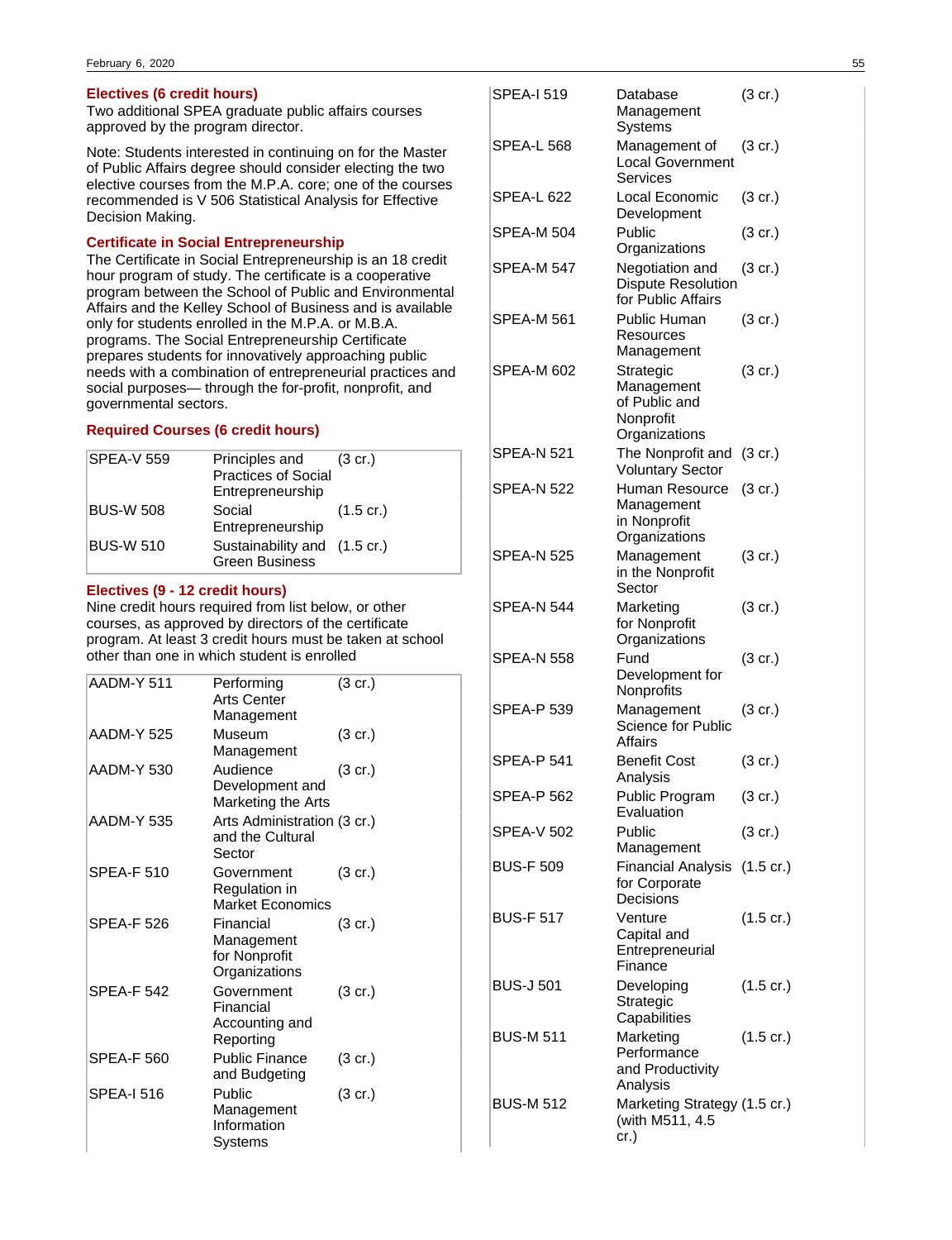| <b>BUS-M 521</b> | Implementation<br>of Marketing<br><b>Strategies</b>                     | $(1.5 \text{ cr.})$ |
|------------------|-------------------------------------------------------------------------|---------------------|
| <b>BUS-P 510</b> | Service<br>Operations                                                   | $(1.5 \text{ cr.})$ |
| <b>BUS-P 552</b> | Project<br>Management                                                   | $(1.5 \text{ cr.})$ |
| <b>BUS-P 561</b> | Supply Chain<br>Management and<br>Technologies                          | $(1.5 \text{ cr.})$ |
| <b>BUS-S 509</b> | Information<br>Systems<br>in Modern<br>Organizations                    | $(1.5 \text{ cr.})$ |
| <b>BUS-S 510</b> | Managing the<br>Net-Enabled<br>Organization                             | $(1.5 \text{ cr.})$ |
| <b>BUS-S 520</b> | Managing and<br>Designing Data<br><b>Base Systems</b>                   | $(1.5 \text{ cr.})$ |
| <b>BUS-W 503</b> | Creativity and<br>Innovation:<br><b>Generating New</b><br>Venture Ideas | $(1.5 \text{ cr.})$ |
| <b>BUS-W 504</b> | <b>New Venture</b><br><b>Business Planning</b>                          | $(1.5 \text{ cr.})$ |
| <b>BUS-W 506</b> | Entrepreneurship<br>Leadership and<br>Practice                          | $(1.5 \text{ cr.})$ |
| <b>BUS-W 511</b> | Venture Strategy                                                        | $(1.5 \text{ cr.})$ |
| <b>BUS-W 516</b> | Organizational<br>Development<br>and Change: The<br>Change Agent        | $(1.5 \text{ cr.})$ |
| <b>BUS-W 532</b> | Organization<br>Design<br>Alternatives                                  | $(1.5 \text{ cr.})$ |
| <b>BUS-W 574</b> | Corporate<br>Entrepreneurship<br>and Innovation                         | $(1.5 \text{ cr.})$ |

**Social Entrepreneurship Internship (0-3 credit hours)**

An internship practicum is also required that can be satisfied by SPEA-V 585 Practicum in Public Affairs (0-3) credit hours, BUS-X 523 and BUS-X 524 Enterprise Experience I and II, or approved experiential credit. The internship consists of:

- A two-month project development period the semester before the internship.
- A three-month full-time (40 hour per week) internship on site at the host organization, agency, or business to execute the project.
- A final evaluation of the project, related to social entrepreneurial approaches.

## **Certificate in Rural Arts Adminstration**

The Certificate in Rural Arts Administration is an 15 credit hour program of study. The Rural Arts Administration Certificate prepares students to manage and lead an arts organization in a rural setting, and an understanding of the specific challenges that come with rural arts development in the contemporary era. They will also be familiar with the changing economic and social environment of the rural

56 February 6, 2020

Midwest, and the key public policy issues affecting rural development, and the arts

#### **Required Courses (9 credit hours)**

| AADM-Y 502        | Organizational<br>Behavior and the<br>Arts                | $(3 \text{ cr.})$ |
|-------------------|-----------------------------------------------------------|-------------------|
| AADM-Y 551        | Cultural Planning (3 cr.)<br>and Community<br>Development |                   |
| <b>AADM-Y 750</b> | Internship in Arts (3 cr.)<br>Administration              |                   |

#### **Electives (6 credit hours)**

Choose any two courses from the following:

| AADM-Y 500        | Topics in Arts<br>Administration                                          | (3 cr.)           |
|-------------------|---------------------------------------------------------------------------|-------------------|
| AADM-Y 504        | Arts Organizations (3 cr.)<br>in the Public and<br><b>Private Sectors</b> |                   |
| AADM-Y 505        | Programming the<br>Performing Arts                                        | $(3 \text{ cr.})$ |
| AADM-Y 506        | Curating for<br>Museums and<br>Galleries                                  | (3 cr.)           |
| AADM-Y 508        | Performing Arts<br>Organization<br>Management                             | $(3 \text{ cr.})$ |
| AADM-Y 511        | Performing<br><b>Arts Center</b><br>Management                            | $(3 \text{ cr.})$ |
| AADM-Y 515        | Performing<br>Arts Center<br>Management                                   | (3 cr.)           |
| AADM-Y 525        | Museum<br>Management                                                      | $(3 \text{ cr.})$ |
| AADM-Y 530        | Audience<br>Development and<br>Marketing the Arts                         | $(3 \text{ cr.})$ |
| <b>AADM-Y 550</b> | <b>Practicum in Arts</b><br>Administration                                | (3 cr.)           |
| AADM-Y 558        | Fund<br>Development<br>for Nonprofit<br>Organizations                     | $(3 \text{ cr.})$ |
| AADM-Y 559        | Public Policy and (3 cr.)<br>the Arts                                     |                   |
| AADM-Y 562        | Legal Issues in the (3 cr.)<br>Arts                                       |                   |

## **Executive Education Program**

The Executive Education Program is one of the most prestigious leadership programs in the nation. Offered through the O'Neill School of Public and Environmental Affairs, the Executive Education Program works with the government, nonprofit agencies, and the private sector to prepare leaders and managers to meet today's challenges and anticipate tomorrow's opportunities.

The Executive Education Program offers graduate level programs for the United States Navy and nonprofit organizations. Graduate programs include the Master of Public Affairs (M.P.A.), the Public Management Certificate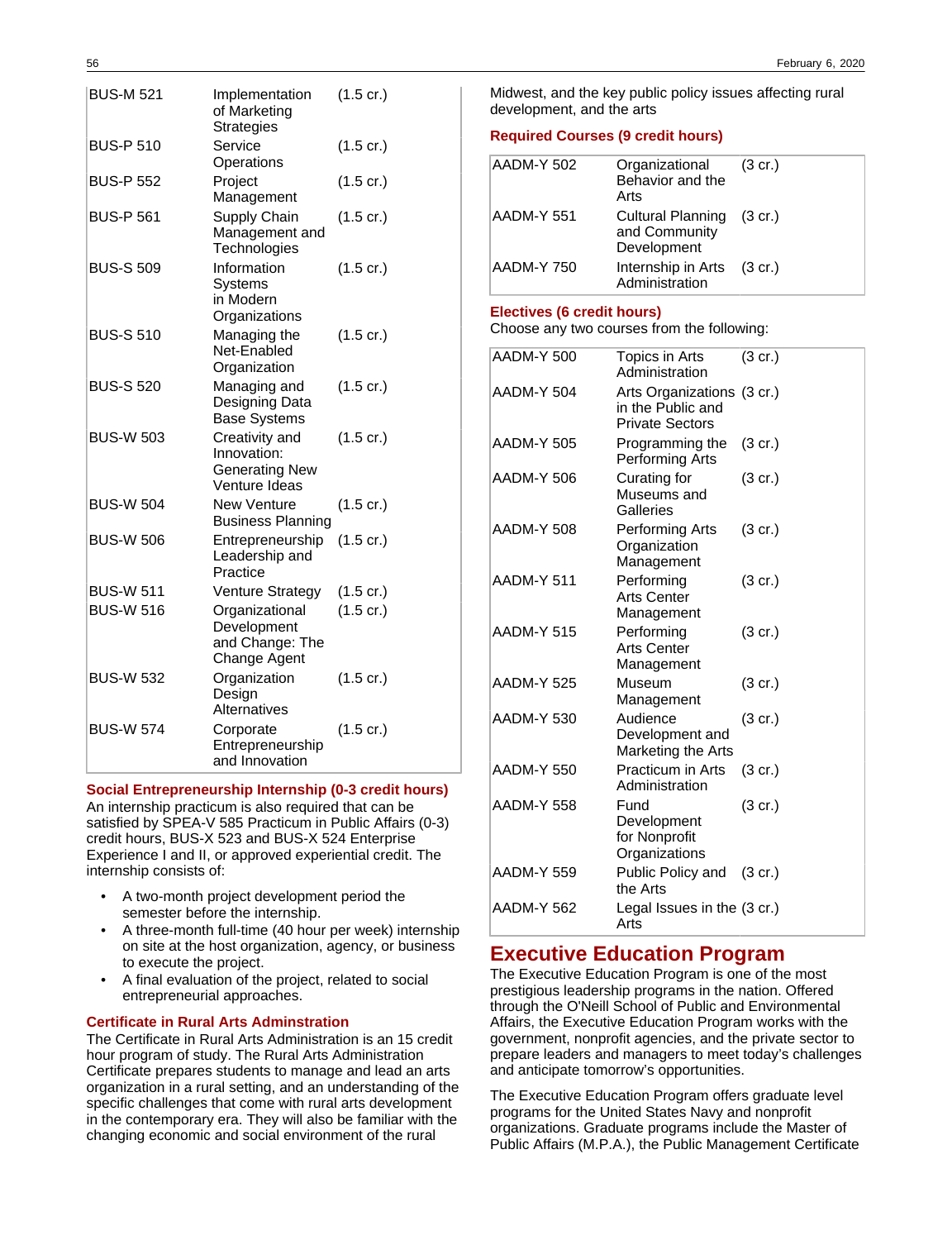(P.M.C.), and the Nonprofit Management Certificate (N.P.M.C.).

In 1985, the Executive Education Program formed a partnership with the American Association of State Highway and Transportation Officials (AASHTO), the leading transportation organization in the United States. Together they created two institutes to challenge and educate transportation leaders, the National Transportation Leadership Institute and the Advanced Leadership Institute, two of the most influential leadership development programs for transportation officials.

In partnership with the Indiana Hospital Association (IHA), the Executive Education Program created a 10 course management curriculum leading to a Certificate in Healthcare Management. Through the IHA Management Institute, managers are equipped with the knowledge, skills, and abilities to help them lead their organizations in a rapidly changing environment. Another partnership is with the Indiana Association of Cities and Towns (IACT). The Executive Education Program was engaged by IACT to develop and deliver professional development programs just for mayors from 2008–2011.

O'Neill's Executive Education Program also offers customized leadership and management programs for local, regional, national, and international clients.

# **Centers & Institutes**

- The Institute for Development Strategies
- **IU Public Policy Institute**
- IU Center for Urban Policy and the Environment
- IU Center for Criminal Justice Research
- The Transportation Research Center

## **The Institute for Development Strategies**

[The Institute for Development Strategies](http://www.indiana.edu/~idsspea/), co-sponsored by the School of Public and Environmental Affairs, Office of Research, and the University Graduate School, is a university-wide research program linking faculty resources from various departments and campuses and integrating them with external projects and research being undertaken elsewhere in this country and in other countries. The Institute examines research-related problems in the field of entrepreneurship and economic development at local, national, and international levels. It focuses on strategies for entrepreneurship and economic development and conducts research on the causes and consequences of globalization. Additional information can be found at [https://spea.indiana.edu/institute](https://spea.indiana.edu/institute-development-strategies/home.html#https://spea.indiana.edu/institute-development-strategies/home.html)[development-strategies/home.html](https://spea.indiana.edu/institute-development-strategies/home.html#https://spea.indiana.edu/institute-development-strategies/home.html)

## **IU Public Policy Institute**

The IU Public Policy Institute is a collaborative, multidisciplinary research institute within the Indiana University O'Neill School of Public and Environmental Affairs. The Institute serves as an umbrella organization for research centers affiliated with O'Neill SPEA, including the Center for Urban Policy and the Environment and the Center for Criminal Justice Research. The Institute also supports the .

Additional information about the IU Public Policy Institute, the Center for Urban Policy and the Environment, and

the Center for Criminal Justice Research, can be found at [www.policyinstitute.iu.edu/.](http://www.policyinstitute.iu.edu/)

IU Public Policy Institute Breanca Merritt, Director 334 N. Senate Ave., Suite 300 Indianapolis, IN 46204-1708 (317) 261-3010 (317) 261-3050 (fax)

## **IU Center for Urban Policy and the Environment**

The IU Center for Urban Policy and the Environment is devoted to supporting economic success for Indiana and a high quality of life for all Hoosiers. An applied research organization, CUPE was created by the Indiana University O'Neill School of Public and Environmental Affairs in 1992. The Center works in partnership with community leaders, business and civic organizations, nonprofits, and government. CUPE's work is focused on urban policy, intergovernmental cooperation, community and economic development, housing, environmental issues, and fiscal affairs research essential to developing strategies to strengthen Indiana's economy and quality of life.

## [IU Public Policy Institute](http://www.policyinstitute.iu.edu/)

Tom Guevara, Director 334 N. Senate Ave., Suite 300 Indianapolis, IN 46204-1708 (317) 261-3039 (317) 261-3050 (fax)

## **IU Center for Criminal Justice Research**

The IU Center for Criminal Justice Research works with public safety agencies and social services organizations to provide impartial applied research on criminal justice and public safety issues. CCJR provides analysis, evaluation, and assistance to criminal justice agencies; and community information and education on public safety questions. Created in 2008 by the Indiana University O'Neill School of Public and Environmental Affairs, CCJR faculty and staff have worked with O'Neill SPEA and the Center for Urban Policy and the Environment on criminal justice and public safety research projects dating back to 1992. Some of the issues CCJR addresses include crime prevention, violent crime, criminal justice systems, policing, traffic safety, and youth.

Additional information about the IU Public Policy Institute, the Center for Urban Policy and the Environment, the Center for Health Policy, and the Center for Criminal Justice Research, can be found at

## [IU Public Policy Institute](http://www.policyinstitute.iu.edu/)

334 N. Senate Ave., Suite 300 Indianapolis, IN 46204-1708 (317) 261-3000 (317) 261-3050 (fax)

## **The Transportation Research Center**

The [Transportation Research Center](http://www.spea.indiana.edu/trc) was established in 1972 as the Institute for Research in Public Safety. Its purpose is to coordinate and facilitate SPEA's research objectives in transportation and related areas, including transportation safety, risk analysis and security, regulatory policy, energy, and the environment. Work in automobile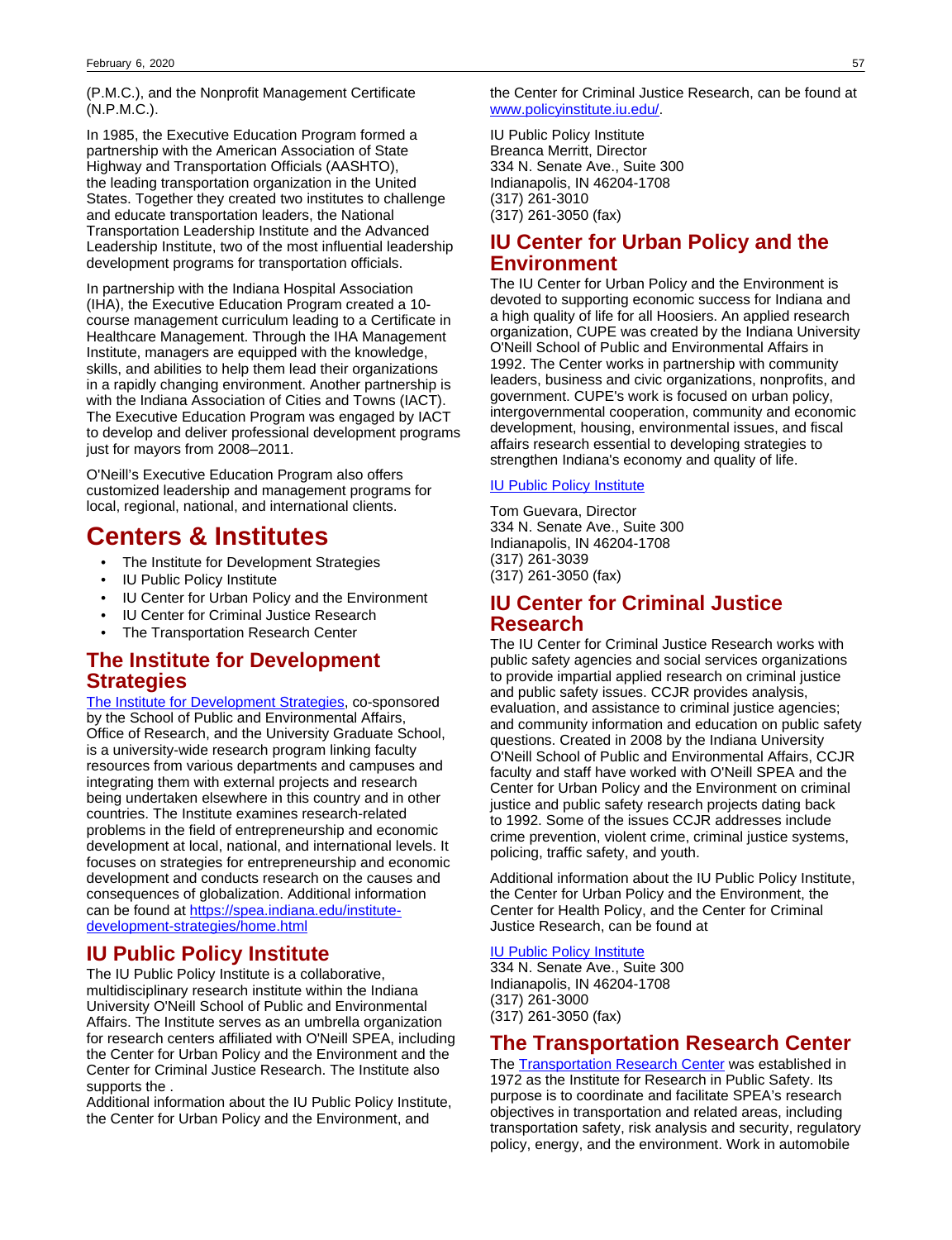safety focuses on crash investigation, occupant injury, and how these are mitigated with both active and passive safety systems. The center uses a staff of professional researchers, faculty, and graduate students in performing projects for government agencies and the private sector.

# **Student Organizations & Services**

#### **Organizations**

O''Neill SPEA Alumni Association

### **Services**

Business–SPEA Information Commons

Career Development Office

#### **Honor Societies**

Alpha Phi Sigma

Pi Alpha Alpha

## **O'Neill Alumni Association**

O'Neill has a strong commitment to its alumni and considers them among our most valued resources. The O'Neill Office of Alumni Relations strives to maintain lifelong connections with our network of over 32,000 alumni. When O'Neill graduates join the Indiana University Alumni Association, they automatically become members of the O'Neill Alumni Association. The mission of the O'Neill Alumni Association is to inspire and cultivate dynamic interactions among alumni, the school, and current students for the betterment of O'Neill and the professions it serves. Some activities of the Association include the Capitol Hill Colloquium, annual social gatherings in Indianapolis, Denver, Chicago and Washington D.C., and networking and educational opportunities for O'Neill alumni- nationally and globally. The association is also a sponsor of the O'Neill Magazine, our e-newsletter, and manages an endowed scholarship that is awarded annually to O'Neill undergraduate and graduate students. The O'Neill Alumni Association is governed by an elected board of directors comprised of O'Neill Alumni who represent diverse academic and geographic backgrounds. For more information, please visit [https://oneill.indiana.edu/career-services/alumni/](https://oneill.indiana.edu/career-services/alumni/index.html) [index.html](https://oneill.indiana.edu/career-services/alumni/index.html).

## **Alpha Phi Sigma**

Alpha Phi Sigma is the national criminal justice honor society. The society recognizes scholastic excellence by students in the field of criminal justice. It was founded in 1942 and was admitted to the Association of College Honor Societies in 1980. Membership of graduate students is limited to those who have a bachelor's degree in criminal justice or who are currently doing graduate work in this field. A minimum grade point average of 3.4 is required of graduate students seeking membership in Alpha Phi Sigma.

## **Pi Alpha Alpha**

Pi Alpha Alpha is the national honor society for schools of public affairs and administration. The society acknowledges outstanding scholarship and contributions to these fields. It was founded in 1972 by the Network of Schools of Public Policy, Affairs, and Administration and the National Association of Schools

of Public Affairs and Administration (NASPAA) to honor those whose performance in public affairs has been distinguished. Indiana's is a charter chapter of Pi Alpha Alpha. Membership in Pi Alpha Alpha is comparable to membership in Phi Beta Kappa for liberal arts graduates. A person evaluating credentials in the various fields of public service should recognize the professional quality such a membership represents.

O'Neill graduate students can qualify for membership by being in the top 20 percent of their M.P.A. or M.S.E.S. class, with a minimum overall grade point average of 3.5, a 3.7 in at least 50 percent of all required courses, and by having completed 50 percent of the required course work (i.e., 24 to 30 credit hours).

Any doctoral student who has successfully passed the qualifying examination is eligible. Alumni are eligible if they meet all the requirements of student membership but graduate before induction by the Indiana chapter.

Any full-time faculty member of a NASPAA-member institution that offers course work in a public affairs or administration degree program and at which a Pi Alpha Alpha chapter is located is eligible for membership. Honorary membership is available to any person who has achieved distinction in public administration and who has the qualities that Pi Alpha Alpha fosters.

## **Career Education and Professional Advancement Office**

O'Neill's Career Education and Professional Advancement Office delivers a wide range of career/professional development programs and services for graduate students. Experienced Career Advisors meet individually with students as they begin their respective first semesters to plot their career timelines and orient them to the multiple career resources and services available to them.

- Individual career advising
- Self-assessment tools, such as the MBTI and **StrengthsQuest**
- Workshops and employer information sessions
- Critiquing of resumes, cover letters, and related application materials
- Assist with the formulation of internship and jobsearch strategies
- Training in career/industry research and interviewing
- Networking with professionals, including O'Neill Alumni/ae and employers
- Individual strategies for making on- and off-campus recruiting opportunities work effectively
- Access to O'Neill Careers, our internship/job database specifically designed to serves O'Neill SPEA students
- Quiet interview rooms available for Skype and phone interviews with employers
- An extensive collection of web-based career/ internship resources that covers opportunities in each area of academic concentration at O'Neill

The Employer Relations team continually cultivates strong recruiting relationships with key employers representing the Public, Nonprofit, and Private sectors of the U.S. and global economies. Many of these employers include O'Neill Alumni/ae who actively participate in signature recruiting and networking events, both on-and off-campus.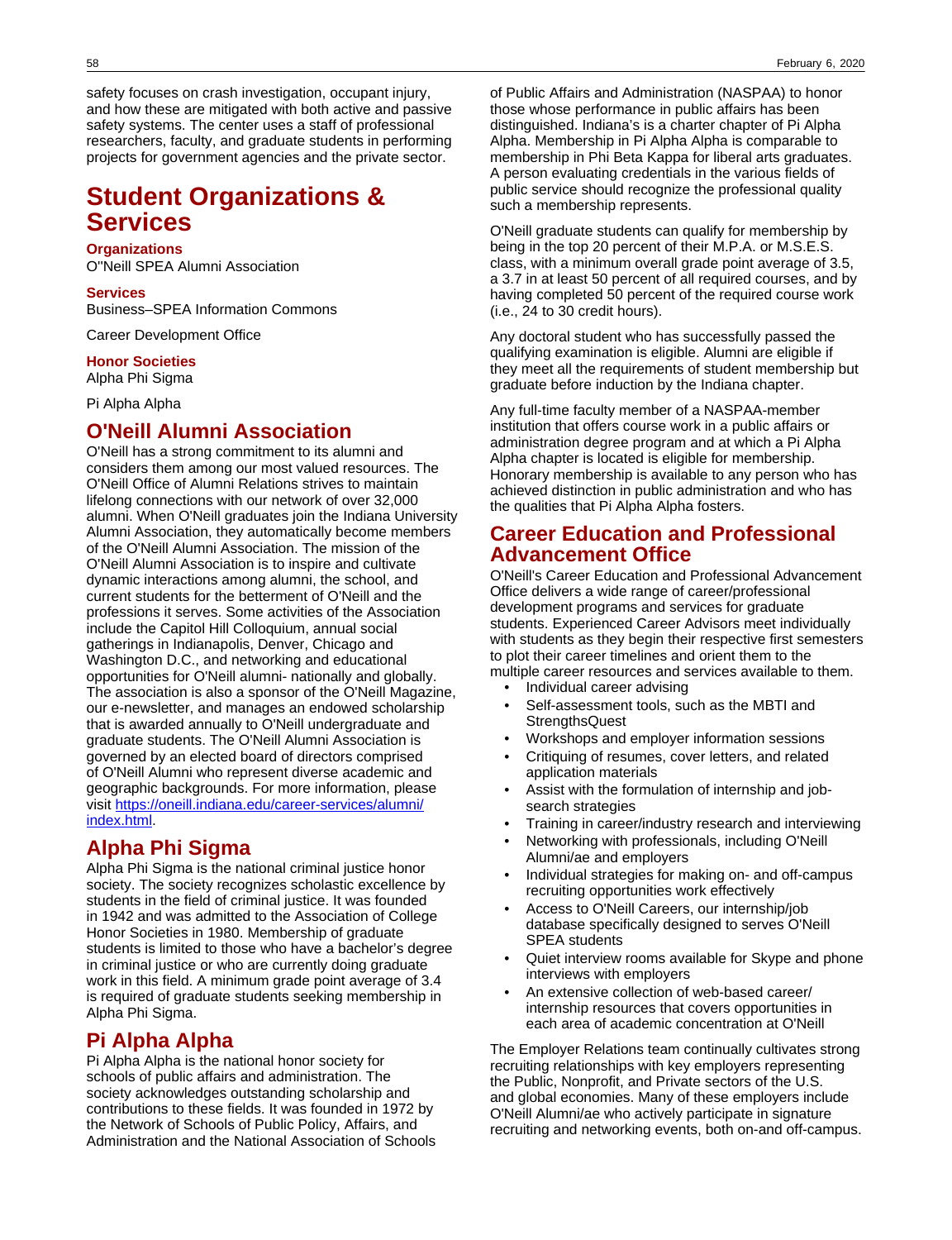Our annual Career Networking and Exploration Trips (CNETs) to Washington DC, Chicago, and Indianapolis attract hundreds of alumni and employer representatives, all of which have a vested interest in connecting with current students. Each fall the Career Education and Professional Advancement Office stages its annual Career Expo to bring employers and SPEA students together to share internship and job opportunities. Add to these our numerous on-campus career and internship information sessions with alumni and recruiters – the Career Education and Professional Advancement Office and O'Neill SPEA community serves as an important conduit to your post-O'Neill SPEA career direction.

[O'Neill SPEA Career Education and Professional](https://oneill.indiana.edu/career-services/index.html) [Advancement Office](https://oneill.indiana.edu/career-services/index.html) SPEA 200 812.855.9639

[careerhb@indiana.edu](mailto: careerhb@indiana.edu)

## **Business–SPEA Information Commons**

The Business-SPEA Information Commons (IC) is part of the IU Libraries system in Bloomington. It provides collections, services, and facilities to support the teaching, learning, and research of the Kelley School of Business and the O'Neill School of Public and Environmental Affairs. The IC provides access to an extensive collection of print and digital resources. Detailed information about the Business-SPEA IC can be found at its [website](https://libraries.indiana.edu/bsic#https://libraries.indiana.edu/bsic).

# **Academic Policies & Procedures**

The following academic regulations of the O'Neill School of Public and Environmental Affairs are applicable to all graduate programs. Additional campus-specific policies may also apply.

## **Confidentiality of Student Records**

In accordance with Indiana University regulations, student records are confidential and are available to other persons only under specific conditions as outlined in university regulations.

#### **Student Rights**

Rights of students are included in a handbook available on each campus. Due process is followed in the event of disciplinary or other actions.

## **Student Responsibility**

Students are responsible for planning their own academic programs and for meeting the requirements for their degree or certificate programs. Faculty and academic advisors may assist students in meeting their responsibilities.

## **Applicability of Degree and Certificate Requirements**

Students may choose to complete either the specific degree and certificate requirements published in the appropriate bulletin at the time of entry into the university or those in the bulletin current at the time of graduation.

## **Residency Requirements—Master's and Certificate Programs**

The campus at which a student completes the majority of required course work will certify and award the degree or certificate, provided the campus is authorized to grant that degree or certificate. The student must have been admitted by the O'Neill SPEA campus awarding the degree or certificate.

## **Residency Requirements—Doctoral Programs**

Students must obtain prior approval from the O'Neill SPEA director of their specific doctoral program for any courses they propose to take at another Indiana University campus. The director of the Ph.D. program follows the policies of the University Graduate School relating to work done at Indiana University campuses other than Bloomington.

#### **Academic Standing**

Students are considered to be in good standing during any semester in which their academic grade point average is at least 3.0 (B) for both their last semester's course work and for the cumulative average of all course work completed. Only courses with grades of C (2.0) or above may be counted toward degree requirements. However, grades below C are used in computing the cumulative grade point average, even if a course is repeated and a higher grade is earned. Students must be in good academic standing in order to graduate.

## **Academic Probation**

Students are placed on probation following a semester in which their cumulative or semester grade point average falls below 3.0. Students on probation or admitted provisionally are required to attain an average of at least 3.0 for all work completed by the end of the next semester. Failure to do so is cause for dismissal.

#### **Grading System**

The official grading system of the O'Neill School of Public and Environmental Affairs is as follows:

| $A = 4.0$   | $D+ = 1.3$       |
|-------------|------------------|
| $A - = 3.7$ | $D = 1.0$        |
| $B+ = 3.3$  | $D - = 0.7$      |
| $B = 3.0$   | $l = Incomplete$ |
| $B - = 2.7$ | $F =$ Failed     |
| $C + = 2.3$ | $W = Withdrawn$  |
| $C = 2.0$   | $R =$ Deferred   |
| $C - = 1.7$ | $NR = No$ grade  |
|             | reported         |

Only grades of C (2.0) or better can be used toward graduation requirements.

## **Incomplete**

A grade of Incomplete must be removed within the time specified by the instructor of the course; if not, the grade automatically changes to an F one calendar year after the Incomplete was given.

#### **Withdrawals**

Because deadlines for withdrawal from courses may vary by campus and/or school, students should check with the current campus Schedule of Classes to verify deadlines and procedures.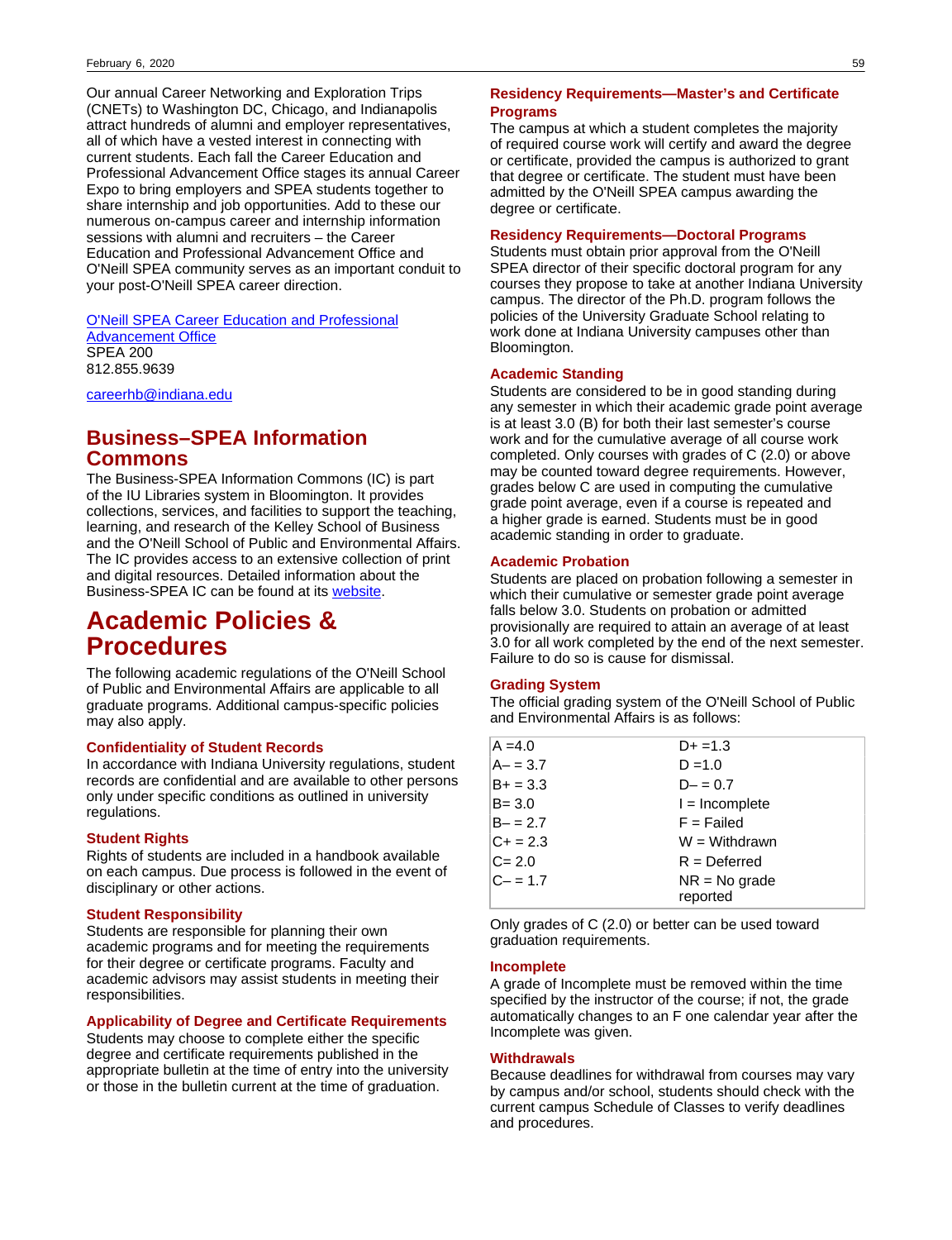## **Intercampus Transfer**

Students enrolled in the O'Neill School of Public and Environmental Affairs at any campus of Indiana University may transfer to O'Neill SPEA on another campus, provided they are in good standing.

### **Transfer of Credit**

A maximum of 9 credit hours of appropriate graduate course work with grades of B (3.0) or higher may be transferred from degree programs of other academic units within Indiana University or other accredited colleges and universities and applied to O'Neill SPEA master's level degree programs. The transfer must be approved by the appropriate graduate program director.

## **Credit Earned in IU Nondegree Status**

Not more than 12 hours of graduate credit completed as a nondegree student may be credited toward a O'Neill SPEA graduate degree. Not more than 9 hours of O'Neill SPEA graduate credit earned as a nondegree student may be credited toward O'Neill SPEA certificate programs.

#### **Course Waivers**

Requests for waiver of specific courses or requirements on the basis of previous course work are to be submitted in writing to the appropriate faculty member or program director.

#### **Program Deviations**

Requests for deviation from O'Neill SPEA programs or school requirements are granted only by written approval from an academic advisor and a campus or program director. Disposition by the O'Neill SPEA program or campus director is final.

### **Minimum Credit Hours**

To qualify for the M.P.A. or M.S.E.S. degree, students must complete a minimum of 24 of the required 48-51 credit hours of graduate O'Neill SPEA courses at Indiana University. Credit granted to transfer students and those exercising the Mid-Career Option or the Prior Professional Experience does not reduce the number of courses taken in O'Neill SPEA below this 24 credit hour minimum.

## **Academic Integrity**

Academic integrity requires that students take credit only for their own ideas and efforts. Misconduct, including cheating, fabrication, plagiarism, interference, or facilitating academic dishonesty, is prohibited because it undermines the bonds of trust and cooperation among members of this community and between us and those who may depend on our knowledge and integrity. Complete details are contained in the Indiana University Code of Student Rights, Responsibilities, and Conduct.

#### **Academic Appeals**

Students may appeal academic decisions made by O'Neill SPEA faculty members. Attempts to resolve such issues should be made first at the class/instructor level. If necessary, written appeals should be submitted to relevant program directors. Appeals must be submitted before the last day of classes in the semester following the point at which the events in question occurred.

# **Graduate Courses**

• Arts Administration

- Criminal Justice For a complete list of courses please refer to the Indianapolis O'Neill SPEA [website](https://spea.iupui.edu/).
- Environmental Science
- Public Affairs
- **SPEA Connect**

## **Arts Administration Courses**

**AADM-Y 500 Topics in Arts Administration (1-6 cr.)** Selected research and discussion topics organized on a semester by semester basis.

**AADM-Y 502 Introduction to Arts Administration and Organizational Behavior (3 cr.)** This course introduces graduate students to the professional world of arts administration, its many disciplines, its dramatically and rapidly changing landscape, and the nature and culture of its organizations. Major concepts of organizational behavior by employees, managers, and organizations themselves are discussed. Students practice several roles within organizations.

**AADM-Y 504 Arts Organizations in the Public and Private Sectors (3 cr.)** The internal structure and governance of arts organizations in the commercial, nonprofit and public sectors (Ministries of Culture, and arm's length arts councils), as well as hybrid organizations, and contracts between types of organizations.

### **AADM-Y 505 Programming the Performing Arts (3 cr.)**

This course examines how programming relates to marketing and public relations; the role of programming in the public and professional identity of artists and arts organizations; the external factors that condition program choice; and how programming affects relationships with society and the arts community on local, national, and international levels.

## **AADM-Y 506 Curating in Galleries and Museums (3 cr.)**

This course explores the idea and practice of curating, from displaying a single object to organizing a complex exhibition. Course provides a body of knowledge and helps students develop skills to curate and evaluate the role of curation and display of objects - all essential to museum and gallery management.

## **AADM-Y 508 Performing Arts Organization**

**Management (3 cr.)** This course explores various aspects of managing performing arts organizations. Topics covered include cultural policy; governance, capacity building and personnel management; role of development, fundraising, and grant writing; programming, audiences and marketing; strategic planning; financial management; capital planning; program evaluation; non-profit status, tax and legal issues for organizations and education.

## **AADM-Y 511 Performing Arts Center Management**

**(3 cr.)** This course focuses on the aspects of managing a performing arts program and facility. Indiana University Auditorium and other performing arts facilities will serve as laboratories to provide you with a balance between academic and real-world issues.

## **AADM-Y 515 Financial Management for the Arts (3 cr.)**

The course introduces students to the role of financial management in the modern not-for-profit organization. This course covers applications of budgeting, financial and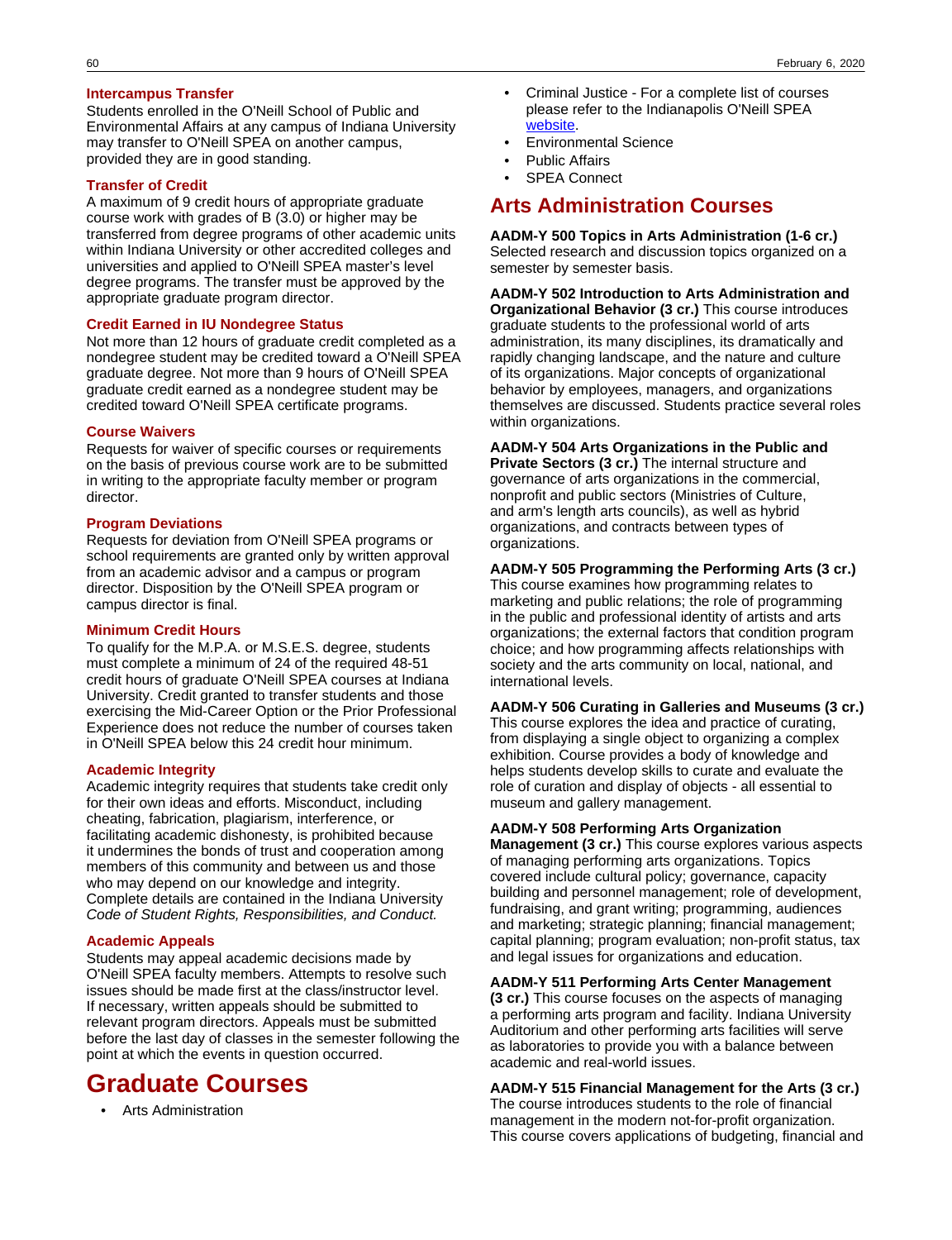managerial accounting principles, and procedures and financial analysis for nonprofit organizations. Materials covered should be considered required knowledge for the mid- to senior-level arts administrator.

**AADM-Y 520 Cultural Property Management (3 cr.)** The courses examines cultural property management issues such as the missions, policies, and procedures of institutions large and small, public and private. Field trips, lectures, and discussions will provide an understanding of museums, cultural foundations, and the commercial art world.

**AADM-Y 522 IT Applications for the Arts (3 cr.)** Teaches Arts Administration professionals how to use computer applications to create printed, web based and multimedia materials to promote effective communications. Provides instruction and practical hands-on experience in design theory, page layout, usability, accessibility, digital photo editing, graphics, and desktop and web publishing to create promotional and informational materials.

**AADM-Y 525 Museum Management (3 cr.)** General management of art and historical museums. The museum, its legal status, the building, management and staff, goals and objectives, fund raising and budgeting, collections and exhibitions, education and community outreach.

**AADM-Y 526 Art and Social Change (3 cr.)** Art & Social Change traces the development of art practices as a vehicle for social change from the Civil Rights movement to the present day and asks students to envision a community cultural development project of their own. Augusto Boal's innovative community building techniques are used throughout the class.

**AADM-Y 530 Audience Development and Marketing the Arts (3 cr.)** Course includes basic marketing principles as well as audience development and marketing strategy. In addition to introducing the fundamentals of marketing, it fosters and encourages the thought processes necessary to market the products/services that are creative arts.

**AADM-Y 535 Arts Administration and the Cultural Sector (3 cr.)** The market structure of the cultural sector, especially the implications of the differences between artistic goods and other goods and services. Topics include the process by which artistic creations pass through various "gatekeepers" en route to the customer, and the structure of contracts in creative industries.

**AADM-Y 540 Computer Applications for the Arts (1.5 cr.)** Computer Applications concentrates on acquiring usable skills with applications found in the Microsoft Office XP suite. Course offers the general management professional an overview of technology itself and the technology management issues likely to be encountered in professional practice.

**AADM-Y 550 Practicum in Arts Administration (1-3 cr.)** Managerial and administrative experience in three of six arts groups: Musical Arts Center, Department of Theatre and Drama, IU Auditorium, IU Foundation, IU Art Museum, or Mathers Museum.

## **AADM-Y 551 Cultural Planning and Urban**

**Development (3 cr.)** An introduction to research and practice concerning the intersection of the arts and urban

development. Students will gain an understanding of how scholars view the arts and culture in the context of urban development and how local governments and cultural leaders currently use the arts in urban development initiatives.

## **AADM-Y 558 Fund Development for Nonprofit**

**Organizations (3 cr.)** This course will review the historic philanthropic landscape for/examine the different sources of donations needed to complete the contributed revenue picture for nonprofit organizations, concentrating on those operating in the arts and culture sector. We will explore strategies for building and increasing contributed revenue inside organizations, concentrating on practical solutions.

**AADM-Y 559 Public Policy and the Arts (3 cr.)** This course considers cultural policy in the U.S. and elsewhere. Topics include the ends and means of government funding for the arts, multiculturalism, freedom of expression, copyright, other legal rights of artists, international trade in cultural goods, and international treaties on cultural diversity.

**AADM-Y 562 Legal Issues in the Arts (3 cr.)** This course surveys key practical and substantive legal concepts contracts, artists' rights, copyright, licensing, trademarks, censorship, types of business organizations - to provide aspiring arts professionals with a basic understanding of current substance and future trends of art law. Related ethical, social policy, and political concerns will be examined.

**AADM-Y 564 Economics and Administration of Artistic Organizations (3 cr.)** In this course students analyze the unique challenges facing arts organizations in the public, nonprofit, and for-profit sectors. Among other topics, the course deals with the multiple and often-conflicting goals faced by arts organizations, consumer demand and price setting, experimentation and innovation, and setting the rules for decision-making and oversight.

**AADM-Y 650 Seminar in Arts Administration (3 cr.)** Seminar involving the promotion of the arts: planning, management, labor relations, fundraising, funding sources, communications, and similar topics in relation to arts centers, museums, and performing organizations. Course includes guest speakers.

**AADM-Y 680 Readings in Arts Administration (1-3 cr.)** P: consent of instructor and departmental chairperson. Supervised readings in arts administration.

**AADM-Y 690 Independent Study in Arts Administration (1-3 cr.)** P: consent of instructor and department chairperson.

**AADM-Y 750 Internship in Arts Administration (1.5-3 cr.)** The internship shall consist of at least 280 hours in an arts related organization. Students may take the internship during the summer following the second semester of course work or in the spring following the third semester of course work.

## **Environmental Science Courses**

**SPEA-E 410 Introduction to Environmental Toxicology (3 cr.)**

**SPEA-E 431 Water Supply and Wastewater Treatment (3 cr.)**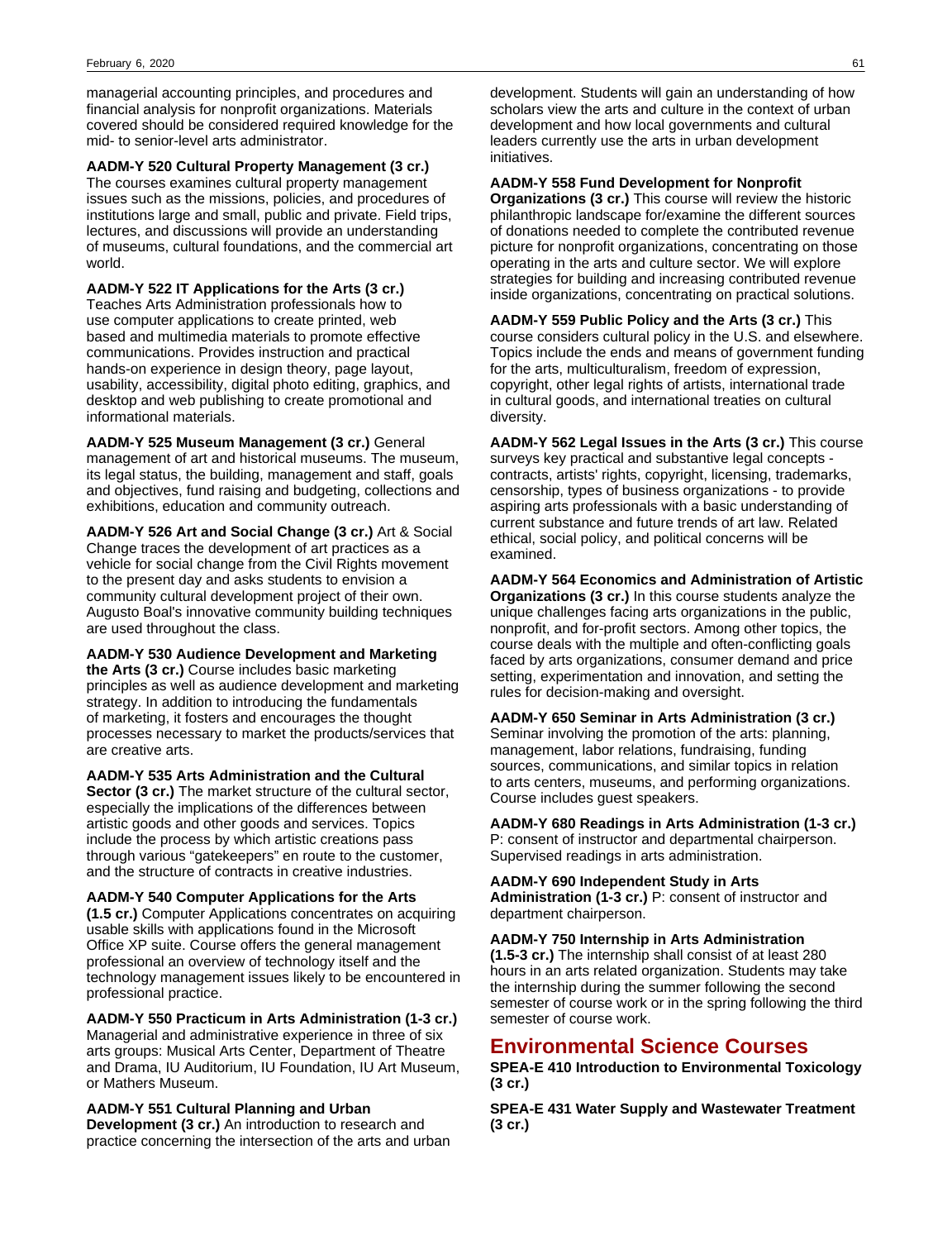#### **SPEA-E 451 Air Pollution and Control (3 cr.)**

## **SPEA-E 460 Fisheries and Wildlife Management (3 cr.) SPEA-E 461 Fisheries and Wildlife Management Laboratory (3 cr.)**

**SPEA-E 501 Human Behavior and Energy Consumption (3 cr.)** We face many barriers that prevent us from conserving energy and other natural resources. This course is aimed at decreasing energy use independent of top down regulations. Students will understand the nature of energy, the importance of human behavior, and how to create, and evaluate behavioral change.

**SPEA-E 502 Water Quality Modeling (3 cr.)** R: College level checmistry, college level physics or calculus, or permission of instuructor. This course teaches students to construct and apply water-quality models of aquatic systems, with primary focus on streams, lakes, and estuaries. Students learn to combine physical, chemical, and biological processes into models, and use their models to forecast water quality as a function of changing pollutant loading and management goals.

**SPEA-E 503 Natural Gas: Technical and Policy Challenges (3 cr.)** The principal goal of this course is to convey to students the multiple factors that are associated with the formational processes, physical and chemical characteristics, exploration and development dynamics, transportation and energy conversion technologies, along with some of the environmental policy implications associated with this energy resource; natural gas.

**SPEA-E 510 Environmental Regulations and Compliance (3 cr.)** This course provides an overview of the principles and practice of environmental law, regulation, and compliance. Topics include introduction to the U.S. regulatory framework, survey of regulations and statutes, and problems/case studies for applying legal and regulatory concepts.

**SPEA-E 511 Sustainability Assessment (3 cr.)** There has been a proliferation of various metrics that measure the sustainability of products, services, buildings, and institutions. Three are developed: life cycle analysis (ISO14040), the USGBC's LEED certification, and the AASHE's STARS metric. Various uses of these metrics to design products, certify performances, and improve outcomes will be evaluated.

**SPEA-E 512 Risk Communication (3 cr.)** Risk communication is the means by which technical information is communicated to others (the public included), especially in the context of making decisions about environmental-related policy, such as siting of a landfill. The course emphasizes both theory (in lectures) and practical experience through developing and acting in role-play scenarios.

**SPEA-E 514 The Changing Landscape of Toxic Chemical Regulations (3 cr.)** This class reviews current toxicological practices and chemical safety policies, and regulations. It discusses these current practices in light of proposed changes in regulatory toxicology that incorporate 21st century innovations, which are covered in context of their scientific underpinnings, and the promises and challenges they offer to regulatory toxicolog.

**SPEA-E 515 Fundamentals of Air Pollution (3 cr.)** The purpose of the course is to provide the student with an understanding of the field of air pollution, including the behavior of the atmosphere and pollutants in the atmosphere, effects of air pollution, regulatory programs, engineering controls, and air quality management programs.

### **SPEA-E 517 BMP Design for Healthy Urban**

**Watersheds (3 cr.)** Students will acquire the skillset to implement Best Management Practices within watersheds. Students will explore the innovative BMPs and respective ecological analysis and impacts. Improving on water quality and quantity, BMPs also improve municipality resilience for sustainability and future development. This course will work with clients to address these demands.

**SPEA-E 518 Vector-based Geographic Information**

**Systems (3 cr.)** Geographic information systems using vector data structure. Vector GIS capabilities and uses. Data structure and file management of spatial data. Laboratory exercises using ARC/INFO software.

**SPEA-E 519 Applied Remote Sensing of the**

**Environment (3 cr.)** Applications of remotely sensed data and raster geographic information systems in environmental research. Concepts of remote sensing. Image acquisition from different sensors ranging from aerial photography to various types of satellite imagery. Image processing and analysis. Raster geographic information systems. Raster-vector integration. Concepts of spatial analysis.

**SPEA-E 520 Environmental Toxicology (3 cr.)** An examination of the principles of toxicology and the toxicity resulting from environmental exposure to chemical substances.

**SPEA-E 521 PCBs, Dioxins and Flame Retardants**

**(2 cr.)** History of toxic chemical environmental disasters: mercury & lead; Love Canal & hazardous waste; polychlorinated biphenyls in Bloomington & New York; dioxins (in Agent Orange, Missouri, & Italy); toxic torts; flame retardants (in Michigan & in babies, cats, dogs, & eagles); persistent pesticides (environmental trends & in farm-raised salmon); Deepwater Horizon oil spill.

**SPEA-E 522 Urban Forest Management (3 cr.)**

Originally an outgrowth of arboriculture, urban forestry now encompasses the broader concepts of managing the trees, forests, and other natural resources of cities for ecological, economic, and social benefits. Lectures, discussion, and field projects will be supplemented by outside speakers. (IUB and Bloomington will be the field laboratory.)

**SPEA-E 523 Habitat Analysis - Aquatic (3 cr.)** This is a hands-on field course that combines the disciplines of ecology, natural history, and environmental policy to understand the habitat requirements of a variety of aquatic species. We will evaluate and measure various characteristics of the aquatic environment and determine the suitability of these characteristics or a variety of aquatic species.

**SPEA-E 524 Habitat Analysis - Terrestrial (3 cr.)** This is a hands-on field course that combines the disciplines of ecology, natural history, and environmental policy to understand the habitat requirements of a variety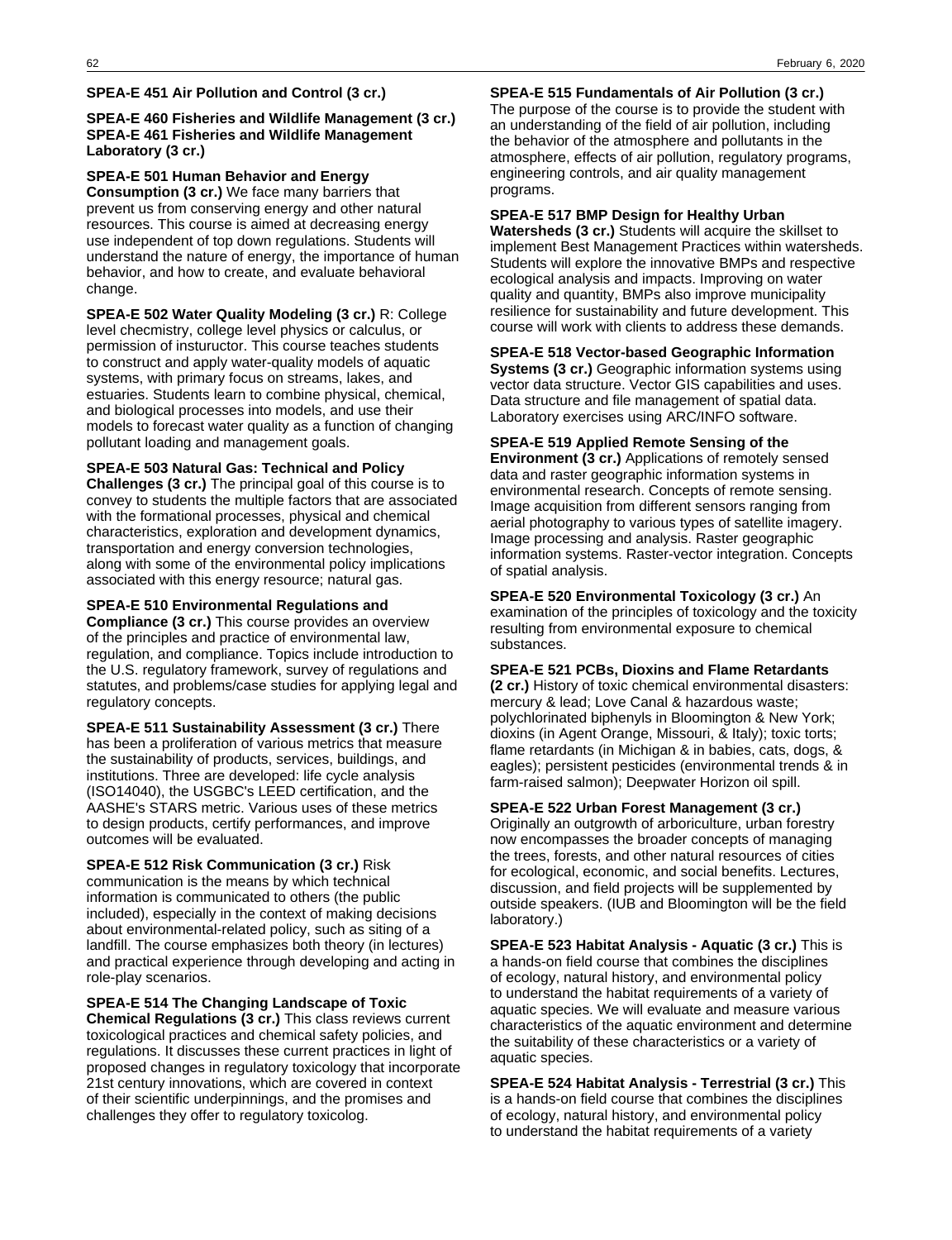of terrestrial species. We will evaluate and measure various characteristics of the terrestrial environment and determine the suitability of these characteristics for a variety of terrestrial species.

**SPEA-E 526 Applied Mathematics for Environmental Science (2-3 cr.)** P: differential and integral calculus. Applications of mathematics to modeling environmental processes. Applied calculus, numerical analysis, differential equations.

**SPEA-E 527 Applied Ecology (3 cr.)** Ecosystem concepts in natural resource management. Techniques of ecosystem analysis. Principles and practices of ecological natural resource management.

**SPEA-E 528 Forest Ecology and Management (3 cr.)** P: SPEA-E 538 or V 506. C: SPEA-E 538 or V 506. Field and laboratory exercises in quantitative analysis of forest ecosystems. Sampling and data collection methodologies. Data analysis and interpretation. Concepts in forest ecology and forest management.

**SPEA-E 529 Application of Geographic Information Systems (3 cr.)** Conceptual and technical overview of geographic information systems (GIS). Applications in various fields of public affairs and environmental science.

**SPEA-E 532 Introduction to Applied Ecology (3 cr.)** This course provides an introduction to applied ecology for non-science majors.

**SPEA-E 533 Environmental Management Systems: ISO 14001 Based (3 cr.)** This course provides students with the knowledge and skills to establish or improve an environmental management system that is compatible with ISO (International Organizations for Standardization) 14001, an international, voluntary standard that is emerging as a best-management practice for environment.

**SPEA-E 534 Restoration Ecology (3 cr.)** P: SPEA-E 440 or SPEA-E 527 or permission of instructor. The development and application of ecological principles to restore or re-create ecological structure and function of terrestrial and aquatic ecosystems. This course covers basic concepts of ecosystem restoration, including development of energy flow and nutrient cycles, soil formation, mechanisms of species dispersal and colonization, and mutualistic relationships.

**SPEA-E 535 International Environmental Policy (3 cr.)** This course examines the forces in society alternately promoting and impeding cooperation in the environmental realm. Our inquiry is guided by four, interrelated course units: (1) international environmental law; (2) international political order; (3) the environment and global markets; and (4) sustainable development.

**SPEA-E 536 Environmental Chemistry (3 cr.)** P: one course in chemistry with lab. Gas law calculations, stoichiometry, steady and nonsteady state box models, stratospheric ozone, chemical kinetics, photochemical smog, greenhouse effect, CO2 equilibria, chemodynamics, pesticides, and toxic metals.

**SPEA-E 537 Environmental Chemistry Laboratory (3 cr.)** P: SPEA-E 536 or consent of instructor. C: SPEA-E 536 or consent of instructor. Experimental work in environmental chemical analysis to demonstrate analytical methods and instrumentation used in environmental

laboratories, having reference to air, water, and soil quality.

**SPEA-E 538 Statistics for Environmental Science (3 cr.)** P: calculus and introductory statistics. Data analysis and statistics for environmental research and policymaking. Logic and illogic hypothesis testing with emphasis on power. Sampling and design of experiments. Group comparisons, analysis of variance, regression.

**SPEA-E 539 Aquatic Chemistry (3 cr.)** The distribution and cycling of chemical components in natural and engineered systems. Emphasis is on practical aspects of aquatic chemistry. Graphical and computational methods, as well as chemical equilibrium modeling, will be used to solve applied problems in water chemistry.

## **SPEA-E 540 Wetlands Ecology and Management**

**(4 cr.)** P: SPEA-E 272. This course focuses on structural and functional characteristics of wetlands and their importance as a natural resource to society. Topics include characteristics to identify and classify wetlands, adaptations for living in wetlands, community structure, ecosystem processes, functions and values. Management of wetlands includes jurisdictional delineation, wetland assessment, and hydrogeomorphic assessment.

**SPEA-E 541 Controversies in Environmental Health (3 cr.)** Research, presentation, writing, and argumentation skills will be developed using a debate format. The course focuses on topics related to environmental health and the health of the environment.

**SPEA-E 542 Hazardous Materials (3 cr.)** Provides a technical basis for managing hazardous materials. Topics of discussion include properties and chemistry of hazardous materials; recognition of potential hazards associated with the use, storage, and transport of these materials; emergency and spill response; health effects; and transportation regulations.

**SPEA-E 543 Environmental Management (3 cr.)** Introduces advanced management concepts needed for environmental professionals by increasing their understanding regarding: 1) How implementing program, resource and political management relates to environmental issues; 2) the organizational and legal structure/function of environmental management in the United States; and 3) how professionals develop a strategic implementation approach toward successfully managing the environment.

**SPEA-E 544 Subsurface Microbiology and**

**Bioremediation (3 cr.)** P: BIOL-M 310 or BIOLM 350; CHEM-C 126. This course explores how microorganisms and microbial processes affect the degradation of organic and inorganic pollutants in the subsurface. Topics include measurements of subsurface microbial activity, thermodynamics and biochemistry of degradation processes, degradation kinetics, and the control and enhancement of these processes in environmental matrices.

## **SPEA-E 545 Lake and Watershed Management**

**(3 cr.)** Students will learn to apply basic limnological principles to diagnose lake and watershed problems, to understand lake response to pollution, to identify appropriate management solutions, and to predict lake response to management.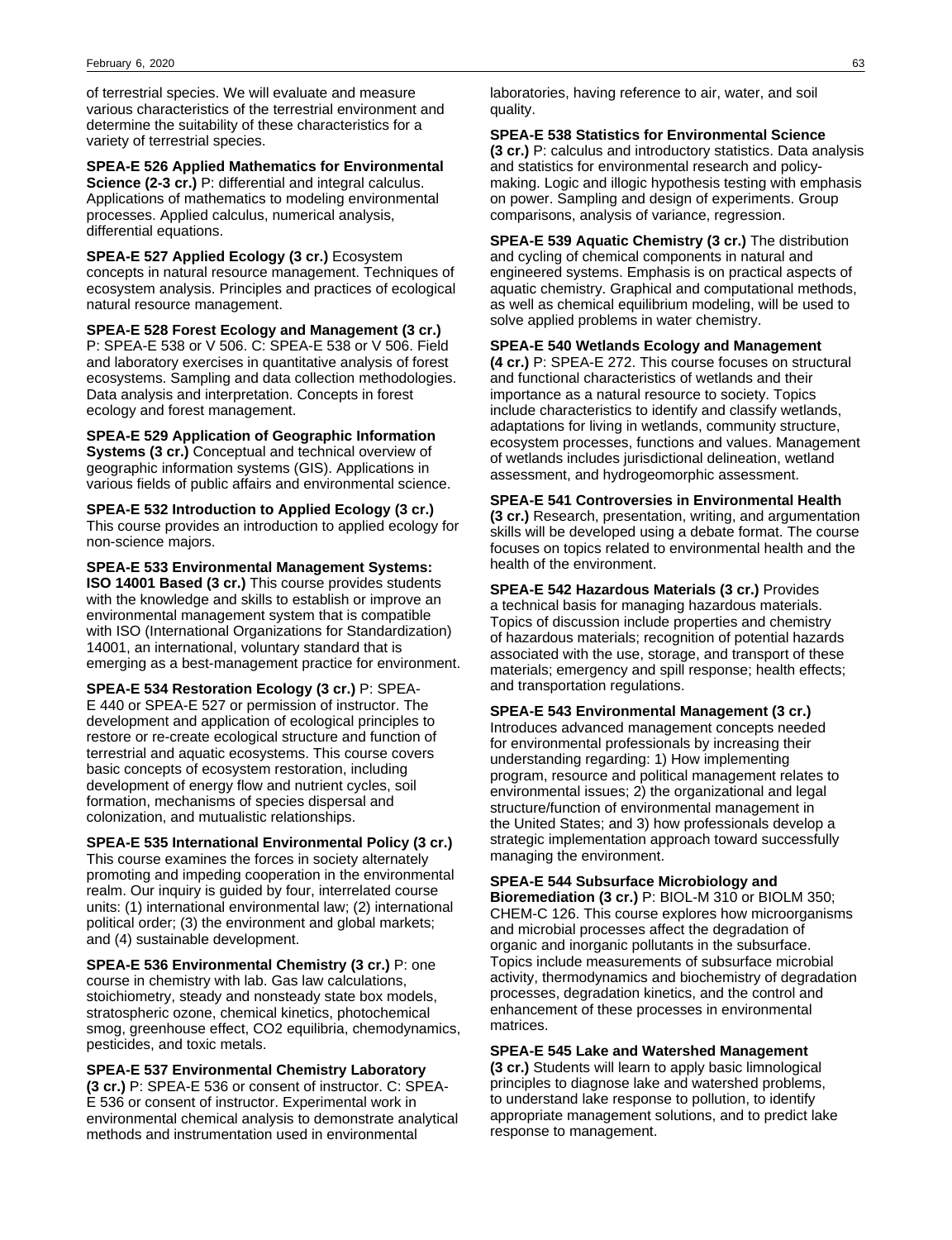**SPEA-E 546 Stream Ecology (3 cr.)** P: SPEA-E 556. Advanced limnology course that explores patterns and processes characterizing stream ecosystems. Takes a holistic approach that includes: physical, chemical and biological stream characteristics; watershed patterns; and stream processes (trophic dynamics, colonization and dispersal, community dynamics, and responses to change). A four-hour weekly lab and group project develop necessary analytical skills.

**SPEA-E 547 Applied Earth Science (3 cr.)** Principles of the earth sciences and their applications to environmental analysis and management. Identification, quantification, and analysis of critical components of watershed systems. Interaction of human activities with the physical environment.

**SPEA-E 548 Applied Earth Science Laboratory (3 cr.)** Principles and methods of sampling, collection, measurement, analysis, and interpretation of data concerning processes and features of the physical environment. Students will become familiar with field and laboratory equipment within the context of research projects. Emphasis is placed on practical application of basic techniques to real problems.

**SPEA-E 549 Environmental Planning (3 cr.)** Concepts and methodologies in environmental planning. The planning process. Topics may include environmental impact assessment, economic approaches to environmental decision making, use of computer models in environmental planning, geographic information systems in environmental planning, environmental perception, and construction of environmental indices. Team projects with planning agencies.

**SPEA-E 552 Environmental Engineering (3 cr.)** Concerned with biological, chemical, physical, and engineering knowledge essential to the achievement of environmental quality objectives. Theory and design of unit operations and processes for air, water, and land pollution abatement. Emphasis on water quality control, industrial wastewater treatment, and solid waste management.

**SPEA-E 553 Creation and Solution of Environmental Models (3 cr.)** Description of the environmental system in terms of steady-state and nonsteady-state material and energy balances. Formulation of the balances as differential equations with appropriate boundary conditions, solution techniques.

**SPEA-E 554 Groundwater Flow Modeling (3 cr.)** Fundamentals of groundwater flow modeling demonstrated through exercises in one-dimensional and radial flow. Two-dimensional flow is treated by use of a semianalytic approach. Alternative modeling techniques, such as finite elements and finite differences, are discussed. Streamline tracing is discussed to study spreading of contaminants.

**SPEA-E 555 Topics in Environmental Science (1-3 cr.)** Selected research and discussion topics in environmental science. Usually organized in a seminar format.

**SPEA-E 556 Limnology (4 cr.)** P: a undergraduate course in biology Study of inland waters, including lakes, reservoirs, and rivers. Course covers physical, chemical, and biological aspects of aquatic ecology, including the

impacts of human activities on inland waters. We have two 75-minutes lectures per week, along with one 4-hour lab each week.

**SPEA-E 557 Conservation Biology (3 cr.)** P: a 300 level ecology course. Ecological principles associated with rare species and with biodiversity, laws and statutes used to conserve biodiversity, and land and species management practices. Our aim is to understand scientific and political complexities of conservation biology, and to study different methods used to conserve living resources and resolve conflicts associated with conservation.

**SPEA-E 559 Field Techniques in Ecology (3 cr.)** P: one semester of statistics. Course provides an introduction to field research on ecology. Field labs teach techniques associated with geographic and map work, population estimation, habitat measurement in a variety of settings, and soil sampling. Indoor work covers descriptive univariate and bivariate statistical techniques, data display, and report writing.

**SPEA-E 560 Environmental Risk Analysis (3 cr.)** P: SPEA-E 538 or V 506, or consent of instructor. Methods of probabilistic risk analysis applied to environmental situations. Event trees, fault trees, toxicological estimation, ecological risk analysis. Social and psychological aspects of risk. Individual and group projects assessing some real environmental risk are an important part.

**SPEA-E 562 Solid and Hazardous Waste Management (3 cr.)** The purpose is to provide students with a technical foundation in areas of solid and hazardous waste management which can be applied to the examination of policy options. Topics include characterization of the waste stream, regulations, health and environmental risks, liability issues, management technologies, and treatment and disposal options.

**SPEA-E 564 Organic Pollutants: Environmental Chemistry and Fate (3 cr.)** P: SPEA-E 536 or permission of instructor. This course provides students with both a quantitative and intuitive understanding of the relationship between chemical structure, environmental properties, and the behavior of organic contaminants in the environment, particularly aquatic environments. Physical/chemical properties of organic chemicals, fate determining processes, and modeling concepts will be examined in detail.

**SPEA-E 570 Environmental Soil Science (3 cr.)** Soil chemistry can affect forest and crop productivity, pollutant degradation, surface and groundwater quality, and other environmental processes. This course emphasizes chemistry of soil minerals and organic matter, mineral solubility, the soil biota, redox transformations and reaction kinetics, soil colloid and surface chemistry, and biogeochemical cycling of metals.

**SPEA-E 574 Energy Systems (3 cr.)** Graduate level course that introduces the basic technical and regulatory elements of energy systems including characteristics of primary sources, conversion technologies, environmental impacts and commercial/regulatory constraints.

**SPEA-E 579 Readings in Environmental Science (1-6 cr.)** Readings on selected topics in environmental science to be arranged with the individual instructor.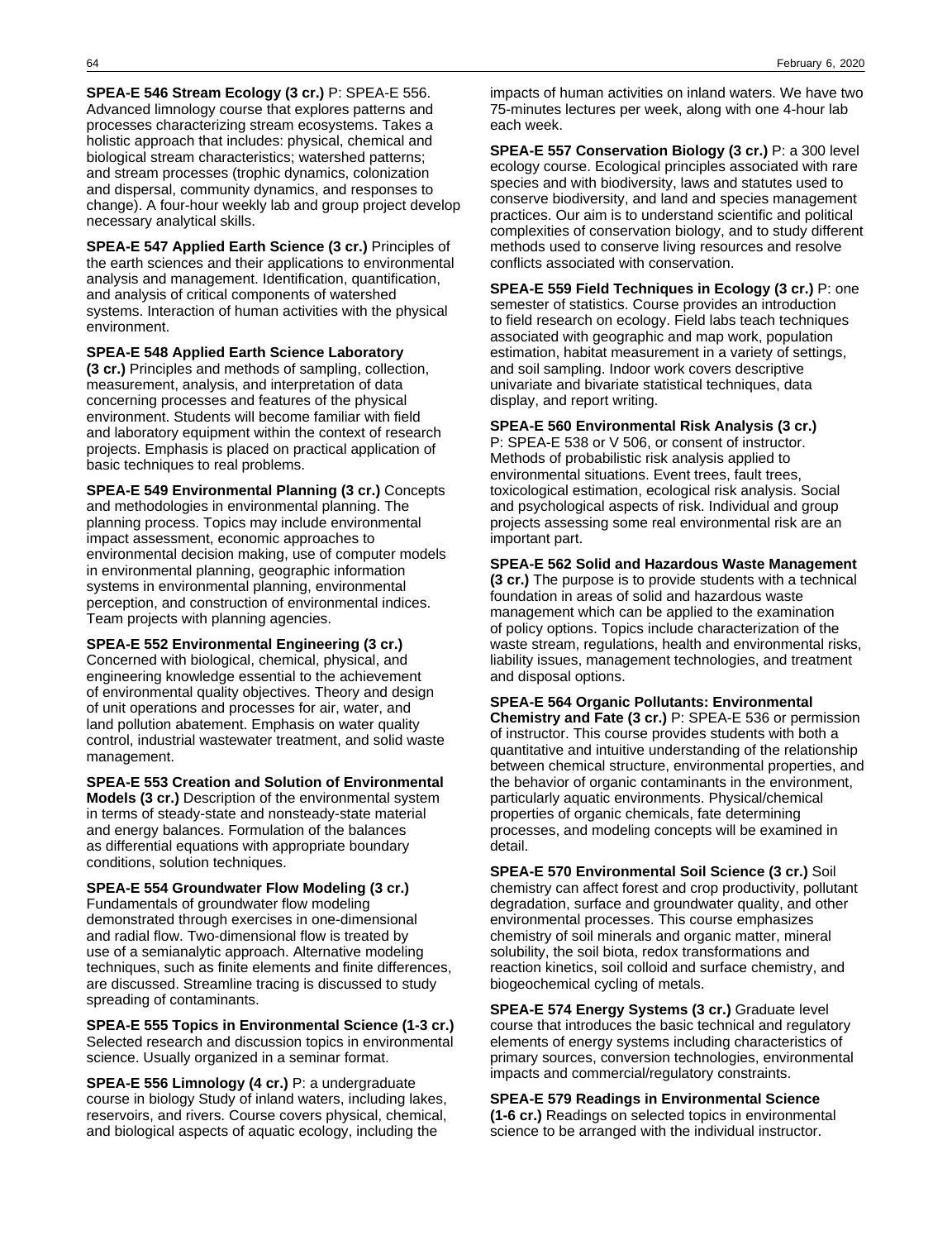**SPEA-E 582 Overseas Topics in Environmental Science (0-15 cr.)** SPEA Abroad Graduate Program: study of selected topics in environmental science. Topics vary from semester to semester. May be repeated for credit.

**SPEA-E 589 Practicum in Environmental Science (0-6 cr.)** Professional experience in environmental science with public agencies or private sector firms or organizations. Usually arranged through the Placement and Internship Office.

**SPEA-E 590 Energy Policy from a Nation-State Perspective (3 cr.)** This course will examine national energy policies through the lens of basic theories of international relations. Case studies will examine specific countries in detail, as well as efforts at regional and international cooperation. Students will work in pairs preparing recommendations for the energy ministries of specific countries.

**SPEA-E 591 Climate Change Impacts on Natural Resources (3 cr.)** Climate change impacts to species, ecosystems, and natural processes, including impacts that result from human responses to climate change. Includes science and policy aspects. Requires previous coursework in supporting science or policy.

**SPEA-E 620 Environmental Analysis Workshop (3 cr.)** Projects in environmental analysis.

**SPEA-E 625 Research in Environmental Science (1-12 cr.)** Research on selected topics in environmental science to be arranged with the individual instructor.

**SPEA-E 680 Seminar in Environmental Science and Policy (1-2 cr.)** P: doctoral student status or consent of the instructor. A seminar series on current topics in environmental science and policy. This course can be repeated for credit for a maximum of 8 credit hours. This course can be repeated for credit for a maximum of 8 credit hours.

**SPEA-E 710 Advanced Topics in Environmental Science (1-3 cr.)** P: consent of instructor. For advanced students. Topics will vary and will cover subjects not available in other courses. May be repeated with different topics for a maximum of 12 credit hours. May be repeated with different topics for a maximum of 12 credit hours.

**SPEA-E 725 Research in Environmental Science (1-12 cr.)** Research on selected topics in environmental science to be arranged with the individual instructor.

**SPEA-E 782 Overseas (PH.D.) Topics in Environmental Science (0-15 cr.)** P: consent of instructor. For advanced students. Doctoral Abroad Program; study of selected topics in environmental science. Topics vary from semester to semester. May be repeated for credit. May be repeated with different topics for a maximum of 12 credit hours.

**SPEA-E 890 Ph.D. Thesis: Environmental Science (1-12 cr.)** (S/F option available)

# **Public Affairs Courses**

**SPEA-D 548 US Foreign Policy and Third World Regimes (3 cr.)** This course is designed to familiarize students with institutional actors, interest groups and

issues that dominate American foreign policy toward Third World countries in the post-Cold War era.

**SPEA-D 573 Development Economics (3 cr.)** This course will give students a firm understanding about developing economics and some of their pressing issues. It will provide conceptual, theoretical and empirical exposure on key topics, problems, policies and actors.

**SPEA-D 576 Approaches to Development (3 cr.)** Examination of the application of development theory to the public sector. Topics include modernization theory, urbanization, development administration, community development, ethnicity, ideology, and national planning. Area case study project to include problems of policy implementation in developing areas.

## **SPEA-D 577 International Economic Strategies**

**and Trade Policy (3 cr.)** Examination of topics in international economics as related to problems of economic development policy. Topics include international trade, comparative economic policy, economic integration, foreign aid investment, exchange rates, and international economic organizations.

## **SPEA-D 578 Introduction to Comparative and**

**International Affairs (3 cr.)** The purposes of this course are to enlighten future public professionals about the promises and challenges posed by globalization, and to introduce and examine major concepts and case material from the world of comparative and international affairs.

**SPEA-D 583 Conflict and Development (3 cr.)** This

course will introduce students to the relationship between economic systems and political stability, with a focus on understanding why so many developing countries are also weak, fragile, or in conflict.

**SPEA-D 598 Governing and Leading in a Global**

**Society (3 cr.)** This gateway course will increase student appreciation of the role of public affairs professionals in governance across multiple sectors of society within the global context. Students will learn norms associated with effective practice in public affairs and frame a professional development plan to acquire leadership skills to support these norms.

**SPEA-D 669 Economic Development, Globalization, and Entrepreneurship (3 cr.)** This seminar examines the link between globalization, entrepreneurship, and regional economic development. It utilizes state-of-the art methodologies and theories to focus advanced graduate students on research topics in economic development policies.

**SPEA-D 681 Seminar in Development Policy and Management (3 cr.)** P: SPEA-V 575 and V 576, or consent of instructor. To explore linkages among policy analysis, management models, programs, and outcomes in a variety of development efforts in the less-developed countries. The primary focus is on empirical analysis of developing countries, with some attention to U.S. domestic ventures.

**SPEA-F 510 Government Regulation in Market Economies (3 cr.)** P: SPEA-V 517 or consent of instructor. An overview of government regulation and involvement in the private sector and of public policy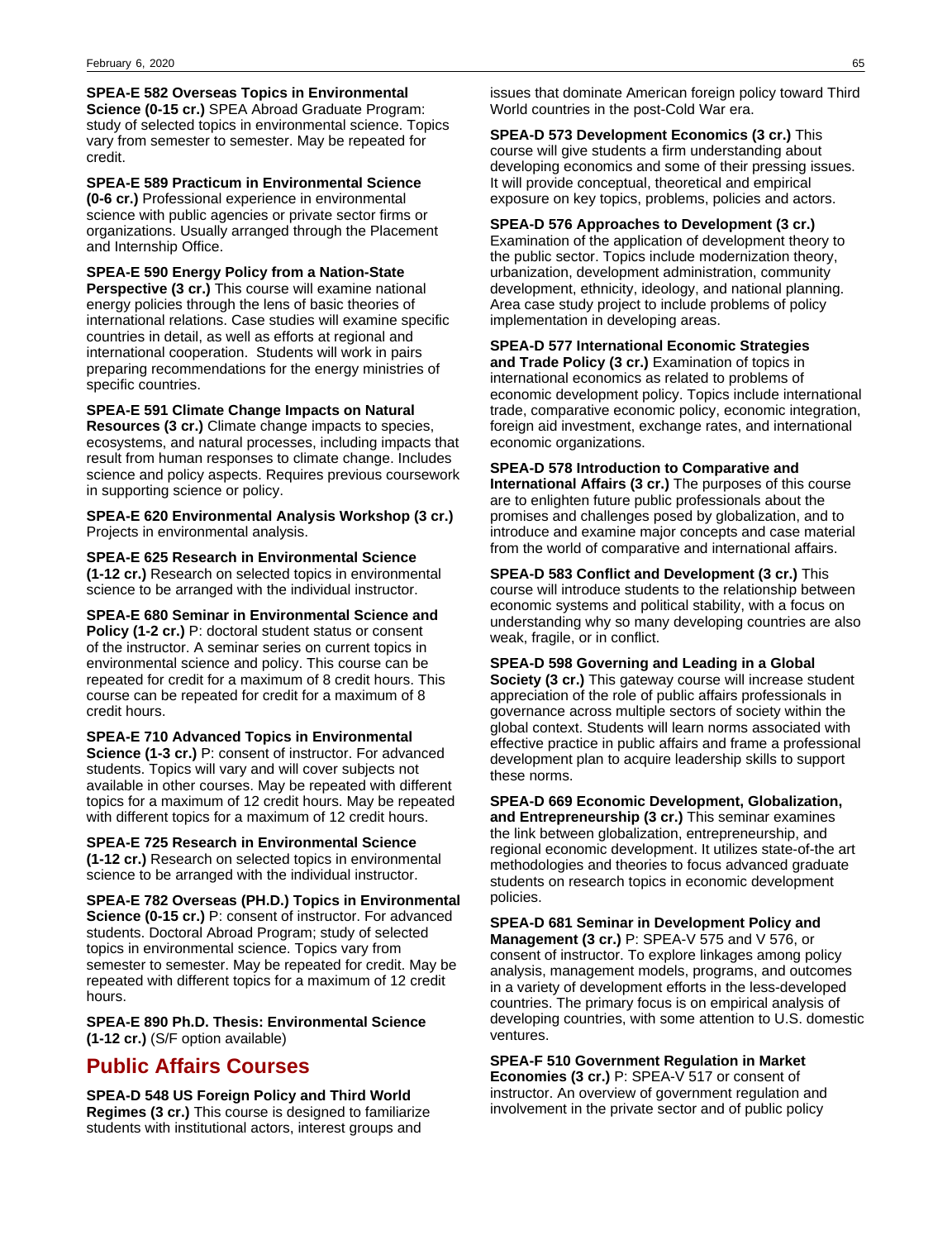consequences of government action in market economies. Analysis of case studies in business-government relations.

**SPEA-F 526 Financial Management for Nonprofit Organizations (3 cr.)** This course emphasizes a thorough understanding of the language and key concepts of nonprofit financial management. A working knowledge of the basic analytical tools used in financial decision making for nonprofit organizations will be examined through the use of computer software.

**SPEA-F 542 Governmental Financial Accounting and Reporting (3 cr.)** P: SPEA-V 560. C: SPEA-V 560. An introduction to the fundamentals of accounting in business, nonprofit, and public sectors. Intended only for students without previous accounting courses. Primary emphasis is on municipal entity fund accounting, including the development and use of financial statements.

**SPEA-F 560 Public Finance and Budgeting (3 cr.)** The fiscal role of government in a mixed economy; sources of public revenue and credit; administrative, political, and institutional aspects of the budget and the budgetary process; problems and trends in intergovernmental fiscal relations.

**SPEA-F 567 Public Financial Administration (3 cr.)** Problems of financial management in governmental units; alternative revenue sources, financial planning, and control; cash debt management; and survey of modern expenditure management, control, and planning.

**SPEA-F 584 Tax Policy in Developing Countries (3 cr.)** This course will introduce students to the challenges afflicting developing countries as they seek to administer their tax systems and some of the policies that have been used to mitigate these problems.

**SPEA-F 591 Investments and Portfolio Management (3 cr.)** For M.P.A. students with interests in investment management and design of investment portfolios in the public and nonprofit sectors. Surveys the basic theory and practice of investment valuation; stocks, bonds, and hybrid securities; risk management; diversification; asset pricing models; and theory of tests of market efficiency.

**SPEA-F 609 Seminar in Revenue Theory and Administration (3 cr.)** P: SPEA-V 560. C: SPEA-V 560. This seminar examines the basic objectives and the political and economic aspects of tax administration. In the course of an examination of the interrelationships of tax policy, tax laws, and tax administration, the course reviews the major economic issues raised by types of taxes and user charges. The seminar also examines the fundamentals of tax legislation. Major emphasis is on state and local administration, although some federal problems will be covered.

**SPEA-F 610 Government Budget and Program Analysis (3 cr.)** P: SPEA-V 560. C: SPEA-V 560. Advanced study of management aspects of budgetary process. Special cases are analyzed and budget problemsolving exercises are utilized.

**SPEA-F 666 Public Revenue (3 cr.)** This course is designed to provide a foundation for policy-directed research into government revenue systems and the individual revenue sources entering into those systems.

It includes both the nature of those sources and their administration.

**SPEA-F 667 Seminar in Public Capital and Debt Theory (3 cr.)** P: SPEA-F 560. C: SPEA-F 560. This seminar examines the options open to governments, especially state and local, and why they resort to debt finance. The issues raised by the alternatives are examined in detail. Among the topics are public authority debt, revenue bonds, methods of placement, leasepurchase finance, and maturity choice. In addition, management of idle cash balances will be considered.

**SPEA-F 668 Seminar in Public Budgeting (3 cr.)** This seminar will examine a body of literature dealing with public-sector resource allocation in the United States. Primary emphasis will be on the budgetary process, the emergence of competing theories of budgeting, and contemporary budgeting research. Budgetary systems will be explored at the national, state, and local levels.

**SPEA-H 509 Financial Management Principles of Health Care (3 cr.)** Provides knowledge of corporate finance practice in health care organizations. Establishes and understanding of the basic elements of financial theory used to address service expansion or contraction, capital investment issues, developing business plans and working capital management.

**SPEA-H 524 Health Industry Regulation (3 cr.)** This course provides an overview of the management, economic and policy issues facing the pharmaceutical, biotechnology, and medical device industries. It also covers legal issues in hospital and other provider sectors as a secondary focus. Topics include R+D regulations, FDA approval, biotechnology, mergers and acquisitions, manufacturing and liability.

**SPEA-H 525 Health Economics for Policy and Management (3 cr.)** Economic principles play a key role in understanding/improving health policy and management. Health economics applies the tools of the discipline to questions in organization, delivery, and financing to understand health, the health care and health insurance systems, and to critically evaluate current policy debates in the US and globally.

**SPEA-H 526 Healthcare Finance (3 cr.)** The course focuses on important accounting and financial management principles and concepts relevant to health services and organizations. Through this class, you will learn to: (a) Apply basic financial management and accounting principles in healthcare and public health; (b) use statistical and analytical tools to measure and improve organizational performance.

**SPEA-H 527 International Healthcare Systems (3 cr.)** The course provides the student with an overview of basic healthcare systems currently employed around the world.

 The first half of the course will explore the basic types of healthcare systems/structures. The second half of the course will employ a country by country evaluation of world healthcare systems. The course will end with a look at applying an understanding of world healthcare systems to industry.

**SPEA-H 533 Industrial Hygiene (3 cr.)** Survey of technical and regulatory aspects of protecting the health and safety of workers. Topics include basic toxicology;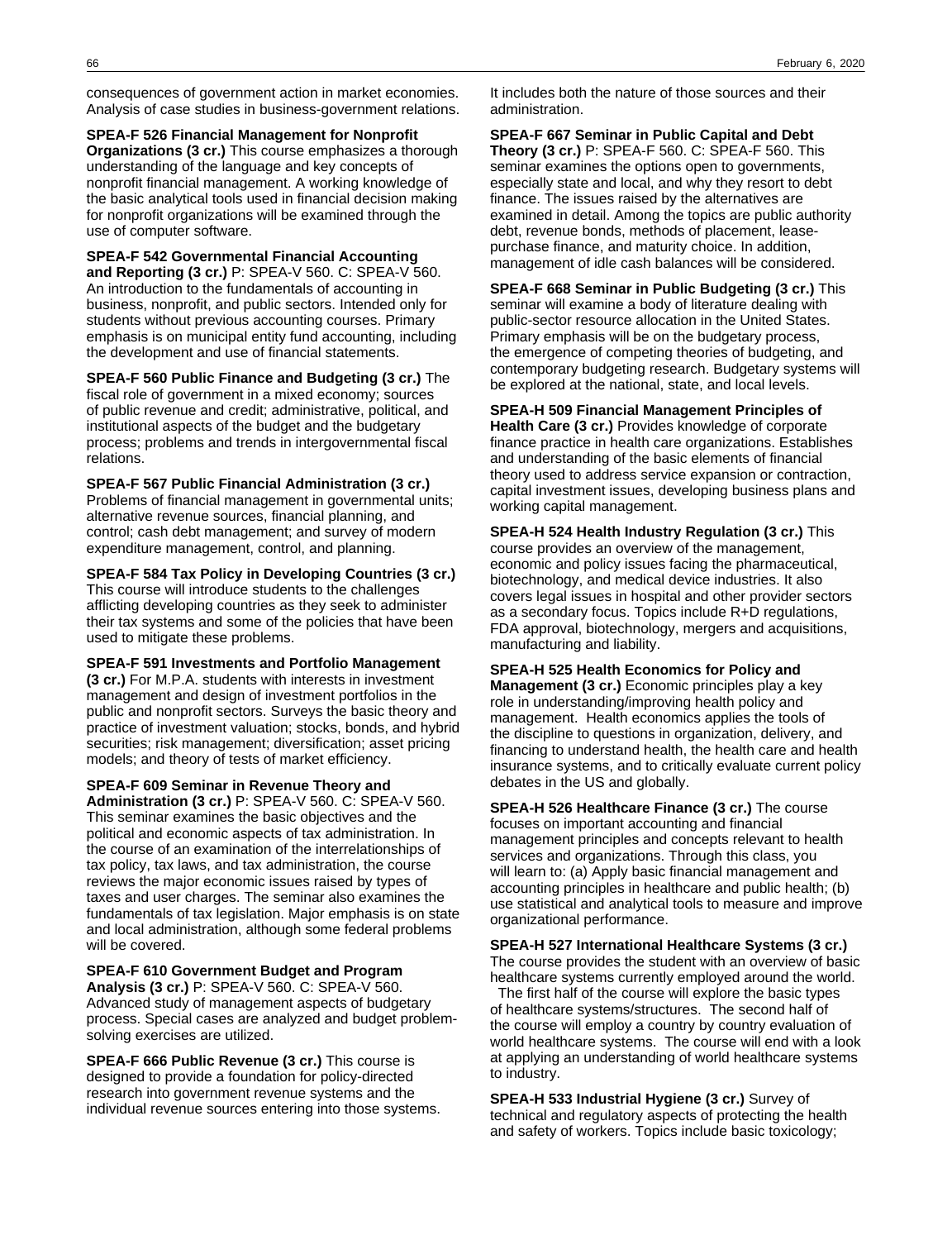skin, eye, and respiratory hazards; measuring hazardous atmospheres; ventilation systems; fire and explosion hazards; emergency responses; occupational hearing loss; radiation; prevention of accidents; cumulative trauma; and personal protective equipment.

**SPEA-H 549 Health Policy (3 cr.)** P: A good understanding of introductory micro-economics. Comprising an astounding one fifth of the economy and growing, the health sector provides a fascinating setting to study policy making in action. The class confronts major current US and international topic areas such as preventive behavior; medical technology; the health care delivery and payment systems; and health insurance reforms.

**SPEA-H 592 Global Health Issues and Management**

**(3 cr.)** An overview of the theoretical underpinnings of, and current issues within, global health management. Topics include the impact of globalization on disease, health organization, program management, management of humanitarian events, and health system planning. The necessity of collective obligation and action for global health will be a recurring theme.

**SPEA-I 516 Public Management Information Systems**

**(3 cr.)** This course focuses on the application of information systems concepts and tools to challenges and opportunities in the public sector. Topics covered will include current trends in information systems; managerial use of information systems; hardware, software, and telecommunications; systems development processes and practices; and strategic and policy issues in IS.

**SPEA-I 519 Database Management Systems (3 cr.)** This course provides students an in-depth knowledge of database design and management in public organizations. The students create a conceptual, logical, and physical design of databases; build models of data required by users with modeling formalisms and computer-aided software engineering tools; and design queries using leading database software packages.

**SPEA-I 611 Design of Information Systems (3 cr.)** P: SPEA-V 516 and V 519. C: SPEA-V 516 and V 519. Students in this course will learn the concepts, skills, methodologies, techniques, tools, and perspectives essential to successfully develop information systems for the public sector. To achieve this, students will learn how to conduct systems requirements analysis, translate them to process and logical models, and design the systems.

**SPEA-I 613 Implementation of Information Systems (3 cr.)** P: SPEA-V 516, V 519, and V 611. C: SPEA-V 516, V 519, and V 611. This course is intended to build on prior courses in information systems management. The course covers advanced topics in systems implementation and evaluation. Special emphasis is placed on evaluation of alternative systems designs and their implementation in operational settings of public agencies.

## **SPEA-L 563 Planning and Community Development (1-3 cr.)**

Course designed to familiarize students with planning and community development ramifications at local governments. The emphasis of course is to use critical thinking and problems solving techniques in a project management type setting. Local government topics such

as, housing, redevelopment, public finance and others will vary by semester.

## **SPEA-L 564 Local Government Management (3 cr.)**

This course deals with the professional management of local communities, with special attention to the forms, processes and policies of cities, towns and counties. Readings and case studies will focus on local government management relating to leadership, planning and operations.

## **SPEA-L 568 Management of Local Government**

**Services (3 cr.)** This course is intended to familiarize students with the basic practices, vocabulary and values of professional municipal service delivery through readings, cases, field visits, guest speakers, discussions, and written and oral exercises.

**SPEA-L 597 Land Use Planning (3 cr.)** The course examines the theoretical basis and practical need for land use planning. Emphasis is placed on the institutional context in which land use planning occurs. The course provides an in-depth analysis and exercise in plan preparations.

## **SPEA-L 622 Local Economic Development (3 cr.)**

This course presents concepts, theories and practices of sustainable local economic development. Lectures, guest speakers, readings and a final applied project will prepare students to provide professional recommendations and analysis of economic development policies and implementation strategies.

## **SPEA-L 623 Seminar in Urban Management (3 cr.)**

P: SPEA-V 561, V 564, V 567. This course is the required capstone course for all graduate students with a concentration in urban management. Course is combined with student's required internship. Students are assigned selected reading in current urban management issues as well as research projects and case studies on/in the communities they are serving.

**SPEA-M 504 Public Organizations (1-3 cr.)** This course focuses on the behavior and theory of public organizations in four areas: (1) individuals and groups in public organizations, (2) the design of public organizations, (3) organization-environment relations, and (4) interorganizational relations.

## **SPEA-M 518 Intergovernmental Systems Management**

**(1-3 cr.)** Discussion of theories and approaches to systems management, including responsibilities and tasks of public systems. Examination of intergovernmental relationships and intralocal governmental relationships, treatment of organizational and systems design, as well as planning, decision making, and control of public systems. Discussion of applications to services such as environment, health, and human services.

**SPEA-M 547 Negotiation and Dispute Resolution**

**for Public Affairs (3 cr.)** Students will learn the skill of interest-based negotiation through role play and simulation. Students will learn about dispute resolution techniques such as mediation, arbitration, fact finding, early neutral evaluation, ombudsmanship, and facilitation. The course covers dispute resolution in federal government and in the context of public, environmental, labor, and business disputes.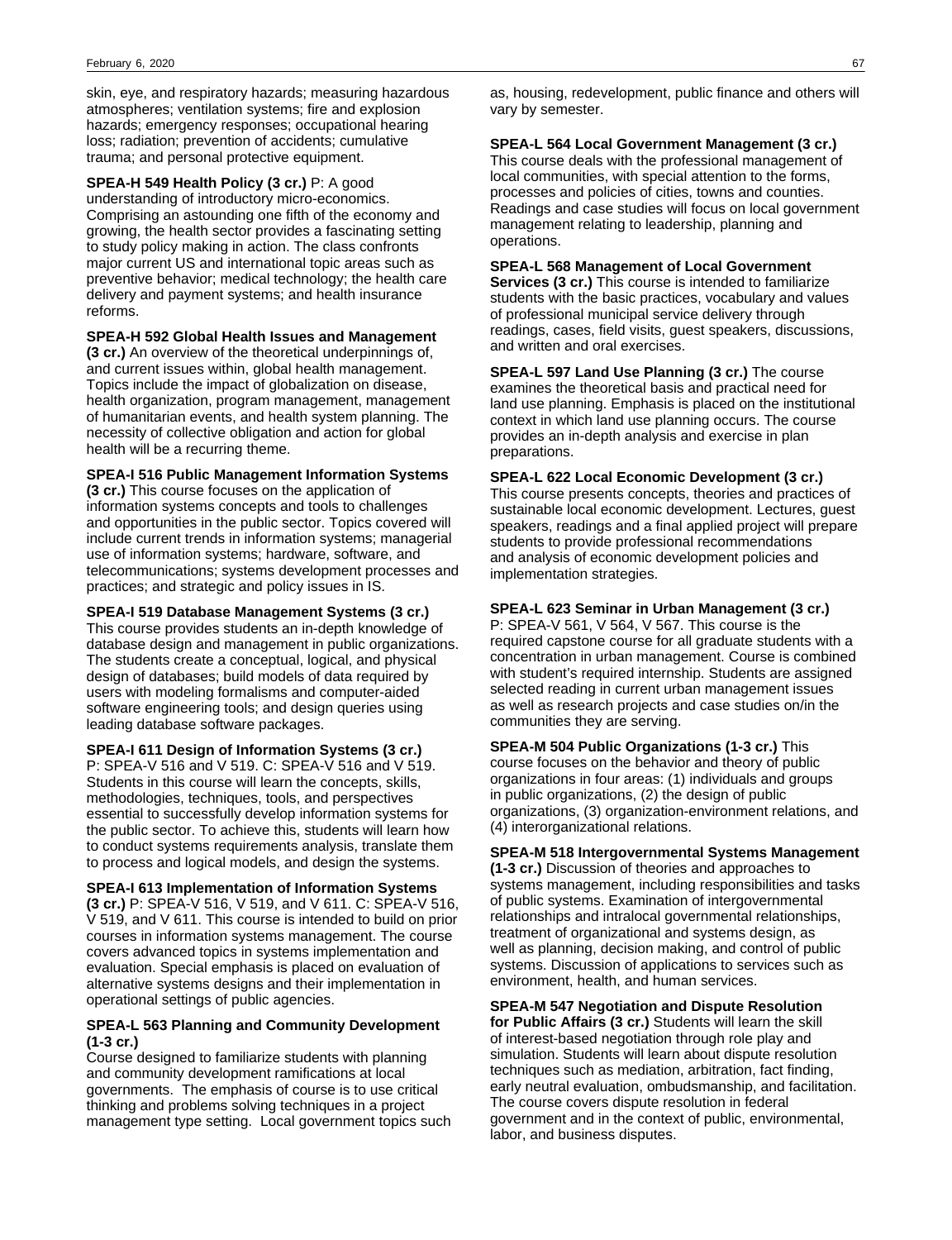#### **SPEA-M 561 Public Human Resources Management (1-3 cr.)** Analysis of the structure, operations, and design of public personnel systems, including government agencies and public enterprise. Relationships between public policy and personnel concepts, values, and operations considered.

**SPEA-M 569 Managing Interpersonal Relations (3 cr.)** P: SPEA-V 502. This course will teach students the theory and application of individual and group human behavior. Key interpersonal skills will be modeled expertly on videotape. Students will be expected to practice these key skills and receive feedback on their performance.

### **SPEA-M 570 Public Sector Labor Relations (1-3 cr.)** An introductory overview of labor relations concepts within the framework of the public sector. The development, practice, and extent of the collective bargaining process, as well as the administration of the labor agreement, will be examined for state agencies, local municipalities, and school districts.

**SPEA-M 575 Comparative Public Management and Administration (3 cr.)** Reading and discussion of case studies and comparative analyses of formal organizations, with emphasis on governmental bureaucracies, public corporations, and international organizations. Topics include bureaucratic environment and culture, technology and organizations, program evaluation, communication and decision making, and administrative structure and process.

## **SPEA-M 602 Strategic Management of Public and Nonprofit Organizations (3 cr.)** P: SPEA-V502.

Concepts, cases, and problem solving associated with the structure and process of strategic management in the public sector, broadly defined to include governmental and nongovernmental organizations. Concepts, cases, and problem solving associated with the structure and process of strategic management in the public sector, broadly defined to include governmental and nongovernmental organizations.

## **SPEA-M 621 Seminar in Teaching Public and**

**Environmental Affairs (2 cr.)** This course is designed for Ph.D. students in SPEA's public policy, public affairs, and environmental science programs. Course will focus on a number of topics equally relevant to those students currently teaching and to students who expect future teaching assignments. Emphasis on student/teacher interaction, interest, and ethics.

## **SPEA-M 639 Managing Government Operations**

**(3 cr.)** P: SPEA-V 502. This is an introductory survey of operations management. Emphasis is placed on the analysis, design, and management of operation systems using models from operations management. Readings, lectures, and structured exercises are used to present the models and demonstrate their application.

## **SPEA-M 652 Managing Work Force Diversity in Public**

**Organizations (3 cr.)** Explores and applies theoretical and empirical research from a management perspective on workforce diversity. Topics include theories and constructs pertaining to diversity, the work organizations, organizational postures toward workplace diversity, the interface between heterogeneity, work processes, and

management practices; and the effects of heterogeneity on work-related outcomes

## **SPEA-M 654 Public Program Management and**

**Contracting (3 cr.)** An examination of theories, concepts, and processes concerning multi-actor program implementation and alternative forms of service delivery. Focus will be on the problems and challenges public managers face in designing and managing contractual relationships, networks, and other complex implementation structures.

## **SPEA-M 662 Seminar in Accountability and**

**Performance (3 cr.)** Examines the problems of measuring performance and establishing accountability in publicly sponsored institutions and organizations. Concepts are given concrete application through careful investigation of attempts to measure performance and productivity in activities that cross public, private, and nonprofit sectors.

## **SPEA-M 671 Public Organization and Management I (3 cr.)** This seminar focuses on management theory in

the public sector. Subjects include historical development, major questions in theory and practice, managerial decision making, and managerial effectiveness.

## **SPEA-M 672 Public Organization and Management**

**II (3 cr.)** This seminar focuses on public organization theory. Subjects include organizational theory, design, and change.

**SPEA-N 521 The Nonprofit and Voluntary Sector (3 cr.)** Same as PHST-P 521. The theory, size, scope, and functions of the nonprofit and voluntary sector are covered from multiple disciplinary perspectives including historical, political, economic, and social.

## **SPEA-N 522 Human Resource Management in Nonprofit Organizations (3 cr.)** This course provides an overview of the human resource management areas necessary for the productive functioning of nonprofit organizations. Theories of motivation applicable to the management of staff and volunteers, and personnel topics of recruitment, selection, board-staff relations, compensation, training, and development are covered.

## **SPEA-N 523 Civil Society and Public Policy (1-3 cr.)** Exploration of interaction of public policy and nonprofit organizations, drawing on history, political theory, and social science. Includes examination of regulations and taxation. Depending on instructor's interests, course covers nonprofit role in selected policy arenas (such as environment and poverty) and industries (such as international development and health care).

**SPEA-N 524 Civil Society in Comparative Perspective (3 cr.)** An exploration of state-society relationship in a variety of regimes and time periods. Focus on ways regimes' policies affect the existence and contribution of those nongovernmental and nonprofit organizations that stand between the individual and the state; how nonprofit organizations shape the policy agenda of a regime.

**SPEA-N 525 Management in the Nonprofit Sector (3 cr.)** P: SPEA-V 521 or PHST-P 521. An examination of nonprofit organizations and their role in society. Management issues and public policy affecting these organizations are discussed. Primary emphasis is upon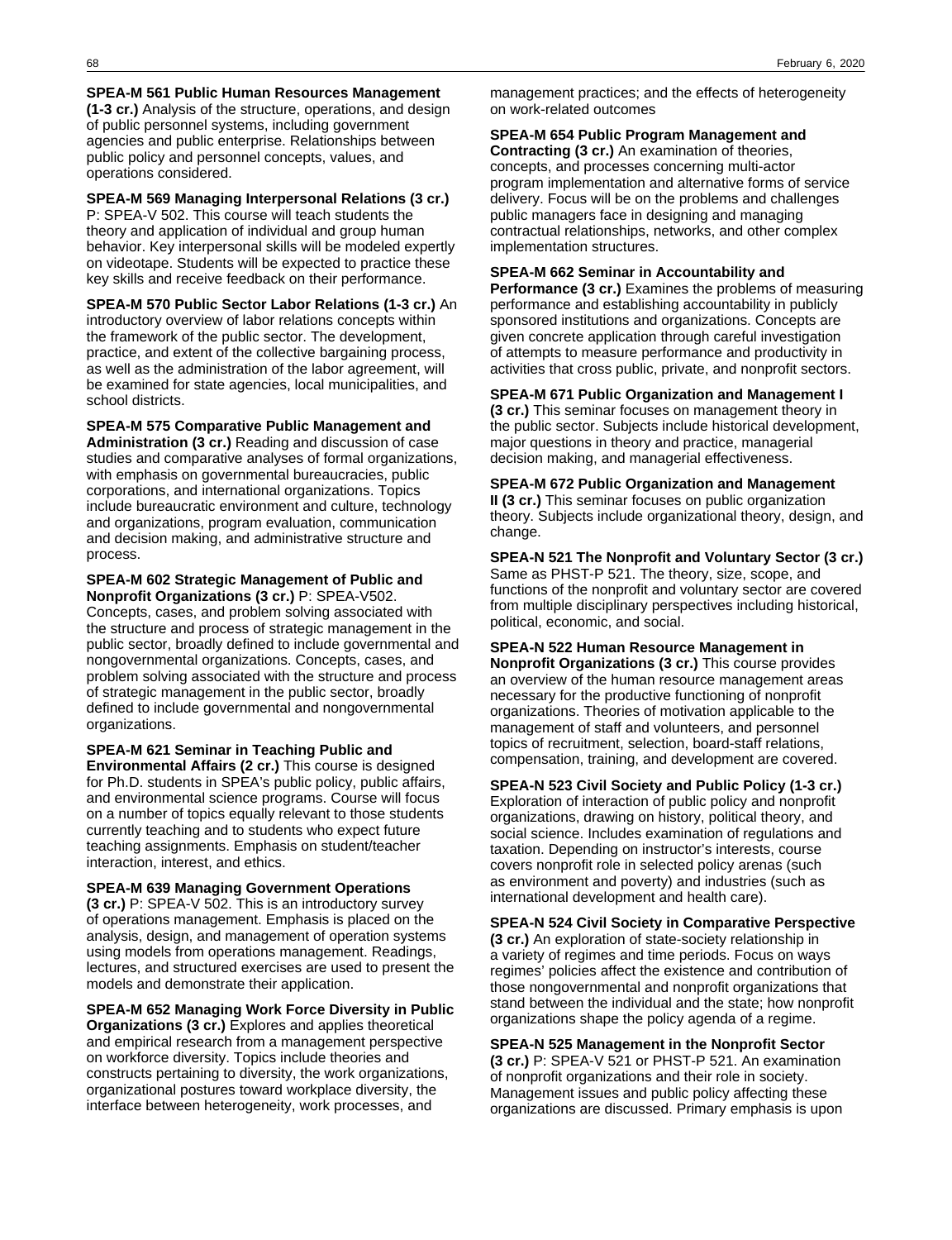U.S. organizations, but attention is given to the global nature of the sector.

**SPEA-N 534 NGO Management for International Development (3 cr.)** Coursework prepares students for employment in international development. It covers a range of theoretical material and practical skills, answering questions like: What role do NGOs play in developing countries? How do we define and measure NGO success or failure? How do NGOs fundraise, plan, evaluate and collaborate on programs?

**SPEA-N 544 Marketing for Nonprofit Organizations**

**(3 cr.)** This course examines the concepts of marketing and the extent to which they apply to the nonprofit sector, as well as how marketing can assist organizations both in resource acquisition and program development/ implementation. Contexts such as social marketing, arts marketing, fundraising, education, and healthcare marketing will be considered.

**SPEA-N 557 Proposal Development and Grant Administration (3 cr.)** This course provides the opportunity for each student to develop a complete proposal through participation in the entire grant application process. The integration of case studies, visual media, printed materials, and class discussions provides students with practical knowledge for writing successful proposals.

**SPEA-N 558 Fund Development for Nonprofits (3 cr.)** Important aspects of the fund raising process in nonprofit organizations are covered, including techniques and strategies for assessing potential sources of support; effective use of human resources; process management; theory to underlay practice; analysis of current practice; practice standards; and discussion of ethical problems.

**SPEA-N 720 Research and Theory of Nonprofit Management (3 cr.)** Doctoral Seminar covering nonprofit management research, applying a broad, interdisciplinary lens and addressing the methodological and theoretical state of the field. Required for both SPEA and non-SPEA doctoral students who are minoring in nonprofit management.

**SPEA-P 507 Data Analysis and Modeling for Public Affairs (3 cr.)** P: SPEA-E 538 or V 506. Focus on analytical models and their use in solving problems and making decisions in the public sector. Discussion of standard approaches to modeling and estimation of parameters.

**SPEA-P 539 Management Science for Public Affairs (3 cr.)** P: SPEA-V 506. Focuses on management science methods as applied to public affairs. Includes treatment of decision theory, constrained optimization, and probability simulation.

**SPEA-P 541 Benefit Cost Analysis (3 cr.)** P: SPEA-V 517 or consent of instructor. A course applying benefitcost analysis to public and environmental policies. The first part of the course develops the foundation of benefitcost analysis. The second part of the course consists of case studies applying benefit-cost analysis to actual policy decisions.

**SPEA-P 562 Public Program Evaluation (1-3 cr.)** Examination of how the programs of public agencies are proposed, established, operated, and evaluated.

Discussion of the role and conduct of research in the program evaluation process. In addition, techniques of effective evaluation and analysis are discussed.

**SPEA-P 664 Seminar in Policy Analysis (3 cr.)** This course focuses on applications of such policy tools as the general linear model (GLM), optimization techniques, probability models, and management science techniques. Students complete a policy analysis project using one of these approaches.

**SPEA-P 673 Public Policy Analysis and Management Science/Operations Research (3 cr.)** P: SPEA-V 539 or consent of instructor. Applications of management science and operations research (MS/OR) techniques such as linear programming, goal programming, data envelopment analysis, stochastic processes, networks, decision analysis, and nonlinear programming to public policy problems analysis.

**SPEA-P 690 Seminar in the Public Policy Process (3 cr.)** An evaluation of the theoretical and empirical literature on public policy processes. The findings of policy research are evaluated. An integrative paper is required.

**SPEA-P 691 Workshop in Public Policy (0-1 cr.)** This workshop focuses on theory and research about public policy. Students are given opportunities to present and critique public policy research and to lead and participate in discussions of selected books and articles.

**SPEA-P 710 Topics in Public Policy (3 cr.)** Doctoral seminar focusing upon various topics in public policy. Illustrative topics include public management, environmental policy, public finance, and urban affairs.

**SPEA-P 723 Public Programs - Theory and Evidence (3 cr.)** Public Programs - Theory and Evidence will examine theoretical and empirical research related to large public expenditure programs in the US and similar programs in other countries. Specific topics may include: Poverty (TANF, SNAP, EITC), Social Insurance (Social Security, Unemployment Insurance, Workers Compensations Insurance), Health Care (Medicare, Medicaid), and Education.

**SPEA-R 512 Climate Law and Policy (3 cr.)**

The goal of the course is to prepare students to engage effectively as lawyers and policy makers in the developing field of climate law and policy at all governance levels. That includes some instruction in the science and socioeconomic consequences of climate change.

**SPEA-R 513 Wildlife Law (3 cr.)** Topics include the relationship between real property and wildlife, sovereignty and federalism issues, the Endangered Species Act, and other federal programs. The class also discusses the public policy, ethical, scientific, and economic issues associated with environmental decision-making. Focus is on U.S. law/policy.

**SPEA-R 520 Environmental Policy Analysis (3 cr.)** The interrelationships among social, technical, and natural systems. Theories of growth. Causes and implications of environmental problems. Alternative policies and mechanisms for environmental control and bases for choice.

**SPEA-R 521 Domesetic Environmental Policy (3 cr.)**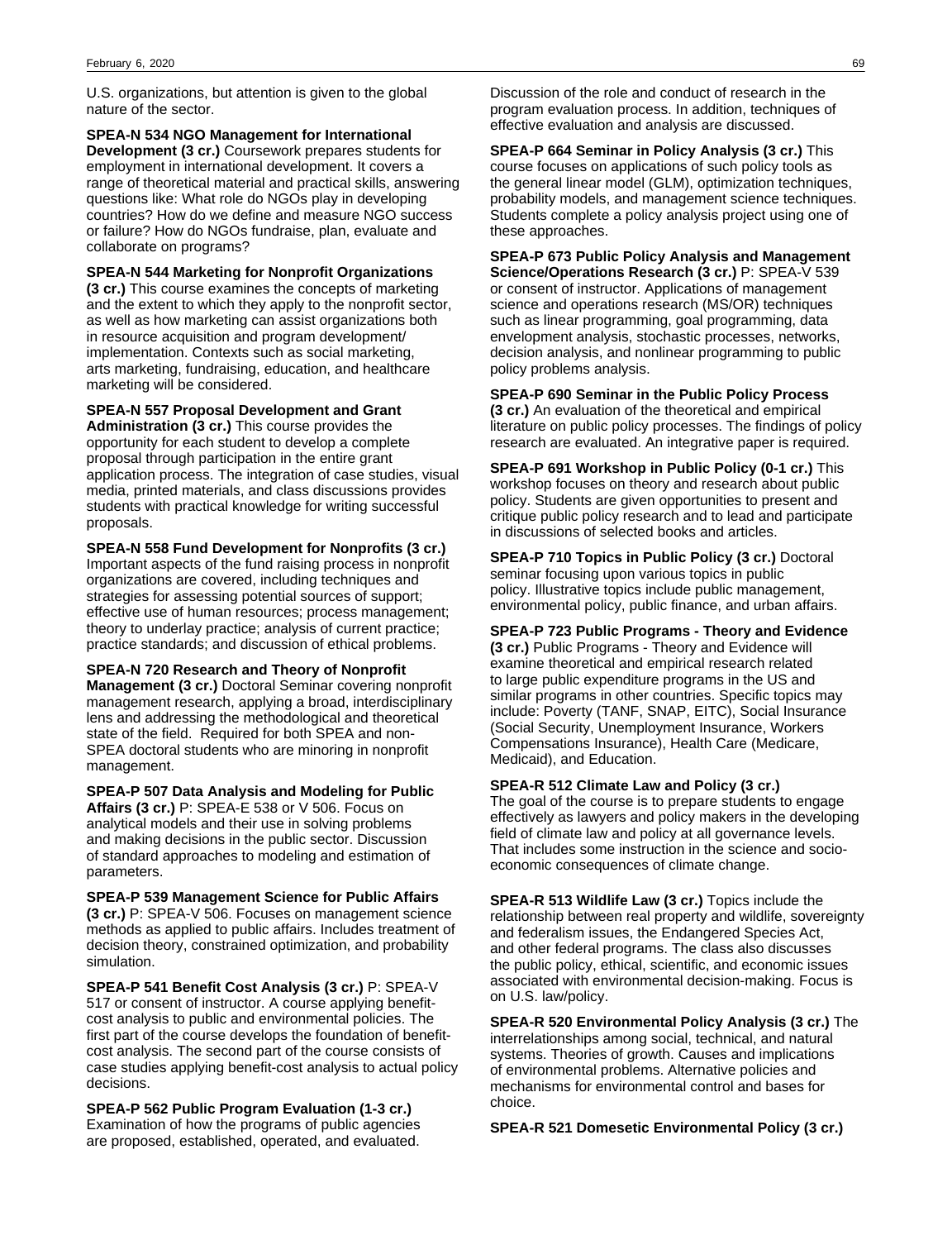This course focuses on the actions taken by the national and state governments to protect and improve environmental quality in the United States, emphasizing the role of political actors and institutions. The course provides a survey of the primary laws, regulations, and policies with an emphasis on pollution control.

**SPEA-R 531 Water Law (3 cr.)** P: SPEA-V 540 or SPEA-V 645 Water Law explores how the U.S. addresses water use conflicts. Topics include riparian water rights (eastern U.S. water law), prior appropriation water rights (western U.S. water law), federal water rights, the public trust doctrine, recreational uses, and groundwater use. The class focuses on access and allocation policy, not pollution control.

**SPEA-R 532 Water Policy and Economics (3 cr.)**

The course provides a throughout review into the current status quo of water quality and water availability policy related issues through the prism of the economics literature. Applications and case studies focus mainly in the US but also expand internationally.

#### **SPEA-R 533 Public Natural Resources Law (3 cr.)**

This course examines the tension between public control of and private interests in U.S. public lands. Coverage includes: federalism; proprietary management models; role of science; separation of powers; and judicial review in the context of the laws/policies governing mineral, energy, timber, recreation, wildlife, and preservation resources.

## **SPEA-R 563 Sustainability in a Tri-sectoral World (3 cr.)**

Focus on environmental and social sustainability through the lens of the private sector and how it serves public interests. Course takes a broad disciplinary and analytical perspective, exploring the interactions of the private, government and non-profit sectors and how the latter two, along with markets, influence the sustainability of businesses.

#### **SPEA-R 564 Environmental and Natural Resources Policy Design and Implementation (3 cr.)**

Focus on how governments implement environmental and natural resources policy. Course covers the range of available policy instruments, evaluative criteria, and relative implications of choice such as cost-effectiveness, financing, legal and political issues, and transaction costs. Examples are drawn from different nations and offer the opportunity for comparative analysis.

### **SPEA-R 571 State and Local Environmental**

**Management (3 cr.)** This course examines a mix of management and policy issues. Included are civic environmentalism, alternatives to environmental regulation, unfunded mandates, environmental justice, public relations, outsourcing, ethical challenges, and managing scientific and technical personnel.

**SPEA-R 590 Energy Policy from a Nation-State Perspective (3 cr.)** This course will examine national energy policies through the lens of basic theories of international relations. Case studies will examine specific countries in detail, as well as efforts at regional and international cooperation. Students will work in pairs

preparing recommendations for the energy ministries of specific countries.

## **SPEA-R 591 Climate Change Impacts on Natural**

**Resources (3 cr.)** P: A graduate class (or waiver) in applied ecology, natural resource management, energy policy, environmental policy, or other relevant supporting course with permission of the instructor. Climate change impacts to species, ecosystems, and natural processes, including impacts that result from human responses to climate change. Includes science and policy aspects. Requires previous coursework in supporting science or policy.

#### **SPEA-R 625 Environmental Economics and Policy**

**(3 cr.)** P: SPEA-V 517. The course develops the microeconomics-based environmental policy paradigm and uses the paradigm to evaluate the efficiency of current environmental regulations. The course also explores the incentive issues associated with the design of international environmental agreements and develops techniques (contingent valuation, hedonic pricing, travel cost method) for valuing environmental resources.

## **SPEA-R 626 Energy Policy Seminar (3 cr.)**

This seminar focuses on energy policies have been adopted across the world and to what degree they serve their objectives. It also considers the political environment in which policies are designed and implemented, and the manner in which governments can redesign their energy approaches.

## **SPEA-R 643 Natural Resource Management and**

**Policy (3 cr.)** P: SPEA-V 517 or consent of the instructor. This course evaluates a broad range of contemporary resource policies, cases, and controversies, using bioeconomic resource management models as an intuitive aid, wherever possible. Topics include fishery management, forestry policy, tropical deforestation, water management policy, nature preservation/endangered species, sustainable development, and national income accounting.

**SPEA-R 645 Environmental Law (3 cr.)** An overview of U.S. environmental law. Key environmental statutes are examined, as are court decisions interpreting those statutes. Topics include water and air pollution, hazardous waste, toxins, pesticides, and environmental impact statements.

**SPEA-R 674 Energy Economics and Policy (3 cr.)** This course will introduce students to the fundamentals of energy economics including the concepts and tools related to analysis of international fuel markets, technology choice, exhaustible and renewable energy models, consumption and efficiency choices, and environmental protection options.

**SPEA-S 515 Sustainable Communities (3 cr.)** Course explores proactive strategies for moving communities toward economics, social and environmental sustainability. Through case studies, projects, tours, and visiting professionals the new thinking in community design, from individual green buildings to regional scales of transportation, land use, commerce, natural systems restoration, waste, food, water and energy are developed.

**SPEA-S 596 Sustainable Development (3 cr.)** Focuses on theories and policies of sustainable development.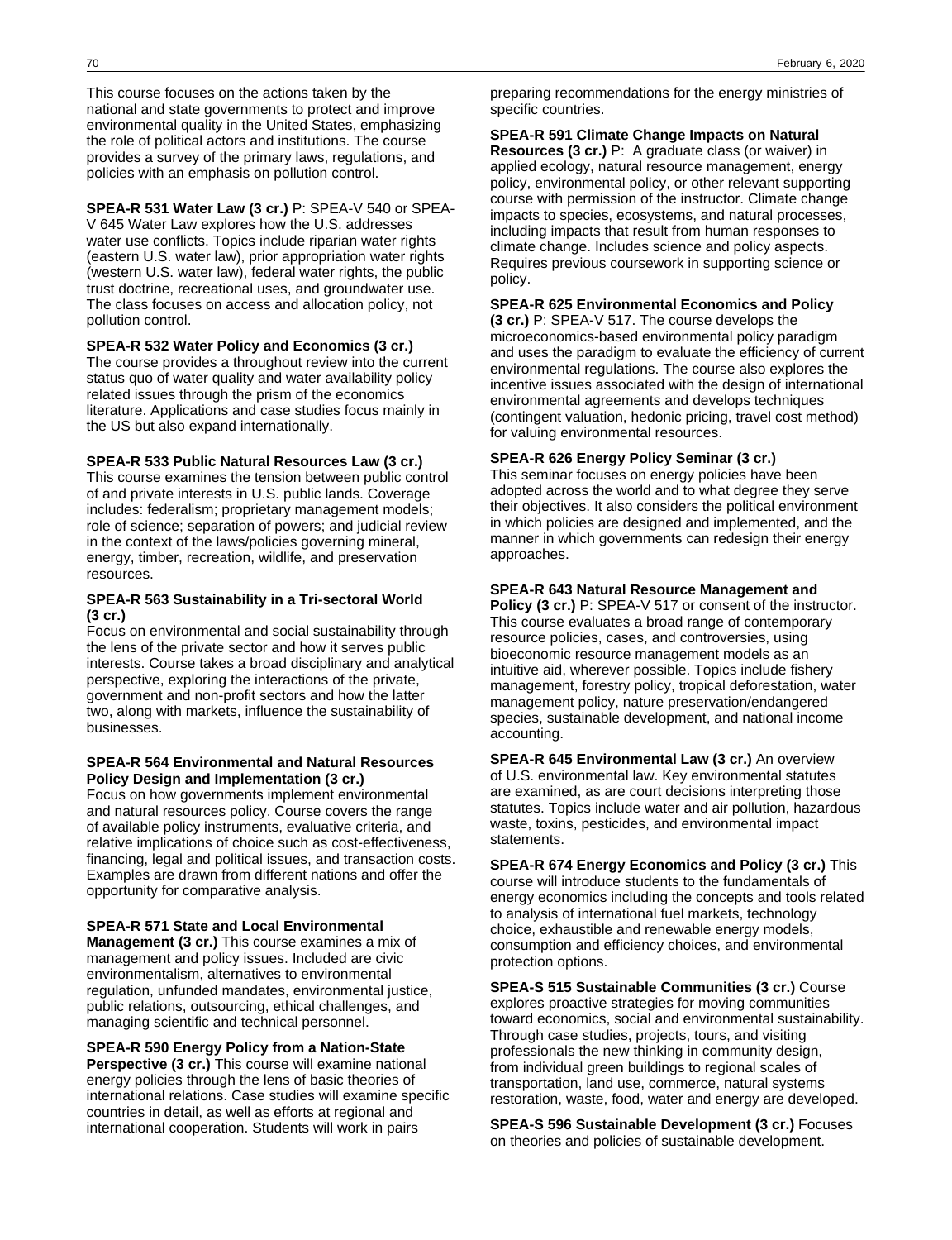Course employs an interdisciplinary approach by combining approaches and models with neoclassical economics, ecological economics, political science, and ecology to study dynamical interrelationships between the macro-economy at the national and international levels of analyses, markets, political institutions, and the ecosystem.

**SPEA-V 500 Quantitative Tools for Public Affairs (1-3 cr.)** A modular presentation of mathematical and statistical concepts designed to prepare students for V 506 Statistical Analysis for Effective Decision Making. Representative module topics include basic algebraic concepts, probability, computer use, and matrix algebra.

**SPEA-V 502 Public Management (1-3 cr.)** Analysis of concepts, methods, and procedures involved in managing public organizations. Problems of organization, planning, decision making, performance evaluation, and management of human resources are considered. Cases are drawn from a variety of public services found at federal, state, and local levels of government.

**SPEA-V 506 Statistical Analysis for Effective Decision Making (3 cr.)** Noncalculus survey of concepts in probability, estimation, and hypothesis testing. Applications of contingency table analysis and analysis of variance, regression, and other statistical techniques. Computer processing of data emphasized.

**SPEA-V 508 Topics in Quantitative Analysis (1-3 cr.)** P: consent of instructor. Study and application of selected quantitative methods of analysis. Additional topics that are not included in V 506 and V 507 may be presented, or more advanced examination of topics that are introduced in V 506 or V 507 may be presented.

**SPEA-V 512 Public Policy Process (1-3 cr.)** An examination of the role of public affairs professionals in policy processes. Focuses on relationships with political actors in various policy areas.

**SPEA-V 517 Public Management Economics (3 cr.)** This course focuses on applications of the principles and concepts of intermediate microeconomic theory and managerial economics to public-sector management decisions and policy analysis. The course utilizes case studies with the goal of giving students opportunities to recognize the economic dimensions inherent in the public policy problems and to develop an analytical problemsolving orientation.

**SPEA-V 529 Seminar in Career and Professional Development (1 cr.)** Introduction to career development in public and environmental affairs. Orientation to career development approaches and resources. Discussion and practice of professional skills and techniques. Orientation to career development opportunities. Grading is on an S/F basis.

**SPEA-V 530 Communications for Public and Nonprofit Affairs (3 cr.)** Using perspectives from the social sciences and case studies of successful (and unsuccessful) efforts, this course examines what "public opinion" is, how it is formed, and what leaders of government and nonprofit agencies do to communicate with the public, especially in an era of great change in the mass media.

**SPEA-V 540 Law and Public Affairs (3 cr.)** Explanation of law in society and its influence on public-sector

operations. Examination of some of the central substantive areas of the study of law, including regulatory processes, administrative adjudication, the Administrative Procedures Act, ombudsmen, and citizen rights, among others.

**SPEA-V 543 Health Services Management (3 cr.)** A course that integrates theory and application with respect to management of health service organizations. Emphasis on the role of managers and management within formal health service organizations. Current management and organization theories are applied to an understanding of health care delivery settings.

**SPEA-V 545 The U.S. Health Care System (3 cr.)** An analysis of the delivery of health care in the United States from 1900 to the present. Major system components are defined and studied with emphasis on current health care policy. Topics include the organization of health care delivery on federal, state, and local levels, in both public and private sectors.

**SPEA-V 550 Topics in Public Affairs (1-4 cr.)** Selected research and discussion topics organized on a semesterby-semester basis, usually with significant student input in the course design.

**SPEA-V 551 Topics in Comparative Public Policy**

**(3 cr.)** The role of administrative and political systems in an international setting that focuses on industrial policy as developed between collaborative governments and their links to the key countries of Asia, Europe, the Americas, and Africa will be examined in topic settings. Related readings and published research will also be used.

**SPEA-V 554 Human Services Administration (3 cr.)** Focus is on policy, management, and organization relating to a variety of human service systems. Special attention is given to the management of social programs in the environmental system.

**SPEA-V 556 Topics in Human Services Administration (3 cr.)** Readings and research on selected topics in the field of the management of human services. Topics selected for study will vary.

**SPEA-V 559 Principles and Practices of Social Entrepreneurship (3 cr.)** This course will survey issues in social entrepreneurship and engage students in completing class projects applying principles and practices of social entrepreneurship to problems of nonprofit organizations, government agencies, and social-purpose business.

**SPEA-V 565 Environmental Conflict Resolution: Theory and Practice (3 cr.)** Theories of environmental conflict resolution are examined. Students will ''practice by doing'' through participation in a series of environmental conflict resolution simulations.

**SPEA-V 566 Executive Leadership (3 cr.)** The course offers an in-depth examination of factors that contribute to successful executive leadership practice in a wide variety of organizational settings. Topics include what leadership is, what impact leadership has, and how leaders use various approaches and powers to achieve their goals.

**SPEA-V 572 Urban Topics (3 cr.)** Selected topics in urban policy and administration. The course is sometimes restricted to a special group of students focusing on a particular research interest.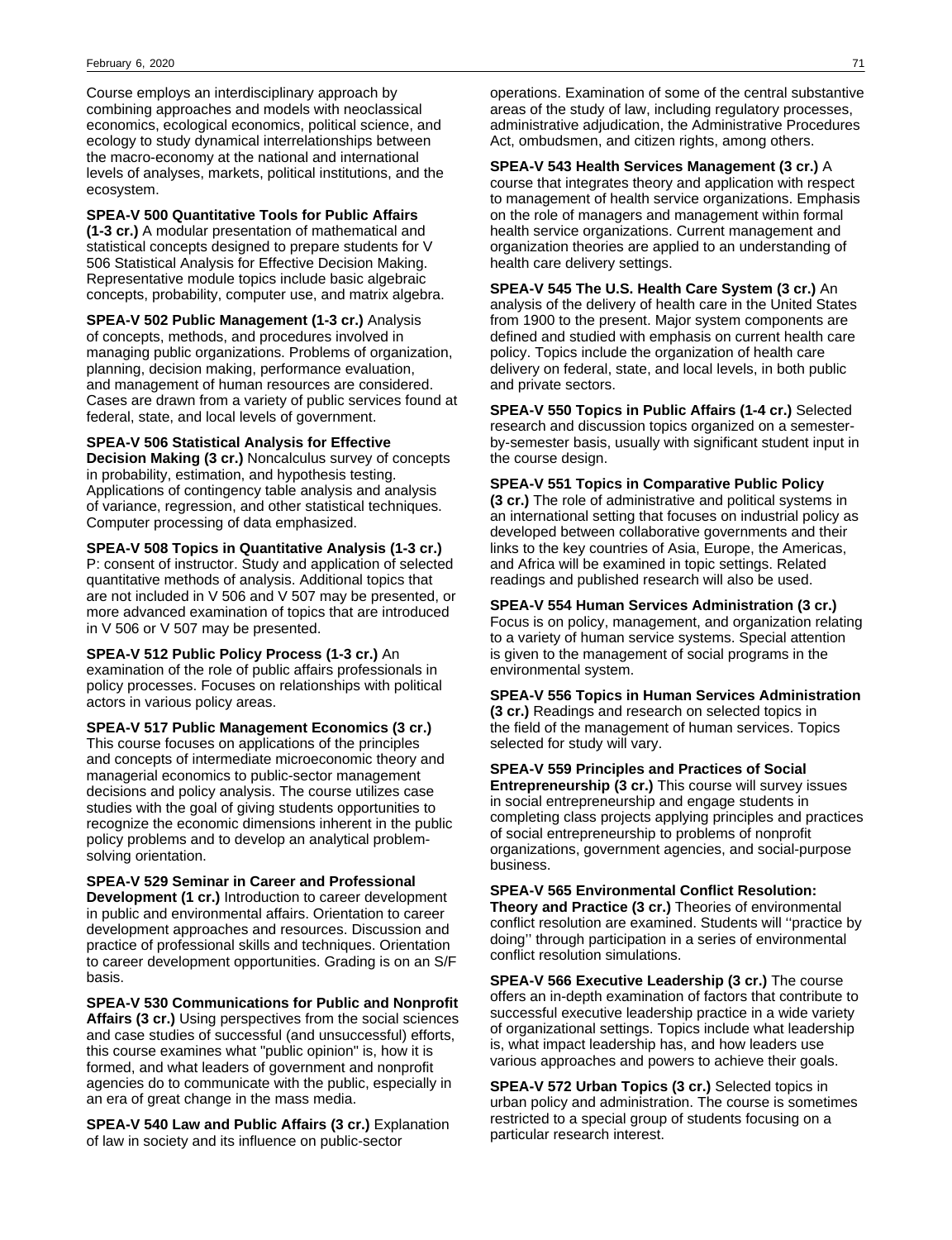### **SPEA-V 574 Environmental Management in the**

**Tropics (3 cr.)** This course provides an interface between ecology, economics, and policy in the context of non-Western cultures and environments. Students will explore resource use in unfamiliar physical and cultural settings. This examination will highlight common processes that in turn will help the student to understand better the cultural/ social underpinnings necessary for analysis.

**SPEA-V 579 Master's International (0-6 cr.)** Master's International (MI), V579, represents the field experience component for MI candidates. This course will consist of a field, research or self-reflection project approved and directed by a faculty advisor or relevant staffer. Registration is by permission only. The final registration for V579 will be upon the return semester to SPEA.

## **SPEA-V 580 Readings in Public Affairs (1-6 cr.)**

P: written consent of instructor. Readings on selected topics in public affairs.

**SPEA-V 581 Public Safety Law (1-3 cr.)** Survey of historical development of Anglo-American law of public safety, including criminal law, civil remedies, administrative regulation of risk, and recent developments in employee and consumer safety. Emphasis on understanding legal theory and practice as basis for management decisions. Comparison of jurisprudential viewpoints and other disciplinary approaches to causation, prevention, and correction of public safety problems.

#### **SPEA-V 582 Overseas Topics in Public Affairs**

**(0-15 cr.)** SPEA Abroad Graduate Program: study of selected topics in public affairs. Topics vary from semester to semester. May be repeated for credit.

**SPEA-V 585 Practicum in Public Affairs (0-6 cr.)** Students hold work assignments with public agencies. Grading is on an S/F basis.

**SPEA-V 589 Democratization and Transition in Eastern Europe and the Newly Independent States (3 cr.)** This seminar focuses on how the governments of Eastern Europe and the Newly Independent States have responded to changes in their political, economic and social environments. Discussion of constitutional development, legislative-executive relations, the development of intergovernmental relations, bureaucratic development, economic reform, budgetary systems, legislatures, and executive branches is included.

**SPEA-V 590 Research in Public Affairs (1-6 cr.)** P: written consent of instructor. Research on selected topics in public affairs.

**SPEA-V 593 Analytical Methods in Planning and Policy Analysis (3 cr.)** P: SPEA-V 507. C: SPEA-V 507. Topics relate to goal setting and forecasting. Analytical methods include time series analysis, demographic projections, economic development and employment forecasting, and land use and transportation planning analysis. Optimization methods are applied to transportation and project management.

**SPEA-V 594 Principles of Urban and Regional Science (3 cr.)** Discussion of the basic processes of change and development in regional systems, with emphasis on metropolitan regions. Includes economic, demographic, and environmental aspects of their interactions.

**SPEA-V 595 Managerial Decision Making (1-3 cr.)** P: SPEA-V 504 and V 539. Applications of decisionmaking tools to substantive public management problems. A variety of managerial cases and issues are selected for intensive discussion and analysis.

## **SPEA-V 600 Capstone in Public and Environmental Affairs (3 cr.)**

Interdisciplinary course organized as faculty-coached class project on a management/policy topic determined by an external client. Course goals are professional preparation and integration of degree program knowledge.

## **SPEA-V 601 Workshop in Public Affairs (1-6 cr.)**

Projects in public affairs. The students work on a research and resource team to complete a project for a publicsector client. Faculty act as project managers and resource personnel.

## **SPEA-V 606 Statistics for Research in Public Affairs**

**I (3 cr.)** P: Graduate-level introductory statistics. Focus is on estimation of model parameters using least square methods. Topics include properties of estimators, ordinary least square, instrumental variables, two- and three-stage least squares, assumptions, consequences when assumptions are false, and alternate methods when assumptions are false. Emphasis on matrix representations and simulation methods.

## **SPEA-V 607 Statistics for Research in Public Affairs II (3 cr.)** P: SPEA-V 606. The second part of a sequence introducing statistical techniques used in modern public policy research. It extends the single and multiple equation least squares models to include non-linear moments, bayesian, maximum likelihood, and simulation-based techniques. Applications to a number of situations that cannot be estimated using standard regression methods.

**SPEA-V 620 Seminar in Professional Ethics (3 cr.)** This seminar explores issues of personal and official ethics in public affairs. Various frameworks for professional ethics will be covered.

**SPEA-V 630 Advanced Management Topics (3 cr.)** P: SPEA-V 502 or permission of instructor. Selected readings, research, and problems covering advanced public management applications and practices. Topics will vary. Course will not cover topics available in other courses. Course may be repeated. Course may be repeated.

**SPEA-V 640 Law, Public Management, and Public Policy (3 cr.)** A seminar that examines how courts and public actors interact to produce public policy. The nature of public policy and the capacity of judicial decisions to effect public policy will be examined and analyzed.

**SPEA-V 650 Topics in Public Personnel Management (1-3 cr.)** P: SPEA-V 561. Readings and research on selected topics in the public personnel field. Topics may include such subjects as affirmative action, occupational health and safety, workforce forecasting and planning, and personnel approaches to position classification.

### **SPEA-V 651 Introduction to Public Affairs (3 cr.)** Covers the central organizing concepts in public affairs study, specialized areas of research in the field, and

problems of knowledge and method in public affairs.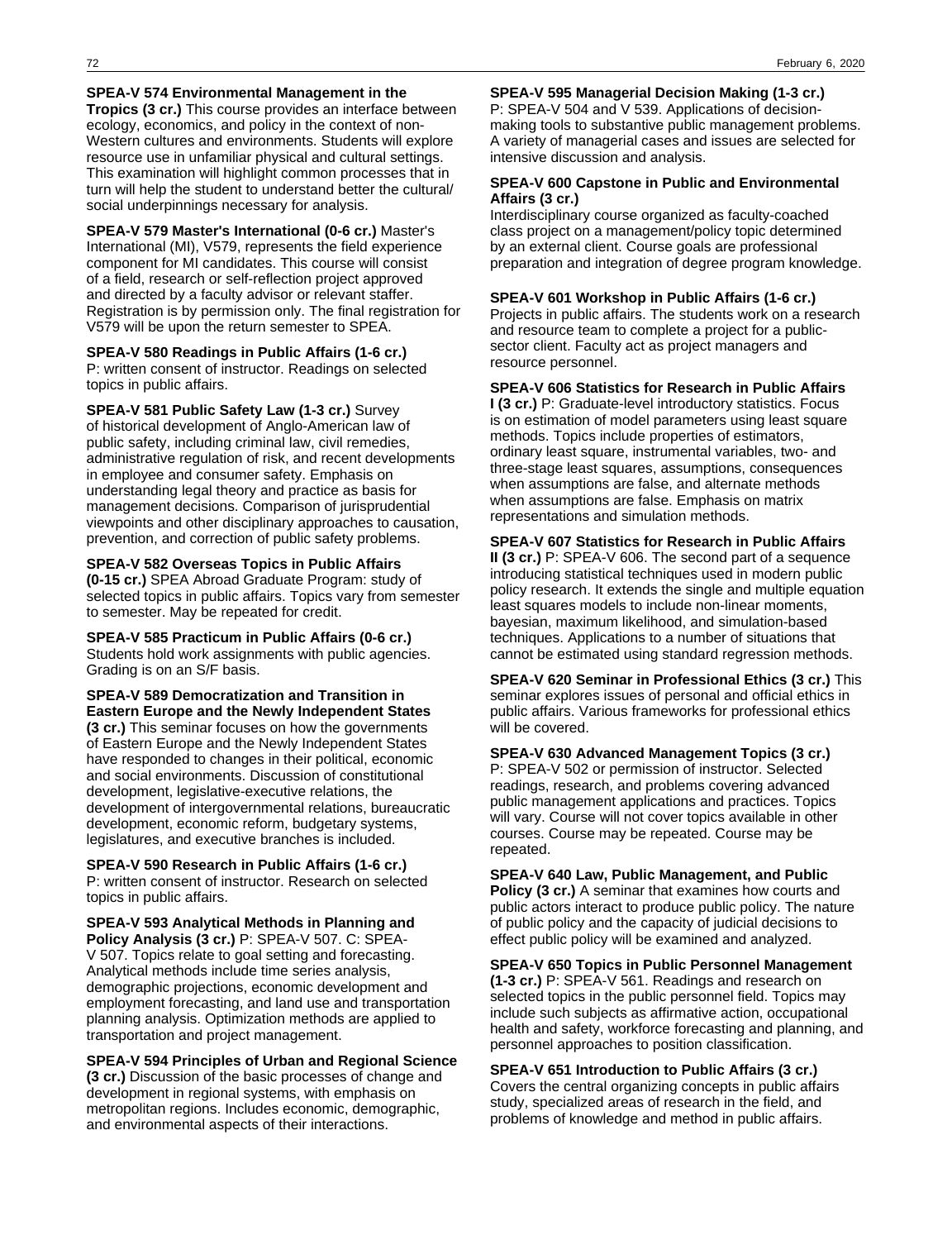#### **SPEA-V 660 Cases and Problems in Fiscal**

**Administration (3 cr.)** P: SPEA-V 560 or consent of instructor. C: SPEA-V 560 or consent of instructor. An advanced seminar in the management aspects of public finance. Focuses on the budgetary process. Special cases are analyzed and budget problem-solving exercises are utilized.

**SPEA-V 663 Policy Analysis (3 cr.)** An introduction to the field of policy analysis. Includes discussion of different models, approaches, conceptual foundations of the field, and the basic issues surrounding application. Students without appropriate previous course work are expected to do extra reading under the guidance of their instructor or to audit existing master courses.

**SPEA-V 665 Seminar in Policy and Administration**

**(3 cr.)** Politics of program development and management. Translation of plans into viable, administrable programs. Marshaling support, political processes, strategies, constraints, tradeoffs, etc.

**SPEA-V 670 Topics in Public-Sector Labor Relations**

**(1-3 cr.)** P: SPEA-V 570 or consent of instructor. Selected research and discussion topics in the field of public-sector labor relations arranged on a semester-by-semester basis. Possible topics are collective bargaining in the public sector and dispute settlement in public-sector labor relations.

**SPEA-V 675 Issues and Problems in Public-Sector Personnel and Labor Relations (3 cr.)** P: SPEA-V 561 and V 570. A capstone seminar providing a practical and integrated examination of significant current cases and problems confronting public-sector employees and employers.

**SPEA-V 680 Research Design and Methods in Public Affairs (3 cr.)** Three major areas will be covered: philosophy of science, theory and design of research, and applied research methodologies. Topics play a major role in providing insights into how usable knowledge is created, defended, and replaced.

**SPEA-V 685 Research Seminar in Public Affairs (3 cr.)** P: SPEA-V 680. Course will focus upon completion, revision, and presentation of completed original research. Class meetings will focus on progress reports by each participant and the critique and revision of draft papers. Students will present revised research papers to the faculty and students of the school in a series of research colloquia.

**SPEA-V 782 Overseas (Ph.D.) Topics in Public Affairs (0-15 cr.)** Doctoral Abroad Program: study of selected topics in public affairs. Topics vary from semester to semester.

**SPEA-V 800 Public Affairs Tutorial (3 cr.)** Readings in a substantive area of public affairs (e.g., health, criminal justice, human services, transportation) in preparation for development of a dissertation proposal.

**SPEA-V 890 Thesis (Ph.D.) (1-12 cr.)** (S/F only)

**SPEA-X 511 Human Behavior and Energy Consumption (3 cr.)** We face many barriers that prevent us from conserving energy and other natural resources. This course is aimed at decreasing energy use independent of top down regulations. Students will

understand the nature of energy, the importance of human behavior, and how to create, and evaluate behavioral change.

## **SPEA Connect Courses**

#### **SPCN-F 526 Financial Management for Nonprofit**

**Organizations (3 cr.)** This course emphasizes a thorough understanding of the language and key concepts of nonprofit financial management. A working knowledge of the basic analytical tools used in financial decision making for nonprofit organizations will be examined through the use of computer software.

**SPCN-F 560 Public Finance and Budgeting (3 cr.)** The fiscal role of government in a mixed economy, sources of public revenue and credit; administrative, political, and institutional aspects of the budget and the budgetary process; problems and trends in inter-governmental fiscal relations.

**SPCN-F 609 Seminar in Revenue Theory and Administration (3 cr.)** Examines basic objectives and political and economic aspects of tax administration. Examination of the interrelationships of tax policy, tax laws, and tax administration. Reviews major economic issues raised by types of taxes and user charges. Also examines the fundamentals of tax legislation with emphasis on state and local administration.

### **SPCN-F 610 Government Budget and Program**

**Analysis (3 cr.)** Advanced study of management aspects of budgetary process. Special cases are analyzed and budget problem-solving exercises are utilized.

**SPCN-F 667 Seminar in Public Capital and Debt**

**Theory (3 cr.)** This seminar examines options open to governments, especially state and local, and why they resort to debt finance. Issues raised by the alternatives are examined in detail. Topics include public authority debt, revenue bonds, methods of placement, lease-purchase finance, and maturity choice. Management of idle cash balances also considered.

#### **SPCN-I 516 Public Management Information Systems**

**(3 cr.)** This course focuses on the application of information systems concepts and tools to challenges and opportunities in the public sector. Topics covered will include current trends in information systems; managerial use of information systems; hardware, software, and telecommunications; systems development processes and practices; and strategic and policy issues in IS.

**SPCN-L 563 Planning and Community Development**

**(3 cr.)** Seminar designed to familiarize students with planning ramifications of policy issues faced by governments. The focal topics selected for study will vary. Emphasis placed on identification and analysis of substantive issues, methods employed for resolution, and application of planning techniques for achieving goals

**SPCN-M 561 Strategic Management of Public and Nonprofit Organizations (3 cr.)** Analysis of the structure, operations, and design of public personnel systems, including government agencies and public enterprise. Relationships between public policy and personnel concepts, values, and operations considered.

**SPCN-M 602 Strategic Management of Public and Nonprofit Organizations (3 cr.)** Concepts, cases and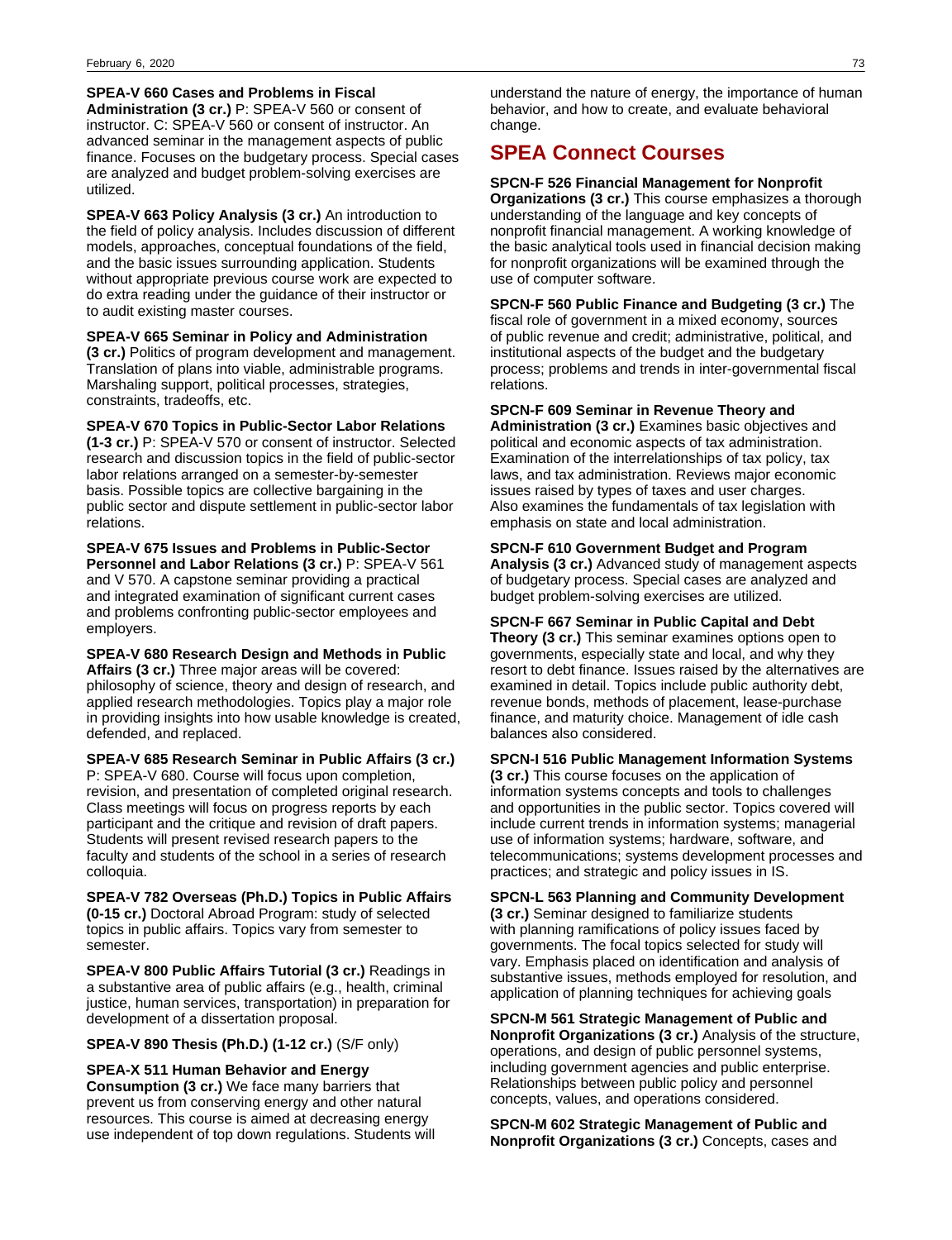problem-solving associated with the structure and process of strategic management in the public sector, broadly defined to include governmental and nongovernmental organizations.

**SPCN-M 654 Public Program Management and Contracting (3 cr.)** An examination of theories,

concepts, and processes concerning multi-actor program implementation and alternative forms of service delivery. Focus will be on the problems and challenges public managers face in designing and managing contractual relationships, networks, and other complex implementation structures.

**SPCN-N 521 The Nonprofit and Voluntary Sector (3 cr.)**

The theory, size, scope, and functions of the nonprofit and voluntary sector are covered from multiple disciplinary perspectives including historical, political, economic, and social.

**SPCN-N 522 Human Resource Management in Nonprofit Organizations (3 cr.)** This course provides an overview of the human resource management areas necessary for the productive functioning of nonprofit organizations theories of motivation applicable to the management of staff and volunteers, and personnel topics of recruitment, selection, board-staff relations, compensation, training, and development are covered.

**SPCN-N 525 Management in the Nonprofit Sector (3 cr.)** An examination of nonprofit organizations and their role in society. Management issues and public policy affecting these organizations are discussed. Primary emphasis is upon U.S. organizations, but attention is given to the global nature of the sector.

**SPCN-N 534 NGO Management for International Development (3 cr.)** Coursework prepares students for employment in international development. It covers a range of theoretical material and practical skills, answering questions like: What role do NGOs play in developing countries? How do we define and measure NGO success or failure? How do NGOs fundraise, plan, evaluate and collaborate on programs?

**SPCN-N 557 Proposal Development and Grant Administration (3 cr.)** This course provides the opportunity for each student to develop a complete proposal--through participation in the entire grant application process. The integration of case studies, visual media, printed materials, and class discussions provide students with practical knowledge for writing successful proposals.

**SPCN-N 558 Fund Development for Nonprofits (3 cr.)** Important aspects of the fund raising process in nonprofit organizations are covered, including: techniques and strategies for assessing potential sources of support; effective use of human resources; process management; theory to underlay practice; analysis of current practice; practice standards; and discussion of ethical problems.

**SPCN-P 507 Data Analysis and Modeling for Public Affairs (3 cr.)** Focus on analytical models and their use in solving problems and making decisions in the public sector. Discussion of standard approaches to modeling and estimation of parameters.

**SPCN-P 541 Benefit Cost Analysis (3 cr.)** A course applying benefit-cost analysis to public and environmental

policies. The first part of the course develops the foundation of benefit-cost analysis. The second part of the course consists of case studies applying benefit-cost analysis to actual policy decisions.

**SPCN-P 562 Public Program Evaluation (3 cr.)** Examination of how the programs of public agencies are proposed, established, operated, and evaluated. Discussion of the role and conduct of research in the program evaluation process. In addition, techniques of effective evaluation and analysis are discussed.

**SPCN-V 502 Public Management (3 cr.)** Analysis of concepts, methods and procedures involved in managing public organizations. Problems of organization, planning, decision-making, performance evaluation, and the management of human resources are considered. Cases are drawn from a variety of public services found at federal, state and local levels of government.

**SPCN-V 506 Statistical Analysis for Effective**

**Decision Making (3 cr.)** Noncalculus survey of concepts in probability, estimation, and hypothesis testing. Applications of contingency table analysis and analysis of variance, regression, and other statistical techniques. Computer processing of data emphasized.

**SPCN-V 512 Public Policy Process (3 cr.)** An examination of the role of public affairs professionals in policy processes. Focuses on relationships with political actors in various policy areas.

**SPCN-V 517 Public Management Economics (3 cr.)**

This course focuses on applications of the principles and concepts of intermediate microeconomic theory and managerial economics to public-sector management decisions and policy analysis. The course utilizes case studies with the goal of giving students opportunities to recognize the economic dimensions inherent in the public policy problems and to develop an analytical problemsolving orientation.

**SPCN-V 540 Law and Public Affairs (3 cr.)** Explanation of law in society and its influence on public-sector operations. Examination of some of the central substantive areas of the study of law, including regulatory processes, administrative adjudication, the Administrative Procedures Act, ombudsmen, and citizen rights, among others.

**SPCN-V 551 SPEA Connect Week (3 cr.)** SPEA Connect Week is a voluntary, on-campus course that allows you to meet and build lasting relationships with your fellow online classmates and professors. All students formally admitted to the MPA program are eligible to enroll.

#### **SPCN-V 600 Capstone in Public and Environmental Affairs (3 cr.)**

Interdisciplinary course designed to give students exposure to the realities of the policy process through detailed analyses of case studies and projects. Course integrates science, technology, policy, and management. Topic may vary from semester to semester.

# **Faculty**

• ABHYANKAR, AMBASSADOR RAJENDRA, M.A. (University of Delhi, 1966), Professor of Practice of Diplomacy Public and Environmental Affairs (IUB) July 31, 2019 51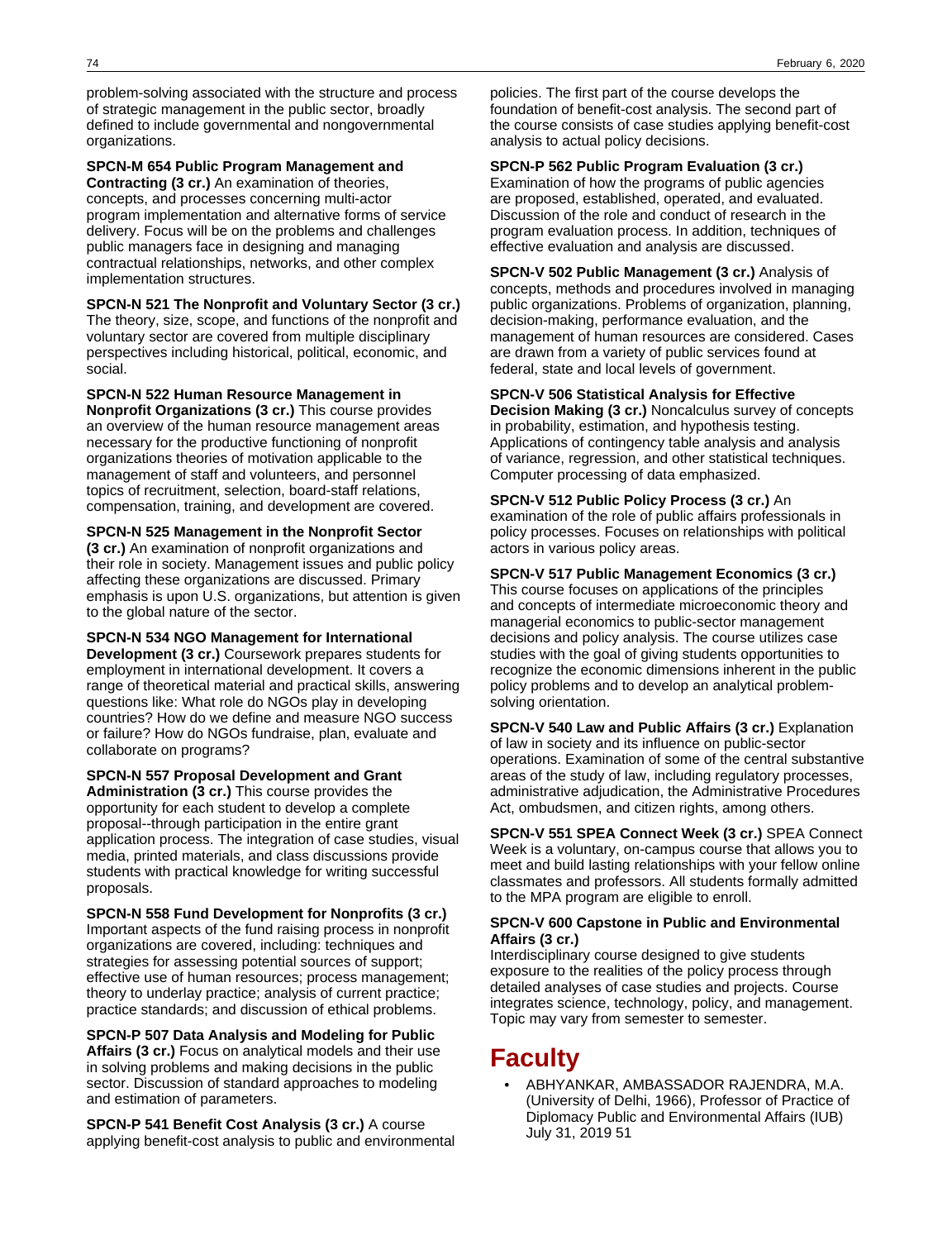- AFOAKU, OSITA, Ph.D. (Washington State University, 1991), Clinical Professor of Public and Environmental Affairs (IUB)
- ALEXEEV, ALEXANDER, M.P.A./M.S.E.S. (Indiana University, 2003), Lecturer of Public and Environmental Affairs (IUB)
- AMSLER, LISA, J.D. (University of Connecticut, 1979), Keller-Runden Professor of Public Service; Professor of Public and Environmental Affairs (Graduate School) (IUB)
- ANDERSSON, O. FREDRIK, Ph.D. (Univeristy of Missouri-Kansas City, 2017) Assistant Professor of Public and Environmental Affairs (IUPUI)
- ATTARI, SHAHZEEN, Ph.D. (Carnegie Mellon University, 2009), Associate Professor of Public and Environmental Affairs (IUB)
- AUDRETSCH, DAVID, Ph.D. (University of Wisconsin, 1980), Ameritech Chair of Economic Development; Director, Institute for Development Strategies; Director, Institute for European Studies; Distinguished Professor of Public and Environmental Affairs; Adjunct Professor of Geography (Graduate School) (IUB)
- AVELLANEDA, CLAUDIA N., Ph.D. (Texas A&M University, 2007), Associate Professor of Public and Environmental Affairs (IUB)
- BAGGETTA, MATTHEW, Ph.D. (Harvard University, 2009), Associate Professor of Public and Environmental Affairs (IUB)
- BARNES, A. JAMES, J.D. (Harvard University, 1967), Dean, O'Neill School of Public and Environmental Affairs, 1988-2000; Professor of Public and Environmental Affairs; Adjunct Professor of School of Law (Graduate School) (IUB)
- BARNES, MALLORY, Ph.D. (University of Arizona, 2018), Assistant Professor of Public and Environmental Affairs (IUB)
- BELL, DAVID, Ph.D. (University of Pittsburgh), Clinical Associate Professor of Public and Environmental Affairs (IUB)
- BENJAMIN, LEHN, Ph.D. (Cornell University, 2004), Associate Professor of Public and Environmental Affairs; Director, Doctoral Program, IU School of Philanthropy (Graduate School) (IUPUI)
- BLOCK, MOLLY, Ph.D. (Univeristy of Louisville, 2016), Visiting Assistant Professor of Public and Environemental Affairs (IUPUI)
- BRASS, JENNIFER, Ph.D. (University of California-Berkeley, 2010), Associate Professor of Public and Environmental Affairs (IUB)
- BUERGER, CHRISTIAN, Ph.D. (University of Syracuse, 2014), Assistant Professor of Public and Environmental Affairs (IUPUI)
- CARSON, DENA C., Ph.D. (University of Missouri-St. Louis, 2011), Assistant Professor of Public and Environmental Affairs (Graduate School) (IUPUI)
- CARTER, JEREMY, Ph.D. (Michigan State University, 2011), Assistant Professor of Public and Environmental Affairs (Graduate School) (IUPUI)
- CARLEY, SANYA, Ph.D. (University of NorthCarolina-Chapel Hill, 2010), Director, Master of the Public Affairs Program; Director, SPEA-Connect Online MPA Program - Bloomington; Professor of Public and Environmental Affairs (IUB)
- CATE, BETH, M.A.J.D. (Harvard Law School, 1991), Clinical Associate Professor of Public and Environmental Affairs (IUB)
- Chupp, Andrew, Ph.D. (Georgia State University, 2009), Senior Lecturer of Public and Environmental Affairs (IUB)
- CLARK, ASHLEY, Ph.D. (University of Michigan, 2011), Clinical Assistant Professor of Public and Environmental Affairs (IUB)
- COLE, DANIEL, J.S.D. (Stanford Law School, 1996), Professor of Public and Environmental Affairs (IUB)
- CRAFT, CHRISTOPHER, Ph.D. (North Carolina State University, 1987), Janet Duey Professor in Rural Land Policy; Professor of Public and Environmental Affairs (Graduate School) (IUB)
- CURLEY, CALI, Ph.D. (Florida State University, 2014), Assistant Professor of Public and Environmental Affairs (Graduate School) (IUPUI)
- DANIEL, JAMIE LEVINE, Ph.D. (Ohio State University, 2014), Assistant Professor of Public and Environmental Affairs (Graduate School) (IUPUI)
- DELONG, BRIAN, M.A. (Wake Forest University, 2008), Senior Lecturer of Public and Environmental Affairs; IU Debate Coach (IUB)
- DESAI, SAMEEKSHA, Ph.D. (George Mason University, 2008), Associate Professor of Public and Environmental Affairs (IUB)
- DESLATTE, AARON. Ph.D. (Florida State University, 2015), Assistant Professor of Public and Environmental Affairs (IUB)
- DICKSON, TIMOTHY, Ph.D. (University of Missouri-St. Louis, 2015), Visiting Assistant Professor of Public and Environmental Affairs (IUPUI)
- DUMORTIER, JEROME, Ph.D. (Iowa State University, 2011), Associate Professor of Public and Environmental Affairs (Graduate School) (IUPUI)
- DUNCAN, DENVIL, Ph.D. (Georgia State University, 2010), Associate Professor of Public and Environmental Affairs (IUB)
- ECKERD, ADAM, Ph.D. (Ohio State University, 2011), Assistant Professor of Public and Environmental Affairs (IUPUI)
- ELDON, JONATHAN, Ph.D. (University of California-Santa Cruz, 2017), Lecturer of Public and Environmental Affairs (IUB)
- FARMER, JAMES, Ph.D. (Indiana University Bloomington, 2009), Associate Professor of Public and Environmental Affairs (IUB)
- FERNANDEZ, SERGIO, Ph.D. (University of Georgia- Athens, 2004), Associate Professor of Public and Environmental Affairs (Graduate School) (IUB)
- FOLEY, WILLIAM Jr., Ph.D. (Indiana University, 2005), Lecturer of Public and Environmental Affairs(IUPUI)
- FREEDMAN, SETH, Ph.D. (University of Maryland, 2010), Associate Professor of Public and Environmental Affairs (IUB)
- FRY, VICKIE A., B.S. (Indiana University, 1999), Lecturer of Public and Environmental Affairs (IUB)
- FULTON, BRAD R., Ph.D. (Duke University, 2015), Assistant Professor of Public and Environmental Affairs (IUB)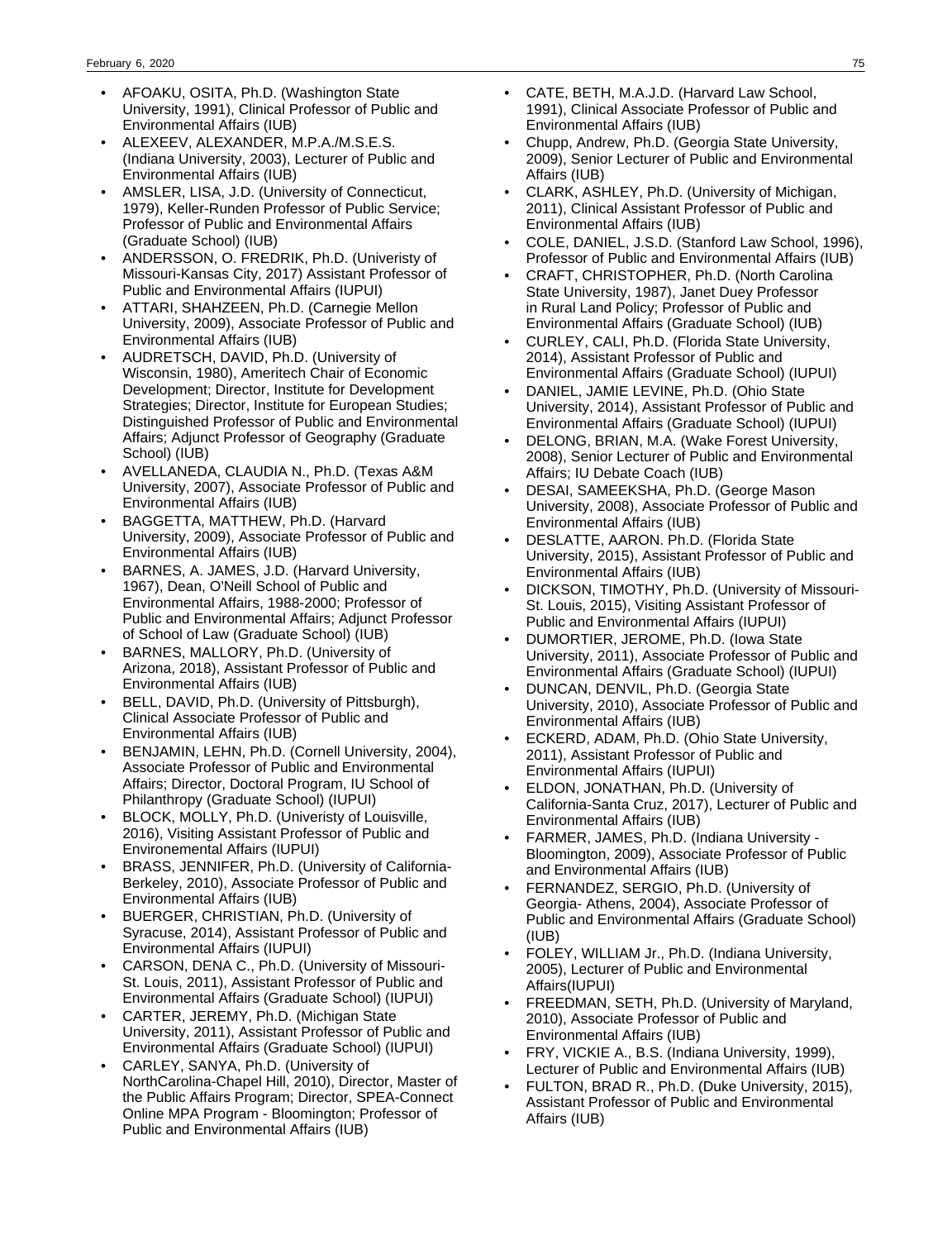- GARCIA, CRYSTAL, Ph.D. (University of California, 1996), Associate Professor of Public and Environmental Affairs (Graduate School) (IUPUI)
- GAZLEY, BETH, Ph.D. (University of Georgia-Athens, 2004), Professor of Public and Environmental Affairs (Graduate School) (IUB)
- GOOD, DAVID H., Ph.D. (University of Pennsylvania, 1985), Director, Transportation Research Center; Associate Professor of Public and Environmental Affairs (Graduate School) (IUB)
- GRAHAM, JOHN D., Ph.D. (Carnegie-Mellon University, 1983), Professor of Public and Environmental Affairs (Graduate School) (IUB)
- GROMMON, ERIC, L., Ph.D. (Michigan State, 2010), Assistant Professor of Public and Environmental Affairs (IUPUI)
- GRØNBJERG, KIRSTEN, Ph.D. (University of Chicago, 1974), Distinguished Professor of Public and Environmental Affairs; Efroymson Chair in Philanthropy; Adjunct Professor of Philanthropic Studies (Graduate School) (IUB/IUPUI)
- GRUDI, APRIL, M.P.H. C.H.E.S. (Emory University, 2018), Director, Master of Science in Healthcare Management; Assistant Clinical Professor of Public and Environmental Affairs (IUB)
- GRUENEWALD, JEFF, Ph.D. (Michigan State University, 2009), Associate Professor of Public and Environmental Affairs (Graduate School) (IUPUI)
- GRUNDMANN, DANIEL, M.B.A. (Western Governors University, 2015), Lecturer of Public and Environmental Affairs (IUB)
- HAMILTON, LEE H., J.D. (Indiana University, 1956), Professor of Practice of Public and Environmental Affairs (IUB)
- HANSEN, ROBERT, Ph.D. (Indiana University, 2014), Visiting Research Associate of Public and Environmental Affairs (IUB)
- HEIM, BRADLEY, Ph.D. (Georgia State University, 2010), Executive Associate Dean of Bloomington Programs; Professor of Public and Environmental Affairs (IUB)
- HELMKE, PAUL, J.D. (Yale University, 1973), Professor of Practice of Public and Environmental Affairs (IUB)
- HENSHEL, DIANE, Ph.D. (Washington University, 1987), Associate Professor of Public and Environmental Affairs (Graduate School) (IUB)
- HERROLD, CATHERINE, Ph.D. (Duke University, 2013), Assistant Professor, IU Lilly Family School of Philanthropy; Assistant Professor of Public and Environmental Affairs (Graduate School) (IUPUI)
- HERZIG, MONIKA, D.M.E. (Indiana University, 1997), Senior Lecturer of Public and Environmental Affairs (IUB)
- HITES, RONALD A., Ph.D. (Massachusetts Institute of Technology, 1968), Director, Environmental Science Research Center; Distinguished Professor of Public and Environmental Affairs; Distinguished Professor of Chemistry (part time) (Graduate School) (IUB)
- HOLLINGSWORTH, ALEX, Ph.D. (University of Arizona, 2015), Assistant Professor of Public and Environmental Affairs (IUB)
- HUGHES, CHERYL K., M.B.A. (Indiana Wesleyan University, 2002), Senior Lecturer of Public and Environmental Affairs (IUB)
- JOHNSON, CRAIG, Ph.D. (State University of New York at Albany, 1993), Associate Professor of Public and Environmental Affairs (Graduate School) (IUB)
- JOHNSON, SARA M., M.H.A, F.A.C.H.E. (Indiana University, 1988), Director, Executive Education; Clinical Assistant Professor of Public and Environmental Affairs (Graduate School) (IUPUI)
- KARRAGAC, JOHN, Ph.D. (Johns Hopkins University, 1977), Senior Lecturer of Public and Environmental Affairs (IUB)
- KENNEDY, SHEILA SUESS, J.D. (Indiana University, 1975), Professor of Public and Environmental Affairs (IUPUI)
- KONISKY, DAVID M., Ph.D. (Massachusetts Institute of Technology, 2006), Professor of Public and Environmental Affairs (IUB)
- KRAVCHUK, ROBERT S., Ph.D. (Syracuse University, 1989), Professor of Public and Environmental Affairs (IUB)
- KRUTILLA, KERRY M., Ph.D. (Duke University, 1988), Professor of Public and Environmental Affairs(Graduate School) (IUB)
- KUHAR, URSULA M., Ph.D. (Indiana University, 2011), Lecturer of Public and Environmental Affairs(IUB)
- LAME, MARC L., D.P.A. (Arizona State University, 1992), Clinical Associate Professor of Public and Environmental Affairs (IUB)
- LANEY, MELISSA, M.A. (Indiana University, 1999), Senior Lecturer of Public and Environmental Affairs(IUB)
- LEWIS, FRANK C., Ph.D. (University of Chicago, 1988), Senior Lecturer of Public and Environmental Affairs (IUB)
- LEVIN, MARK M., M.P.A. (Kent State University, 1970), Clinical Associate Lecturer of Public and Environmental Affairs (IUB)
- LEVINE DANIEL, JAMIE, Ph.D. (Ohio State University, 2014), Assistant Professor of Public and Environmental Affairs (IUPUI)
- LITTLEPAGE, LAURA, M.P.A. (New York University, 1982), Clinical Associate Lecturer of Public and Environmental Affairs (IUB)
- LIU, ANTUNG A., Ph.D. (University of California San Diego, 2012), Assistant Professor of Public and Environmental Affairs (IUB)
- LONG THOMPSON, JILL, Ph.D. (Indiana University, 1984), Visiting Clinical Associate Professor of Public and Environmental Affairs (IUB)
- LUPTON, SUZANNE W., Ph.D. (Indiana University Purdue University Indianapolis, ABD), J.D. (Indiana University School of Law, Indianapolis, 1991), Assistant Dean; Clinical Assistant Professor of Public and Environmental Affairs (IUPUI)
- LUZAR, JANE E., Ph.D. (Virginia Polytechnic Institute and State University, 1986) Founding Dean, IUPUI Honors College; Professor of Economics Public and Environmental Affairs (IUPUI)
- MADRAS, PATRIK I., M.A. (Indiana University, 1972), Statistics Coordinator; Lecturer of Public and Environmental Affairs (IUPUI)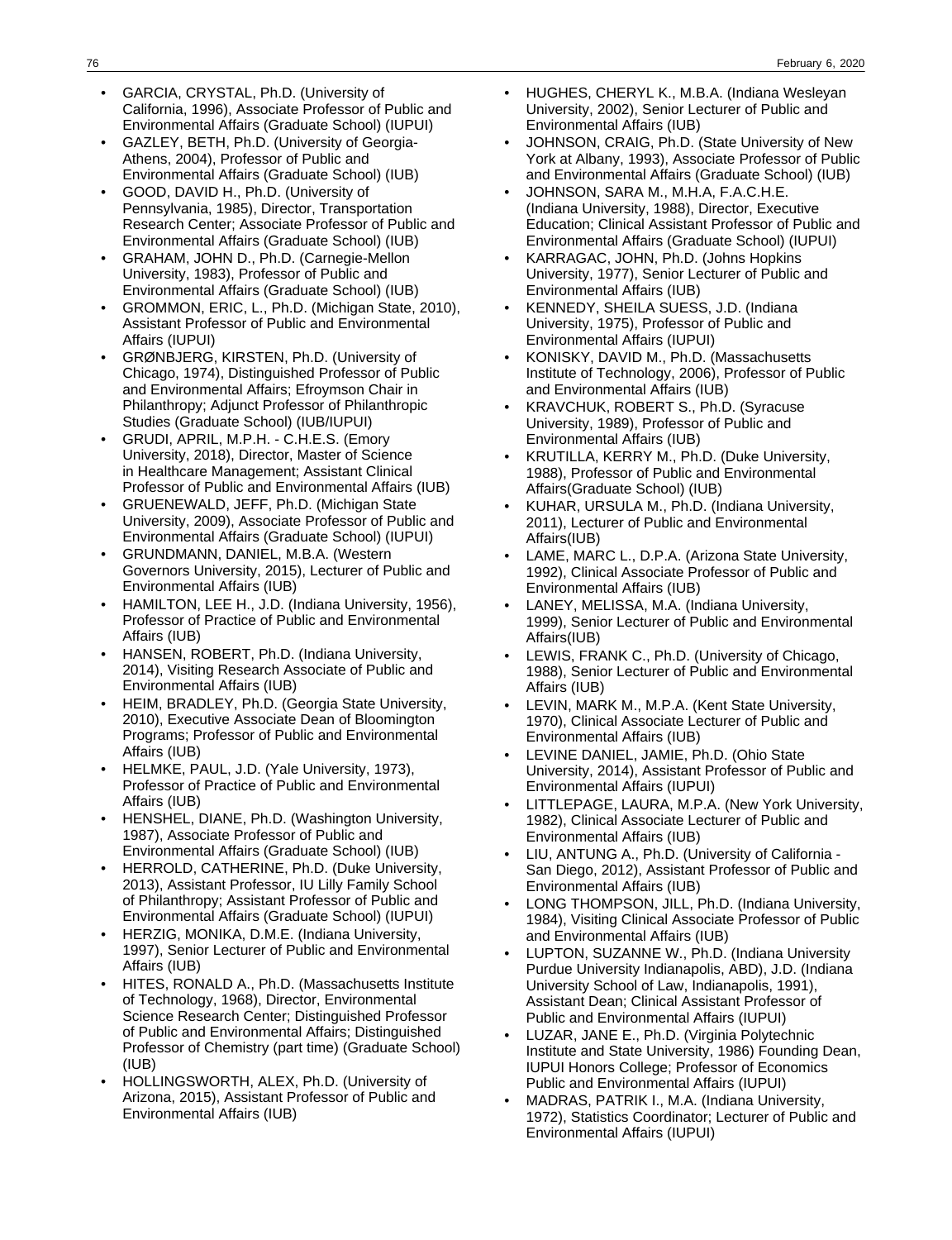- MALATESTA, DEANNA, Ph.D. (University of Georgia, 2007), Associate Professor of Public and
- Environmental Affairs (Graduate School) (IUB)
- MCCASTER, ANTONETTE, M.B.A. (DePaul University, 2003), Senior Lecturer of Public and Environmental Affairs (IUB)
- MCGUIRE, MICHAEL, Ph.D. (Indiana University, 1995), Professor of Public and Environmental Affairs (IUB)
- MCQUEEN, KAND S., Ph.D. (Indiana University, 2008), Senior Lecturer of Public and Environmental Affairs (IUB)
- MERETSKY, VICKY, Ph.D. (University of Arizona/Tucson, 1995), Director, Environmental Science Program (IUB); Professor of Public and Environmental Affairs; (Graduate School) (IUB)
- MERRITT, CULLEN C., Ph.D. (University of Kansas, 2014), Assistant Professor of Public and Environmental Affairs (Graduate School) (IUPUI)
- MESCH, DEBRA J., Ph.D. (Indiana University, 1990), Director, Women's Philanthropy Institute; Professor of Public and Environmental Affairs (Graduate School) (IUPUI)
- MEYER, JAYMA M., J.D. (Georgetown University, 1978), Visiting Clinical Professor of Public and Environmental Affairs (IUB)
- MOONEY, SIAN, Ph.D., (Arizona State University, 1998) Dean, O'Neill School of Public and Environmental Affairs; Professor of Public and Environmental Affairs (IUB)
- MORRIS, ROGER, M.I.S. (Indiana University, 2003), Senior Lecturer of Public and Environmental Affairs (IUB)
- NEED, ANDREA, J.D. (Indiana University, 1993), Director, Undergraduate Academic Affairs; Senior Lecturer of Public and Environmental Affairs (IUB)
- NELSON, ASHLYN, Ph.D. (Stanford University, 2005), Director of Diversity, Equity, and Inclusion; Associate Professor of Public and Environmental Affairs (IUB)
- NICHOLSON-CROTTY, JILL, Ph.D. (Texas A&M University, 2005), Associate Professor of Public and Environmental Affairs (IUB)
- NICHOLSON-CROTTY, SEAN, Ph.D. (Texas A&M University, 2003), Director, Ph.D. in Public Policy and Public Affairs; Professor of Public and Environmental Affairs (IUB)
- NIERZWICKI JR, FRANK L., M.P.A. (Indiana University, 1985), Clinical Assistant Professor of Public and Environmental Affairs (IUB)
- NOONAN, DOUGLAS, Ph.D. (University of Chicago, 2002), Professor of Public and Environmental Affairs (Graduate School) (IUPUI)
- NORRELL, MARK, M.B.A. (University of Florida, 1987), Senior Lecturer of Public and Environmental Affairs (IUB)
- NOVICK, KIMBERLY A., Ph.D. (Duke University, 2010), Director, Ph.D. Program in Environmental Science; Associate Professor of Public and Environmental Affairs (IUB)
- ORTEGA, ALBERTO, Ph.D. (University of Florida, 2017), Assistant Professor of Public and Environmental Affairs (IUB)
- PEREZ, VICTORIA A., Ph.D. (University of Pennsylvania, 2015), Assistant Professor of Public and Environmental Affairs (IUB)
- PRESTON, DAN, M.A.L.D. (Tufts University, 2005), Clinical Associate Professor of Public and Environmental Affairs (IUB)
- PRIMACK, AVRAM, Ph.D. (Indiana University, 1999), Visiting Lecturer of Public and Environmental Affairs (IUB)
- QUINET, KENNA, Ph.D. (University of Illinois, 1992), Associate Professor of Public and Environmental Affairs (Graduate School) (IUPUI)
- RABOVSKY, TOM, Ph.D. (University of Oklahoma, 2013), Associate Professor of Public and Environmental Affairs (IUB)
- RAFF, JONATHAN, Ph.D. (Northwestern University, 2002), Associate Professor of Public and Environmental Affairs (IUB)
- RAY, BRAD, Ph.D. (North Carolina State University, 2012), Assistant Professor of Public and Environmental Affairs (IUPUI)
- RENNER, TERRI, M.B.A. (Indiana University, 1985), Senior Lecturer of Public and Environmental Affairs (IUB)
- REUVENY, RAFAEL, Ph.D. (Indiana University, 1997), Professor of Public and Environmental Affairs(Graduate School) (IUB)
- RICHARDS, KENNETH R., Ph.D. (Wharton School, University of Pennsylvania, 1996), Professor of Public and Environmental Affairs (Graduate School) (IUB)
- ROSS, JUSTIN, Ph.D. (West Virginia University, 2008), Associate Professor of Public and Environmental Affairs) (Graduate School) (IUB)
- ROYER, TODD, Ph.D. (Idaho State University, 1999), Associate Professor of Public and Environmental Affairs (Graduate School) (IUB)
- RUPP, JOHN, M.S. (Eastern Washington University, 1980), Clinical Associate Lecturer of Public and Environmental Affairs (IUB)
- RUSHTON, MICHAEL, Ph.D. (University of British Columbia, 1990), Director, Arts Administration, Professor of Public and Environmental Affairs (Graduate School) (IUB)
- RUTHERFORD, AMANDA N., Ph.D. (Texas A&M University, 2015), Director, Undergraduate Honors Program; Assistant Professor of Public and Environmental Affairs (IUB)
- SCHNABLE, ALLISON, Ph.D. (Princeton University, 2015), Assistant Professor of Public and Environmental Affairs (IUB)
- SHAW, JOSEPH, Ph.D. (University of Kentucky, 2001), Associate Professor of Public and Environmental Affairs (Graduate School) (IUB)
- SIENA, SUSAN, Ph.D. (University of California, Berkeley, 1997) Senior Lecturer of Public and Environmental Affairs (IUB)
- SILVIA, JENNIFER M., Ph.D. (University of Virginia, 2010), Assistant Professor of Public and Environmental Affairs (IUB)
- SIMON, DANIEL, Ph.D. (University of Maryland, 1999), Associate Professor of Public and Environmental Affairs (IUB)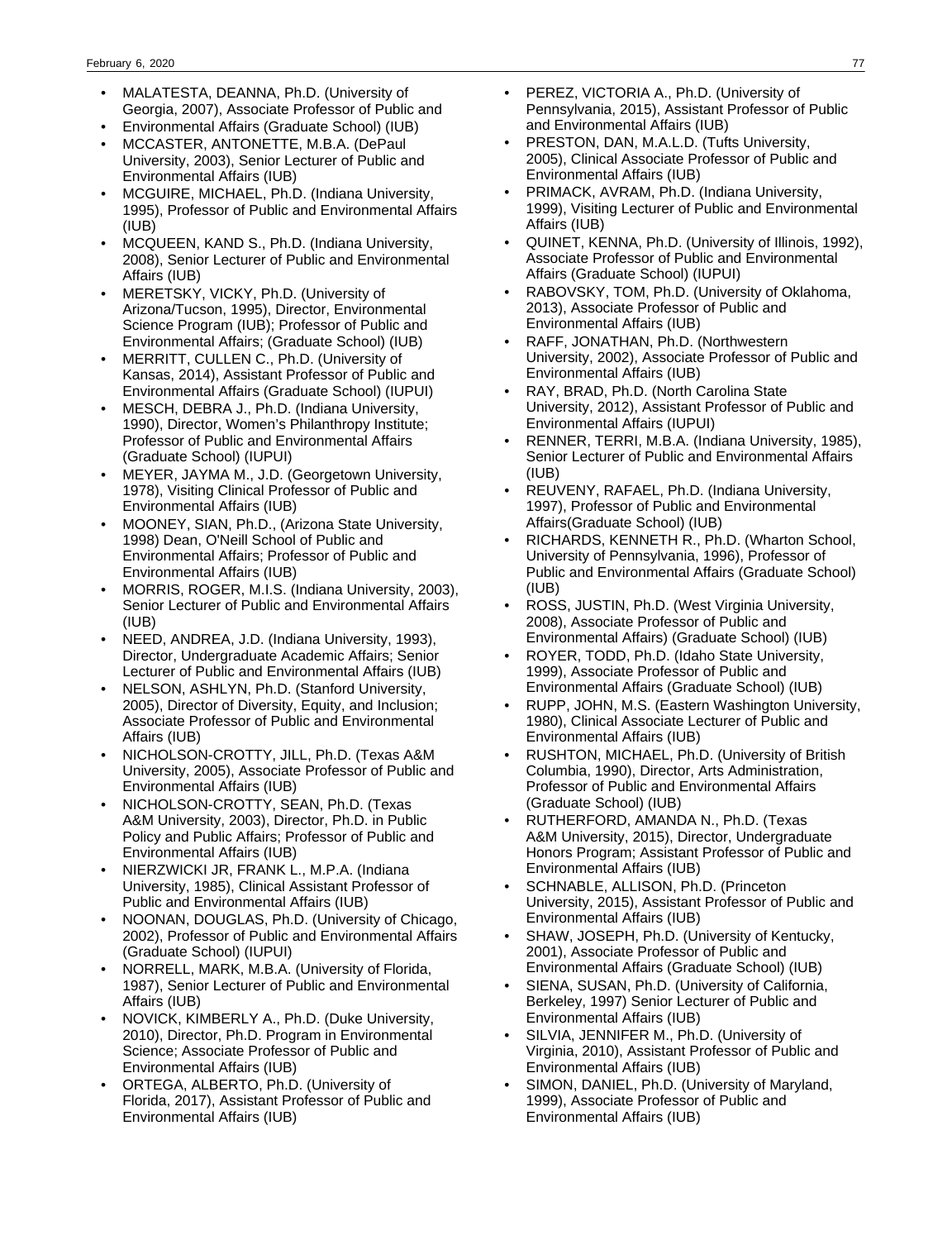- SIMON, KOSALI, Ph.D. (University of Maryland at College Park, 1999), Herman B. Wells Endowed Professor; Professor of Public and Environmental Affairs (Graduate School) (IUB)
- STEVENS, PHILLIP, Ph.D. (Harvard University, 1990), Associate Dean for Faculty Affairs, Bloomington; Rudy Professor of Public and Environmental Affairs; Adjunct Associate Professor of Geography (Graduate School) (IUB)
- STUCKY, THOMAS D., Ph.D. (University of Iowa, 2001), Executive Associate Dean; Professor of Public and Environmental Affairs (Graduate School) (IUPUI)
- SUNDT, JODY, Ph.D. (University of Cincinnati, 1998), Associate Dean of Graduate and Executive Education, Associate Professor of Public and Environmental Affairs (Graduate School) (IUPUI)
- TRAN, ANH, Ph.D. (Harvard University, 2009) Professor of Public and Environmental Affairs (IUB)
- WAKHUNGU, HENRY, Ph.D. (Indiana University, 2004), Senior Lecturer of Public and Environmental Affairs (IUB)
- WALK, MARLENE, Ph.D. (University of Pennsylvania, 2015), Assistant Professor of Public and Environmental Affairs (Graduate School) (IUPUI)
- WARD, ADAM, Ph.D. (Penn State University, 2011), Associate Professor of Public and Environmental Affairs (IUB)
- WHITE, JAMES R., M.S. (Butler University, 1982), Clinical Lecturer of Public and Environmental Affairs(IUPUI)
- WHITE, JEFFREY R., Ph.D. (Syracuse University, 1984), Professor of Public and Environmental Affairs; Professor of Geological Sciences (part time) (Graduate School) (IUB)
- WILKERSON, MICHAEL, M.F.A. (Johns Hopkins University, 1980), Senior Lecturer of Public and Environmental Affairs (IUB)
- WING, COADY, Ph.D. (Syracuse University, 2010), Associate Professor of Public and Environmental Affairs (IUB)
- WOLLEY, MARSHAWN, M.B.A (Indiana University - Indianapolis, 2012), Director of Community Engagement and Strategic Initiatives; Lecturer of Public and Environmental Affair (IUPUI)
- WORONKOWICZ, JOANNA, Ph.D. (University of Chicago, 2011), Assistant Professor of Public and Environmental Affairs (IUB)
- YODER, LANDON, Ph.D. (Indiana University Bloomington, 2017), Assistant Professor of Public and Environmental Affairs (IUB)
- ZIROGIANNIS, NIKOLAOS, Ph.D. (University of Massachusetts-Amherst, 2013), Assistant Scientist of Public and Environmental Affairs (IUB)
- ZORN, CHARLES KURT, Ph.D. (Syracuse University, 1981), Vice Provost for Undergraduate Education; Professor of Public and Environmental Affairs (Graduate School) (IUB)

## **Faculty Emeriti**

• AGRANOFF, ROBERT, Ph.D. (University of Pittsburgh, 1967), Professor Emeritus of Public and Environmental Affairs (IUB)

- BAKER, RANDALL, Ph.D. (University of London, England, 1968), Professor Emeritus of Public and Environmental Affairs (IUB)
- BAUMER, TERRY L., Ph.D. (Loyola University of Chicago, 1980), Emeritus Executive Associate Dean, Emeritus Indianapolis Programs; Professor Emeritus of Public and Environmental Affairs (Graduate School) (IUPUI)
- BIELEFELD, WOLFGANG, Ph.D. (University of Minnesota, 1990), Director Emeritus, SPEA-IUPUI Overseas Education and Programs; Professor Emeritus of Public and Environmental Affairs (Graduate School) (IUPUI)
- BONSER, CHARLES F., D.B.A. (Indiana University, 1965), Dean Emeritus and Professor Emeritus of Public and Environmental Affairs; Professor Emeritus of Business Administration (IUB)
- BUHNER, JOHN C., Ph.D. (Indiana University, 1963), Professor Emeritus of Public and Environmental Affairs; Professor Emeritus of Political Science (IUPUI)
- DECOSTER, THOMAS A., Ph.D. (University of Notre Dame, 1968), Professor Emeritus of Public and Environmental Affairs (IUPUI)
- FISCHER, BURNELL C., Ph.D. (Purdue University, 1974), Clinical Professor Emeritus of Public and Environmental Affairs (IUB)
- GLEESON, MICHAEL E., Ph.D. (Syracuse University, 1973), Associate Professor Emeritus of Public and Environmental Affairs (IUPUI)
- HAITJEMA, HENK M., Ph.D. (University of Minnesota, 1982), Director Emeritus Ph.D. Program in Environmental Science; Director Emeritus Master of Science in Environmental Science Program; Professor Emeritus of Public and Environmental Affairs; Professor Emeritus of Geological Sciences (part-time); Adjunct Associate Professor Emeritus of Geology (Graduate School) (IUB/IUPUI)
- HERBERT, ADAM W., Ph.D. (University of Pittsburgh, 1971), President Emeritus of Indiana University; Professor Emeritus of Public and Environmental Affairs (IUB)
- HOOLE, FRANCIS W., Ph.D. (Northwestern University, 1971), Professor Emeritus of Political Science; Professor Emeritus of Public and Environmental Affairs (IUB)
- JOHNSON, CARLYN E., J.D. (Indiana University, 1963), Professor Emeritus of Public and Environmental Affairs (IUPUI)
- JONES, WILLIAM W., M.S. (University of Wisconsin, 1977), Clinical Associate Professor Emeritus of Public and Environmental Affairs (IUB)
- JUMPER, ROY, Ph.D., (Duke University, 1955), Professor Emeritus of Public and Environmental Affairs (IUB)
- KRAUSS, JOHN, J.D. (Indiana University Indianapolis), Clinical Professor Emeritus of Public and Environmental Affairs (IUPUI)
- LEHNEN, ROBERT G., Ph.D. (University of Iowa, 1968), Professor Emeritus of Public and Environmental Affairs (IUPUI)
- LENKOWSKY, LESLIE, Ph.D. (Harvard University, 1982), Professor Emeritus of Practice of Public and